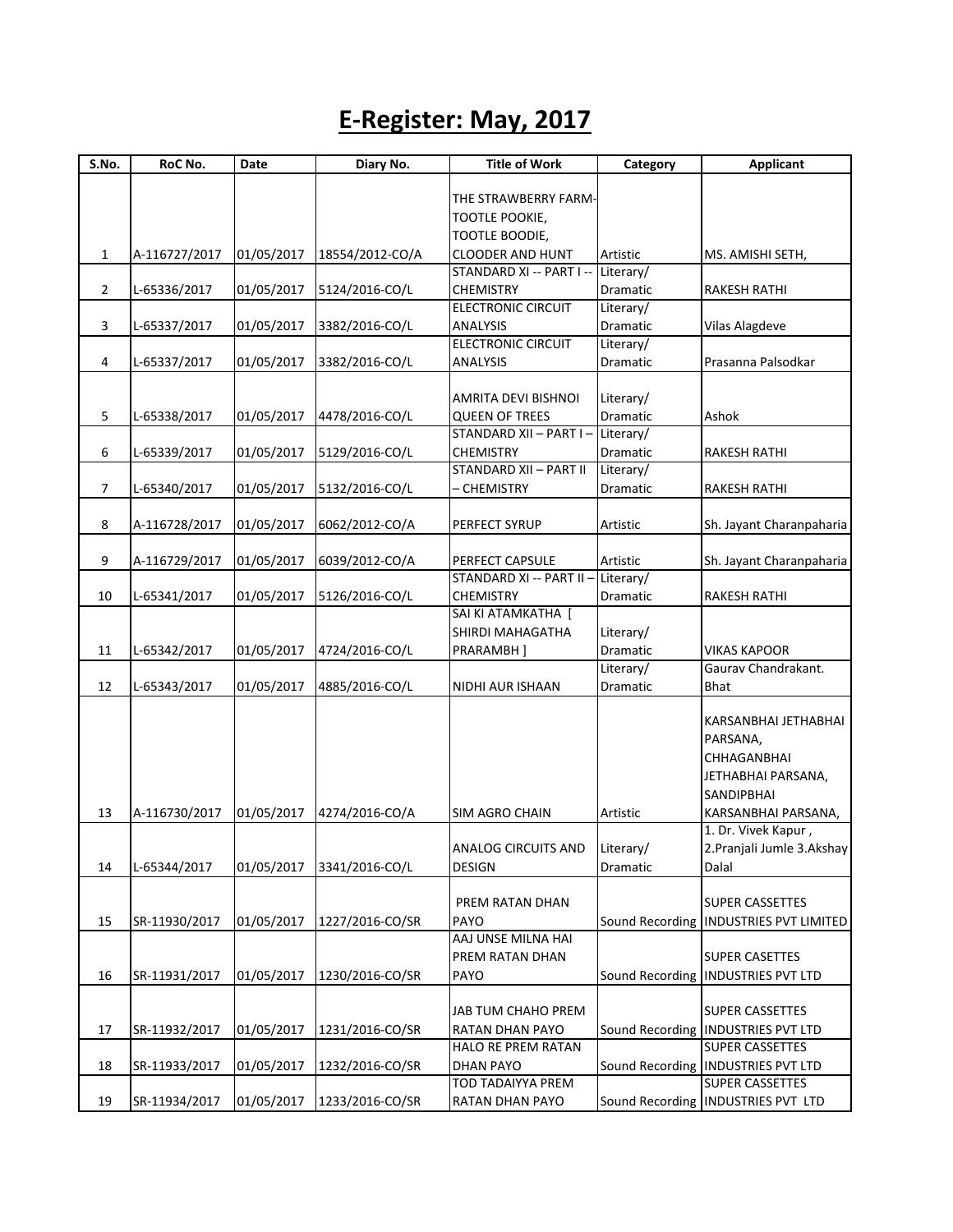| S.No. | RoC No.       | Date       | Diary No.       | <b>Title of Work</b>      | Category                   | <b>Applicant</b>                     |
|-------|---------------|------------|-----------------|---------------------------|----------------------------|--------------------------------------|
|       |               |            |                 |                           |                            |                                      |
|       |               |            |                 | <b>BACHPAN KAHAN PREM</b> |                            | <b>SUPER CASETTES</b>                |
| 20    | SR-11935/2017 | 01/05/2017 | 1234/2016-CO/SR | RATAN DHAN PAYO           |                            | Sound Recording   INDUTRIES PVT LTD  |
|       |               |            |                 | JALTE DIYE PREM RATAN     |                            | <b>SUPER CASETTES</b>                |
| 21    | SR-11936/2017 | 01/05/2017 | 1229/2016-CO/SR | <b>DHAN PAYO</b>          |                            | Sound Recording   INDUSTRIES PVT LTD |
|       |               |            |                 | AAJ UNSE KEHNA HAI        |                            |                                      |
|       |               |            |                 | PREM RATAN DHAN           |                            | <b>SUPER CASETTES</b>                |
| 22    | SR-11937/2017 | 01/05/2017 | 1236/2016-CO/SR | PAYO                      |                            | Sound Recording   INDUSTRIES PVT LTD |
|       |               |            |                 | <b>MURLI KI TAANON SI</b> |                            |                                      |
|       |               |            |                 | PREM RATAN DHAN           |                            | <b>SUPER CASETTES</b>                |
| 23    | SR-11938/2017 | 01/05/2017 | 1235/2016-CO/SR | PAYO                      | Sound Recording INDUSTRIES |                                      |
|       |               |            |                 |                           |                            |                                      |
|       |               |            |                 |                           | Literary/                  | SANDEEP                              |
| 24    | L-65345/2017  | 01/05/2017 | 3451/2016-CO/L  | <b>GARBAD GOTALO</b>      | Dramatic                   | SURESHCHANDR A VYAS                  |
|       |               |            |                 |                           | Literary/                  | RUSHIKESH KIRITBHAI                  |
| 25    | L-65345/2017  | 01/05/2017 | 3451/2016-CO/L  | <b>GARBAD GOTALO</b>      | Dramatic                   | <b>THAKKAR</b>                       |
|       |               |            |                 | PREM LEELA PREM           |                            | <b>SUPER CASETTES</b>                |
| 26    | SR-11939/2017 | 01/05/2017 | 1226/2016-CO/SR | RATAN DHAN PAYO           |                            | Sound Recording   INDUSTRIES PVT LTD |
|       |               |            |                 |                           | Literary/                  |                                      |
| 27    | L-65346/2017  | 01/05/2017 | 3532/2016-CO/L  | Vyathanche Dushtachakr    | Dramatic                   | Prakash Gautam Wakode                |
|       |               |            |                 |                           | Literary/                  |                                      |
| 28    | L-65347/2017  | 01/05/2017 | 4103/2016-CO/L  | Check Out                 | Dramatic                   | Asavari Bhalerao                     |
|       |               |            |                 |                           |                            |                                      |
|       |               |            |                 |                           |                            |                                      |
|       |               |            |                 | <b>CENTRAL BAZZAR</b>     |                            | SYNERGY INFRASPACE                   |
| 29    | A-116731/2017 | 01/05/2017 | 5728/2016-CO/A  | VENEZIANO                 | Artistic                   | PRIVATE LIMITED                      |
|       |               |            |                 | LONDON BRIDE IN           |                            |                                      |
|       |               |            |                 | <b>BOTTOMLESS MUDDY</b>   | Literary/                  |                                      |
| 30    | L-65348/2017  | 01/05/2017 | 5416/2016-CO/L  | <b>PUDDLE</b>             | Dramatic                   | <b>RESHAM KHETAN</b>                 |
|       |               |            |                 |                           |                            | SHRI JAG SINGH                       |
|       |               |            |                 |                           |                            | SACHDEVA, SHRI AMIT                  |
| 31    | A-116732/2017 | 01/05/2017 | 5369/2016-CO/A  | CRANBERRY                 | Artistic                   | <b>GANDHI</b>                        |
|       |               |            |                 | <b>MODI ENTERPRISES</b>   |                            |                                      |
| 32    | A-116733/2017 | 01/05/2017 | 5733/2016-CO/A  | LABEL                     | Artistic                   | KAPIL MIRCHANDANI                    |
|       |               |            |                 |                           |                            |                                      |
| 33    | A-116734/2017 | 01/05/2017 | 2588/2016-CO/A  | <b>BRAHMASTRA</b>         | Artistic                   | RAJESH KUMAR YADAV                   |
|       |               |            |                 |                           | Literary/                  |                                      |
| 34    | L-65349/2017  | 01/05/2017 | 4456/2016-CO/L  | <b>KOHINOOR GIRL</b>      | Dramatic                   | <b>SUKHPREET GAMBHIR</b>             |
|       |               |            |                 |                           |                            | <b>BHUMIT PHARMA PVT.</b>            |
| 35    | A-116735/2017 | 01/05/2017 | 5514/2016-CO/A  | <b>RELIVCOF</b>           | Artistic                   | LTD.                                 |
|       |               |            |                 |                           |                            |                                      |
|       |               |            |                 |                           |                            | <b>KRISHAN KUMAR GOEL</b>            |
|       |               |            |                 |                           |                            | PROP. OF M/S BRIJ                    |
| 36    | A-116736/2017 | 01/05/2017 | 5725/2016-CO/A  |                           | 303 Artistic               | <b>MATCH INDUSTRIES</b>              |
|       |               |            |                 |                           |                            | SMT. PARNIKA GARG,                   |
|       |               |            |                 |                           |                            | W/O SHRI. SHEWTANG                   |
| 37    | A-116737/2017 | 01/05/2017 | 5726/2016-CO/A  | <b>ALL QUEENS</b>         | Artistic                   | GARG                                 |
|       |               |            |                 |                           |                            |                                      |
|       |               |            |                 |                           |                            |                                      |
|       |               |            |                 |                           |                            | HARESH NAMOMAL                       |
|       |               |            |                 | OM HARIOM MAVA            |                            | CHANDWANI M/S OM                     |
| 38    | A-116738/2017 | 01/05/2017 | 5163/2016-CO/A  | TOAST                     | Artistic                   | <b>HARO OM BAKERY</b>                |
|       |               |            |                 |                           |                            |                                      |
|       |               |            |                 |                           |                            |                                      |
|       |               |            |                 | PINTU HEARTY              |                            | MR. GHANSHYAAM DAS                   |
|       |               |            |                 | <b>ASSORTED CENTER</b>    |                            | AHUJA PROPRIEOR M/S                  |
| 39    | A-116739/2017 | 01/05/2017 | 5164/2016-CO/A  | FILLED HEART CANDIES      | Artistic                   | PARAS FOOD PRODUCTS                  |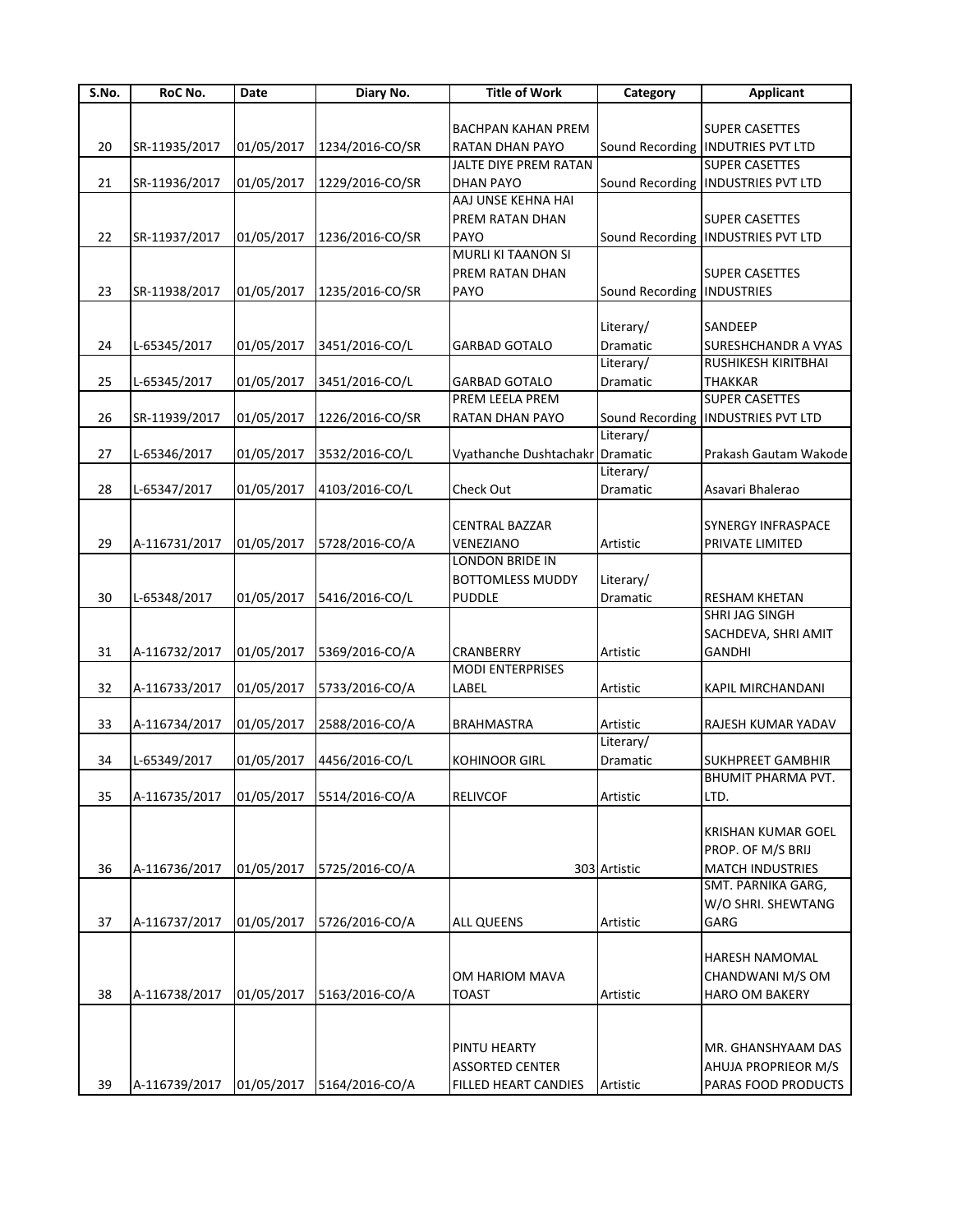| S.No. | RoC No.          | Date       | Diary No.                 | <b>Title of Work</b>      | Category        | <b>Applicant</b>            |
|-------|------------------|------------|---------------------------|---------------------------|-----------------|-----------------------------|
|       |                  |            |                           |                           |                 |                             |
|       |                  |            |                           |                           |                 | MR. SALIM R.                |
|       |                  |            |                           |                           |                 | PANJWANI, PROPRIETOR        |
|       |                  |            |                           |                           |                 | OF M/S PRINCE GRAH          |
| 40    | A-116740/2017    | 01/05/2017 | 5165/2016-CO/A            | SAURAST CHOWMIN           | Artistic        | <b>UDHYOG</b>               |
|       |                  |            |                           |                           |                 |                             |
|       |                  |            |                           |                           |                 | MR. SALIM R. PANJWANI       |
|       |                  |            |                           | SAURAST CHANAE            |                 | PROPRIETOR OF M/S           |
| 41    | A-116741/2017    | 01/05/2017 | 5166/2016-CO/A            | <b>NOODLES</b>            | Artistic        | PRINCE GRAH UDHYOG          |
|       |                  |            |                           | SIROHI WALE BABA          |                 |                             |
|       |                  |            |                           | <b>RAMDEV WITH BRR</b>    |                 | RAGHUNATH MALI S/O          |
| 42    | A-116742/2017    | 01/05/2017 | 5499/2016-CO/A            | LOGO BABA RAMDEV          | Artistic        | PUNMA MALI                  |
|       |                  |            |                           |                           |                 | <b>SUMANT BAWALAL</b>       |
| 43    | A-116743/2017    | 01/05/2017 | 5329/2016-CO/A            | OSEM LABEL                | Artistic        | <b>ROKAD</b>                |
|       |                  |            |                           | <b>SMART INFOTECH</b>     |                 |                             |
|       |                  |            |                           | <b>COMPUTER EDUCATION</b> | Literary/       | SMART INFOTECH              |
| 44    | L-65350/2017     | 01/05/2017 | 5108/2016-CO/L            | <b>CENTRE</b>             | <b>Dramatic</b> | <b>EDUCATIONAL SOCIETY</b>  |
|       |                  |            |                           |                           |                 | <b>JAGANNATH CHEM</b>       |
| 45    | A-116744/2017    | 01/05/2017 | 5143/2016-CO/A            | <b>AAKRITI</b>            | Artistic        | FOOD PVT. LTD.              |
|       |                  |            |                           | F K KNOWLEDGE HOUSE       |                 | GHANSHYAMBHAI               |
| 46    | A-116745/2017    | 01/05/2017 | 5335/2016-CO/A            | LABEL                     | Artistic        | LALJIBHAI ITALYIA           |
|       |                  |            |                           |                           |                 |                             |
|       |                  |            |                           |                           |                 | <b>ALPESH KUMAR</b>         |
|       |                  |            |                           |                           |                 | CHAMPAKLAL PATEL,           |
|       |                  |            |                           |                           |                 | TRADING AS M/S              |
| 47    | A-116746/2017    | 01/05/2017 | 5331/2016-CO/A            | ID BOOK WITH ID LOGO      | Artistic        | <b>INTERIOR DESIGN BOOK</b> |
|       |                  |            |                           |                           |                 |                             |
|       |                  |            |                           |                           |                 | JAGRUTI BEN HARESH          |
|       |                  |            |                           |                           |                 |                             |
|       |                  |            |                           |                           |                 | BHAI SAWALIYA,              |
|       |                  |            |                           |                           |                 | TRADING AS M/S RAJ          |
| 48    | A-116747/2017    | 01/05/2017 | 5336/2016-CO/A            | HAIR LIFE OK LOGO         | Artistic        | <b>ENTERPRISE</b>           |
|       |                  |            |                           |                           |                 | SHRI HARSHAD VALJI          |
|       |                  |            |                           |                           |                 | SHAH PROPRIETOR M/S         |
| 49    | A-116748/2017    | 01/05/2017 | 5189/2016-CO/A            | <b>IMAGE MENS WEAR</b>    | Artistic        | <b>IMAGE</b>                |
|       |                  |            |                           |                           |                 |                             |
|       |                  |            |                           | <b>GOA BLUE DIAMOND</b>   |                 | J.M.J ADVERTISING AND       |
|       | 50 A-116749/2017 |            | 01/05/2017 5110/2016-CO/A | <b>PAN MASALA</b>         | Artistic        | MARKETING PVT. LTD.         |
|       |                  |            |                           |                           |                 |                             |
|       |                  |            |                           |                           |                 | MR. GANGARAM ROHRA          |
|       |                  |            |                           |                           |                 | <b>PROPRIETOR OF</b>        |
| 51    | A-116750/2017    | 01/05/2017 | 5087/2016-CO/A            | KP HAPPY BIRTHDAY         | Artistic        | <b>KWALITY INDUSTRIES</b>   |
|       |                  |            |                           |                           |                 |                             |
|       |                  |            |                           |                           |                 | MR. JAY GULWANI,            |
|       |                  |            |                           | <b>AARTI STRAWBERRY</b>   |                 | PROPRIETOR OF M/S           |
| 52    | A-116751/2017    | 01/05/2017 | 5090/2016-CO/A            | <b>TATTOO</b>             | Artistic        | AARTI FOOD PRODUCTS         |
|       |                  |            |                           | <b>WONDER BREAD</b>       |                 |                             |
|       |                  |            |                           | <b>HEALTH AND BEYOND</b>  |                 | M/S RELIABLE OVEN           |
| 53    | A-116752/2017    | 01/05/2017 | 5091/2016-CO/A            | NATURALLY                 | Artistic        | AND BAKERY PVT. LTD.        |
|       |                  |            |                           |                           |                 |                             |
|       |                  |            |                           |                           |                 | NAMITA MITTAL, W/O          |
|       |                  |            |                           |                           |                 | AMIT MITTAL,                |
|       |                  |            |                           |                           |                 | PROPRIETOR OF M/S           |
| 54    | A-116753/2017    | 01/05/2017 | 5101/2016-CO/A            | <b>KHATU</b>              | Artistic        | SHRI SALASAR OVERSEAS       |
|       |                  |            |                           |                           |                 | VIRENDRA KUMAR              |
| 55    | A-116754/2017    | 01/05/2017 | 4862/2016-CO/A            | <b>BKF RESTAURANT</b>     | Artistic        | <b>GUPTA</b>                |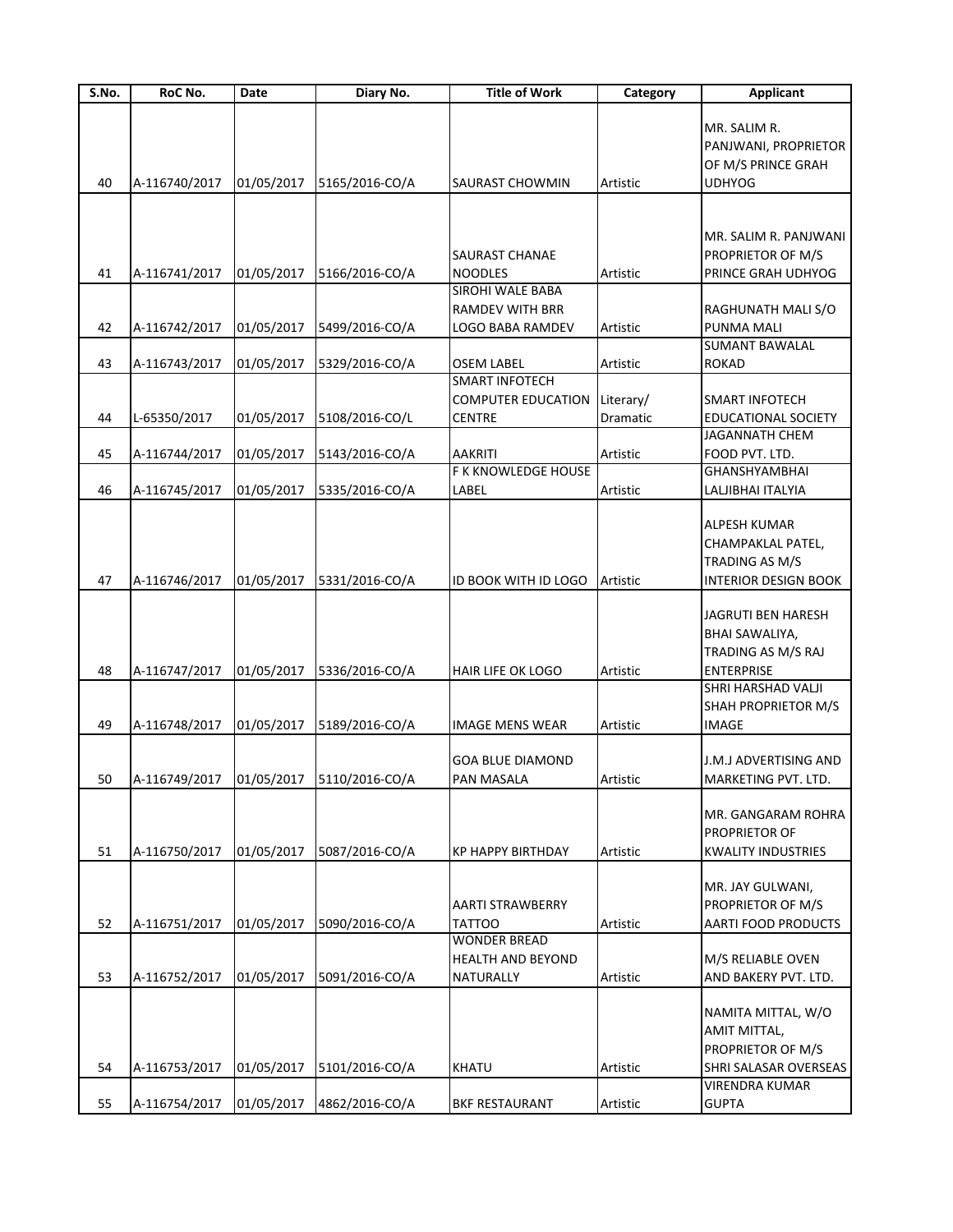| S.No. | RoC No.       | Date       | Diary No.                  | <b>Title of Work</b>          | Category  | <b>Applicant</b>         |
|-------|---------------|------------|----------------------------|-------------------------------|-----------|--------------------------|
|       |               |            |                            |                               |           | YASH KHEMANI,            |
|       |               |            |                            |                               |           | PROPRIETOR OF M/S Y.R.   |
| 56    | A-116755/2017 | 01/05/2017 | 5100/2016-CO/A             | <b>JAHANPANAH</b>             | Artistic  | <b>FOODS</b>             |
|       |               |            |                            |                               |           | <b>MSJMJPAPER</b>        |
| 57    | A-116756/2017 | 01/05/2017 | 5107/2016-CO/A             | <b>VIIKING REVIVE</b>         | Artistic  | PRODUCTS PVT LTD         |
|       |               |            |                            | Break Up - The Story Of       | Literary/ |                          |
| 58    | L-65351/2017  | 01/05/2017 | 3729/2016-CO/L             | One's Love                    | Dramatic  | Ayush Maskara            |
|       |               |            |                            |                               |           |                          |
|       |               |            |                            | SAATH APNO KA PUBLIC          | Literary/ | SUMEET HUKAMCHAND        |
| 59    | L-65352/2017  | 01/05/2017 | 5144/2016-CO/L             | <b>SERVICE ADS</b>            | Dramatic  | <b>MITTAL</b>            |
|       |               |            |                            |                               |           |                          |
|       |               |            |                            | SAAKSHARTA KABHI BHI          | Literary/ | <b>SUMEET HUKAMCHAND</b> |
| 60    | L-65353/2017  | 01/05/2017 | 5145/2016-CO/L             | KAHIN BHI                     | Dramatic  | MITTAL                   |
|       |               |            |                            |                               |           |                          |
|       |               |            |                            |                               | Literary/ | SUMEET HUKAMCHAND        |
| 61    | L-65354/2017  | 01/05/2017 | 5146/2016-CO/L             | NAUTANKIWALI PICTURE Dramatic |           | <b>MITTAL</b>            |
|       |               |            |                            |                               |           |                          |
|       |               |            |                            | <b>BALLE BHI HANSI KE</b>     | Literary/ | SUMEET HUKAMCHAND        |
| 62    | L-65355/2017  | 01/05/2017 | 5147/2016-CO/L             | <b>THALLE BHI</b>             | Dramatic  | <b>MITTAL</b>            |
|       |               |            |                            |                               | Literary/ |                          |
| 63    | L-65356/2017  | 01/05/2017 | 3592/2016-CO/L             | <b>COMPUTER WORKSHOP</b>      | Dramatic  | Amit Khaparde            |
|       |               |            |                            |                               | Literary/ |                          |
| 64    | L-65357/2017  | 01/05/2017 | 3387/2016-CO/L             | <b>SOFT COMPUTING</b>         | Dramatic  | Shweta Deopujari         |
|       |               |            |                            |                               | Literary/ | Shubhangi                |
| 65    |               |            |                            | SOFT COMPUTING                | Dramatic  | Rathkanthiwar            |
|       | L-65357/2017  | 01/05/2017 | 3387/2016-CO/L             |                               | Literary/ |                          |
|       |               |            |                            |                               |           |                          |
| 66    | L-65358/2017  | 01/05/2017 | 4023/2016-CO/L             | Passport To Success           | Dramatic  | Tushar Chothani          |
|       |               |            |                            |                               | Literary/ |                          |
| 67    | L-65359/2017  | 01/05/2017 | 4789/2016-CO/L             | Mi Maza shilpakar             | Dramatic  | Manish Pitroda           |
| 68    | A-116757/2017 | 02/05/2017 | 4415/2016-CO/A             | <b>SEWAK GHEE</b>             | Artistic  | DEEPENDRA SEWAK          |
|       |               |            |                            |                               |           |                          |
|       |               |            |                            | safe & smart Mumbai's         | Literary/ |                          |
| 69    | L-65360/2017  | 02/05/2017 | 3839/2016-CO/L             | mithi tracks                  | Dramatic  | Anil Saudagar            |
|       |               |            |                            |                               |           |                          |
|       |               |            |                            | Can I have a Chocolate        | Literary/ |                          |
| 70    | L-65361/2017  | 02/05/2017 | 11830/2015-CO/L            | Milkshake?                    | Dramatic  | Rajat Mishra             |
|       |               |            |                            |                               | Literary/ |                          |
| 71    | L-65362/2017  |            | 02/05/2017 12083/2015-CO/L | Void                          | Dramatic  | Sarang                   |
|       |               |            |                            | Fundamentals of Oil &         |           |                          |
|       |               |            |                            | Gas Industry for              | Literary/ |                          |
| 72    | L-65363/2017  | 02/05/2017 | 12605/2015-CO/L            | <b>Beginners</b>              | Dramatic  | Samir Dalvi              |
|       |               |            |                            |                               | Literary/ |                          |
| 73    | L-65364/2017  | 02/05/2017 | 4350/2016-CO/L             | SHRI SAI DIVYA PUJA           | Dramatic  | K.Padmavathi             |
|       |               |            |                            | Decoding The Ancient          | Literary/ |                          |
| 74    | L-65365/2017  | 02/05/2017 | 4406/2016-CO/L             | Wisdom                        | Dramatic  | <b>Anand Singh</b>       |
|       |               |            |                            | Samarth Urja Recycle          | Literary/ | Nandakumar Dattatray     |
| 75    | L-65366/2017  | 02/05/2017 | 4493/2016-CO/L             | System                        | Dramatic  | Sutar                    |
|       |               |            |                            |                               | Literary/ |                          |
| 76    | L-65367/2017  | 02/05/2017 | 12611/2015-CO/L            | Periphery of the Heart        | Dramatic  | Arunangshu Paul          |
|       |               |            |                            | <b>SPINE THERAPY [</b>        | Literary/ | Dr. MANOJ KUMAR          |
| 77    | L-65368/2017  | 02/05/2017 | 5267/2016-CO/L             | NEUROTHERAPY ]                | Dramatic  | SHARMA                   |
|       |               |            |                            |                               | Literary/ |                          |
| 78    | L-65369/2017  | 02/05/2017 | 12271/2015-CO/L            | Just Live                     | Dramatic  | Kumar Gautam             |
|       |               |            |                            |                               |           | <b>FATHULLA ZOEB</b>     |
| 79    | A-116758/2017 | 02/05/2017 | 5325/2016-CO/A             | <b>TULSI LACE LABEL</b>       | Artistic  | KACHWALA                 |
|       |               |            |                            |                               |           |                          |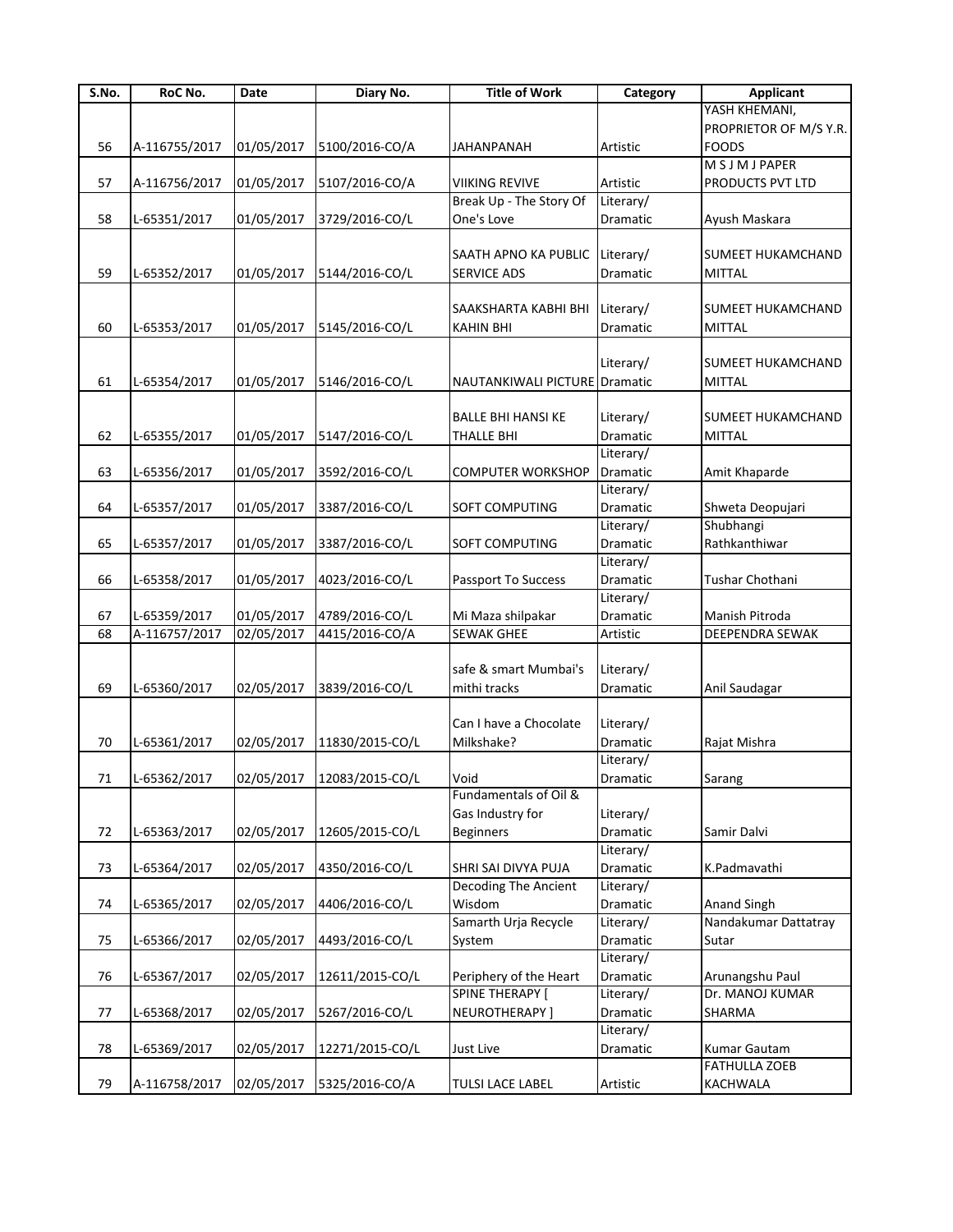| S.No. | RoC No.       | Date       | Diary No.                                | <b>Title of Work</b>        | Category             | <b>Applicant</b>              |
|-------|---------------|------------|------------------------------------------|-----------------------------|----------------------|-------------------------------|
|       |               |            |                                          |                             |                      | RAJNIKANT                     |
|       |               |            |                                          | SHIVDHARA WITH S            |                      | <b>GORDHANBHAI</b>            |
| 80    | A-116759/2017 | 02/05/2017 | 5324/2016-CO/A                           | LOGO                        | Artistic             | DAVARIYA                      |
|       |               |            |                                          | Concept of                  |                      |                               |
|       |               |            |                                          | Multifunctional             | Literary/            |                               |
| 81    | L-65370/2017  | 02/05/2017 | 4444/2016-CO/L                           | <b>Convention Center</b>    | Dramatic             | Ar. Shrutee S. Dhanorkar      |
|       |               |            |                                          |                             | Literary/            |                               |
| 82    | L-65371/2017  | 02/05/2017 | 4718/2016-CO/L                           | <b>Financial Literary</b>   | Dramatic             | The Money Academy             |
|       |               |            |                                          |                             |                      |                               |
|       |               |            |                                          | SANJEEVAN SAMADHI           | Literary/            | KAILAS TUKARAM                |
| 83    | L-65372/2017  | 02/05/2017 | 5218/2016-CO/L                           | <b>DHYAN YOG</b>            | Dramatic             | <b>HEMKE</b>                  |
| 84    | A-116760/2017 | 02/05/2017 | 4991/2016-CO/A                           | HARISH COLLECTION           | Artistic             | MR. PRAGJI PATEL              |
|       |               |            |                                          | KINGTEC GENUINE             |                      | M/S R.R.                      |
| 85    | A-116761/2017 | 02/05/2017 | 4992/2016-CO/A                           | <b>BEARINGS</b>             | Artistic             | <b>INTERNATIONAL</b>          |
|       |               |            |                                          |                             |                      |                               |
| 86    | A-116762/2017 | 02/05/2017 | 4993/2016-CO/A                           | HENNY FASHION AT FILL       | Artistic             | M/S. HENNY                    |
|       |               |            |                                          |                             |                      |                               |
|       |               |            |                                          | CONTROL CONSOLE OF          |                      |                               |
|       |               |            |                                          | <b>MIRAGE ALTERNATOR</b>    | Literary/            | THE ADD. GENERAL              |
| 87    | L-65373/2017  | 02/05/2017 | 4206/2016-CO/L                           | <b>TEST RIG</b>             | Dramatic             | MANAGER, P& P                 |
|       |               |            |                                          |                             |                      | <b>SUPER CASSETTES</b>        |
|       |               |            |                                          | <b>GAZAB KA HAIN YE DIN</b> |                      | <b>INDUSTRIES PRIVATE</b>     |
| 88    | SR-11940/2017 | 02/05/2017 | 3157/2016-CO/SR                          | <b>SANAM RE</b>             | Sound Recording LTD. |                               |
|       |               |            |                                          |                             |                      | <b>SUPER CASSETTES</b>        |
|       |               |            |                                          |                             |                      | <b>INDUSTRIES PRIVATE</b>     |
| 89    | SR-11941/2017 | 02/05/2017 | 3156/2016-CO/SR                          |                             | Sound Recording LTD. |                               |
|       |               |            |                                          | SANAM RE SANAM RE           |                      | <b>SUPER CASSETTES</b>        |
|       |               |            |                                          |                             |                      |                               |
|       |               |            |                                          | HUA HAIN AAJ PEHLI          |                      | <b>INDUSTRIES PRIVATE</b>     |
| 90    | SR-11942/2017 | 02/05/2017 | 3158/2016-CO/SR                          | <b>SANAM RE</b>             | Sound Recording LTD. |                               |
|       |               |            |                                          |                             |                      | <b>SUPER CASSETTES</b>        |
|       |               |            |                                          | HUMNE PEE RAKHI HAI         |                      | <b>INDUSTRIES PRIVATE</b>     |
| 91    | SR-11943/2017 | 02/05/2017 | 3160/2016-CO/SR                          | <b>SANAM RE</b>             | Sound Recording LTD. |                               |
|       |               |            |                                          |                             |                      | <b>SUPER CASSETTES</b>        |
|       |               |            |                                          | <b>KYA TUJHE AB YE DIL</b>  |                      | <b>INDUSTRIES PRIVATE</b>     |
| 92    | SR-11944/2017 | 02/05/2017 | 3161/2016-CO/SR                          | <b>SANAM RE</b>             | Sound Recording      | LTD.                          |
|       |               |            |                                          |                             |                      | <b>SUPER CASSETTES</b>        |
|       |               |            |                                          |                             |                      | <b>INDUSTRIES PRIVATE</b>     |
| 93    |               |            | SR-11945/2017 02/05/2017 3162/2016-CO/SR | TERE LIYE SANAM RE          | Sound Recording LTD. |                               |
|       |               |            |                                          |                             |                      | SUPER CASSETTES               |
|       |               |            |                                          |                             |                      | <b>INDUSTRIES PRIVATE</b>     |
| 94    | SR-11946/2017 | 02/05/2017 | 3163/2016-CO/SR                          | TUM BIN SANAM RE            | Sound Recording LTD. |                               |
|       |               |            |                                          |                             |                      |                               |
|       |               |            |                                          | <b>CHHOTE CHHOTE</b>        |                      | <b>SUPER CASSETTES</b>        |
| 95    | SR-11947/2017 | 02/05/2017 | 3165/2016-CO/SR                          | TAMASHE SANAM RE            | Sound Recording      | <b>INDUSTRIES PRIVATE LTD</b> |
| 96    | A-116763/2017 | 03/05/2017 | 4493/2012-CO/A                           | Tecno                       | Artistic             | A R S Global Pvt. Ltd.        |
|       |               |            |                                          | Wise One Beginners          |                      |                               |
|       |               |            |                                          | Level C3 Activity           | Literary/            |                               |
| 97    | L-65374/2017  | 03/05/2017 | 4424/2016-CO/L                           | Workbook                    | Dramatic             | WISE ONE LEARNING LLP         |
|       |               |            |                                          |                             |                      |                               |
|       |               |            |                                          | Broken Verse - A Sense      | Literary/            |                               |
| 98    | L-65375/2017  | 03/05/2017 | 4398/2016-CO/L                           | of Life's Incompleteness    | Dramatic             | Vere John Carneiro            |
|       |               |            |                                          | <b>THEORY OF</b>            |                      |                               |
|       |               |            |                                          | INTERDISCILINARY            | Literary/            |                               |
| 99    | L-65376/2017  |            | 14690/2012-CO/L                          | <b>NATURE</b>               | Dramatic             | V K SRIVASTAVA                |
|       |               | 03/05/2017 |                                          |                             |                      |                               |
|       |               |            |                                          |                             |                      |                               |
|       |               |            |                                          | ALL QUEENS EXHIBITION       |                      |                               |
| 100   | A-116764/2017 | 03/05/2017 | 3887/2016-CO/A                           | A LIFESTYLE COMPANY         | Artistic             | M/S ALL QUEENS,               |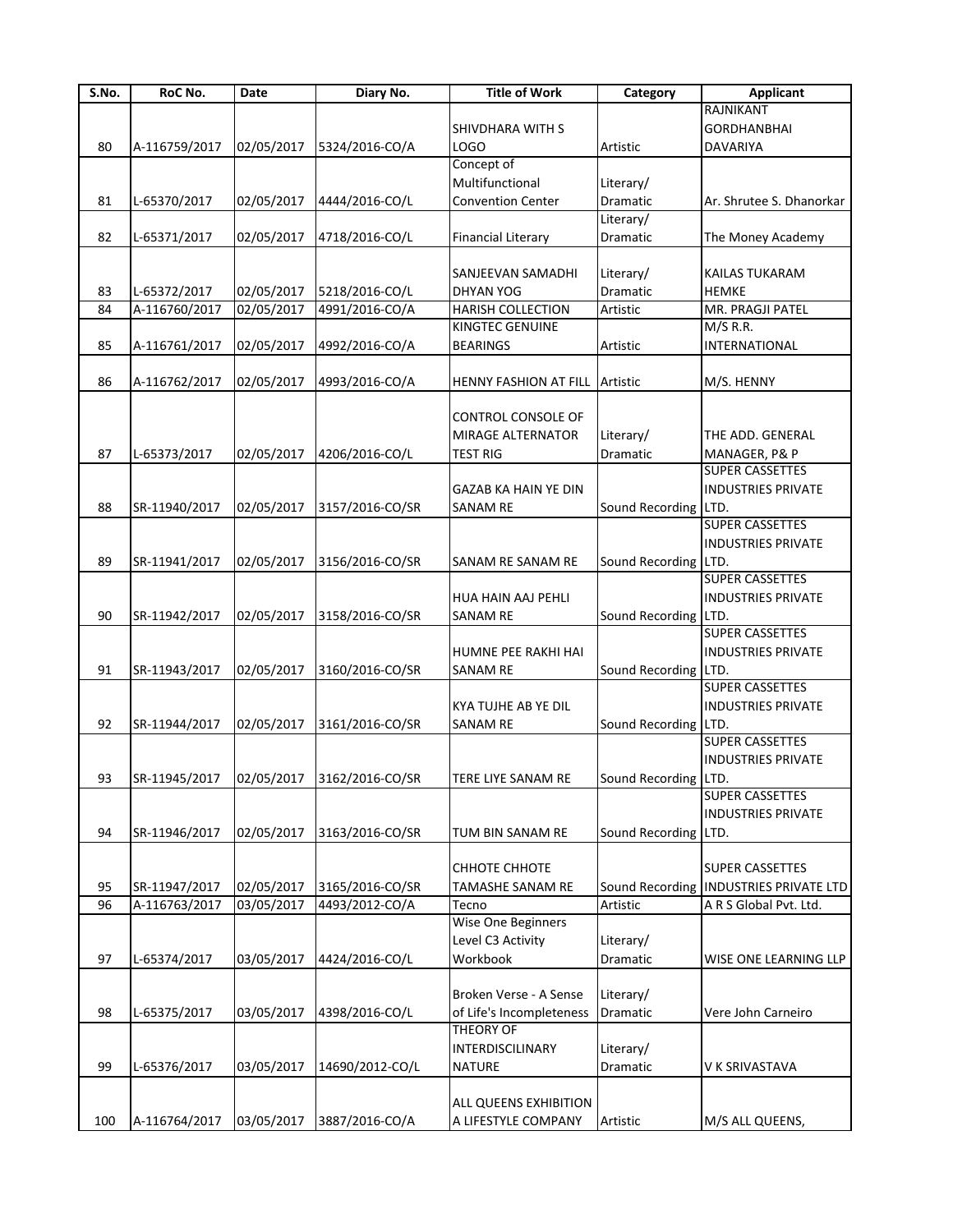| S.No. | RoC No.       | Date       | Diary No.       | <b>Title of Work</b>       | Category  | <b>Applicant</b>              |
|-------|---------------|------------|-----------------|----------------------------|-----------|-------------------------------|
| 101   | A-116765/2017 | 03/05/2017 | 3876/2016-CO/A  | LITTLE BUNNY               | Artistic  | <b>PRAKHAR GUPTA</b>          |
|       |               |            |                 |                            |           | <b>TVS MOTOR COMPANY</b>      |
| 102   | A-116766/2017 | 03/05/2017 | 3860/2016-CO/A  | <b>TVS HYBRID</b>          | Artistic  | LIMITED                       |
| 103   | A-116767/2017 | 03/05/2017 | 3888/2016-CO/A  | <b>BRC INFRA</b>           | Artistic  | <b>BRC INFRA PVT LTD</b>      |
|       |               |            |                 |                            | Literary/ |                               |
| 104   | L-65377/2017  | 03/05/2017 | 4997/2016-CO/L  | <b>WONDER</b>              | Dramatic  | <b>SHAILLY GUPTA</b>          |
|       |               |            |                 | <b>SOFT AND SILKY PARI</b> |           |                               |
| 105   | A-116768/2017 | 03/05/2017 | 13186/2016-CO/A | <b>GULAL LABEL</b>         | Artistic  | ANJU MAHESHWARI               |
|       |               |            |                 |                            |           | <b>AMIT KUMAR</b>             |
| 106   | A-116769/2017 | 03/05/2017 | 13187/2016-CO/A | L ROSHAN LAL JI LABEL      | Artistic  | AGGARWAL                      |
| 107   | A-116770/2017 | 03/05/2017 | 4926/2016-CO/A  | <b>BANDBOX</b>             | Artistic  | M/s. BANDBOX                  |
|       |               |            |                 |                            |           | <b>EDITFX STUDIOS PRIVATE</b> |
| 108   | A-116771/2017 | 03/05/2017 | 4927/2016-CO/A  | <b>EDIT FX</b>             | Artistic  | LIMITED                       |
|       |               |            |                 |                            |           | SHAILJA PARK PRIVATE          |
| 109   | A-116772/2017 | 03/05/2017 | 4908/2016-CO/A  | SIMAAYA                    | Artistic  | LIMITED                       |
| 110   | A-116773/2017 | 03/05/2017 | 4912/2016-CO/A  | <b>SIYAA</b>               | Artistic  | SIYAA FASHIONS                |
|       |               |            |                 |                            |           | <b>ALIPORE</b>                |
|       |               |            |                 |                            |           | <b>CONDOMINIUMS &amp;</b>     |
|       |               |            |                 |                            |           | <b>INVESTMENTS PRIVATE</b>    |
| 111   | A-116774/2017 | 03/05/2017 | 4897/2016-CO/A  | SASYA                      | Artistic  | LIMITED                       |
|       |               |            |                 |                            |           |                               |
| 112   | A-116775/2017 | 03/05/2017 | 4930/2016-CO/A  | OLIYA                      | Artistic  | M/s. S. KRISHNA & CO.         |
|       |               |            |                 |                            |           | M/s. RUPAYAN                  |
| 113   | A-116776/2017 | 03/05/2017 | 4934/2016-CO/A  | <b>RUPAYAN JEWELLERS</b>   | Artistic  | <b>JEWELLERS</b>              |
|       |               |            |                 |                            |           |                               |
|       |               |            |                 |                            |           | NILANJANA FASHIONS            |
| 114   | A-116777/2017 | 03/05/2017 | 4938/2016-CO/A  | NILANJANA                  | Artistic  | PRIVATE LIMITED               |
|       |               |            |                 |                            |           | M/s. Indian Sales             |
| 115   | A-116778/2017 | 03/05/2017 | 4945/2016-CO/A  | <b>ISCO</b>                | Artistic  | Corporation                   |
|       |               |            |                 | <b>NANAK: THE</b>          |           |                               |
|       |               |            |                 | <b>CORRESPONDENT OF</b>    | Literary/ |                               |
| 116   | L-65378/2017  | 03/05/2017 | 5346/2016-CO/L  | THE ULTIMATE               | Dramatic  | <b>SUMEET D AURORA</b>        |
|       |               |            |                 |                            |           |                               |
|       |               |            |                 | <b>ENGLISH FOR GENERAL</b> |           | NITU SINGH, ALIAS             |
|       |               |            |                 | <b>COMPETITIONS -</b>      | Literary/ | <b>NEETU SINGH (PEN</b>       |
| 117   | L-65379/2017  | 03/05/2017 | 5449/2016-CO/L  | <b>VOLUME 2</b>            | Dramatic  | NAME)                         |
| 118   | A-116779/2017 | 03/05/2017 | 2312/2016-CO/A  | <b>SWEETYLADY LABEL</b>    | Artistic  | <b>VINIT ENTERPRISE</b>       |
|       |               |            |                 | <b>BANKANTA BHAJAN</b>     | Literary/ |                               |
| 119   | L-65380/2017  | 03/05/2017 | 2278/2016-CO/L  | <b>PATRIKA</b>             | Dramatic  | <b>BANWARI LAL VERMA</b>      |
|       |               |            |                 |                            |           |                               |
|       |               |            |                 | Website content of         | Literary/ | <b>GR BRAINOKIDZ</b>          |
| 120   | L-65381/2017  | 03/05/2017 | 4312/2016-CO/L  | www.brainokidz.com         | Dramatic  | <b>EDUTECH LLP</b>            |
|       |               |            |                 |                            | Literary/ |                               |
| 121   | L-65382/2017  |            | 13884/2012-CO/L |                            |           | <b>ANIL GOEL</b>              |
|       |               | 03/05/2017 |                 | YANTRAVYUHA                | Dramatic  |                               |
|       |               |            |                 |                            |           |                               |
|       |               |            |                 | <b>AURAA NEEM FACE</b>     |           | PARSHVA HEALTHCARE            |
| 122   | A-116780/2017 | 03/05/2017 | 33522/2013-CO/A | <b>WASH</b>                | Artistic  | PVT. LTD.                     |
|       |               |            |                 | <b>AURAA DAILY FACE</b>    |           | PARVASHVA HEALTH              |
| 123   | A-116781/2017 | 03/05/2017 | 33511/2013-CO/A | <b>WASH</b>                | Artistic  | CARE PVT. LTD.                |
|       |               |            |                 |                            |           |                               |
|       |               |            |                 | <b>SOFTWARE FOR</b>        |           |                               |
|       |               |            |                 | PREDICTION OF NOx          |           |                               |
|       |               |            |                 | AND OZONE EMISSIONS        |           |                               |
|       |               |            |                 | IN A THERMAL POWER         |           |                               |
|       |               |            |                 | PLANT USING NEURAL         | Computer  | <b>BHARAT HEAVY</b>           |
| 124   | SW-9035/2017  | 04/05/2017 | 5039/2016-CO/SW | <b>NETWORKS</b>            | Software  | ELECTRICALS LIMITED           |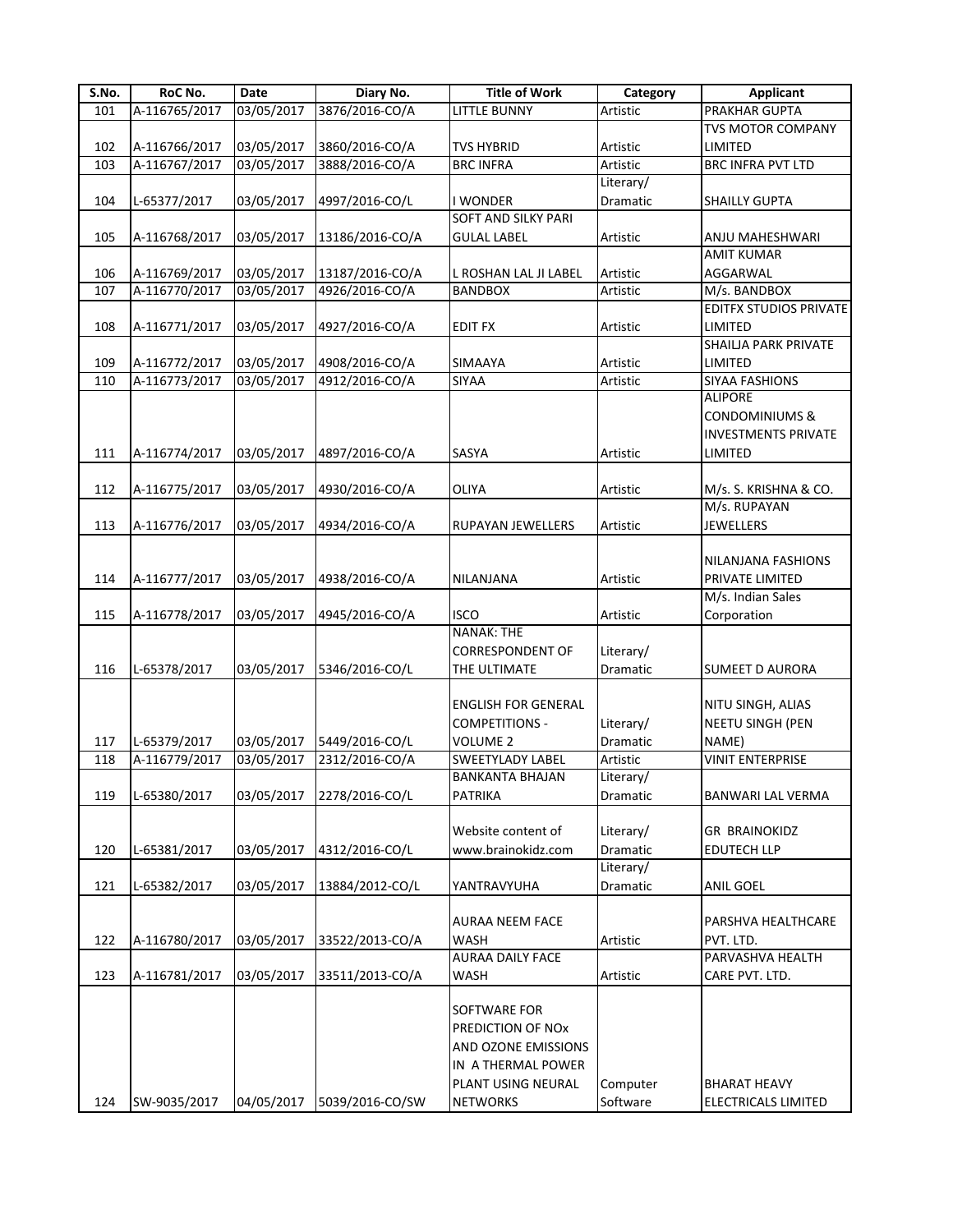| $\overline{\mathsf{S}}$ . No. | RoC No.      | Date       | Diary No.       | <b>Title of Work</b>                                                                                                                                                                                                       | Category             | <b>Applicant</b>                                  |
|-------------------------------|--------------|------------|-----------------|----------------------------------------------------------------------------------------------------------------------------------------------------------------------------------------------------------------------------|----------------------|---------------------------------------------------|
| 125                           | SW-9036/2017 | 04/05/2017 | 5036/2016-CO/SW | <b>EQUILIBRIUM MODEL</b><br>SOFTWARE PROGRAM<br>TO EVALUATE SOLID<br><b>FUEL GASIFICATION</b><br>PERFORMANCE                                                                                                               | Computer<br>Software | <b>BHARAT HEAVY</b><br>ELECTRICALS LIMITED        |
| 126                           | SW-9037/2017 | 04/05/2017 | 5015/2016-CO/SW | PROGRAM FOR<br><b>EXPENDED LIFE</b><br>CALCULATION OF SUPER Computer<br><b>CRITICAL TURBINES</b>                                                                                                                           | Software             | <b>BHARAT HEAVY</b><br><b>ELECTRICALS LIMITED</b> |
| 127                           | SW-9038/2017 | 04/05/2017 | 5121/2016-CO/SW | CODE FOR ANALYSIS OF<br><b>ALLOWABLE FORCES</b><br>AND MOMENTS AT<br>NOZZLE OF LOW<br><b>PRESSURE FEED WATER</b><br><b>HEATER</b>                                                                                          | Computer<br>Software | <b>BHARAT HEAVY</b><br>ELECTRICALS LIMITED        |
| 128                           | SW-9039/2017 | 04/05/2017 | 5119/2016-CO/SW | PROGRAM TO COMPUTE<br>PERFORMANCE<br><b>CHARACTERISTICS OF</b><br>TWO-LOBE<br><b>HYDRODYNAMIC</b><br>JOURNAL BEARING                                                                                                       | Computer<br>Software | <b>BHARAT HEAVY</b><br>ELECTRICALS LIMITED        |
| 129                           | SW-9040/2017 | 04/05/2017 | 5128/2016-CO/SW | PROGRAM FOR<br>CALCULATING<br><b>DISCONNECTING SPEED</b><br>OF SHRINKFITTED DISC<br><b>BASED ON RADIAL AND</b><br><b>HOOP STRESSES IN</b><br>ROTATING DISC USING<br><b>MATHCAD SOFTWARE</b>                                | Computer<br>Software | <b>BHARAT HEAVY</b><br><b>ELECTRICALS LIMITED</b> |
| 130                           | SW-9041/2017 | 04/05/2017 | 5097/2016-CO/SW | <b>DESIGN AND</b><br><b>IMPLEMENTATION OF</b><br><b>ISLANDING SCHEME</b><br>SOFTWARE FOR DOUBLE<br><b>EXTRACTION</b><br><b>INDUSTRIAL STEAM</b><br><b>TURBINES IN</b><br><b>APPLICATION AND</b><br><b>CONTROL NODE ACN</b> | Computer<br>Software | <b>BHARAT HEAVY</b><br>ELECTRICALS LIMITED        |
| 131                           | SW-9042/2017 | 04/05/2017 | 5190/2016-CO/SW | <b>EMBEDDED DEVICE</b><br>SOFTWARE FOR AN<br><b>AUTOMATED TEST</b><br>PROCEDURE FOR ASH<br><b>LEVEL MONITORING</b><br>SYSTEM                                                                                               | Computer<br>Software | <b>BHARAT HEAVY</b><br>ELECTRICALS LIMITED        |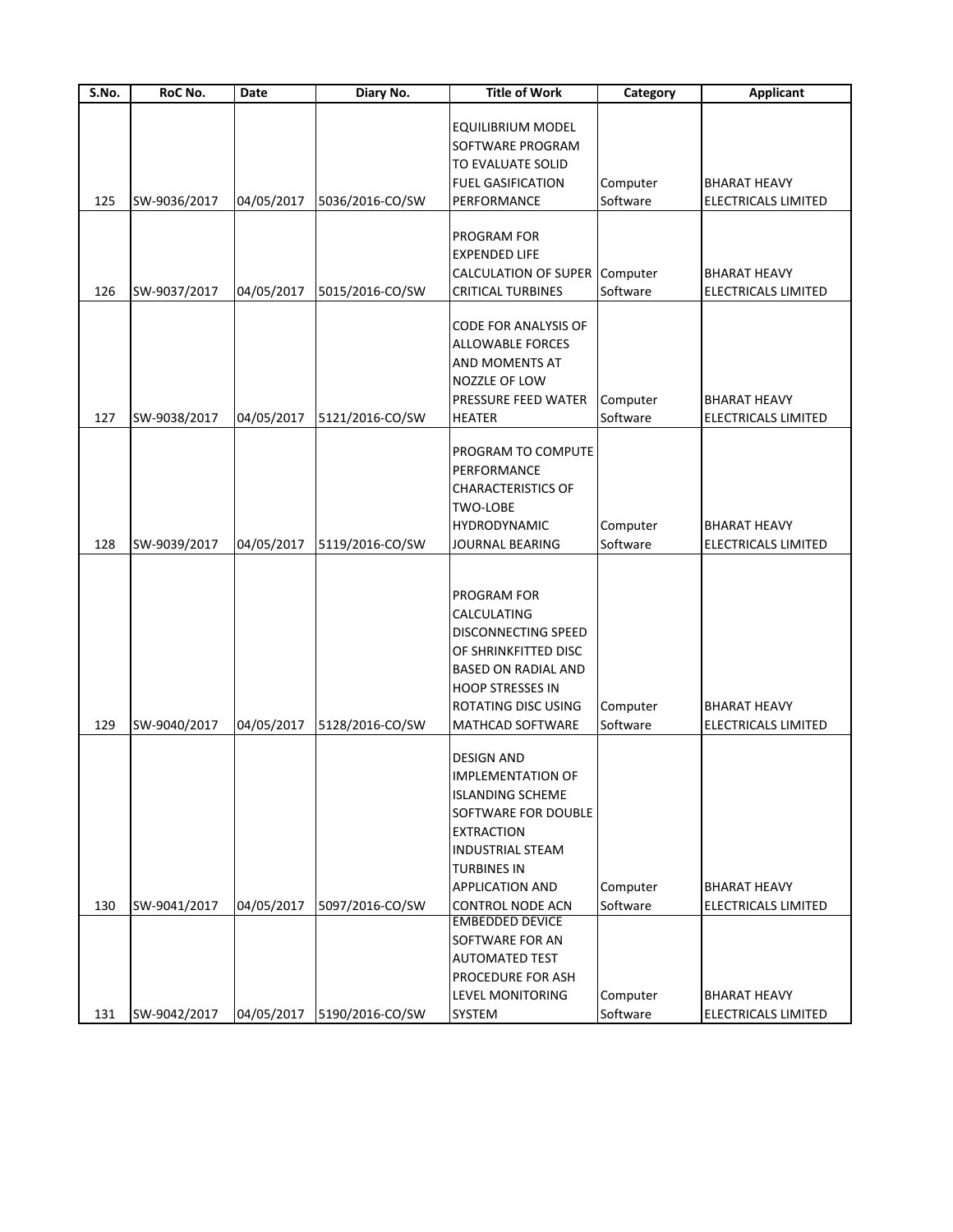| S.No. | RoC No.       | Date       | Diary No.       | <b>Title of Work</b>         | Category  | <b>Applicant</b>           |
|-------|---------------|------------|-----------------|------------------------------|-----------|----------------------------|
|       |               |            |                 | A NOVEL METHOD FOR           |           |                            |
|       |               |            |                 | DETERMINISTIC DATA           |           |                            |
|       |               |            |                 | <b>EXCHANGE BETWEEN</b>      |           |                            |
|       |               |            |                 | <b>REAL TIME CONTROL</b>     |           |                            |
|       |               |            |                 | <b>TASKS IN THE</b>          |           |                            |
|       |               |            |                 | <b>CONTROLLER AND SUB-</b>   |           |                            |
|       |               |            |                 | <b>SYSTEMS OF THE</b>        |           |                            |
|       |               |            |                 | <b>EXCITATION CONTROL</b>    | Computer  | <b>BHARAT HEAVY</b>        |
| 132   | SW-9043/2017  | 04/05/2017 | 2442/2016-CO/SW | <b>SYSTEMS</b>               | Software  | <b>ELECTRICALS LIMITED</b> |
|       |               |            |                 |                              |           |                            |
|       |               |            |                 | <b>AN ALGORITHM FOR</b>      |           |                            |
|       |               |            |                 | PREDICTION OF                |           |                            |
|       |               |            |                 | <b>STRESSES DURING</b>       |           |                            |
|       |               |            |                 | THERMAL CYCLING IN           |           |                            |
|       |               |            |                 | <b>COATINGS USING FINITE</b> | Computer  | BHARAT HEAVY               |
| 133   | SW-9044/2017  | 04/05/2017 | 2457/2016-CO/SW | <b>ELEMENT METHODS</b>       | Software  | ELECTRICALS LIMITED        |
|       |               |            |                 |                              |           |                            |
|       |               |            |                 | <b>COPPER CALCULATION</b>    | Computer  | <b>BHARAT HEAVY</b>        |
| 134   | SW-9045/2017  | 04/05/2017 | 2515/2016-CO/SW | <b>SYSTEM</b>                | Software  | ELECTRICALS LIMITED        |
|       |               |            |                 | <b>RAVI FRYUMSS</b>          |           |                            |
|       |               |            |                 | LASANIYA CRISPY              |           | RAJKUMAR TIKAMDAS          |
| 135   | A-116782/2017 | 04/05/2017 | 5638/2016-CO/A  | <b>SNACKS</b>                | Artistic  | NANDAWANI                  |
|       |               |            |                 |                              |           |                            |
|       |               |            |                 | <b>RAVI FRYUMSS CHILLI</b>   |           | RAJKUMAR TIKAMDAS          |
| 136   | A-116783/2017 | 04/05/2017 | 5636/2016-CO/A  | <b>SEV CRISPY SNAKCS</b>     | Artistic  | NANDAWANI                  |
|       |               |            |                 |                              |           |                            |
|       |               |            |                 | <b>RAVI FRYUMSS TOMATO</b>   |           | RAJKUMAR TIKAMDAS          |
| 137   | A-116784/2017 | 04/05/2017 | 5635/2016-CO/A  | <b>STICK CRISPY SNACKS</b>   | Artistic  | NANDAWANI                  |
|       |               |            |                 |                              |           |                            |
|       |               |            |                 |                              |           | RAJKUMAR TIKAMDAS          |
| 138   | A-116785/2017 | 04/05/2017 | 5634/2016-CO/A  | <b>RAVI</b>                  | Artistic  | NANDAWANI                  |
|       |               |            |                 | <b>RAVI FRYUMSS SALTED</b>   |           | RAJKUMAR TIKAMDAS          |
| 139   | A-116786/2017 | 04/05/2017 | 5639/2016-CO/A  | REFILL CRISPY SNACKS         | Artistic  | NANDAWANI                  |
|       |               |            |                 |                              |           |                            |
|       |               |            |                 | RAVI FRYUMSS MASALA          |           | RAJKUMAR TIKAMDAS          |
| 140   | A-116787/2017 | 04/05/2017 | 5637/2016-CO/A  | MIKKI CRISPY SNACKS          | Artistic  | NANDAWANI                  |
|       |               |            |                 |                              |           |                            |
|       |               |            |                 | <b>RAVI FRYUMSS SALTED</b>   |           | RAJKUMAR TIKAMDAS          |
| 141   | A-116788/2017 | 04/05/2017 | 5633/2016-CO/A  | MIKKI CRISPY SNACKS          | Artistic  | NANDAWANI                  |
|       |               |            |                 |                              |           |                            |
|       |               |            |                 | RAVI FRYUMSS SALT N          |           | RAJKUMAR TIKAMDAS          |
| 142   | A-116789/2017 | 04/05/2017 | 5640/2016-CO/A  | PEPPER CRISPY SNACKS         | Artistic  | NANDAWAN                   |
|       |               |            |                 |                              | Literary/ |                            |
| 143   | L-65383/2017  | 04/05/2017 | 5279/2016-CO/L  | Gita Bodh                    | Dramatic  | Uday Karanjkar             |
|       |               |            |                 |                              |           | Creative Hygiene Private   |
| 144   | A-116790/2017 | 04/05/2017 | 5180/2016-CO/A  | Creative Hygiene             | Artistic  | Limited                    |
|       |               |            |                 |                              | Literary/ | Zee Entertainment          |
| 145   | L-65384/2017  | 04/05/2017 | 4615/2016-CO/L  | <b>DENIKINA READY</b>        | Dramatic  | <b>Enterprises Limited</b> |
|       |               |            |                 | AAHA MAMIYAR OHOO            | Literary/ | Zee Entertainment          |
| 146   | L-65385/2017  | 04/05/2017 | 4614/2016-CO/L  | MARUMAGAL                    | Dramatic  | <b>Enterprises Limited</b> |
|       |               |            |                 |                              |           | M/S. SHRILALMAHAL          |
| 147   | A-116791/2017 | 04/05/2017 | 4545/2016-CO/A  | YALI                         | Artistic  | LTD.                       |
|       |               |            |                 | MATHEMATICAL CHART           |           | <b>AADITYA BIMAL BHATT</b> |
|       |               |            |                 | <b>FOR</b>                   | Literary/ | and SONAL BIMAL            |
| 148   | L-65386/2017  | 04/05/2017 | 3239/2016-CO/L  | GAMING/GAMBLING              | Dramatic  | <b>BHATT</b>               |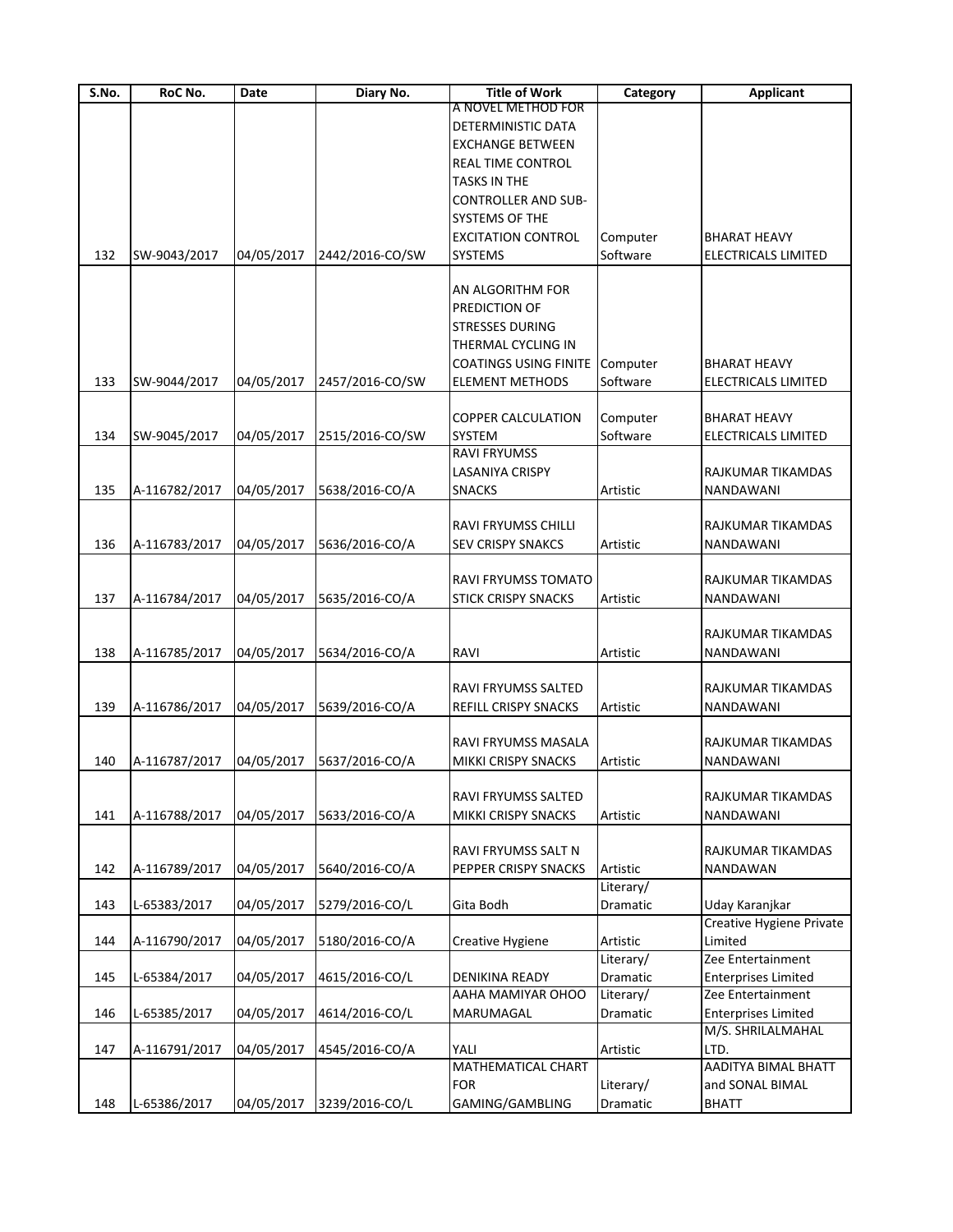| S.No. | RoC No.       | Date       | Diary No.       | <b>Title of Work</b>           | Category              | <b>Applicant</b>                 |
|-------|---------------|------------|-----------------|--------------------------------|-----------------------|----------------------------------|
|       |               |            |                 |                                |                       |                                  |
| 149   | A-116792/2017 | 04/05/2017 | 6254/2016-CO/A  | <b>AQUALITE</b>                | Artistic              | <b>AEROBOK SHOE PVT LTD</b>      |
|       |               |            |                 |                                | Literary/             | SOMNATH NARENDRA                 |
| 150   | L-65387/2017  | 04/05/2017 | 3998/2016-CO/L  | <b>KUSUMAAKAR</b>              | Dramatic              | <b>GHUGE</b>                     |
|       |               |            |                 |                                | Literary/             |                                  |
| 151   | L-65388/2017  | 04/05/2017 | 4109/2016-CO/L  | In my mind                     | Dramatic              | Avinash Kashyap                  |
|       |               |            |                 |                                | Literary/             |                                  |
| 152   | L-65389/2017  | 04/05/2017 | 4108/2016-CO/L  | Goodbyes                       | Dramatic              | Avinash Kashyap                  |
|       |               |            |                 |                                |                       |                                  |
|       |               |            |                 |                                |                       |                                  |
|       |               |            |                 |                                |                       | Sureshchandra V. Mehta,          |
|       |               |            |                 |                                |                       | Chetan Mehta,                    |
|       |               |            |                 |                                |                       | S.V.Mehta (HUF), C.V.            |
|       |               |            |                 |                                |                       | Mehta(HUF) trading as            |
| 153   | A-116793/2017 | 04/05/2017 | 3040/2016-CO/A  | Accuflow                       | Artistic              | Manikant Brothers                |
|       |               |            |                 |                                |                       |                                  |
| 154   | A-116794/2017 | 04/05/2017 | 3964/2016-CO/A  | THE HAIR DIARIES               | Artistic              | Mr. Surjit Singh Bagga           |
|       |               |            |                 | <b>HUM MEIN HAIN</b>           | Literary/             |                                  |
| 155   | L-65390/2017  | 04/05/2017 | 3555/2016-CO/L  | <b>SUPERHERO</b>               | Dramatic              | MR. ABHISHEK SOOD                |
|       |               |            |                 |                                |                       |                                  |
| 156   | A-116795/2017 | 04/05/2017 | 4127/2016-CO/A  | 11 EVEN SPORTS LOGO            | Artistic              | <b>VITA DANI</b>                 |
|       |               |            |                 |                                | Literary/             |                                  |
| 157   | L-65391/2017  | 04/05/2017 | 3546/2016-CO/L  | THE CARTOONIST                 | <b>Dramatic</b>       | Rijo Roy                         |
|       |               |            |                 |                                | Literary/             |                                  |
| 158   | L-65392/2017  | 04/05/2017 | 3776/2016-CO/L  | Eik mook Gaatha                | Dramatic              | Prayanshu Vishnoi                |
|       |               |            |                 |                                |                       |                                  |
|       |               |            |                 | <b>GHAZAL KE CHHANDO</b>       |                       |                                  |
|       |               |            |                 | ME PRAYUKTA SANDHI             |                       |                                  |
|       |               |            |                 | KE MUKHYA AUR GAUN             | Literary/             |                                  |
| 159   | L-65393/2017  | 04/05/2017 | 4130/2016-CO/L  | PADYABHAAR                     | Dramatic              | <b>UDAY SHAH</b>                 |
|       |               |            |                 | <b>GUJARATI GAZALNU</b>        | Literary/             |                                  |
| 160   | L-65394/2017  | 04/05/2017 | 4131/2016-CO/L  | CHHANDSHASTRA                  | Dramatic              | <b>UDAY SHAH</b>                 |
|       |               |            |                 |                                | Literary/             |                                  |
| 161   | L-65395/2017  | 04/05/2017 | 2879/2016-CO/L  |                                | Dramatic              | yogesh vyas                      |
|       |               |            |                 | Hudoliaeth Hidden              | Literary/             |                                  |
| 162   | L-65396/2017  | 04/05/2017 | 3730/2016-CO/L  | Becklwi                        | Dramatic              | M. Aishvarya                     |
|       |               |            |                 |                                |                       |                                  |
|       |               |            |                 | Abdul Bari & Abdullah          | Cinematograph         |                                  |
| 163   | CF-3845/2017  | 04/05/2017 | 3013/2016-CO/CF | Cartoon Series - Part 1        | Film                  | Tabrez Alamgir Shaikh            |
|       |               |            |                 | SINGLE MOTHER SALUTE Literary/ |                       |                                  |
| 164   | L-65397/2017  | 04/05/2017 | 3687/2016-CO/L  | <b>AWARD</b>                   | Dramatic              | <b>TANVEER ALAM</b>              |
| 165   | A-116796/2017 | 04/05/2017 | 2634/2016-CO/A  | SHREE SAKSHAT                  | Artistic              | VIJAY KESHAV WAGH                |
|       |               |            |                 | SAAMPRADAAY                    |                       |                                  |
|       |               |            |                 | <b>MANTRA GANI GAN</b>         |                       |                                  |
| 166   | SR-11948/2017 | 04/05/2017 | 2943/2016-CO/SR | <b>GANAAT BOTE</b>             |                       | Sound Recording SUPRIYA NARENDRA |
|       |               |            |                 |                                |                       |                                  |
|       |               |            |                 | <b>NARENDRA SWAMI</b>          |                       | <b>SUPRIYA NARENDRA</b>          |
| 167   | SR-11949/2017 | 04/05/2017 | 2946/2016-CO/SR | PRABHU KO PRANAAM              | Sound Recording SURVE |                                  |
|       |               |            |                 |                                |                       |                                  |
|       |               |            |                 | KAAKADAARTI                    |                       |                                  |
|       |               |            |                 | DHUPAARTI MONDAY               |                       | <b>SUPRIYA NARENDRA</b>          |
| 168   | SR-11950/2017 | 04/05/2017 | 2907/2016-CO/SR | WEDNESDAY                      | Sound Recording SURVE |                                  |
|       |               |            |                 |                                |                       |                                  |
|       |               |            |                 | SAANJAARTI SHEJAARTI           |                       | SUPRIYA NARENDRA                 |
| 169   | SR-11951/2017 | 04/05/2017 | 2948/2016-CO/SR | <b>FRIDAY SUNDAY</b>           | Sound Recording SURVE |                                  |
|       |               |            |                 |                                |                       |                                  |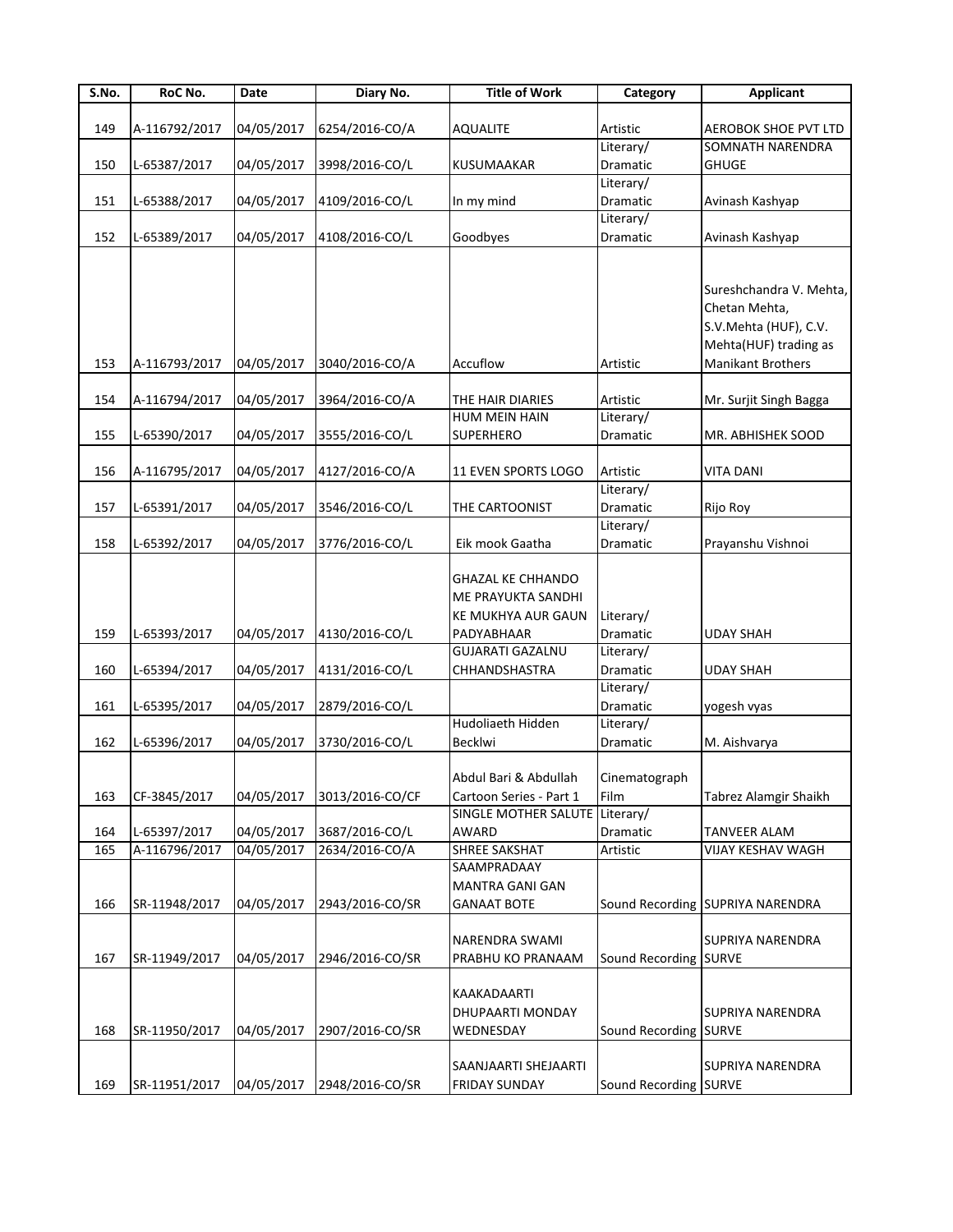| S.No. | RoC No.       | Date       | Diary No.       | <b>Title of Work</b>           | Category              | <b>Applicant</b>           |
|-------|---------------|------------|-----------------|--------------------------------|-----------------------|----------------------------|
|       |               |            |                 |                                |                       |                            |
|       |               |            |                 | SAANJAARTI SHEJARTI            |                       | <b>SUPRIYA NARENDRA</b>    |
| 170   | SR-11952/2017 | 04/05/2017 | 2909/2016-CO/SR | MONDAY WEDNESDAY               | Sound Recording SURVE |                            |
|       |               |            |                 | Ahirani Boli-Sulubh            |                       |                            |
|       |               |            |                 | Vyakara (Linguistic            | Literary/             | Dr. Ramesh Sitaram         |
| 171   | L-65398/2017  | 04/05/2017 | 5353/2016-CO/L  | study)                         | Dramatic              | Suryawanshi                |
|       |               |            |                 |                                |                       | M/S ALOCOS                 |
| 172   | A-116797/2017 | 04/05/2017 | 4682/2016-CO/A  | <b>ECOTIQUE</b>                | Artistic              | <b>INTERNATIONAL</b>       |
|       |               |            |                 |                                |                       | M/S K- FX SERVICES P.      |
| 173   | A-116798/2017 | 04/05/2017 | 4679/2016-CO/A  | <b>K FX SERVICES</b>           | Artistic              | LTD.                       |
|       |               |            |                 |                                | Literary/             |                            |
| 174   | L-65399/2017  | 04/05/2017 | 4402/2016-CO/L  | <b>JAY JALORE</b>              | Dramatic              | <b>HEMANT KUMAR</b>        |
|       |               |            |                 |                                | Literary/             |                            |
| 175   | L-65400/2017  | 04/05/2017 | 4251/2016-CO/L  | Sonalisious                    | Dramatic              | PURNIMA AGARWAL            |
|       |               |            |                 |                                |                       | YOGESH DHANJIBHAI          |
| 176   | A-116799/2017 | 04/05/2017 | 5625/2016-CO/A  | R LABEL                        | Artistic              | <b>DARJI</b>               |
| 177   | A-116800/2017 | 04/05/2017 | 4723/2016-CO/A  | <b>50 NO. BIDI</b>             | Artistic              | <b>GIRRAJ SHIVHARE</b>     |
|       |               |            |                 |                                |                       |                            |
|       |               |            |                 |                                | Literary/             | RAVIGIRI HARESHGIRI        |
| 178   | L-65401/2017  | 04/05/2017 | 4558/2016-CO/L  | <b>ANTIM DHYEY</b>             | Dramatic              | <b>GOSWAMI</b>             |
|       |               |            |                 |                                |                       |                            |
|       |               |            |                 |                                |                       |                            |
|       |               |            |                 | SOCIETY LEMON                  |                       |                            |
| 179   | A-116801/2017 | 04/05/2017 | 4875/2016-CO/A  | <b>FLAVOURED GREEN TEA</b>     | Artistic              | HASMUKHRAI & CO.           |
|       |               |            |                 |                                |                       |                            |
| 180   | A-116802/2017 | 04/05/2017 | 4882/2016-CO/A  | <b>SOCIETY DAIRY WHITE</b>     | Artistic              | HASMUKHRAI & CO.           |
|       |               |            |                 | SOCIETY SKIMMED MILK           |                       |                            |
| 181   | A-116803/2017 | 04/05/2017 | 4881/2016-CO/A  | POWDER                         | Artistic              | HASMUKHRAI & CO.           |
| 182   | A-116804/2017 | 04/05/2017 | 4879/2016-CO/A  | SOCIETY DESI GHEE              | Artistic              | HASMUKHRAI & CO.           |
|       |               |            |                 | HASMUKHRAI AND CO              |                       |                            |
| 183   | A-116805/2017 | 04/05/2017 | 4877/2016-CO/A  | SPECIAL DUST                   | Artistic              | HASMUKHRAI & CO.           |
|       |               |            |                 | <b>SOCIETY LEMON</b>           |                       |                            |
| 184   | A-116806/2017 | 04/05/2017 | 4876/2016-CO/A  | <b>FLAVOURED TEA</b>           | Artistic              | HASMUKHRAI & CO.           |
| 185   | A-116807/2017 | 04/05/2017 | 4874/2016-CO/A  | <b>SOCIETY DARJEELING</b>      | Artistic              | HASMUKHRAI & CO. -         |
|       |               |            |                 | SOCIETY PREMIUM                |                       |                            |
| 186   | A-116808/2017 | 04/05/2017 | 4873/2016-CO/A  | <b>GREEN TEA</b>               | Artistic              | <b>HASMUKHRAI &amp; CO</b> |
|       |               |            |                 | SOCIETY MASALA TEA             |                       |                            |
| 187   | A-116809/2017 | 04/05/2017 | 4872/2016-CO/A  | <b>BAGS</b>                    | Artistic              | HASMUKHRAI & CO. -         |
|       |               |            |                 |                                |                       |                            |
|       |               |            |                 | Painting of Imaginary          |                       |                            |
| 188   | A-116810/2017 | 04/05/2017 | 2852/2016-CO/A  | King & Queen                   | Artistic              | Sanjog                     |
| 189   | A-116811/2017 | 04/05/2017 | 5511/2016-CO/A  | <b>GO 4 ETHNIC</b>             | Artistic              | <b>ANIL SHARMA</b>         |
|       |               |            |                 |                                | Literary/             |                            |
| 190   | L-65402/2017  | 04/05/2017 | 5428/2016-CO/L  | <b>BETI KA CHINTAN</b>         | Dramatic              | Prem Chand Gaur            |
|       |               |            |                 | <b>Collection of Nishant's</b> |                       |                            |
|       |               |            |                 | Literary and Screen            | Literary/             |                            |
| 191   | L-65403/2017  | 04/05/2017 | 4407/2016-CO/L  | Work                           | Dramatic              | Nishant Ranjan             |
| 192   | A-116812/2017 | 04/05/2017 | 7593/2015-CO/A  | <b>AARI</b>                    | Artistic              | M/S AARI                   |
|       |               |            |                 |                                |                       |                            |
|       |               |            |                 |                                |                       |                            |
|       |               |            |                 |                                |                       | <b>BHARTIYA COMPUTER</b>   |
|       |               |            |                 |                                |                       | SAKSHARTA PROGRAM,         |
|       |               |            |                 | DIPLOMA IN OFFICE              |                       | A UNIT OF GYAN BHARTI      |
|       |               |            |                 | <b>AUTOMATION &amp;</b>        | Literary/             | <b>INFOTECH PRIVATE</b>    |
| 193   | L-65404/2017  | 04/05/2017 | 4020/2016-CO/L  | PUBLISHING (DOAP)              | Dramatic              | LIMITED                    |
|       |               |            |                 |                                | Literary/             |                            |
| 194   | L-65405/2017  | 04/05/2017 | 5828/2016-CO/L  | Why I Trusted You              | Dramatic              | Ajoy Sahay                 |
|       |               |            |                 |                                |                       |                            |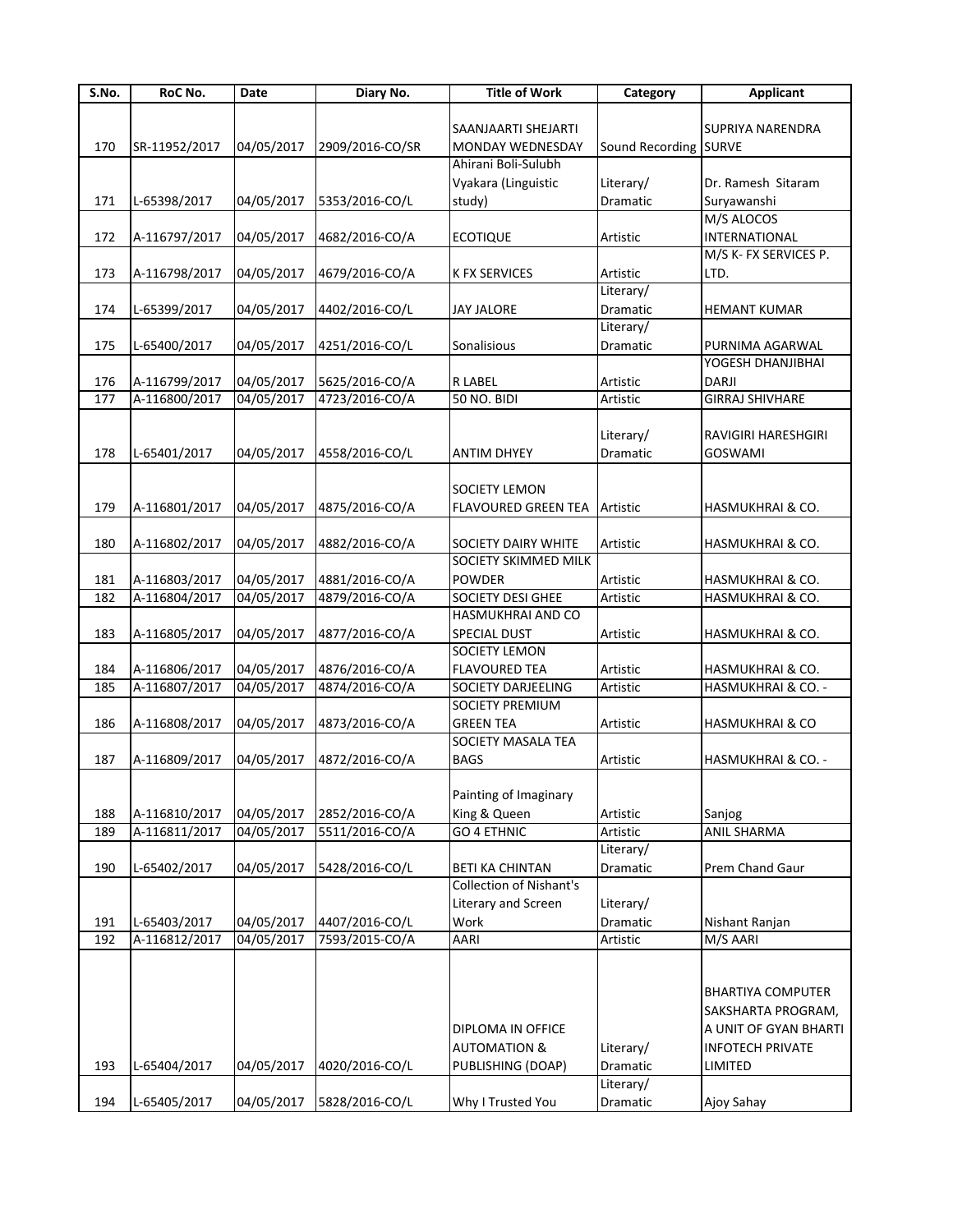| S.No. | RoC No.       | Date       | Diary No.      | <b>Title of Work</b>                            | Category  | <b>Applicant</b>     |
|-------|---------------|------------|----------------|-------------------------------------------------|-----------|----------------------|
|       |               |            |                |                                                 | Literary/ |                      |
| 195   | L-65406/2017  | 04/05/2017 | 5840/2016-CO/L | Saransh                                         | Dramatic  | Ritu Rajnish         |
|       |               |            |                |                                                 | Literary/ |                      |
| 196   | L-65407/2017  | 04/05/2017 | 5513/2016-CO/L | Mukul                                           | Dramatic  | P C DEAN             |
|       |               |            |                | <b>GEET BHAJAN EVAM-</b>                        | Literary/ | PRASHANT KUMAR       |
| 197   | L-65408/2017  | 04/05/2017 | 5342/2016-CO/L | <b>RAJASTHANI GEET</b>                          | Dramatic  | <b>VERMA</b>         |
|       |               |            |                | <b>AUTO BIOGRAPHY OF</b>                        |           |                      |
|       |               |            |                | <b>SHRI RAM CHANDRA</b>                         |           |                      |
|       |               |            |                | PART II, VOL-3                                  | Literary/ |                      |
| 198   | L-65409/2017  | 04/05/2017 | 5739/2016-CO/L | <b>CONTRIBATION</b>                             | Dramatic  | AMITA SAXENA         |
|       |               |            |                | <b>AUTO BIOGRAPHY OF</b>                        |           |                      |
|       |               |            |                | SHRI RAM CHANDRA                                |           |                      |
|       |               |            |                | PART II VOL 3                                   | Literary/ |                      |
| 199   | L-65410/2017  | 04/05/2017 | 5741/2016-CO/L | DECLARATION                                     | Dramatic  | AMITA SAXENA         |
|       |               |            |                |                                                 |           |                      |
|       |               |            |                | Panasu - The Golden City Literary/              |           |                      |
| 200   | L-65411/2017  | 04/05/2017 | 4039/2016-CO/L | & The Capasstars                                | Dramatic  | Chetan M Kumbhar     |
|       |               |            |                | Shrimad Bhagwat Geeta Literary/                 |           |                      |
| 201   | L-65412/2017  | 04/05/2017 | 4120/2016-CO/L | Aaj Kyon?                                       | Dramatic  | Pankaj Gupta, C.A.   |
|       |               |            |                | SIMHASTH KUMBH                                  |           |                      |
|       |               |            |                | MAHAPARVA PATRIKA                               | Literary/ | Shri Krishna Event & |
| 202   | L-65413/2017  | 04/05/2017 | 3911/2016-CO/L | 2016                                            | Dramatic  | Promotions Ltd.      |
|       |               |            |                | <b>REAL TASTE</b>                               |           |                      |
|       |               |            |                | RESTAURANT AND                                  |           |                      |
| 203   | A-116813/2017 | 04/05/2017 | 5318/2016-CO/A | <b>BANQUET LOGO</b>                             | Artistic  | SANGITABEN R. PATEL  |
|       |               |            |                | <b>REAL TASTE</b>                               |           |                      |
|       |               |            |                | <b>RESTAURANT AND</b>                           |           |                      |
| 204   | A-116813/2017 | 04/05/2017 | 5318/2016-CO/A | <b>BANQUET LOGO</b>                             | Artistic  | RAMILABEN B. PATEL   |
|       |               |            |                | <b>REAL TASTE</b>                               |           |                      |
|       |               |            |                | <b>RESTAURANT AND</b>                           |           |                      |
| 205   | A-116813/2017 | 04/05/2017 | 5318/2016-CO/A | <b>BANQUET LOGO</b>                             | Artistic  | RAKESH C. PATEL      |
|       |               |            |                | <b>REAL TASTE</b>                               |           |                      |
|       |               |            |                | <b>RESTAURANT AND</b>                           |           |                      |
| 206   | A-116813/2017 | 04/05/2017 | 5318/2016-CO/A | <b>BANQUET LOGO</b>                             | Artistic  | MIHIR D. PATEL       |
|       |               |            |                | <b>REAL TASTE</b>                               |           |                      |
|       |               |            |                | <b>RESTAURANT AND</b>                           |           |                      |
| 207   | A-116813/2017 | 04/05/2017 | 5318/2016-CO/A | <b>BANQUET LOGO</b>                             | Artistic  | UMASHANKAR S. GUPTA  |
|       |               |            |                | PATFI JFWFITFRS WITH                            |           |                      |
| 208   | A-116814/2017 | 04/05/2017 | 5319/2016-CO/A | P J LOGO                                        | Artistic  | JASVANTBHAI I. PATEL |
|       |               |            |                | PATEL JEWELLERS WITH                            |           |                      |
| 209   | A-116814/2017 | 04/05/2017 | 5319/2016-CO/A | P J LOGO                                        | Artistic  | YASHODHAR D. PATEL   |
|       |               |            |                |                                                 |           | KISHORBHAI P.        |
| 210   | A-116815/2017 | 04/05/2017 | 5340/2016-CO/A | <b>SUNLAND LABEL</b>                            | Artistic  | KUNDARIYA            |
|       |               |            |                |                                                 |           | MAHADEVBHAI M.       |
| 211   | A-116815/2017 | 04/05/2017 | 5340/2016-CO/A | <b>SUNLAND LABEL</b>                            | Artistic  | RANGPARIYA           |
|       |               |            |                |                                                 |           | KAMLESHBHAI P.       |
| 212   | A-116815/2017 | 04/05/2017 | 5340/2016-CO/A | <b>SUNLAND LABEL</b>                            | Artistic  |                      |
|       |               |            |                |                                                 |           | KUNDARIYA            |
| 213   | A-116815/2017 | 04/05/2017 | 5340/2016-CO/A | <b>SUNLAND LABEL</b>                            | Artistic  | JAYESHBHAI K. AGOLA  |
|       |               |            |                |                                                 |           | JAYANTILAL C.        |
|       |               |            |                |                                                 |           |                      |
| 214   | A-116815/2017 | 04/05/2017 | 5340/2016-CO/A | <b>SUNLAND LABEL</b><br><b>WORLD STEEL TECH</b> | Artistic  | PANCHOTIYA           |
|       |               |            |                |                                                 |           |                      |
|       |               |            |                | INDIA PVT LTD WITH                              |           |                      |
|       |               |            |                | DEVICE OF WORLD                                 |           | KAILASHKUMAR         |
| 215   | A-116816/2017 | 04/05/2017 | 5338/2016-CO/A | LABEL                                           | Artistic  | RAMESHBHAI KANANI    |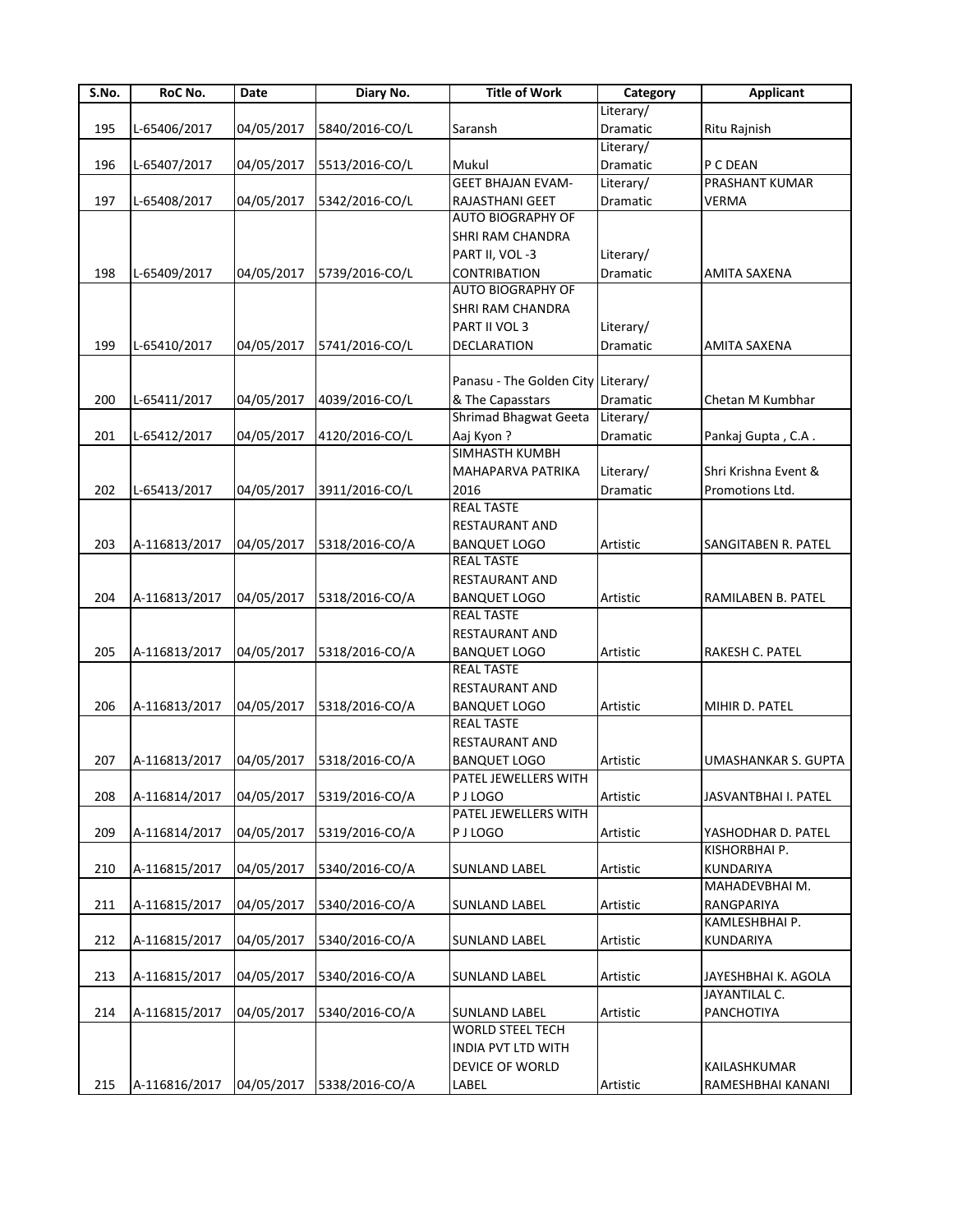| S.No. | RoC No.       | Date       | Diary No.       | <b>Title of Work</b>         | Category                      | <b>Applicant</b>        |
|-------|---------------|------------|-----------------|------------------------------|-------------------------------|-------------------------|
|       |               |            |                 | <b>WORLD STEEL TECH</b>      |                               |                         |
|       |               |            |                 | <b>INDIA PVT LTD WITH</b>    |                               |                         |
|       |               |            |                 | DEVICE OF WORLD              |                               |                         |
| 216   | A-116816/2017 | 04/05/2017 | 5338/2016-CO/A  | LABEL                        | Artistic                      | ROHIT JANTILAL KANANI   |
|       |               |            |                 | <b>WORLD STEEL TECH</b>      |                               |                         |
|       |               |            |                 | <b>INDIA PVT LTD WITH</b>    |                               |                         |
|       |               |            |                 | DEVICE OF WORLD              |                               |                         |
| 217   | A-116816/2017 | 04/05/2017 | 5338/2016-CO/A  | LABEL                        | Artistic                      | VISHAL DAYABHAI         |
|       |               |            |                 |                              |                               | DCP INDIA PRIVATE       |
| 218   | A-116817/2017 | 04/05/2017 | 5720/2016-CO/A  | <b>ASBAH</b>                 | Artistic                      | LIMITED                 |
| 219   | A-116818/2017 | 05/05/2017 | 6505/2016-CO/A  | LAPPEX LABEL 2               | Artistic                      | <b>AALOKE SURIE</b>     |
| 220   | A-116819/2017 | 05/05/2017 | 6506/2016-CO/A  | SHEEBA LABEL                 | Artistic                      | DAVINDER KAUR           |
|       |               |            |                 | Innalekal Illathavar         |                               |                         |
|       |               |            |                 | Those without                |                               |                         |
|       |               |            |                 |                              | Literary/                     |                         |
| 221   | L-65414/2017  | 05/05/2017 | 5643/2016-CO/L  | yesterdays                   | Dramatic                      | Madhu Ambat             |
|       |               |            |                 |                              |                               |                         |
| 222   | SR-11953/2017 | 05/05/2017 | 5261/2016-CO/SR | DIL KE TUKDE                 | Sound Recording Preetam Singh |                         |
|       |               |            |                 | MI LOGO WITH ROSE            |                               |                         |
| 223   | A-116820/2017 | 05/05/2017 | 5798/2016-CO/A  | LABEL                        | Artistic                      | SATISH KUMAR GARG       |
|       |               |            |                 | <b>TOY AIRPLANE</b>          | Literary/                     |                         |
| 224   | L-65415/2017  | 05/05/2017 | 6378/2016-CO/L  | <b>ASSEMBLING KIT</b>        | <b>Dramatic</b>               | SATISH LAL              |
|       |               |            |                 | <b>GANESH KAAMINI RICE B</b> |                               | M/S. GANESH GRAINS      |
| 225   | A-116821/2017 | 05/05/2017 | 5775/2016-CO/A  | W LABEL                      | Artistic                      | <b>LIMITED</b>          |
|       |               |            |                 |                              |                               | M/S. GANESH GRAINS      |
| 226   | A-116822/2017 | 05/05/2017 | 5776/2016-CO/A  | GANESH B W LABEL             | Artistic                      | LIMITED                 |
|       |               |            |                 |                              |                               |                         |
|       |               |            |                 | <b>GANESH MULTIGRAIN</b>     |                               | M/S. GANESH GRAINS      |
| 227   | A-116823/2017 | 05/05/2017 | 5778/2016-CO/A  | DALIA B W LABEL              | Artistic                      | LIMITED                 |
| 228   | A-116824/2017 | 05/05/2017 | 2311/2016-CO/A  | JANKI (LABEL)                | Artistic                      | <b>JANKI INDUSTRIES</b> |
|       |               |            |                 |                              | Literary/                     |                         |
| 229   | L-65416/2017  | 05/05/2017 | 4110/2016-CO/L  | Season                       | Dramatic                      | Avinash Kashyap         |
|       |               |            |                 |                              |                               | M/S PURE AND CURE       |
| 230   |               | 05/05/2017 | 2308/2016-CO/A  | STARLITE LABEL               | Artistic                      | <b>TECHNOLOGY</b>       |
|       | A-116825/2017 |            |                 | <b>KARAAH THE CRY OF</b>     | Literary/                     |                         |
|       |               |            |                 |                              |                               |                         |
| 231   | L-65417/2017  | 08/05/2017 | 6507/2016-CO/L  | <b>DEEP ANGUISH</b>          | Dramatic                      | DR. PEKBA RINGU         |
|       |               |            |                 |                              |                               |                         |
| 232   | SR-11954/2017 | 08/05/2017 | 5038/2016-CO/SR | Miley Kyun                   | Sound Recording Rajat Chandra |                         |
|       |               |            |                 | Rehna Ye Jaaye Adhuri        |                               |                         |
| 233   | SR-11955/2017 | 08/05/2017 | 5082/2016-CO/SR | Daastaan                     | Sound Recording Rajat Chandra |                         |
|       |               |            |                 |                              |                               |                         |
| 234   | SR-11956/2017 | 08/05/2017 | 5083/2016-CO/SR | Ye Yaadein                   | Sound Recording Rajat Chandra |                         |
|       |               |            |                 |                              |                               |                         |
| 235   | SR-11957/2017 | 08/05/2017 | 5096/2016-CO/SR | Fikrein                      | Sound Recording Rajat Chandra |                         |
|       |               |            |                 |                              |                               |                         |
|       |               |            |                 | A STUDY ON CONSUMER          |                               | Sandip Foundation,      |
|       |               |            |                 | <b>BUYING BEHAVIOUR</b>      |                               | Sandip Institute of     |
|       |               |            |                 | TOWARDS RESIDENTIAL          | Literary/                     | technology and Research |
| 236   | L-65418/2017  | 08/05/2017 | 5584/2016-CO/L  | PROPERTIES IN NASHIK         | Dramatic                      | Centre                  |
|       |               |            |                 | ROMANTIC AND LOVE            | Literary/                     |                         |
| 237   | L-65419/2017  | 08/05/2017 | 6384/2016-CO/L  | SONGS                        | Dramatic                      | <b>DINESH NIRWAN</b>    |
|       |               |            |                 |                              |                               | M.B. TEA & ALLIED       |
|       |               |            |                 |                              |                               |                         |
| 238   | A-116826/2017 | 08/05/2017 | 6351/2016-CO/A  | <b>SUMAN EXPRESS</b>         | Artistic                      | PRODUCTS PVT. LTD       |
|       |               |            |                 |                              | Literary/                     | Satyajeet Shailendra    |
| 239   | L-65420/2017  | 08/05/2017 | 4857/2016-CO/L  | The Flip Story               | Dramatic                      | Mujgule                 |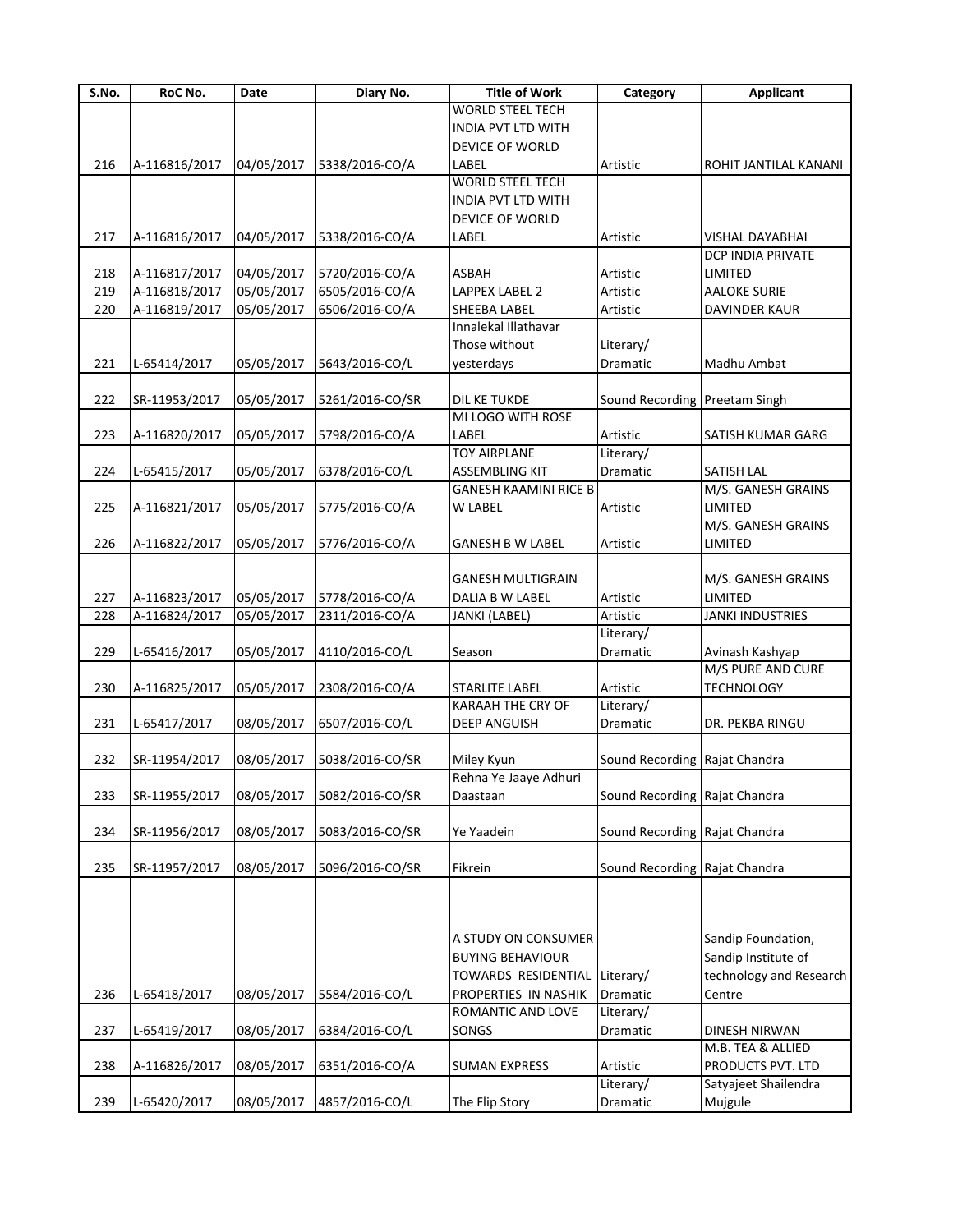| S.No. | RoC No.       | Date       | Diary No.       | <b>Title of Work</b>            | Category  | <b>Applicant</b>            |
|-------|---------------|------------|-----------------|---------------------------------|-----------|-----------------------------|
|       |               |            |                 |                                 |           |                             |
|       |               |            |                 |                                 |           |                             |
|       |               |            |                 | CENTRALIZE DCS(DAIRY            |           |                             |
|       |               |            |                 | <b>CO-OPERATIVE SYSTEM)</b>     | Computer  | <b>BLUE BELL COMPUSERVE</b> |
| 240   | SW-9046/2017  | 08/05/2017 | 4797/2016-CO/SW | <b>SUPERVISION SYSTEM</b>       | Software  | PVT. LTD.                   |
|       |               |            |                 |                                 | Literary/ |                             |
| 241   | L-65421/2017  | 08/05/2017 | 4965/2016-CO/L  | Reference Assembly              | Dramatic  | <b>Hemant Dugar</b>         |
|       |               |            |                 |                                 |           | <b>ANIL KUMAR</b>           |
| 242   | A-116827/2017 | 08/05/2017 | 6264/2016-CO/A  | <b>VARUN SHAHI MEHFIL</b>       | Artistic  | MAHESHWARI, PROP            |
|       |               |            |                 | SHRILALMAHAL                    |           |                             |
| 243   | A-116828/2017 | 08/05/2017 | 4542/2016-CO/A  | SUPREME                         | Artistic  | SHRILALMAHAL LIMITED        |
|       |               |            |                 |                                 | Literary/ |                             |
| 244   | L-65422/2017  | 08/05/2017 | 5344/2016-CO/L  | Jhalla A silly lad              | Dramatic  | Manohar Asija               |
|       |               |            |                 |                                 |           |                             |
|       |               |            |                 | DISCOVER BRAIN DMIT-            |           |                             |
|       |               |            |                 | <b>DERMATOGLYPHICS</b>          |           |                             |
|       |               |            |                 | MULTIPLE INTELLIGENCE Literary/ |           |                             |
| 245   | L-65423/2017  | 08/05/2017 | 5266/2016-CO/L  | <b>TEST</b>                     | Dramatic  | Taj Eduglobe Ltd.           |
|       |               |            |                 | O - SHAAMLiterary/              |           |                             |
|       |               |            |                 |                                 |           |                             |
|       |               |            |                 | DramaticMS. SHILPA              |           |                             |
|       |               |            |                 | <b>SHINDE</b>                   |           |                             |
|       |               |            |                 | L-65425/201708-05-              |           |                             |
|       |               |            |                 | 20174527/2016-                  |           |                             |
|       |               |            |                 | CO/LWinners Life and            |           |                             |
|       |               |            |                 | Divine training                 |           |                             |
|       |               |            |                 | ProgramLiterary/                |           |                             |
|       |               |            |                 | DramaticWinners life            |           |                             |
|       |               |            |                 | traning & consultancy           |           |                             |
|       |               |            |                 | L-65426/201708-05-              |           |                             |
|       |               |            |                 | 20175234/2016-                  |           |                             |
|       |               |            |                 | CO/L"DISCOVER BRAIN             |           |                             |
|       |               |            |                 | Psychometric                    |           |                             |
|       |               |            |                 |                                 |           |                             |
|       |               |            |                 | Test"Literary/                  |           |                             |
|       |               |            |                 | DramaticTaj Eduglobe            |           |                             |
|       |               |            |                 | Ltd.                            |           |                             |
|       |               |            |                 | A-116829/201708-05-             |           |                             |
|       |               |            |                 | 20175004/2016-                  |           |                             |
|       |               |            |                 | CO/AMANUSHREE                   |           |                             |
|       |               |            |                 | 70ArtisticMANOJ                 |           |                             |
|       |               |            |                 | <b>GOYAL</b>                    |           |                             |
|       |               |            |                 | L-65427/201708-05-              |           |                             |
|       |               |            |                 | 20174263/2016-                  |           |                             |
|       |               |            |                 | CO/LCINEMASSLiterar             |           |                             |
|       |               |            |                 | y/DramaticSAGAR                 |           |                             |
|       |               |            |                 | SHAH                            |           |                             |
|       |               |            |                 |                                 |           |                             |
|       |               |            |                 | L-65427/201708-05-              |           |                             |
|       |               |            |                 | 20174263/2016-                  |           |                             |
|       |               |            |                 | CO/LCINEMASSLiterar             |           | Sandip Foundation,          |
|       |               |            |                 | y/ DramaticADIT SHAH            |           | Sandip Institute of         |
|       |               |            |                 | L-65427/201708-05-              | Literary/ | technology and Research     |
| 246   | L-65424/2017  | 08/05/2017 | 4803/2016-CO/L  | 20174263/2016-                  | Dramatic  | Centre                      |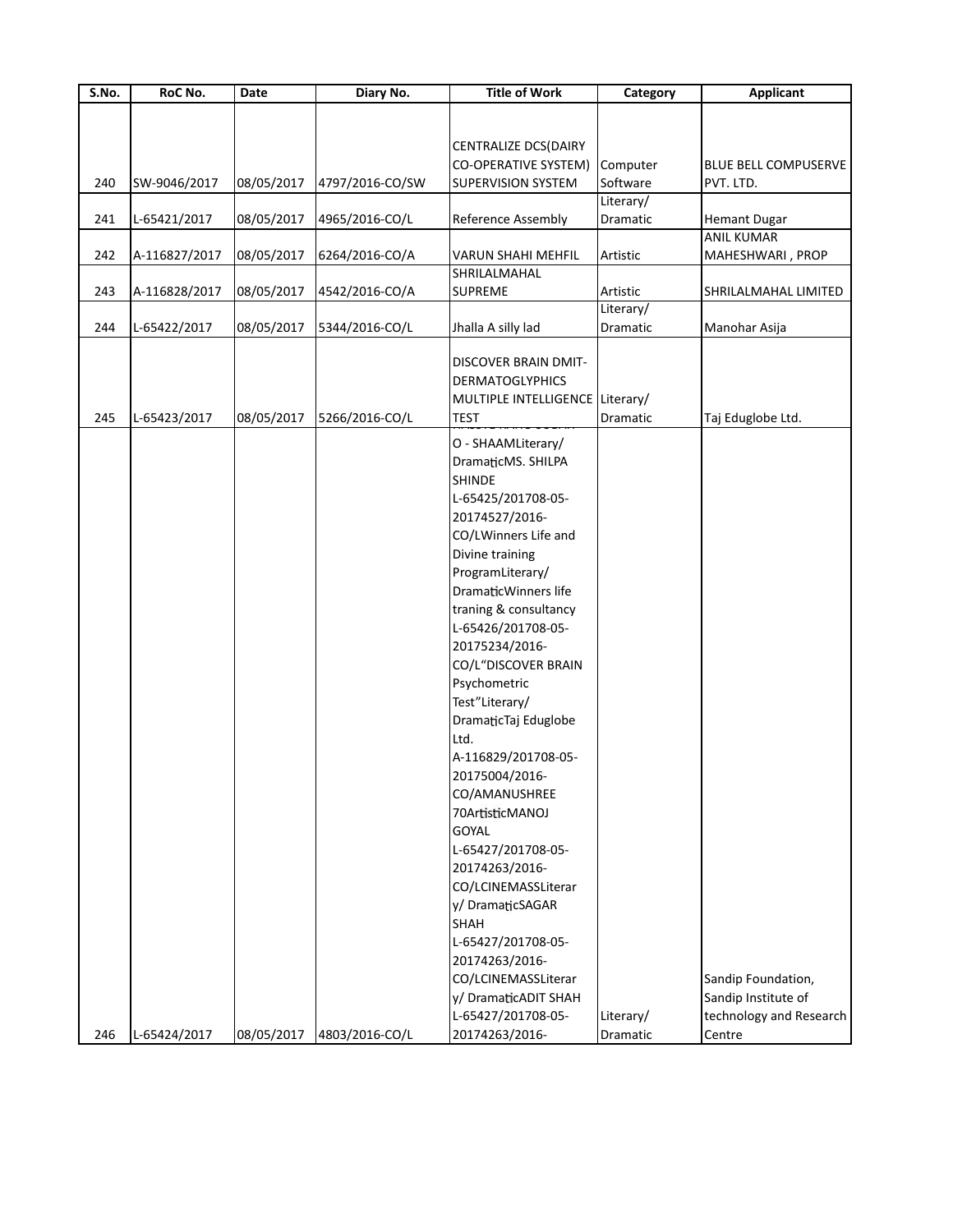| S.No. | RoC No.      | Date       | Diary No.      | <b>Title of Work</b>               | Category                      | <b>Applicant</b>        |
|-------|--------------|------------|----------------|------------------------------------|-------------------------------|-------------------------|
|       |              |            |                |                                    |                               |                         |
|       |              |            |                | "THE STUDY OF                      |                               |                         |
|       |              |            |                | <b>VARIOUS INVESTMENT</b>          |                               |                         |
|       |              |            |                |                                    |                               |                         |
|       |              |            |                | OPTIONS AND ANALYSIS               |                               |                         |
|       |              |            |                | OF INVESTMENT                      |                               | Sandip Foundation,      |
|       |              |            |                | PATTERN OF                         |                               | Sandip Institute of     |
| 247   |              |            |                | INVESTORS" FOR AXIS<br><b>BANK</b> | Literary/                     | technology and Research |
|       | L-65436/2017 | 08/05/2017 | 5607/2016-CO/L |                                    | Dramatic                      | Centre                  |
|       |              |            |                | <b>GOOGLE MY BUSINESS</b>          |                               |                         |
|       |              |            |                | PAGE - AS A                        |                               |                         |
|       |              |            |                | PROMOTIONAL TOOL                   |                               | Sandip Foundation,      |
|       |              |            |                | FOR VISION COURIER                 |                               | Sandip Institute of     |
|       |              |            |                | <b>FIRST FLIGHT COURIER</b>        | Literary/                     | technology and Research |
| 248   | L-65437/2017 | 08/05/2017 | 5585/2016-CO/L | <b>SERVICES</b>                    | Dramatic                      | Centre                  |
|       |              |            |                |                                    |                               |                         |
|       |              |            |                | A STUDY THE SALES                  |                               | Sandip Foundation,      |
|       |              |            |                | PROMOTIONAL                        |                               | Sandip Institute of     |
|       |              |            |                | <b>STRATEGY OF EMPIRE</b>          | Literary/                     | technology and Research |
| 249   | L-65438/2017 | 08/05/2017 | 5587/2016-CO/L | SPIUS AND FOODS LTD.               | Dramatic                      | Centre                  |
|       |              |            |                | PROMOTION OF PAINT                 |                               |                         |
|       |              |            |                | & WALL PRODUCTS"AT                 |                               |                         |
|       |              |            |                | ICON PAINT PVT.                    |                               |                         |
|       |              |            |                | LTDLiterary/                       |                               |                         |
|       |              |            |                | DramaticSandip                     |                               |                         |
|       |              |            |                | Foundation, Sandip                 |                               |                         |
|       |              |            |                | Institute of technology            |                               |                         |
|       |              |            |                | and Research Centre                |                               |                         |
|       |              |            |                | L-65440/201708-05-                 |                               |                         |
|       |              |            |                | 20173750/2016-                     |                               |                         |
|       |              |            |                | CO/LWANNABEESLiter                 |                               |                         |
|       |              |            |                | ary/DramaticNITIN                  |                               |                         |
|       |              |            |                | ARUN NAVALE                        |                               |                         |
|       |              |            |                | L-65441/201709-05-                 |                               |                         |
|       |              |            |                | 20171998/2016-                     |                               |                         |
|       |              |            |                | CO/LPashudhan                      |                               |                         |
|       |              |            |                | Vishyak Geet                       |                               |                         |
|       |              |            |                | TodgaLiterary/                     |                               |                         |
|       |              |            |                | DramaticDr. Milind                 |                               |                         |
|       |              |            |                | Gonduji Thorat                     |                               |                         |
|       |              |            |                | A-116838/201709-05-                |                               |                         |
|       |              |            |                | 201712396/2012-                    |                               |                         |
|       |              |            |                | CO/ANAAPTOL BACHAT                 |                               |                         |
|       |              |            |                | BAZAARArtisticM/s                  |                               |                         |
|       |              |            |                | Naaptol Online Shopping            |                               |                         |
|       |              |            |                | Private Limited                    |                               |                         |
|       |              |            |                | A-116839/201709-05-                |                               |                         |
|       |              |            |                | 201712409/2012-                    |                               |                         |
|       |              |            |                | CO/ANAAPTOL SHOP                   |                               |                         |
|       |              |            |                | <b>RIGHT SHOP</b>                  |                               |                         |
|       |              |            |                | MOREArtisticNaaptol                |                               |                         |
|       |              |            |                | <b>Online Shopping Private</b>     |                               |                         |
| 250   | L-65439/2017 | 08/05/2017 | 5589/2016-CO/L | Limited                            | Sound Recording PIYUSH RANJAN |                         |
|       |              |            |                |                                    | Literary/                     |                         |
| 251   | L-65449/2017 | 09/05/2017 | 6062/2016-CO/L | <b>HARIJANANI</b>                  | Dramatic                      | DHARMENDRA KUMAR        |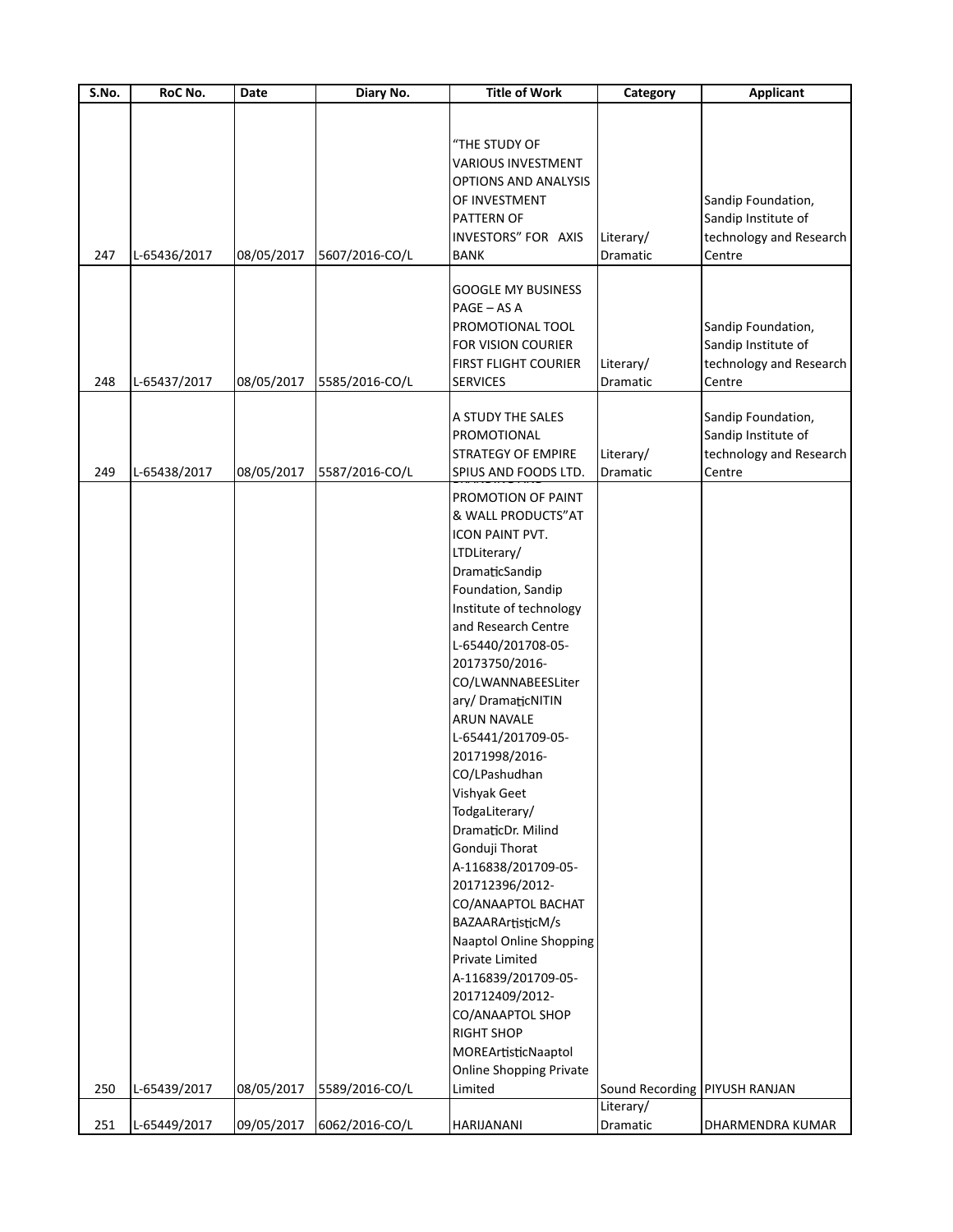| On The Earth - In Light<br>Literary/<br>252<br>09/05/2017<br>3775/2016-CO/L<br>of The Sun<br>Dramatic<br>Pradip Chauhan<br>L-65450/2017<br>ANIL KUMAR TRIPATHI<br>PROPRIETOR OF SHRI<br>253<br>A-116842/2017<br>09/05/2017<br>5442/2016-CO/A<br>Artistic<br><b>SRJ TIRANGA</b><br>RAM JIVAN ENTERPRISES<br>JABBARSINGH HUKAM<br>SINGH RATHOD,<br><b>TRADING AS AJANTA</b><br>254<br><b>FASHION</b><br>A-116843/2017<br>09/05/2017<br>4976/2016-CO/A<br>AF<br>Artistic<br>DHARMESH DEVRAJBHAI<br>SUTARIYA TRADING AS<br>09/05/2017<br>255<br>A-116844/2017<br>4979/2016-CO/A<br>FEEL FASHION WITH RF<br>Artistic<br>M/S RAJ FASHION<br>PRAVINBHAI KALUBHAI<br>PATEL TRADING AS :<br>MAG FERRO PRODUCTS<br>256<br>A-116845/2017<br>09/05/2017<br>4981/2016-CO/A<br><b>KALTARA</b><br>Artistic<br>T.M. PRINTRERS PVT.<br>09/05/2017<br>257<br>A-116846/2017<br>4252/2016-CO/A<br><b>EMPEROR</b><br>Artistic<br>LTD.<br>MR. SETU R.<br>Literary/<br>258<br>09/05/2017<br>Dramatic<br><b>UPADHYAYA</b><br>L-65451/2017<br>6364/2016-CO/L<br>CHAAL THAI JAAY<br>Literary/<br>259<br>Dramatic<br>L-65451/2017<br>09/05/2017<br>6364/2016-CO/L<br>CHAAL THAI JAAY<br>MR. VAIBHAV M. DESAI<br>Literary/<br>260<br>09/05/2017<br>The Alchemy of Ecstasy<br>Dramatic<br>L-65452/2017<br>5457/2016-CO/L<br>Anand Singh<br>The Conference of the<br>Literary/<br>09/05/2017<br>261<br>L-65453/2017<br>5460/2016-CO/L<br>Angels<br>Dramatic<br><b>Anand Singh</b><br>"SHARDS OF STAINED<br>Literary/<br>262<br>09/05/2017<br>GLASS"<br>L-65454/2017<br>2824/2016-CO/L<br>Dramatic<br>Ms. Aratrika Roy,<br>"SHARDS OF STAINED<br>Literary/<br>GLASS"<br>263<br>09/05/2017<br>Dramatic<br>L-65454/2017<br>2824/2016-CO/L<br>Ms. Pritha Dey,<br>SHIKHANDI A GREAT<br>Literary/<br>264<br>L-65455/2017<br>09/05/2017<br>7000/2016-CO/L<br><b>WARRIOR</b><br>Dramatic<br><b>DEVKARAN SINGH</b><br><b>SHIVOM HIGH</b><br><b>FREQUENCY LIFE AND</b><br>Literary/<br>09/05/2017 5023/2016-CO/L<br>265 L-65456/2017<br><b>BEYOND LIFE</b><br>MR. VINOD KHODARIA<br>Dramatic<br>Computer<br><b>PRM Fincon Services</b><br>Software<br>266<br>09/05/2017<br>eVision pathfinder<br>SW-9049/2017<br>3883/2016-CO/SW<br>Private Limited<br>Computer<br>267<br>SW-9050/2017<br>09/05/2017<br>WyKonec<br>Software<br>Ashok Dhabalia<br>5037/2016-CO/SW<br><b>UDHAYA KAVIYAM -</b><br>Literary/<br>268<br>09/05/2017<br>Dramatic<br>L-65457/2017<br>5827/2016-CO/L<br>PART-I<br>K.S.SENTHIL KUMAR<br>Literary/<br>269<br>L-65458/2017<br>09/05/2017<br>5606/2016-CO/L<br>Power Collator<br>Dramatic<br>Hemant Kumar Dugar<br>Literary/<br>Ulfat<br>270<br>L-65459/2017<br>09/05/2017<br>5666/2016-CO/L<br><b>Adarsh Dubey</b><br>Dramatic<br>Sandip Foundation,<br>Sandip Institute of<br><b>NON PERFORMING</b><br>Literary/<br>technology and Research<br>L-65460/2017<br>11/05/2017<br>5867/2016-CO/L<br>ASSET<br>Dramatic<br>271<br>Centre | S.No. | RoC No. | Date | Diary No. | <b>Title of Work</b> | Category | <b>Applicant</b> |
|----------------------------------------------------------------------------------------------------------------------------------------------------------------------------------------------------------------------------------------------------------------------------------------------------------------------------------------------------------------------------------------------------------------------------------------------------------------------------------------------------------------------------------------------------------------------------------------------------------------------------------------------------------------------------------------------------------------------------------------------------------------------------------------------------------------------------------------------------------------------------------------------------------------------------------------------------------------------------------------------------------------------------------------------------------------------------------------------------------------------------------------------------------------------------------------------------------------------------------------------------------------------------------------------------------------------------------------------------------------------------------------------------------------------------------------------------------------------------------------------------------------------------------------------------------------------------------------------------------------------------------------------------------------------------------------------------------------------------------------------------------------------------------------------------------------------------------------------------------------------------------------------------------------------------------------------------------------------------------------------------------------------------------------------------------------------------------------------------------------------------------------------------------------------------------------------------------------------------------------------------------------------------------------------------------------------------------------------------------------------------------------------------------------------------------------------------------------------------------------------------------------------------------------------------------------------------------------------------------------------------------------------------------------------------------------------------------------------------------------------------------------------------------------------------------------------------------------------------------------------------------------------------------------|-------|---------|------|-----------|----------------------|----------|------------------|
|                                                                                                                                                                                                                                                                                                                                                                                                                                                                                                                                                                                                                                                                                                                                                                                                                                                                                                                                                                                                                                                                                                                                                                                                                                                                                                                                                                                                                                                                                                                                                                                                                                                                                                                                                                                                                                                                                                                                                                                                                                                                                                                                                                                                                                                                                                                                                                                                                                                                                                                                                                                                                                                                                                                                                                                                                                                                                                                |       |         |      |           |                      |          |                  |
|                                                                                                                                                                                                                                                                                                                                                                                                                                                                                                                                                                                                                                                                                                                                                                                                                                                                                                                                                                                                                                                                                                                                                                                                                                                                                                                                                                                                                                                                                                                                                                                                                                                                                                                                                                                                                                                                                                                                                                                                                                                                                                                                                                                                                                                                                                                                                                                                                                                                                                                                                                                                                                                                                                                                                                                                                                                                                                                |       |         |      |           |                      |          |                  |
|                                                                                                                                                                                                                                                                                                                                                                                                                                                                                                                                                                                                                                                                                                                                                                                                                                                                                                                                                                                                                                                                                                                                                                                                                                                                                                                                                                                                                                                                                                                                                                                                                                                                                                                                                                                                                                                                                                                                                                                                                                                                                                                                                                                                                                                                                                                                                                                                                                                                                                                                                                                                                                                                                                                                                                                                                                                                                                                |       |         |      |           |                      |          |                  |
|                                                                                                                                                                                                                                                                                                                                                                                                                                                                                                                                                                                                                                                                                                                                                                                                                                                                                                                                                                                                                                                                                                                                                                                                                                                                                                                                                                                                                                                                                                                                                                                                                                                                                                                                                                                                                                                                                                                                                                                                                                                                                                                                                                                                                                                                                                                                                                                                                                                                                                                                                                                                                                                                                                                                                                                                                                                                                                                |       |         |      |           |                      |          |                  |
|                                                                                                                                                                                                                                                                                                                                                                                                                                                                                                                                                                                                                                                                                                                                                                                                                                                                                                                                                                                                                                                                                                                                                                                                                                                                                                                                                                                                                                                                                                                                                                                                                                                                                                                                                                                                                                                                                                                                                                                                                                                                                                                                                                                                                                                                                                                                                                                                                                                                                                                                                                                                                                                                                                                                                                                                                                                                                                                |       |         |      |           |                      |          |                  |
|                                                                                                                                                                                                                                                                                                                                                                                                                                                                                                                                                                                                                                                                                                                                                                                                                                                                                                                                                                                                                                                                                                                                                                                                                                                                                                                                                                                                                                                                                                                                                                                                                                                                                                                                                                                                                                                                                                                                                                                                                                                                                                                                                                                                                                                                                                                                                                                                                                                                                                                                                                                                                                                                                                                                                                                                                                                                                                                |       |         |      |           |                      |          |                  |
|                                                                                                                                                                                                                                                                                                                                                                                                                                                                                                                                                                                                                                                                                                                                                                                                                                                                                                                                                                                                                                                                                                                                                                                                                                                                                                                                                                                                                                                                                                                                                                                                                                                                                                                                                                                                                                                                                                                                                                                                                                                                                                                                                                                                                                                                                                                                                                                                                                                                                                                                                                                                                                                                                                                                                                                                                                                                                                                |       |         |      |           |                      |          |                  |
|                                                                                                                                                                                                                                                                                                                                                                                                                                                                                                                                                                                                                                                                                                                                                                                                                                                                                                                                                                                                                                                                                                                                                                                                                                                                                                                                                                                                                                                                                                                                                                                                                                                                                                                                                                                                                                                                                                                                                                                                                                                                                                                                                                                                                                                                                                                                                                                                                                                                                                                                                                                                                                                                                                                                                                                                                                                                                                                |       |         |      |           |                      |          |                  |
|                                                                                                                                                                                                                                                                                                                                                                                                                                                                                                                                                                                                                                                                                                                                                                                                                                                                                                                                                                                                                                                                                                                                                                                                                                                                                                                                                                                                                                                                                                                                                                                                                                                                                                                                                                                                                                                                                                                                                                                                                                                                                                                                                                                                                                                                                                                                                                                                                                                                                                                                                                                                                                                                                                                                                                                                                                                                                                                |       |         |      |           |                      |          |                  |
|                                                                                                                                                                                                                                                                                                                                                                                                                                                                                                                                                                                                                                                                                                                                                                                                                                                                                                                                                                                                                                                                                                                                                                                                                                                                                                                                                                                                                                                                                                                                                                                                                                                                                                                                                                                                                                                                                                                                                                                                                                                                                                                                                                                                                                                                                                                                                                                                                                                                                                                                                                                                                                                                                                                                                                                                                                                                                                                |       |         |      |           |                      |          |                  |
|                                                                                                                                                                                                                                                                                                                                                                                                                                                                                                                                                                                                                                                                                                                                                                                                                                                                                                                                                                                                                                                                                                                                                                                                                                                                                                                                                                                                                                                                                                                                                                                                                                                                                                                                                                                                                                                                                                                                                                                                                                                                                                                                                                                                                                                                                                                                                                                                                                                                                                                                                                                                                                                                                                                                                                                                                                                                                                                |       |         |      |           |                      |          |                  |
|                                                                                                                                                                                                                                                                                                                                                                                                                                                                                                                                                                                                                                                                                                                                                                                                                                                                                                                                                                                                                                                                                                                                                                                                                                                                                                                                                                                                                                                                                                                                                                                                                                                                                                                                                                                                                                                                                                                                                                                                                                                                                                                                                                                                                                                                                                                                                                                                                                                                                                                                                                                                                                                                                                                                                                                                                                                                                                                |       |         |      |           |                      |          |                  |
|                                                                                                                                                                                                                                                                                                                                                                                                                                                                                                                                                                                                                                                                                                                                                                                                                                                                                                                                                                                                                                                                                                                                                                                                                                                                                                                                                                                                                                                                                                                                                                                                                                                                                                                                                                                                                                                                                                                                                                                                                                                                                                                                                                                                                                                                                                                                                                                                                                                                                                                                                                                                                                                                                                                                                                                                                                                                                                                |       |         |      |           |                      |          |                  |
|                                                                                                                                                                                                                                                                                                                                                                                                                                                                                                                                                                                                                                                                                                                                                                                                                                                                                                                                                                                                                                                                                                                                                                                                                                                                                                                                                                                                                                                                                                                                                                                                                                                                                                                                                                                                                                                                                                                                                                                                                                                                                                                                                                                                                                                                                                                                                                                                                                                                                                                                                                                                                                                                                                                                                                                                                                                                                                                |       |         |      |           |                      |          |                  |
|                                                                                                                                                                                                                                                                                                                                                                                                                                                                                                                                                                                                                                                                                                                                                                                                                                                                                                                                                                                                                                                                                                                                                                                                                                                                                                                                                                                                                                                                                                                                                                                                                                                                                                                                                                                                                                                                                                                                                                                                                                                                                                                                                                                                                                                                                                                                                                                                                                                                                                                                                                                                                                                                                                                                                                                                                                                                                                                |       |         |      |           |                      |          |                  |
|                                                                                                                                                                                                                                                                                                                                                                                                                                                                                                                                                                                                                                                                                                                                                                                                                                                                                                                                                                                                                                                                                                                                                                                                                                                                                                                                                                                                                                                                                                                                                                                                                                                                                                                                                                                                                                                                                                                                                                                                                                                                                                                                                                                                                                                                                                                                                                                                                                                                                                                                                                                                                                                                                                                                                                                                                                                                                                                |       |         |      |           |                      |          |                  |
|                                                                                                                                                                                                                                                                                                                                                                                                                                                                                                                                                                                                                                                                                                                                                                                                                                                                                                                                                                                                                                                                                                                                                                                                                                                                                                                                                                                                                                                                                                                                                                                                                                                                                                                                                                                                                                                                                                                                                                                                                                                                                                                                                                                                                                                                                                                                                                                                                                                                                                                                                                                                                                                                                                                                                                                                                                                                                                                |       |         |      |           |                      |          |                  |
|                                                                                                                                                                                                                                                                                                                                                                                                                                                                                                                                                                                                                                                                                                                                                                                                                                                                                                                                                                                                                                                                                                                                                                                                                                                                                                                                                                                                                                                                                                                                                                                                                                                                                                                                                                                                                                                                                                                                                                                                                                                                                                                                                                                                                                                                                                                                                                                                                                                                                                                                                                                                                                                                                                                                                                                                                                                                                                                |       |         |      |           |                      |          |                  |
|                                                                                                                                                                                                                                                                                                                                                                                                                                                                                                                                                                                                                                                                                                                                                                                                                                                                                                                                                                                                                                                                                                                                                                                                                                                                                                                                                                                                                                                                                                                                                                                                                                                                                                                                                                                                                                                                                                                                                                                                                                                                                                                                                                                                                                                                                                                                                                                                                                                                                                                                                                                                                                                                                                                                                                                                                                                                                                                |       |         |      |           |                      |          |                  |
|                                                                                                                                                                                                                                                                                                                                                                                                                                                                                                                                                                                                                                                                                                                                                                                                                                                                                                                                                                                                                                                                                                                                                                                                                                                                                                                                                                                                                                                                                                                                                                                                                                                                                                                                                                                                                                                                                                                                                                                                                                                                                                                                                                                                                                                                                                                                                                                                                                                                                                                                                                                                                                                                                                                                                                                                                                                                                                                |       |         |      |           |                      |          |                  |
|                                                                                                                                                                                                                                                                                                                                                                                                                                                                                                                                                                                                                                                                                                                                                                                                                                                                                                                                                                                                                                                                                                                                                                                                                                                                                                                                                                                                                                                                                                                                                                                                                                                                                                                                                                                                                                                                                                                                                                                                                                                                                                                                                                                                                                                                                                                                                                                                                                                                                                                                                                                                                                                                                                                                                                                                                                                                                                                |       |         |      |           |                      |          |                  |
|                                                                                                                                                                                                                                                                                                                                                                                                                                                                                                                                                                                                                                                                                                                                                                                                                                                                                                                                                                                                                                                                                                                                                                                                                                                                                                                                                                                                                                                                                                                                                                                                                                                                                                                                                                                                                                                                                                                                                                                                                                                                                                                                                                                                                                                                                                                                                                                                                                                                                                                                                                                                                                                                                                                                                                                                                                                                                                                |       |         |      |           |                      |          |                  |
|                                                                                                                                                                                                                                                                                                                                                                                                                                                                                                                                                                                                                                                                                                                                                                                                                                                                                                                                                                                                                                                                                                                                                                                                                                                                                                                                                                                                                                                                                                                                                                                                                                                                                                                                                                                                                                                                                                                                                                                                                                                                                                                                                                                                                                                                                                                                                                                                                                                                                                                                                                                                                                                                                                                                                                                                                                                                                                                |       |         |      |           |                      |          |                  |
|                                                                                                                                                                                                                                                                                                                                                                                                                                                                                                                                                                                                                                                                                                                                                                                                                                                                                                                                                                                                                                                                                                                                                                                                                                                                                                                                                                                                                                                                                                                                                                                                                                                                                                                                                                                                                                                                                                                                                                                                                                                                                                                                                                                                                                                                                                                                                                                                                                                                                                                                                                                                                                                                                                                                                                                                                                                                                                                |       |         |      |           |                      |          |                  |
|                                                                                                                                                                                                                                                                                                                                                                                                                                                                                                                                                                                                                                                                                                                                                                                                                                                                                                                                                                                                                                                                                                                                                                                                                                                                                                                                                                                                                                                                                                                                                                                                                                                                                                                                                                                                                                                                                                                                                                                                                                                                                                                                                                                                                                                                                                                                                                                                                                                                                                                                                                                                                                                                                                                                                                                                                                                                                                                |       |         |      |           |                      |          |                  |
|                                                                                                                                                                                                                                                                                                                                                                                                                                                                                                                                                                                                                                                                                                                                                                                                                                                                                                                                                                                                                                                                                                                                                                                                                                                                                                                                                                                                                                                                                                                                                                                                                                                                                                                                                                                                                                                                                                                                                                                                                                                                                                                                                                                                                                                                                                                                                                                                                                                                                                                                                                                                                                                                                                                                                                                                                                                                                                                |       |         |      |           |                      |          |                  |
|                                                                                                                                                                                                                                                                                                                                                                                                                                                                                                                                                                                                                                                                                                                                                                                                                                                                                                                                                                                                                                                                                                                                                                                                                                                                                                                                                                                                                                                                                                                                                                                                                                                                                                                                                                                                                                                                                                                                                                                                                                                                                                                                                                                                                                                                                                                                                                                                                                                                                                                                                                                                                                                                                                                                                                                                                                                                                                                |       |         |      |           |                      |          |                  |
|                                                                                                                                                                                                                                                                                                                                                                                                                                                                                                                                                                                                                                                                                                                                                                                                                                                                                                                                                                                                                                                                                                                                                                                                                                                                                                                                                                                                                                                                                                                                                                                                                                                                                                                                                                                                                                                                                                                                                                                                                                                                                                                                                                                                                                                                                                                                                                                                                                                                                                                                                                                                                                                                                                                                                                                                                                                                                                                |       |         |      |           |                      |          |                  |
|                                                                                                                                                                                                                                                                                                                                                                                                                                                                                                                                                                                                                                                                                                                                                                                                                                                                                                                                                                                                                                                                                                                                                                                                                                                                                                                                                                                                                                                                                                                                                                                                                                                                                                                                                                                                                                                                                                                                                                                                                                                                                                                                                                                                                                                                                                                                                                                                                                                                                                                                                                                                                                                                                                                                                                                                                                                                                                                |       |         |      |           |                      |          |                  |
|                                                                                                                                                                                                                                                                                                                                                                                                                                                                                                                                                                                                                                                                                                                                                                                                                                                                                                                                                                                                                                                                                                                                                                                                                                                                                                                                                                                                                                                                                                                                                                                                                                                                                                                                                                                                                                                                                                                                                                                                                                                                                                                                                                                                                                                                                                                                                                                                                                                                                                                                                                                                                                                                                                                                                                                                                                                                                                                |       |         |      |           |                      |          |                  |
|                                                                                                                                                                                                                                                                                                                                                                                                                                                                                                                                                                                                                                                                                                                                                                                                                                                                                                                                                                                                                                                                                                                                                                                                                                                                                                                                                                                                                                                                                                                                                                                                                                                                                                                                                                                                                                                                                                                                                                                                                                                                                                                                                                                                                                                                                                                                                                                                                                                                                                                                                                                                                                                                                                                                                                                                                                                                                                                |       |         |      |           |                      |          |                  |
|                                                                                                                                                                                                                                                                                                                                                                                                                                                                                                                                                                                                                                                                                                                                                                                                                                                                                                                                                                                                                                                                                                                                                                                                                                                                                                                                                                                                                                                                                                                                                                                                                                                                                                                                                                                                                                                                                                                                                                                                                                                                                                                                                                                                                                                                                                                                                                                                                                                                                                                                                                                                                                                                                                                                                                                                                                                                                                                |       |         |      |           |                      |          |                  |
|                                                                                                                                                                                                                                                                                                                                                                                                                                                                                                                                                                                                                                                                                                                                                                                                                                                                                                                                                                                                                                                                                                                                                                                                                                                                                                                                                                                                                                                                                                                                                                                                                                                                                                                                                                                                                                                                                                                                                                                                                                                                                                                                                                                                                                                                                                                                                                                                                                                                                                                                                                                                                                                                                                                                                                                                                                                                                                                |       |         |      |           |                      |          |                  |
|                                                                                                                                                                                                                                                                                                                                                                                                                                                                                                                                                                                                                                                                                                                                                                                                                                                                                                                                                                                                                                                                                                                                                                                                                                                                                                                                                                                                                                                                                                                                                                                                                                                                                                                                                                                                                                                                                                                                                                                                                                                                                                                                                                                                                                                                                                                                                                                                                                                                                                                                                                                                                                                                                                                                                                                                                                                                                                                |       |         |      |           |                      |          |                  |
|                                                                                                                                                                                                                                                                                                                                                                                                                                                                                                                                                                                                                                                                                                                                                                                                                                                                                                                                                                                                                                                                                                                                                                                                                                                                                                                                                                                                                                                                                                                                                                                                                                                                                                                                                                                                                                                                                                                                                                                                                                                                                                                                                                                                                                                                                                                                                                                                                                                                                                                                                                                                                                                                                                                                                                                                                                                                                                                |       |         |      |           |                      |          |                  |
|                                                                                                                                                                                                                                                                                                                                                                                                                                                                                                                                                                                                                                                                                                                                                                                                                                                                                                                                                                                                                                                                                                                                                                                                                                                                                                                                                                                                                                                                                                                                                                                                                                                                                                                                                                                                                                                                                                                                                                                                                                                                                                                                                                                                                                                                                                                                                                                                                                                                                                                                                                                                                                                                                                                                                                                                                                                                                                                |       |         |      |           |                      |          |                  |
|                                                                                                                                                                                                                                                                                                                                                                                                                                                                                                                                                                                                                                                                                                                                                                                                                                                                                                                                                                                                                                                                                                                                                                                                                                                                                                                                                                                                                                                                                                                                                                                                                                                                                                                                                                                                                                                                                                                                                                                                                                                                                                                                                                                                                                                                                                                                                                                                                                                                                                                                                                                                                                                                                                                                                                                                                                                                                                                |       |         |      |           |                      |          |                  |
|                                                                                                                                                                                                                                                                                                                                                                                                                                                                                                                                                                                                                                                                                                                                                                                                                                                                                                                                                                                                                                                                                                                                                                                                                                                                                                                                                                                                                                                                                                                                                                                                                                                                                                                                                                                                                                                                                                                                                                                                                                                                                                                                                                                                                                                                                                                                                                                                                                                                                                                                                                                                                                                                                                                                                                                                                                                                                                                |       |         |      |           |                      |          |                  |
|                                                                                                                                                                                                                                                                                                                                                                                                                                                                                                                                                                                                                                                                                                                                                                                                                                                                                                                                                                                                                                                                                                                                                                                                                                                                                                                                                                                                                                                                                                                                                                                                                                                                                                                                                                                                                                                                                                                                                                                                                                                                                                                                                                                                                                                                                                                                                                                                                                                                                                                                                                                                                                                                                                                                                                                                                                                                                                                |       |         |      |           |                      |          |                  |
|                                                                                                                                                                                                                                                                                                                                                                                                                                                                                                                                                                                                                                                                                                                                                                                                                                                                                                                                                                                                                                                                                                                                                                                                                                                                                                                                                                                                                                                                                                                                                                                                                                                                                                                                                                                                                                                                                                                                                                                                                                                                                                                                                                                                                                                                                                                                                                                                                                                                                                                                                                                                                                                                                                                                                                                                                                                                                                                |       |         |      |           |                      |          |                  |
|                                                                                                                                                                                                                                                                                                                                                                                                                                                                                                                                                                                                                                                                                                                                                                                                                                                                                                                                                                                                                                                                                                                                                                                                                                                                                                                                                                                                                                                                                                                                                                                                                                                                                                                                                                                                                                                                                                                                                                                                                                                                                                                                                                                                                                                                                                                                                                                                                                                                                                                                                                                                                                                                                                                                                                                                                                                                                                                |       |         |      |           |                      |          |                  |
|                                                                                                                                                                                                                                                                                                                                                                                                                                                                                                                                                                                                                                                                                                                                                                                                                                                                                                                                                                                                                                                                                                                                                                                                                                                                                                                                                                                                                                                                                                                                                                                                                                                                                                                                                                                                                                                                                                                                                                                                                                                                                                                                                                                                                                                                                                                                                                                                                                                                                                                                                                                                                                                                                                                                                                                                                                                                                                                |       |         |      |           |                      |          |                  |
|                                                                                                                                                                                                                                                                                                                                                                                                                                                                                                                                                                                                                                                                                                                                                                                                                                                                                                                                                                                                                                                                                                                                                                                                                                                                                                                                                                                                                                                                                                                                                                                                                                                                                                                                                                                                                                                                                                                                                                                                                                                                                                                                                                                                                                                                                                                                                                                                                                                                                                                                                                                                                                                                                                                                                                                                                                                                                                                |       |         |      |           |                      |          |                  |
|                                                                                                                                                                                                                                                                                                                                                                                                                                                                                                                                                                                                                                                                                                                                                                                                                                                                                                                                                                                                                                                                                                                                                                                                                                                                                                                                                                                                                                                                                                                                                                                                                                                                                                                                                                                                                                                                                                                                                                                                                                                                                                                                                                                                                                                                                                                                                                                                                                                                                                                                                                                                                                                                                                                                                                                                                                                                                                                |       |         |      |           |                      |          |                  |
|                                                                                                                                                                                                                                                                                                                                                                                                                                                                                                                                                                                                                                                                                                                                                                                                                                                                                                                                                                                                                                                                                                                                                                                                                                                                                                                                                                                                                                                                                                                                                                                                                                                                                                                                                                                                                                                                                                                                                                                                                                                                                                                                                                                                                                                                                                                                                                                                                                                                                                                                                                                                                                                                                                                                                                                                                                                                                                                |       |         |      |           |                      |          |                  |
|                                                                                                                                                                                                                                                                                                                                                                                                                                                                                                                                                                                                                                                                                                                                                                                                                                                                                                                                                                                                                                                                                                                                                                                                                                                                                                                                                                                                                                                                                                                                                                                                                                                                                                                                                                                                                                                                                                                                                                                                                                                                                                                                                                                                                                                                                                                                                                                                                                                                                                                                                                                                                                                                                                                                                                                                                                                                                                                |       |         |      |           |                      |          |                  |
|                                                                                                                                                                                                                                                                                                                                                                                                                                                                                                                                                                                                                                                                                                                                                                                                                                                                                                                                                                                                                                                                                                                                                                                                                                                                                                                                                                                                                                                                                                                                                                                                                                                                                                                                                                                                                                                                                                                                                                                                                                                                                                                                                                                                                                                                                                                                                                                                                                                                                                                                                                                                                                                                                                                                                                                                                                                                                                                |       |         |      |           |                      |          |                  |
|                                                                                                                                                                                                                                                                                                                                                                                                                                                                                                                                                                                                                                                                                                                                                                                                                                                                                                                                                                                                                                                                                                                                                                                                                                                                                                                                                                                                                                                                                                                                                                                                                                                                                                                                                                                                                                                                                                                                                                                                                                                                                                                                                                                                                                                                                                                                                                                                                                                                                                                                                                                                                                                                                                                                                                                                                                                                                                                |       |         |      |           |                      |          |                  |
|                                                                                                                                                                                                                                                                                                                                                                                                                                                                                                                                                                                                                                                                                                                                                                                                                                                                                                                                                                                                                                                                                                                                                                                                                                                                                                                                                                                                                                                                                                                                                                                                                                                                                                                                                                                                                                                                                                                                                                                                                                                                                                                                                                                                                                                                                                                                                                                                                                                                                                                                                                                                                                                                                                                                                                                                                                                                                                                |       |         |      |           |                      |          |                  |
|                                                                                                                                                                                                                                                                                                                                                                                                                                                                                                                                                                                                                                                                                                                                                                                                                                                                                                                                                                                                                                                                                                                                                                                                                                                                                                                                                                                                                                                                                                                                                                                                                                                                                                                                                                                                                                                                                                                                                                                                                                                                                                                                                                                                                                                                                                                                                                                                                                                                                                                                                                                                                                                                                                                                                                                                                                                                                                                |       |         |      |           |                      |          |                  |
|                                                                                                                                                                                                                                                                                                                                                                                                                                                                                                                                                                                                                                                                                                                                                                                                                                                                                                                                                                                                                                                                                                                                                                                                                                                                                                                                                                                                                                                                                                                                                                                                                                                                                                                                                                                                                                                                                                                                                                                                                                                                                                                                                                                                                                                                                                                                                                                                                                                                                                                                                                                                                                                                                                                                                                                                                                                                                                                |       |         |      |           |                      |          |                  |
|                                                                                                                                                                                                                                                                                                                                                                                                                                                                                                                                                                                                                                                                                                                                                                                                                                                                                                                                                                                                                                                                                                                                                                                                                                                                                                                                                                                                                                                                                                                                                                                                                                                                                                                                                                                                                                                                                                                                                                                                                                                                                                                                                                                                                                                                                                                                                                                                                                                                                                                                                                                                                                                                                                                                                                                                                                                                                                                |       |         |      |           |                      |          |                  |
|                                                                                                                                                                                                                                                                                                                                                                                                                                                                                                                                                                                                                                                                                                                                                                                                                                                                                                                                                                                                                                                                                                                                                                                                                                                                                                                                                                                                                                                                                                                                                                                                                                                                                                                                                                                                                                                                                                                                                                                                                                                                                                                                                                                                                                                                                                                                                                                                                                                                                                                                                                                                                                                                                                                                                                                                                                                                                                                |       |         |      |           |                      |          |                  |
|                                                                                                                                                                                                                                                                                                                                                                                                                                                                                                                                                                                                                                                                                                                                                                                                                                                                                                                                                                                                                                                                                                                                                                                                                                                                                                                                                                                                                                                                                                                                                                                                                                                                                                                                                                                                                                                                                                                                                                                                                                                                                                                                                                                                                                                                                                                                                                                                                                                                                                                                                                                                                                                                                                                                                                                                                                                                                                                |       |         |      |           |                      |          |                  |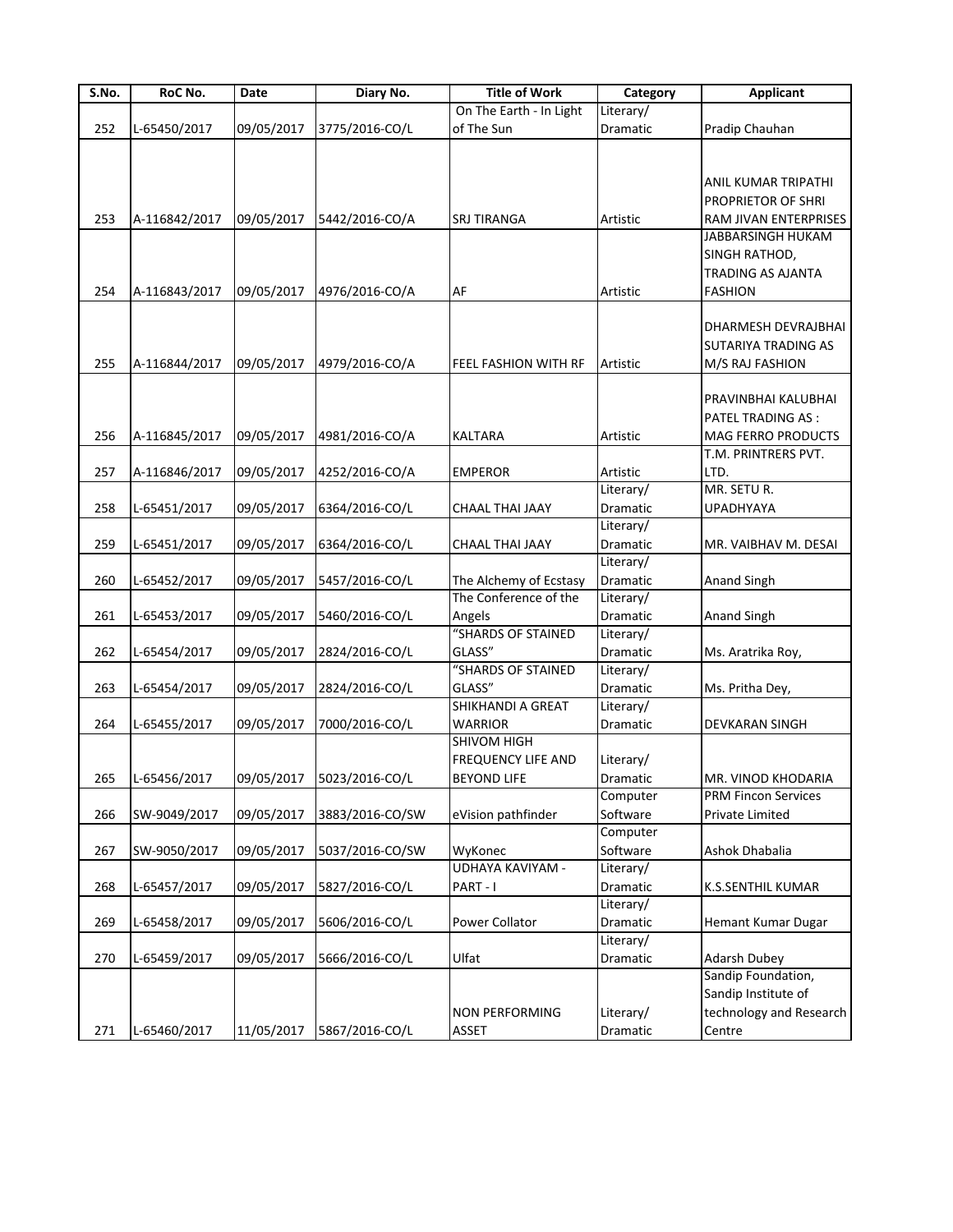| S.No. | RoC No.       | Date       | Diary No.                 | <b>Title of Work</b>           | Category  | <b>Applicant</b>          |
|-------|---------------|------------|---------------------------|--------------------------------|-----------|---------------------------|
|       |               |            |                           | <b>MARKET RESEARCH -</b>       |           |                           |
|       |               |            |                           | <b>ONLINE REAL ESTATE</b>      |           |                           |
|       |               |            |                           | PORTALS VIS-À-VIS              |           | Sandip Foundation,        |
|       |               |            |                           | <b>TRADITIONAL REAL</b>        |           | Sandip Institute of       |
|       |               |            |                           | <b>ESTATE AGENTSFOR</b>        | Literary/ | technology and Research   |
| 272   | L-65461/2017  | 11/05/2017 | 5583/2016-CO/L            | HOUSING.COM                    | Dramatic  | Centre                    |
| 273   | A-116847/2017 | 11/05/2017 | 4804/2016-CO/A            | Mr. Berry                      | Artistic  | Abhishek Shetty           |
|       |               |            |                           |                                |           |                           |
|       |               |            |                           |                                |           |                           |
|       |               |            |                           | <b>Transition Playbook for</b> |           |                           |
|       |               |            |                           | Hospitality Industry -         |           |                           |
|       |               |            |                           | "Genpact's unique              |           |                           |
|       |               |            |                           | approach to maximize           |           |                           |
|       |               |            |                           | value for its Hospitality      | Literary/ | <b>GENPACT LUXEMBOURG</b> |
| 274   | L-65462/2017  | 11/05/2017 | 4517/2016-CO/L            | clients"                       | Dramatic  | S.a.r.                    |
|       |               |            |                           |                                |           |                           |
|       |               |            |                           | Learning Curve Institute -     |           | <b>LEARNING CURVE</b>     |
| 275   | A-116848/2017 | 11/05/2017 | 8002/2016-CO/A            | We prepare you for life        | Artistic  | <b>INSTITUTE</b>          |
|       |               |            |                           |                                |           |                           |
|       |               |            |                           |                                |           |                           |
|       |               |            |                           |                                |           | M/S. HIMGIRI              |
| 276   | A-116849/2017 | 11/05/2017 | 7534/2017-CO/A            | <b>GIRISH MCB</b>              | Artistic  | ENTERPRISES PVT. LTD.     |
|       |               |            |                           |                                |           | <b>IGNITEE DIGITAL</b>    |
| 277   | A-116850/2017 | 11/05/2017 | 7963/2012-CO/A            | <b>CHENNAI SUPER SIXES</b>     | Artistic  | SOLUTIONS PVT LTD         |
|       |               |            |                           |                                | Literary/ | <b>DINESH SINGH</b>       |
| 278   | L-65463/2017  | 11/05/2017 | 6425/2016-CO/L            | MAAHAUL BANA                   | Dramatic  | SAHRAWAT                  |
|       |               |            |                           |                                |           |                           |
|       |               |            |                           |                                |           | <b>ANOOP SURI</b>         |
|       |               |            |                           |                                |           | PROPRIETOR OF             |
| 279   | A-116851/2017 | 12/05/2017 | 5989/2016-CO/A            | <b>LEE DRIVE</b>               | Artistic  | PRATHANA ENTERPRISES      |
|       |               |            |                           |                                |           | Anchal Jain trading as A. |
| 280   | A-116852/2017 | 12/05/2017 | 2398/2016-CO/A            | CASHGAIN (LABEL)               | Artistic  | S. Marketing              |
| 281   | A-116853/2017 | 12/05/2017 | 3136/2016-CO/A            | E-CHEN (LABEL)                 | Artistic  | Sanjeev Kumar Garg        |
|       |               |            |                           |                                |           |                           |
|       |               |            |                           |                                |           | Rashtriya Insulated Cable |
| 282   | A-116854/2017 | 12/05/2017 | 3133/2016-CO/A            | CHILKA CABLES (LABEL)          | Artistic  | Co. (A Partnership Firm)  |
|       |               |            |                           |                                |           |                           |
|       |               |            |                           | <b>MANAS DHAMAKA</b>           |           | Narendar Pal Singh        |
| 283   | A-116855/2017 |            | 12/05/2017 3132/2016-CO/A | (LABEL)                        | Artistic  | trading as Manas Locks    |
|       |               |            |                           |                                | Literary/ | Kanchan Rameshwar         |
| 284   | L-65464/2017  | 12/05/2017 | 4798/2016-CO/L            | <b>FRIENDS</b>                 | Dramatic  | Vaidya                    |
|       |               |            |                           |                                | Literary/ |                           |
| 285   | L-65465/2017  | 12/05/2017 | 3732/2016-CO/L            | Where The Hell Is Love         | Dramatic  | Atul Krishna Verma        |
|       |               |            |                           |                                | Literary/ |                           |
| 286   | L-65466/2017  | 12/05/2017 | 3501/2016-CO/L            | SuperM                         | Dramatic  | <b>Bhavin Jain</b>        |
|       |               |            |                           | <b>CASH MANN TUTTI</b>         | Literary/ |                           |
| 287   | L-65467/2017  | 12/05/2017 | 3369/2016-CO/L            | <b>PISHO</b>                   | Dramatic  | JAGDEEP SINGH MANN        |
|       |               |            |                           |                                | Computer  |                           |
| 288   | SW-9051/2017  | 12/05/2017 |                           | "CMS App"                      | Software  |                           |
|       |               |            | 3365/2016-CO/SW           |                                |           | Baramati Agro Ltd.,       |
|       |               |            |                           |                                | Computer  |                           |
| 289   | SW-9052/2017  | 12/05/2017 | 3364/2016-CO/SW           | "Elicious Marketing App"       | Software  | Baramati Agro Ltd.        |
|       |               |            |                           |                                | Computer  |                           |
| 290   | SW-9053/2017  | 12/05/2017 | 3363/2016-CO/SW           | "Feed Marketing App"           | Software  | Baramati Agro Ltd.,       |
|       |               |            |                           |                                | Computer  |                           |
| 291   | SW-9054/2017  | 12/05/2017 | 3366/2016-CO/SW           | "CDO App"                      | Software  | Baramati Agro Ltd.,       |
|       |               |            |                           |                                | Computer  |                           |
| 292   | SW-9055/2017  | 12/05/2017 | 3378/2016-CO/SW           | "CBF App"                      | Software  | Baramati Agro Ltd.,       |
|       |               |            |                           |                                |           |                           |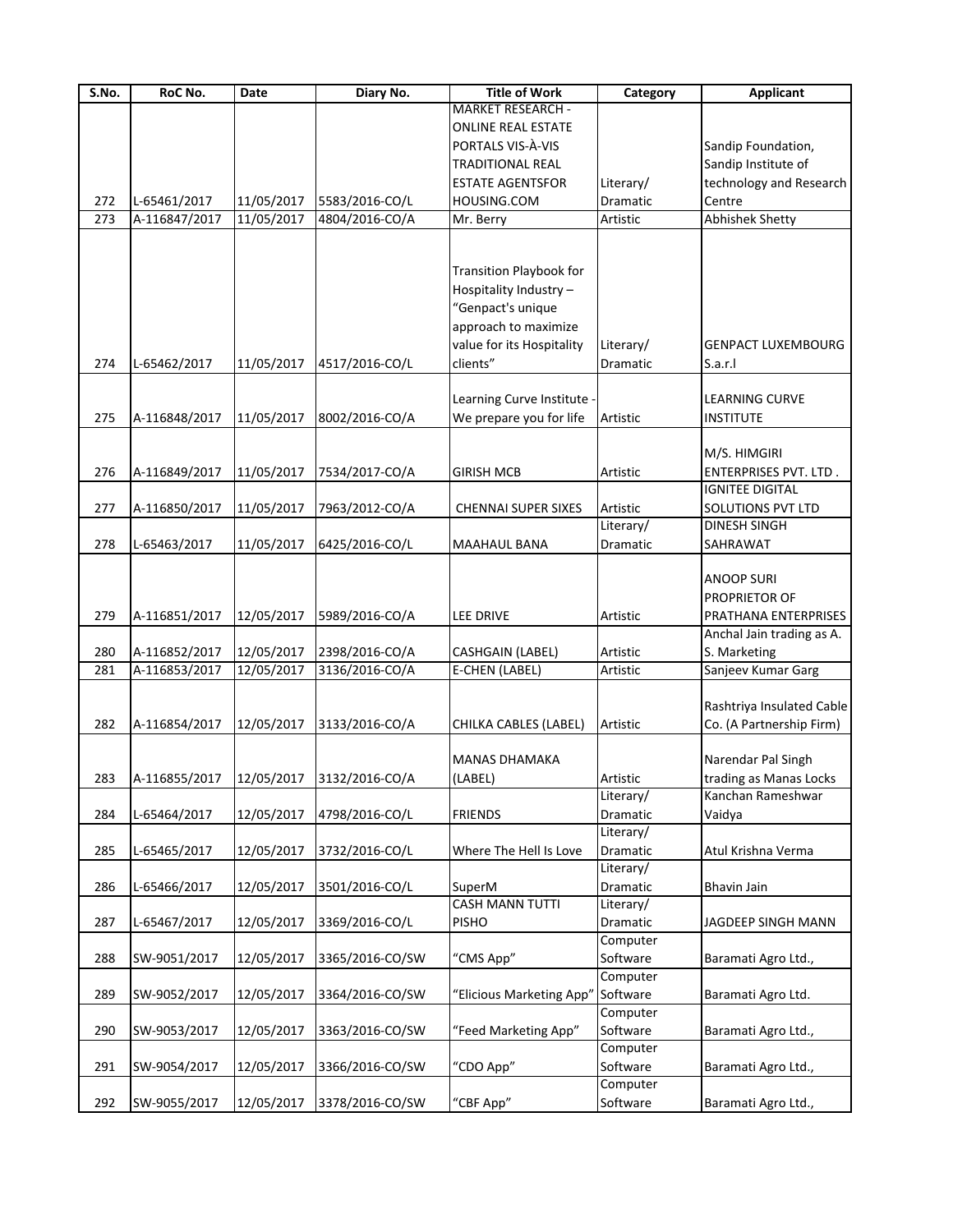| S.No. | RoC No.       | Date       | Diary No.       | <b>Title of Work</b>                 | Category  | <b>Applicant</b>            |
|-------|---------------|------------|-----------------|--------------------------------------|-----------|-----------------------------|
|       |               |            |                 |                                      | Literary/ |                             |
| 293   | L-65468/2017  | 12/05/2017 | 4258/2016-CO/L  | <b>NEW DACTYLOLOGY</b>               | Dramatic  | Kishor Sarawadekar          |
|       |               |            |                 |                                      |           |                             |
|       |               |            |                 | <b>EMG EXCELLENCE</b>                |           | <b>EXIMUS MANAGEMENT</b>    |
| 294   | A-116856/2017 | 12/05/2017 | 5496/2016-CO/A  | <b>ALWAYS WITH LOGO</b>              | Artistic  | PVT. LTD                    |
|       |               |            |                 | <b>DESAI MEHANDI CONE</b>            |           |                             |
| 295   | A-116857/2017 | 12/05/2017 | 5497/2016-CO/A  | WITH LOGO                            | Artistic  | VINAY ARVIND JAIN           |
|       |               |            |                 |                                      |           | M/S HAVARD                  |
| 296   | A-116858/2017 | 12/05/2017 | 6785/2016-CO/A  | <b>GRAINOZ</b>                       | Artistic  | <b>INDUSTRIES</b>           |
|       |               |            |                 |                                      | Literary/ |                             |
| 297   | L-65469/2017  | 12/05/2017 | 6605/2016-CO/L  | <b>CHEERU</b>                        | Dramatic  | PRINCE JOHN                 |
|       |               |            |                 |                                      |           | <b>SH.TARSEM CHAND</b>      |
| 298   |               |            |                 | <b>AAMOLI</b>                        | Artistic  | <b>GUPTA</b>                |
|       | A-116859/2017 | 12/05/2017 | 6784/2016-CO/A  |                                      |           |                             |
|       |               |            |                 |                                      | Literary/ |                             |
| 299   | L-65470/2017  | 12/05/2017 | 5909/2016-CO/L  | <b>QISAS</b>                         | Dramatic  | Askar Hasan                 |
| 300   | A-116860/2017 | 12/05/2017 | 3754/2016-CO/A  | SELECT U                             | Artistic  | Select U                    |
|       |               |            |                 | The Psychology of Great              | Literary/ |                             |
| 301   | L-65471/2017  | 12/05/2017 | 5001/2016-CO/L  | <b>Success</b>                       | Dramatic  | Gurdeep Singh               |
|       |               |            |                 |                                      | Literary/ |                             |
| 302   | L-65472/2017  | 12/05/2017 | 6587/2016-CO/L  | PRARABDH                             | Dramatic  | Yuktansh Pandey             |
|       |               |            |                 |                                      |           |                             |
|       |               |            |                 | <b>B K WITH THE DEVICE OF</b>        |           | <b>RAMESHBHAI</b>           |
| 303   | A-116861/2017 | 12/05/2017 | 6732/2016-CO/A  | <b>GLOBE LABEL</b>                   | Artistic  | MANGUKIYA                   |
|       |               |            |                 |                                      | Literary/ |                             |
| 304   | L-65473/2017  | 12/05/2017 | 5997/2016-CO/L  | mano naaham                          | Dramatic  | sathish kumar manchala      |
|       |               |            |                 |                                      |           |                             |
|       |               |            |                 |                                      |           | <b>SOHITKUMAR</b>           |
| 305   | A-116862/2017 | 12/05/2017 | 6842/2016-CO/A  | <b>MANORATH</b>                      | Artistic  | PANKAJBHAI. CHANGELA        |
|       |               |            |                 |                                      | Literary/ |                             |
| 306   |               |            |                 |                                      |           |                             |
|       | L-65474/2017  | 12/05/2017 | 3963/2016-CO/L  | <b>SGP PROPULSION</b>                | Dramatic  | CHANDRAKANT V. PATIL        |
|       |               |            |                 |                                      | Literary/ |                             |
| 307   | L-65474/2017  | 12/05/2017 | 3963/2016-CO/L  | <b>SGP PROPULSION</b>                | Dramatic  | RAHUL C. PATIL              |
|       |               |            |                 |                                      | Literary/ |                             |
| 308   | L-65474/2017  | 12/05/2017 | 3963/2016-CO/L  | <b>SGP PROPULSION</b>                | Dramatic  | <b>VIVEK C. PATIL</b>       |
|       |               |            |                 |                                      |           |                             |
|       |               |            |                 |                                      | Computer  | Therapeople medical         |
| 309   | SW-9056/2017  | 12/05/2017 | 4069/2016-CO/SW | <b>AMBER HEALTH</b>                  | Software  | services private ltd.       |
|       |               |            |                 |                                      |           |                             |
|       |               |            |                 |                                      |           | Sahil Jain Trading as India |
|       |               |            |                 |                                      |           | Sourcing Inc.               |
| 310   | A-116863/2017 | 12/05/2017 | 5806/2016-CO/A  | WALNUT                               | Artistic  | (Partnership Firm)          |
|       |               |            |                 |                                      |           |                             |
|       |               |            |                 |                                      |           | Anil Kumar Jain Trading     |
|       |               |            |                 |                                      |           | as India Sourcing Inc.      |
| 311   | A-116863/2017 | 12/05/2017 | 5806/2016-CO/A  | WALNUT                               | Artistic  | (Partnership Firm)          |
|       |               |            |                 |                                      |           |                             |
|       |               |            |                 |                                      |           | Pankaj Bijlani Son of Late  |
|       |               |            |                 |                                      |           | Sanmukh Lal Bijlani         |
|       |               |            |                 |                                      |           | proprietor trading as       |
|       |               |            |                 |                                      |           |                             |
| 312   | A-116864/2017 | 12/05/2017 | 4549/2016-CO/A  | <b>MAST</b>                          | Artistic  | MAST FOOD PRODUCT           |
| 313   | A-116865/2017 | 12/05/2017 | 4780/2016-CO/A  | 3D Wheel of Life                     | Artistic  | Prateek Sethi               |
|       |               |            |                 | The Smile of Gold - Tyrell Literary/ |           |                             |
| 314   | L-65475/2017  | 12/05/2017 | 4554/2016-CO/L  | Mendez                               | Dramatic  | <b>Tyrell Mendez</b>        |
|       |               |            |                 | PONYTAIL: THE LOVE                   | Literary/ |                             |
| 315   | L-65476/2017  | 12/05/2017 | 4953/2016-CO/L  | <b>FOR REVENGE</b>                   | Dramatic  | PRADIP CHAUHAN              |
|       |               |            |                 | IIT V. LOVE: A NOVEL BY              | Literary/ |                             |
| 316   | L-65477/2017  | 12/05/2017 | 4624/2016-CO/L  | PRATIK SHELKE                        | Dramatic  | Pratik Ramkrishna Shelke    |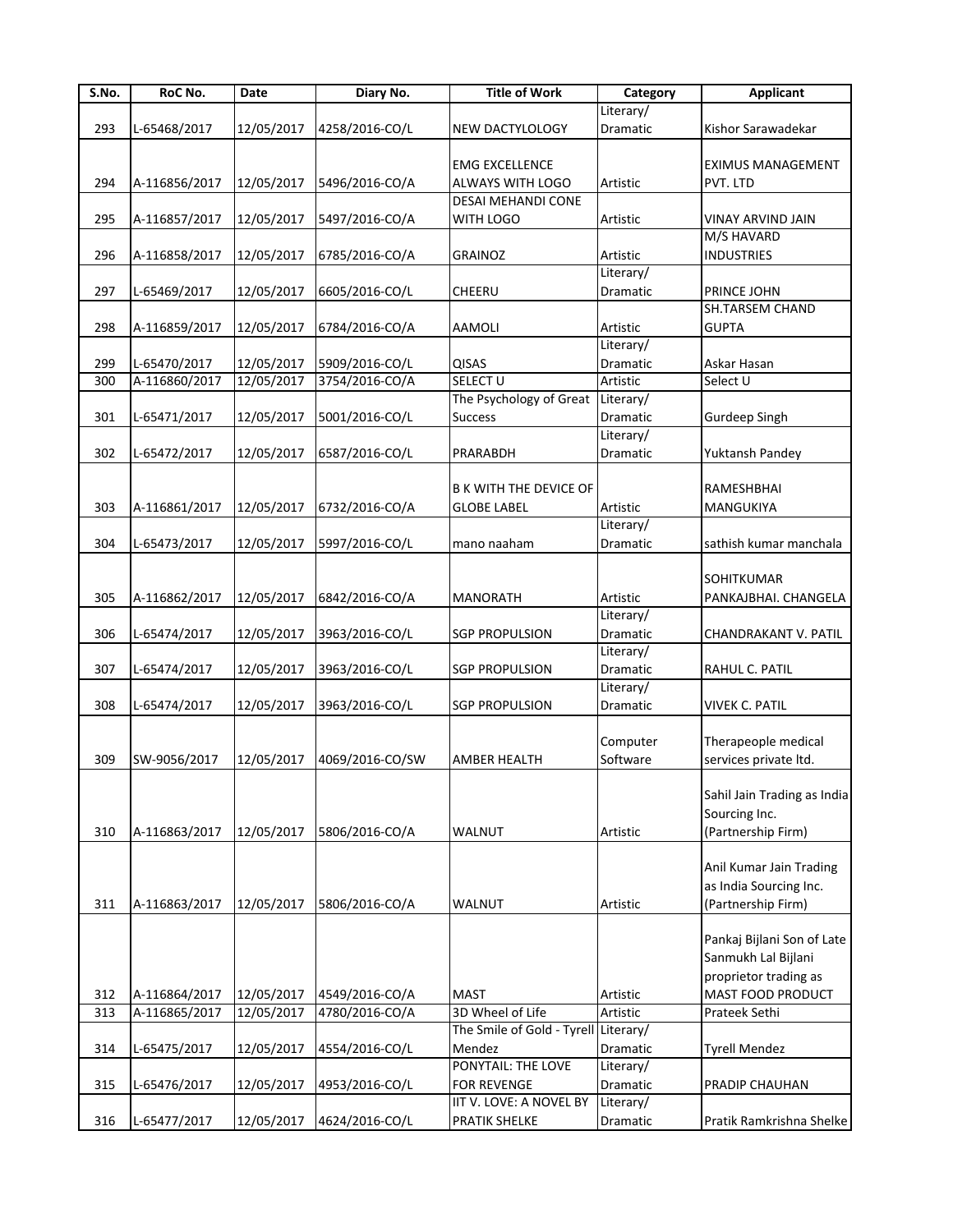| S.No. | RoC No.       | Date       | Diary No.                 | <b>Title of Work</b>         | Category        | <b>Applicant</b>        |
|-------|---------------|------------|---------------------------|------------------------------|-----------------|-------------------------|
|       |               |            |                           |                              |                 | SNEHALKUMAR             |
| 317   | A-116866/2017 | 12/05/2017 | 5322/2016-CO/A            | <b>CRUZAGRO LABEL</b>        | <b>Artistic</b> | <b>VIJAYKUMAR DAS</b>   |
|       |               |            |                           |                              |                 |                         |
| 318   | A-116867/2017 | 12/05/2017 | 5323/2016-CO/A            | <b>GAJJAR LABEL</b>          | Artistic        | KIRANKUMAR S. GAJJAR    |
|       |               |            |                           |                              |                 |                         |
|       |               |            |                           | OM TEACHING POINT            |                 | <b>HITESHBHAI</b>       |
| 319   | A-116868/2017 | 12/05/2017 | 5339/2016-CO/A            | WITH LOGO                    | Artistic        | NAMDEVBHAI DAHAKE       |
|       |               |            |                           |                              |                 |                         |
|       |               |            |                           | <b>DMIMS Five Step Model</b> |                 |                         |
|       |               |            |                           | for designing of             | Literary/       |                         |
| 320   | L-65478/2017  | 12/05/2017 | 5259/2016-CO/L            | Fellowship Curriculum        | Dramatic        | Dr Ved Prakash Mishra   |
|       |               |            |                           |                              |                 |                         |
|       |               |            |                           | <b>DMIMS Five Step Model</b> |                 |                         |
|       |               |            |                           | for designing of             | Literary/       |                         |
| 321   | L-65478/2017  | 12/05/2017 | 5259/2016-CO/L            | Fellowship Curriculum        | Dramatic        | Dr Sunita Vagha         |
|       |               |            |                           |                              |                 |                         |
|       |               |            |                           |                              |                 |                         |
|       |               |            |                           | <b>DMIMS Five Step Model</b> |                 |                         |
|       |               |            |                           | for designing of             | Literary/       |                         |
| 322   | L-65478/2017  | 12/05/2017 | 5259/2016-CO/L            | Fellowship Curriculum        | Dramatic        | Dr Minal Chaudhary      |
|       |               |            |                           |                              | Literary/       | <b>DEBLINA</b>          |
| 323   | L-65479/2017  | 12/05/2017 | 4063/2016-CO/L            | A WAY BACK INTO LOVE         | Dramatic        | BHATTACHARYYA           |
|       |               |            |                           |                              |                 | Mr. Manoj Jagdish       |
| 324   | A-116869/2017 | 12/05/2017 | 3945/2016-CO/A            | "Sai Baba Palkhi"            | Artistic        | Dodiya,                 |
|       |               |            |                           | SERVICE TAX DECODED E        | Literary/       |                         |
| 325   | L-65480/2017  | 12/05/2017 | 4200/2016-CO/L            | <b>BOOK</b>                  | Dramatic        | CA SAMIKSHA JAIN        |
|       |               |            |                           | SOS SHOW OF                  | Literary/       |                         |
| 326   | L-65481/2017  | 12/05/2017 | 5488/2016-CO/L            | <b>STRENGTH</b>              | Dramatic        | NAYANA SINGH            |
| 327   | A-116870/2017 | 12/05/2017 | 4564/2016-CO/A            | Vintage Works                | Artistic        | Tejvir Rathore          |
|       |               |            |                           |                              | Literary/       |                         |
| 328   | L-65482/2017  | 12/05/2017 | 4832/2016-CO/L            | <b>COMPUTER NETWORKS</b>     | Dramatic        | Smita Kapse             |
|       |               |            |                           |                              | Literary/       |                         |
| 329   | L-65482/2017  | 12/05/2017 | 4832/2016-CO/L            | COMPUTER NETWORKS            | Dramatic        | Nilesh Sambhe           |
|       |               |            |                           |                              | Literary/       |                         |
| 330   | L-65482/2017  | 12/05/2017 | 4832/2016-CO/L            | <b>COMPUTER NETWORKS</b>     | Dramatic        | Amita Meshram           |
|       |               |            |                           |                              |                 |                         |
|       |               |            |                           |                              |                 |                         |
| 331   | A-116871/2017 | 12/05/2017 | 4871/2016-CO/A            | <b>DELISHA</b>               | Artistic        | PREETI VICKY DALWANI    |
|       |               |            |                           | <b>BALAJI JAGGERY WITH</b>   |                 |                         |
| 332   | A-116872/2017 |            | 12/05/2017 4870/2016-CO/A | <b>BF</b>                    | Artistic        | PREETI VICKY DALWANI    |
|       |               |            |                           |                              | Literary/       |                         |
| 333   | L-65483/2017  | 12/05/2017 | 4716/2016-CO/L            | SOCHU                        | Dramatic        | Mr. Chetan Pankaj Vohra |
|       |               |            |                           |                              | Literary/       | <b>KARANVEER SINGH</b>  |
| 334   | L-65484/2017  | 12/05/2017 | 4125/2016-CO/L            | OKK FOODS                    | Dramatic        | <b>KAMRA</b>            |
|       |               |            |                           |                              | Literary/       |                         |
| 335   | L-65485/2017  | 12/05/2017 | 3377/2016-CO/L            | We are Blaugrana             | Dramatic        | Mayank Singh            |
|       |               |            |                           |                              |                 |                         |
|       |               |            |                           |                              |                 |                         |
|       |               |            |                           | <b>AUTOMATED ON LINE</b>     |                 |                         |
|       |               |            |                           | SYSTEM FOR ISSUE OF          |                 |                         |
|       |               |            |                           | <b>CERTIFICATES FOR PUC</b>  | Literary/       |                         |
| 336   | L-65486/2017  | 12/05/2017 | 2171/2016-CO/L            | FOR AUTOMOBILES              | Dramatic        | SUJATA ARVIND TILAK     |
|       |               |            |                           |                              |                 |                         |
|       |               |            |                           |                              |                 |                         |
|       |               |            |                           | <b>AUTOMATED ON LINE</b>     |                 |                         |
|       |               |            |                           | SYSTEM FOR ISSUE OF          |                 |                         |
|       |               |            |                           |                              |                 |                         |
|       |               |            |                           | <b>CERTIFICATES FOR PUC</b>  | Literary/       | ARVIND PRADYUMNA        |
| 337   | L-65486/2017  | 12/05/2017 | 2171/2016-CO/L            | FOR AUTOMOBILES              | Dramatic        | <b>TILAK</b>            |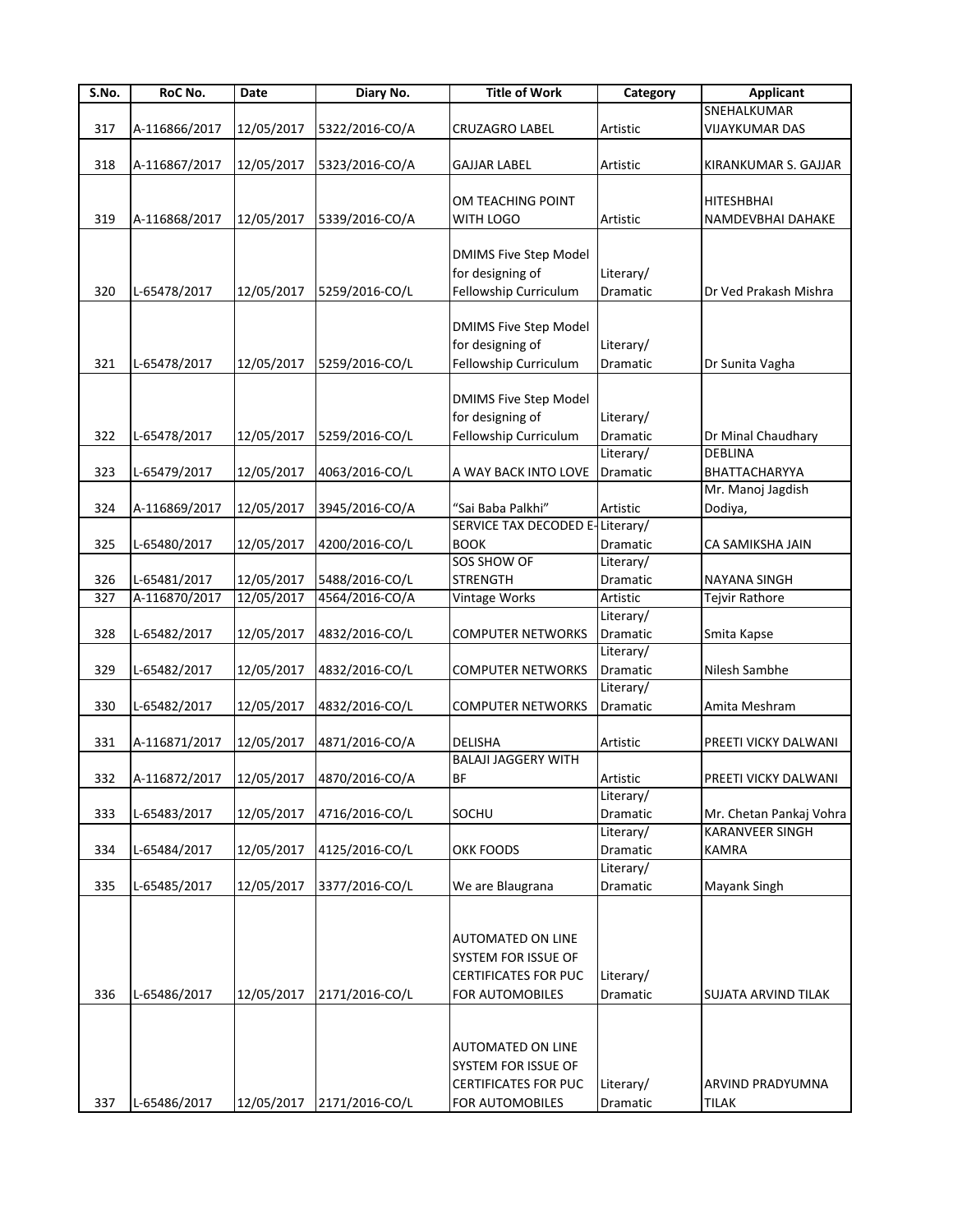| S.No. | RoC No.       | Date       | Diary No.                               | <b>Title of Work</b>       | Category  | <b>Applicant</b>          |
|-------|---------------|------------|-----------------------------------------|----------------------------|-----------|---------------------------|
|       |               |            |                                         | SPIRIT OF INDIAN PRO       | Literary/ |                           |
| 338   | L-65487/2017  | 12/05/2017 | 4647/2016-CO/L                          | <b>BOXING LEAGUE</b>       | Dramatic  | ATUL P CHOUTHMAL          |
|       |               |            |                                         | ATTEET-THE HIDDEN          | Literary/ | VISHWAJIT SUBHASH         |
| 339   | L-65488/2017  | 12/05/2017 | 412/2016-CO/L                           | <b>PAST</b>                | Dramatic  | VAIGANKAR                 |
|       |               |            |                                         | <b>FEM SOFT HANDZ</b>      |           |                           |
|       |               |            |                                         | <b>NATURAL SKIN</b>        |           |                           |
|       |               |            |                                         | <b>CONDITIONERS</b>        |           |                           |
|       |               |            |                                         |                            |           |                           |
|       |               |            |                                         | SAFFRON AND BLOSSOM        |           |                           |
| 340   | A-116873/2017 | 12/05/2017 | 4114/2016-CO/A                          | LABEL                      | Artistic  | DABUR INDIA LIMITED       |
|       |               |            |                                         |                            | Literary/ |                           |
| 341   | L-65489/2017  | 12/05/2017 | 6008/2016-CO/L                          | ETO RAKTO KENO             | Dramatic  | Kaushik Ghosh             |
| 342   | A-116874/2017 | 12/05/2017 | 6428/2016-CO/A                          | <b>Squares N Primes</b>    | Artistic  | Ms. Pratima Borkar        |
|       |               |            |                                         | Innovative Health Care     | Literary/ |                           |
| 343   | L-65490/2017  | 12/05/2017 | 6236/2016-CO/L                          | for masses                 | Dramatic  | Ms. Shakti Sharma         |
|       |               |            |                                         |                            |           |                           |
|       |               |            |                                         |                            |           |                           |
|       |               |            |                                         | Idli And Kamats Feel the   |           | Mr. Deepak Dinkar         |
| 344   | A-116875/2017 | 12/05/2017 | 6293/2015-CO/A                          | Southern Touch             | Artistic  | Thorat                    |
| 345   | A-116876/2017 | 12/05/2017 | 6373/2016-CO/A                          | CARVAH                     | Artistic  | <b>ARPIT SHARMA</b>       |
|       |               |            |                                         |                            |           |                           |
|       |               |            |                                         |                            |           |                           |
|       |               |            |                                         |                            |           | KUNIHIKO YAMAGUCHI        |
|       |               |            |                                         |                            |           | DIRECTOR OF BELTECNO      |
| 346   | A-116877/2017 | 12/05/2017 | 5595/2016-CO/A                          | <b>BELTECNO</b>            | Artistic  | INDIA PRIVATE LIMITED     |
|       |               |            |                                         |                            |           | SUBODH GEHLOT             |
|       |               |            |                                         |                            |           |                           |
|       |               |            |                                         |                            |           | PROPRIETOR OF S.K.        |
| 347   | A-116878/2017 | 12/05/2017 | 5598/2016-CO/A                          | <b>NEHA</b>                | Artistic  | <b>ENTERPRISES</b>        |
|       |               |            |                                         |                            |           | <b>M/S FOURTH</b>         |
|       |               |            |                                         | <b>FOURTH DIMENSION</b>    |           | DIMENSION SOLUTIONS       |
| 348   | A-116879/2017 | 12/05/2017 | 6262/2016-CO/A                          | <b>SOLUTIONS</b>           | Artistic  | LTD.                      |
|       |               |            |                                         |                            |           |                           |
|       |               |            |                                         |                            |           | DR. RAKESH VERMA.         |
|       |               |            |                                         |                            |           |                           |
|       |               |            |                                         |                            |           | PROPRIETOR OF M/S         |
|       |               |            |                                         |                            |           | <b>BRACES ORTHODONTIC</b> |
|       |               |            |                                         |                            |           | & SPECIALITY DENTAL       |
| 349   | A-116880/2017 | 12/05/2017 | 6495/2016-CO/A                          | <b>BRACES</b>              | Artistic  | CENTRE,                   |
|       |               |            |                                         | <b>GREAT KNIVES</b>        |           |                           |
|       |               |            |                                         | <b>MANUFACTURE</b>         |           | <b>HARPAL SINGH</b>       |
| 350   |               |            | A-116881/2017 12/05/2017 6353/2016-CO/A | <b>COMPANY</b>             | Artistic  | PASSRICHA, PROP           |
|       |               |            |                                         |                            |           |                           |
|       |               |            |                                         |                            |           |                           |
|       |               |            |                                         | SARDAR JI SAREE WALA       |           | SARDAR JI SAREE WALA      |
| 351   | A-116882/2017 | 12/05/2017 | 6840/2015-CO/A                          | PRIVATE LIMITED LABEL      | Artistic  | PRIVATE LIMITED           |
| 352   | A-116883/2017 | 12/05/2017 | 6496/2015-CO/A                          | <b>DURAFLO</b>             | Artistic  | DUSHYANT YADAV            |
|       |               |            |                                         |                            |           | Mr. Manoj Jagdish         |
| 353   | A-116884/2017 | 12/05/2017 | 3948/2016-CO/A                          | "Sai Baba Eyes"            | Artistic  | Dodiya,                   |
|       |               |            |                                         |                            | Literary/ |                           |
| 354   | L-65491/2017  | 12/05/2017 | 1944/2016-CO/L                          | RAWAT S LAW OF SALES       | Dramatic  | MR. VIKAS RAWAT           |
| 355   | A-116885/2017 |            | 6496/2016-CO/A                          |                            |           |                           |
|       |               | 12/05/2017 |                                         | Ms.LEMONY                  | Artistic  | K.MAKHESH KUMAR           |
|       |               |            |                                         |                            |           | PARAG C. SHAH, SONAL      |
| 356   | A-116886/2017 | 12/05/2017 | 6840/2016-CO/A                          | SHREEJEE GHAS KA TEL       | Artistic  | P. SHAH                   |
|       |               |            |                                         |                            | Literary/ |                           |
| 357   | L-65492/2017  | 12/05/2017 | 6293/2016-CO/L                          | Nachaniyaan                | Dramatic  | Manish Kumar Pran         |
| 358   | M-450/2017    | 12/05/2017 | 6260/2016-CO/M                          | The Other Side             | Music     | Neecia Majolly            |
| 359   | A-116887/2017 | 12/05/2017 | 7362/2016-CO/A                          | WHITE HORSE LABEL          | Artistic  | ROSHAN ARA, PROP          |
|       |               |            |                                         |                            |           | M/s. Greenplay            |
|       |               |            |                                         |                            |           |                           |
| 360   | A-116888/2017 | 12/05/2017 | 7363/2016-CO/A                          | <b>GREEN WOOD LABEL</b>    | Artistic  | <b>Industries Limited</b> |
|       |               |            |                                         | <b>SPARKLE ORANGE PLUS</b> |           |                           |
| 361   | A-116889/2017 | 12/05/2017 | 7364/2016-CO/A                          | LABEL                      | Artistic  | MR. RITUM JAIN, PROP      |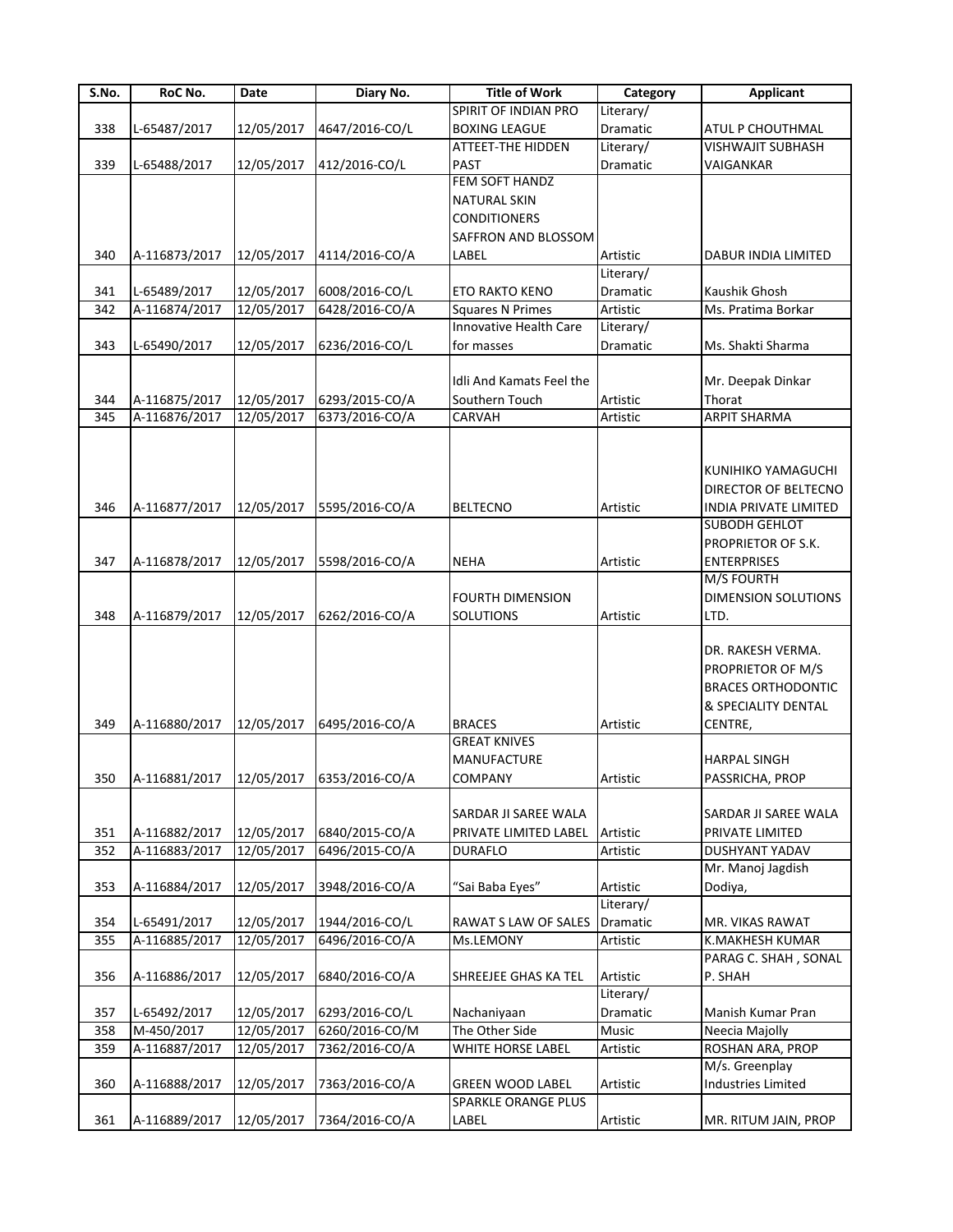| S.No. | RoC No.       | Date       | Diary No.       | <b>Title of Work</b>         | Category  | <b>Applicant</b>         |
|-------|---------------|------------|-----------------|------------------------------|-----------|--------------------------|
| 362   | A-116890/2017 | 12/05/2017 | 7365/2016-CO/A  | SHARBARI LABEL               | Artistic  | SHARBARI DUTTA           |
|       |               |            |                 | <b>VIHAN SPREAD THE</b>      |           |                          |
| 363   | A-116891/2017 | 12/05/2017 | 7017/2016-CO/A  | <b>LIGHT LABEL</b>           | Artistic  | <b>VIHAN ELECTRICALS</b> |
|       |               |            |                 |                              | Literary/ |                          |
| 364   | L-65493/2017  | 12/05/2017 | 7227/2016-CO/L  | DARLING DARLING              | Dramatic  | <b>NITIN SONI</b>        |
|       |               |            |                 | MS VIJAY KUMAR JAIN          |           |                          |
|       |               |            |                 | AND TOBACCONIST              |           |                          |
| 365   | A-116892/2017 | 12/05/2017 | 7104/2016-CO/A  | LABEL                        | Artistic  | <b>VIJAY KUMAR JAIN</b>  |
|       |               |            |                 |                              |           | MR. JAYDEEP KIRIT        |
| 366   | A-116893/2017 | 12/05/2017 | 7105/2016-CO/A  | LION DEVICE LABEL            | Artistic  | <b>MEHTA</b>             |
|       |               |            |                 |                              |           | HARI RAM PANWAR S/o.     |
|       |               |            |                 |                              |           | LATE. SH. MOHAN LAL      |
| 367   | A-116894/2017 | 12/05/2017 | 6592/2016-CO/A  | <b>KUBER</b>                 | Artistic  | PANWAR                   |
|       |               |            |                 |                              |           | ROHIT KAMRA S/o. SH.     |
| 368   | A-116895/2017 | 12/05/2017 | 6594/2016-CO/A  | <b>ROHIT &amp; ABHISHEK</b>  | Artistic  | RAVI KAMRA               |
|       |               |            |                 |                              |           |                          |
| 369   | A-116896/2017 | 12/05/2017 | 6730/2016-CO/A  | <b>KAPTAN PURE</b>           | Artistic  | KAILASH NATH KANODIA     |
| 370   | A-116897/2017 | 12/05/2017 | 6723/2016-CO/A  | <b>NANDINI</b>               | Artistic  | SMT. PRABHA RANI         |
|       |               |            |                 |                              |           | <b>BRIJ BHUSHAN</b>      |
| 371   | A-116897/2017 | 12/05/2017 | 6723/2016-CO/A  | <b>NANDINI</b>               | Artistic  | AGRAWAL                  |
|       |               |            |                 | <b>DREAM BOOK 1</b>          | Literary/ |                          |
|       | L-65494/2017  |            |                 |                              |           |                          |
| 372   |               | 12/05/2017 | 5068/2016-CO/L  | <b>MANIPURI</b>              | Dramatic  | DR SUNITA GANDHI         |
|       |               |            |                 |                              |           |                          |
|       |               |            |                 | DREAM BOOK 2                 | Literary/ |                          |
| 373   | L-65495/2017  | 12/05/2017 | 5069/2016-CO/L  | MARATHI AKSHARGYAN           | Dramatic  | DR SUNITA GANDHI         |
|       |               |            |                 | DREAM BOOK 2                 | Literary/ |                          |
| 374   | L-65496/2017  | 12/05/2017 | 5066/2016-CO/L  | <b>MANIPURI</b>              | Dramatic  | DR SUNITA GANDHI         |
|       |               |            |                 |                              | Literary/ |                          |
| 375   | L-65497/2017  | 12/05/2017 | 5064/2016-CO/L  | DREAM BOOK 2 TELUGU Dramatic |           | DR SUNITA GANDHI         |
|       |               |            |                 |                              | Literary/ |                          |
| 376   | L-65498/2017  | 12/05/2017 | 5065/2016-CO/L  | DREAM BOOK 1 TELUGU          | Dramatic  | DR SUNITA GANDHI         |
|       |               |            |                 | WISH EMPIRE Nirmaan          |           | VINAY JOSHI S/O. SH.     |
| 377   | A-116898/2017 | 12/05/2017 | 6596/2016-CO/A  | Aapke Liye                   | Artistic  | RAM AWATAR JOSHI         |
|       |               |            |                 |                              |           |                          |
|       |               |            |                 | <b>GOVT PROJECTS</b>         | Computer  | M/S. LEADWINNER CORP     |
| 378   | SW-9057/2017  | 12/05/2017 | 6004/2016-CO/SW | <b>MONITORING SYSTEM</b>     | Software  | PRIVATE LIMITED          |
|       |               |            |                 |                              |           |                          |
|       |               |            |                 |                              |           | VINOD SHARMA S/O. SH.    |
| 379   | A-116899/2017 | 12/05/2017 | 6604/2016-CO/A  | <b>LAL BAG</b>               | Artistic  | <b>BHARAT LAL SHARMA</b> |
|       |               |            |                 |                              |           | KANHAIYA LAL             |
|       |               |            |                 |                              |           | AGARWAL S/o. SH.         |
|       |               |            |                 | VINAYAK DIAMOND              |           | <b>JUGAL KISHORE</b>     |
|       |               |            |                 | <b>TOOLS</b>                 |           |                          |
| 380   | A-116900/2017 | 12/05/2017 | 6606/2016-CO/A  |                              | Artistic  | AGARWAL                  |
|       |               |            |                 |                              | Literary/ |                          |
| 381   | L-65499/2017  | 12/05/2017 | 5063/2016-CO/L  | DREAM BOOK 1 URDU            | Dramatic  | DR SUNITA GANDHI         |
|       |               |            |                 |                              | Literary/ |                          |
| 382   | L-65500/2017  | 12/05/2017 | 5062/2016-CO/L  | DREAM BOOK 1 URDU            | Dramatic  | DR SUNITA GANDHI         |
|       |               |            |                 | DREAM BOOK 2                 | Literary/ |                          |
| 383   | L-65501/2017  | 12/05/2017 | 5061/2016-CO/L  | <b>KANNADA</b>               | Dramatic  | DR SUNITA GANDHI         |
|       |               |            |                 | DREAM BOOK 1                 | Literary/ |                          |
| 384   | L-65502/2017  | 12/05/2017 | 5060/2016-CO/L  | KANNADA                      | Dramatic  | DR SUNITA GANDHI         |
|       |               |            |                 |                              | Literary/ |                          |
| 385   | L-65503/2017  | 12/05/2017 | 5058/2016-CO/L  | DREAM BOOK 1BANGLA           | Dramatic  | DR SUNITA GANDHI         |
|       |               |            |                 |                              |           |                          |
|       |               |            |                 | DREAM BOOK 2 HINDI           | Literary/ |                          |
| 386   | L-65504/2017  | 12/05/2017 | 5048/2016-CO/L  | MATRA EVAMLEKHAN             | Dramatic  | DR SUNITA GANDHI         |
|       |               |            |                 |                              |           |                          |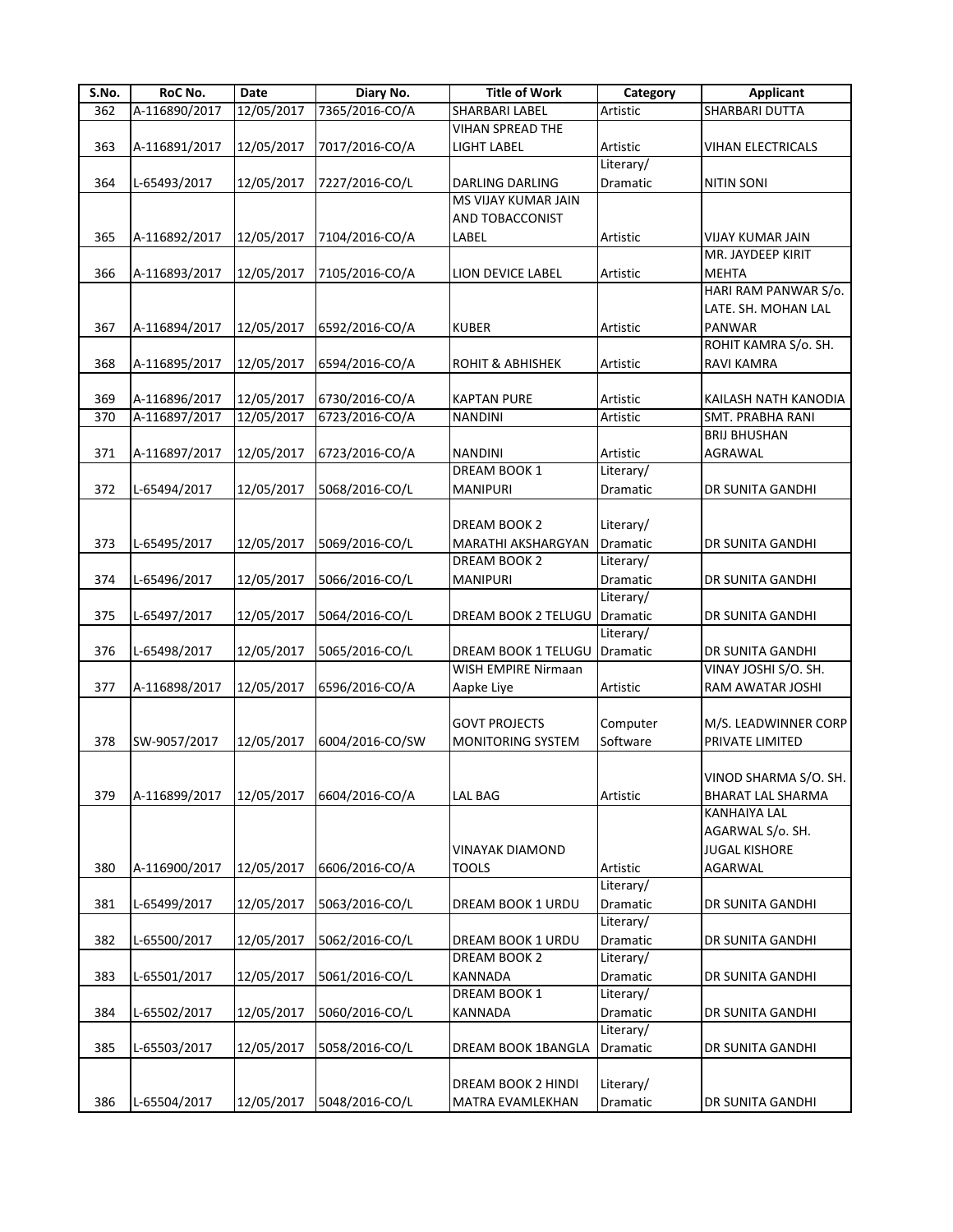| S.No. | RoC No.       | Date       | Diary No.                               | <b>Title of Work</b>      | Category  | <b>Applicant</b>        |
|-------|---------------|------------|-----------------------------------------|---------------------------|-----------|-------------------------|
|       |               |            |                                         | DREAM BOOK 1 HINDI        | Literary/ |                         |
| 387   | L-65505/2017  | 12/05/2017 | 5047/2016-CO/L                          | AKSHARGYAN                | Dramatic  | DR SUNITA GANDHI        |
|       |               |            |                                         | DREAM BOOK 1              | Literary/ |                         |
| 388   | L-65506/2017  | 12/05/2017 | 5045/2016-CO/L                          | ODIAAKSHARGYAN            | Dramatic  | DR SUNITA GANDH         |
|       |               |            |                                         |                           | Literary/ |                         |
| 389   | L-65507/2017  | 12/05/2017 | 5044/2016-CO/L                          | DREAM BOOK 2 TAMIL        | Dramatic  | DR SUNITA GANDH         |
|       |               |            |                                         |                           | Literary/ |                         |
| 390   | L-65508/2017  | 12/05/2017 | 5043/2016-CO/L                          | DREAM BOOK 1 TAMIL        | Dramatic  | DR SUNITA GANDHI        |
|       |               |            |                                         | DREAM BOOK 1              | Literary/ |                         |
| 391   | L-65509/2017  | 12/05/2017 | 5042/2016-CO/L                          | MARATHIMATRAS             | Dramatic  | DR SUNITA GANDHI        |
|       |               |            |                                         | DREAM BOOK 2              | Literary/ |                         |
| 392   | L-65510/2017  | 12/05/2017 | 5040/2016-CO/L                          | <b>ODIAMATRAS</b>         | Dramatic  | DR SUNITA GANDHI        |
|       |               |            |                                         | DREAM BOOK 3              | Literary/ |                         |
| 393   | L-65511/2017  | 12/05/2017 | 5049/2016-CO/L                          | NUMERACY                  | Dramatic  | DR SUNITA GANDHI        |
|       |               |            |                                         |                           | Literary/ |                         |
| 394   | L-65512/2017  | 12/05/2017 | 5050/2016-CO/L                          | DREAM BOOK 1 PUNJABI      | Dramatic  | DR SUNITA GANDHI        |
|       |               |            |                                         | DREAM BOOK 2              | Literary/ |                         |
| 395   | L-65513/2017  | 12/05/2017 | 5051/2016-CO/L                          | <b>GUJARATI</b>           | Dramatic  | DR SUNITA GANDHI        |
|       |               |            |                                         |                           | Literary/ |                         |
| 396   | L-65514/2017  | 12/05/2017 | 5053/2016-CO/L                          | DREAM BOOK 2 PUNJABI      | Dramatic  | DR SUNITA GANDHI        |
|       |               |            |                                         | DREAM BOOK 1              | Literary/ |                         |
| 397   | L-65515/2017  | 12/05/2017 | 5054/2016-CO/L                          | <b>GUJARATI</b>           | Dramatic  | DR SUNITA GANDHI        |
|       |               |            |                                         |                           | Literary/ |                         |
| 398   | L-65516/2017  | 12/05/2017 | 5055/2016-CO/L                          | DREAM BOOK 1 BANGLA       | Dramatic  | DR SUNITA GANDHI        |
|       |               |            |                                         |                           | Literary/ |                         |
| 399   | L-65517/2017  | 12/05/2017 | 5056/2016-CO/L                          | DREAM BOOK 2 BIHARI       | Dramatic  | DR SUNITA GANDHI        |
|       |               |            |                                         | DREAM BOOK 1              | Literary/ |                         |
| 400   | L-65518/2017  | 12/05/2017 | 5057/2016-CO/L                          | <b>HINDIACHAR</b>         | Dramatic  | DR SUNITA GANDHI        |
|       |               |            |                                         |                           | Literary/ |                         |
| 401   | L-65519/2017  | 12/05/2017 | 7408/2016-CO/L                          | SHWAANPUR                 | Dramatic  | Sanjeev Bhatnagar       |
|       |               |            |                                         | A Psychedelic             | Literary/ |                         |
| 402   | L-65520/2017  | 12/05/2017 | 4921/2016-CO/L                          | Misadventure              | Dramatic  | Vaishnavi Prabhu        |
| 403   | A-116901/2017 | 12/05/2017 | 6953/2016-CO/A                          | KASHI 4 IN ONE            | Artistic  | <b>GIRDHARI TEKWANI</b> |
|       |               |            |                                         |                           |           | <b>BHIKAM CHAND</b>     |
| 404   | A-116902/2017 | 12/05/2017 | 4463/2016-CO/A                          | BABANAMAK                 | Artistic  | <b>BAGMAR</b>           |
|       |               |            |                                         |                           |           |                         |
|       |               |            |                                         |                           |           | M/S BARDHAMAN AGRO      |
| 405   |               |            | A-116903/2017 12/05/2017 6562/2016-CO/A | TRIPLE DEER BRAND         | Artistic  | PRODUCTS PVT LTD        |
|       |               |            |                                         |                           | Literary/ |                         |
| 406   | L-65521/2017  |            | 5864/2016-CO/L                          | Cheshta                   | Dramatic  | saheel singh            |
|       |               | 12/05/2017 |                                         |                           |           |                         |
|       |               |            |                                         |                           |           | <b>MOHIT RAMESHBHAI</b> |
|       |               |            |                                         |                           |           | MULCHANDANI,            |
|       |               |            |                                         |                           |           | MAHESH MANSUKHBHAI      |
|       |               |            |                                         |                           |           | KHUNT, SANJAY           |
|       |               |            |                                         |                           |           |                         |
|       |               |            |                                         |                           |           | BHAGVANJIBHAI           |
| 407   | A-116904/2017 | 12/05/2017 | 6557/2016-CO/A                          | <b>ULTRALUX</b>           | Artistic  | SHINGALA                |
|       |               |            |                                         | Your Hope Is Your         |           |                         |
|       |               |            |                                         | Biggest Enemy: If You     | Literary/ |                         |
| 408   | L-65522/2017  | 12/05/2017 | 6226/2016-CO/L                          | Cling To It               | Dramatic  | AGAM AGRAWAL            |
|       |               |            |                                         | <b>BHARAT DWAR BHARAT</b> | Literary/ | <b>JAGDISH CHANDRA</b>  |
| 409   | L-65523/2017  | 12/05/2017 | 6563/2016-CO/L                          | <b>GATE</b>               | Dramatic  | SHARMA                  |
|       |               |            |                                         |                           |           |                         |
|       |               |            |                                         |                           |           | The Pizza Chain Factory |
| 410   | A-116905/2017 | 12/05/2017 | 5960/2016-CO/A                          | 1441 Pizzeria             | Artistic  | Private Limited         |
|       |               |            |                                         |                           | Literary/ | Gayatri Bhalchandra     |
| 411   | L-65524/2017  | 12/05/2017 | 5648/2016-CO/L                          | Prembandh                 | Dramatic  | Vartak                  |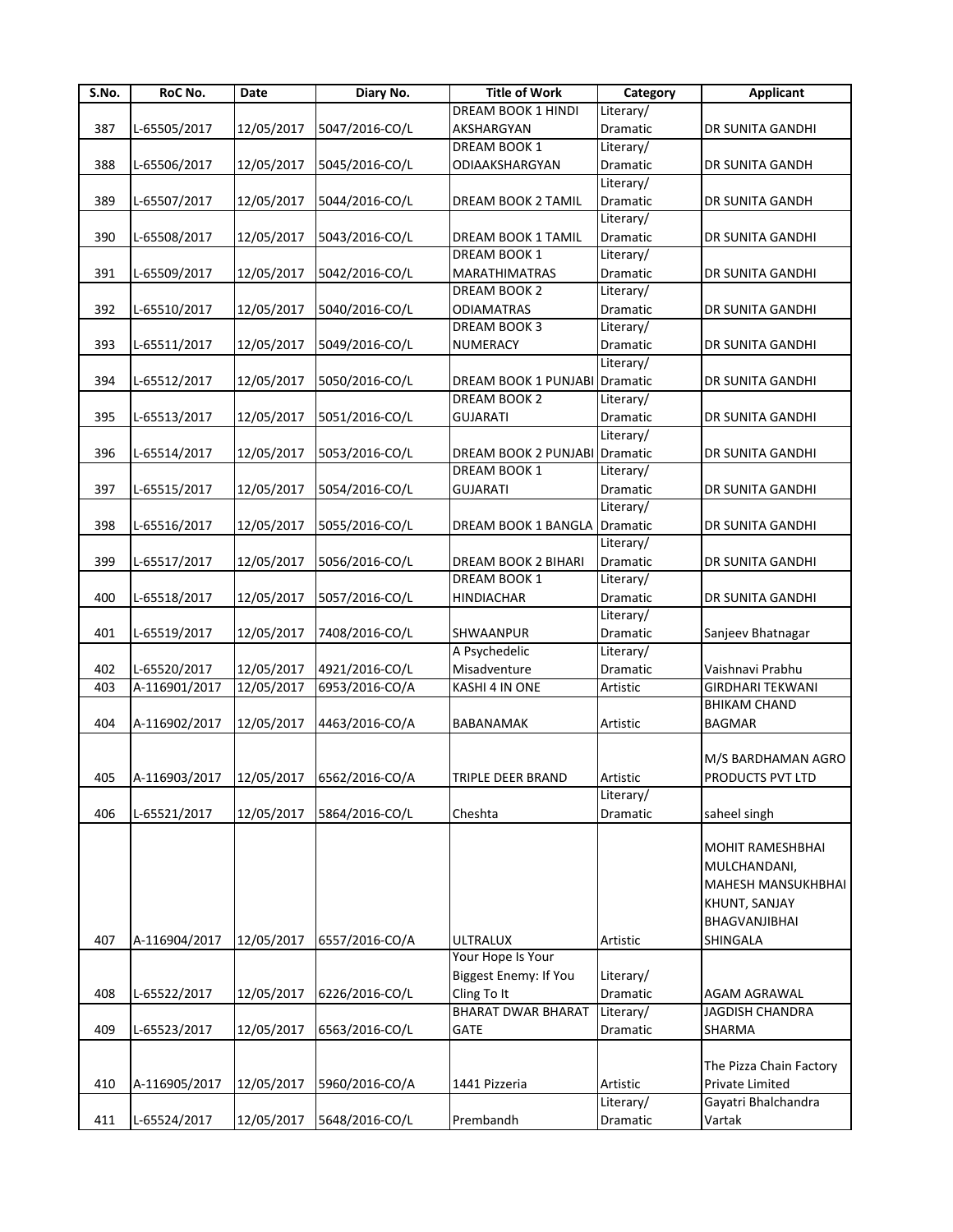| S.No. | RoC No.       | <b>Date</b> | Diary No.      | <b>Title of Work</b>         | Category  | <b>Applicant</b>       |
|-------|---------------|-------------|----------------|------------------------------|-----------|------------------------|
|       |               |             |                |                              |           |                        |
|       |               |             |                | Makan banwate samay          |           |                        |
|       |               |             |                | dhayn rakhne wali 125        | Literary/ |                        |
| 412   | L-65525/2017  | 12/05/2017  | 6294/2016-CO/L | bahut jaruri batein          | Dramatic  | <b>Hemant Kumar</b>    |
|       |               |             |                |                              | Literary/ | NITTALA VENKATA        |
| 413   | L-65526/2017  | 12/05/2017  | 5835/2016-CO/L | <b>BIOWAR IN NORAJ</b>       | Dramatic  | PHANI KESAVA           |
|       |               |             |                | Vividh Prakar ke bhavno      |           |                        |
|       |               |             |                | ka parichay Avam             | Literary/ |                        |
| 414   | L-65527/2017  | 12/05/2017  | 6295/2016-CO/L | Nakshe                       | Dramatic  | Hemant Kumar           |
|       |               |             |                |                              | Literary/ |                        |
| 415   | L-65528/2017  | 12/05/2017  | 6220/2016-CO/L | "AVAKALI"                    | Dramatic  | Baban Raghu Gore       |
|       |               |             |                |                              |           |                        |
| 416   | A-116906/2017 | 12/05/2017  | 5577/2016-CO/A | <b>Green Coconut Brand</b>   | Artistic  | Kamal Agro Product     |
|       |               |             |                |                              |           |                        |
|       |               |             |                |                              |           |                        |
| 417   | A-116907/2017 | 12/05/2017  | 5247/2016-CO/A | Lavang                       | Artistic  | Vasundhara Enterprises |
|       |               |             |                | <b>GENEXEHR-Health</b>       |           |                        |
|       |               |             |                | records, anytime,            |           |                        |
| 418   | A-116908/2017 | 12/05/2017  | 6601/2016-CO/A | anywhere                     | Artistic  | Genex Interactive      |
|       |               |             |                |                              |           | ARVINDBHAI GANDALAL    |
| 419   | A-116909/2017 | 15-05-2017  | 5914/2016-CO/A | <b>AAKASH TRAVES LABEL</b>   | Artistic  | <b>TRADA</b>           |
|       |               |             |                |                              |           |                        |
|       |               |             |                |                              |           | MR. JAYRUT BABUBHAI    |
| 420   | A-116910/2017 | 15-05-2017  | 5922/2016-CO/A | <b>HONZHI LABEL</b>          | Artistic  | VADODARIYA             |
|       |               |             |                |                              |           |                        |
|       |               |             |                |                              |           | KARASHANBHAI           |
|       |               |             |                |                              |           |                        |
| 421   | A-116911/2017 | 15-05-2017  | 5925/2016-CO/A | <b>JONAM LABEL</b>           | Artistic  | MEGHJIBHAI KAPADIYA    |
|       |               |             |                |                              |           | BABULAL KANJIBHAI      |
| 422   | A-116912/2017 | 15-05-2017  | 5921/2016-CO/A | <b>VIKAS GOLD LABEL</b>      | Artistic  | MODI-H.U.F             |
|       |               |             |                | <b>CITY PROPERTY</b>         |           | MUKESH PANCHABHAI      |
| 423   | A-116913/2017 | 15-05-2017  | 5920/2016-CO/A | <b>SERVICES LABEL</b>        | Artistic  | VASANI                 |
|       |               |             |                |                              |           |                        |
|       |               |             |                |                              |           | VARSHA RUPESHKUMAR     |
| 424   | A-116914/2017 | 15-05-2017  | 5913/2016-CO/A | <b>ABC LABEL</b>             | Artistic  | <b>PATEL</b>           |
|       |               |             |                | PANCHDRAVYA IN               |           | SANJAYBHAI             |
|       |               |             |                | <b>GUJARATI LANGUAGE</b>     |           | VALLABHBHAI            |
| 425   | A-116915/2017 | 15-05-2017  | 5916/2016-CO/A | LABEL                        | Artistic  | DHAMELIYA              |
|       |               |             |                | <b>DEVI CYCLE STORES</b>     |           |                        |
|       |               |             |                | <b>WITH DEVICE OF CYCLE</b>  |           |                        |
| 426   | A-116916/2017 | 15-05-2017  | 5912/2016-CO/A | LABEL                        | Artistic  | SUNILBHAI OBEROI       |
|       |               |             |                | <b>SUKHLAL'S ENGLISH SIX</b> | Literary/ |                        |
|       |               |             |                |                              |           |                        |
| 427   | L-65529/2017  | 15-05-2017  | 6449/2016-CO/L | <b>KHARI</b>                 | Dramatic  | SUKHLAL AHIRWAR        |
|       |               |             |                |                              |           |                        |
|       |               |             |                |                              |           |                        |
|       |               |             |                |                              |           |                        |
|       |               |             |                | Digital X-Ray Market -       |           |                        |
|       |               |             |                | Global Forecast To 2020      |           |                        |
|       |               |             |                | <b>By Application</b>        |           |                        |
|       |               |             |                | [Mammography, Dental,        |           |                        |
|       |               |             |                | Chest Imaging,               |           |                        |
|       |               |             |                | Cardiovascular],             |           |                        |
|       |               |             |                | Technology [Computed,        |           |                        |
|       |               |             |                |                              |           |                        |
|       |               |             |                | Direct], Portability         |           |                        |
|       |               |             |                | [Ceiling Mounted,            |           |                        |
|       |               |             |                | Mobile] Type Of System,      |           |                        |
|       |               |             |                | End User [Diagnostic         | Literary/ | <b>MARKETS AND</b>     |
| 428   | L-65530/2017  | 15-05-2017  | 5257/2016-CO/L | Center, Hospitals], Price    | Dramatic  | MARKETS,               |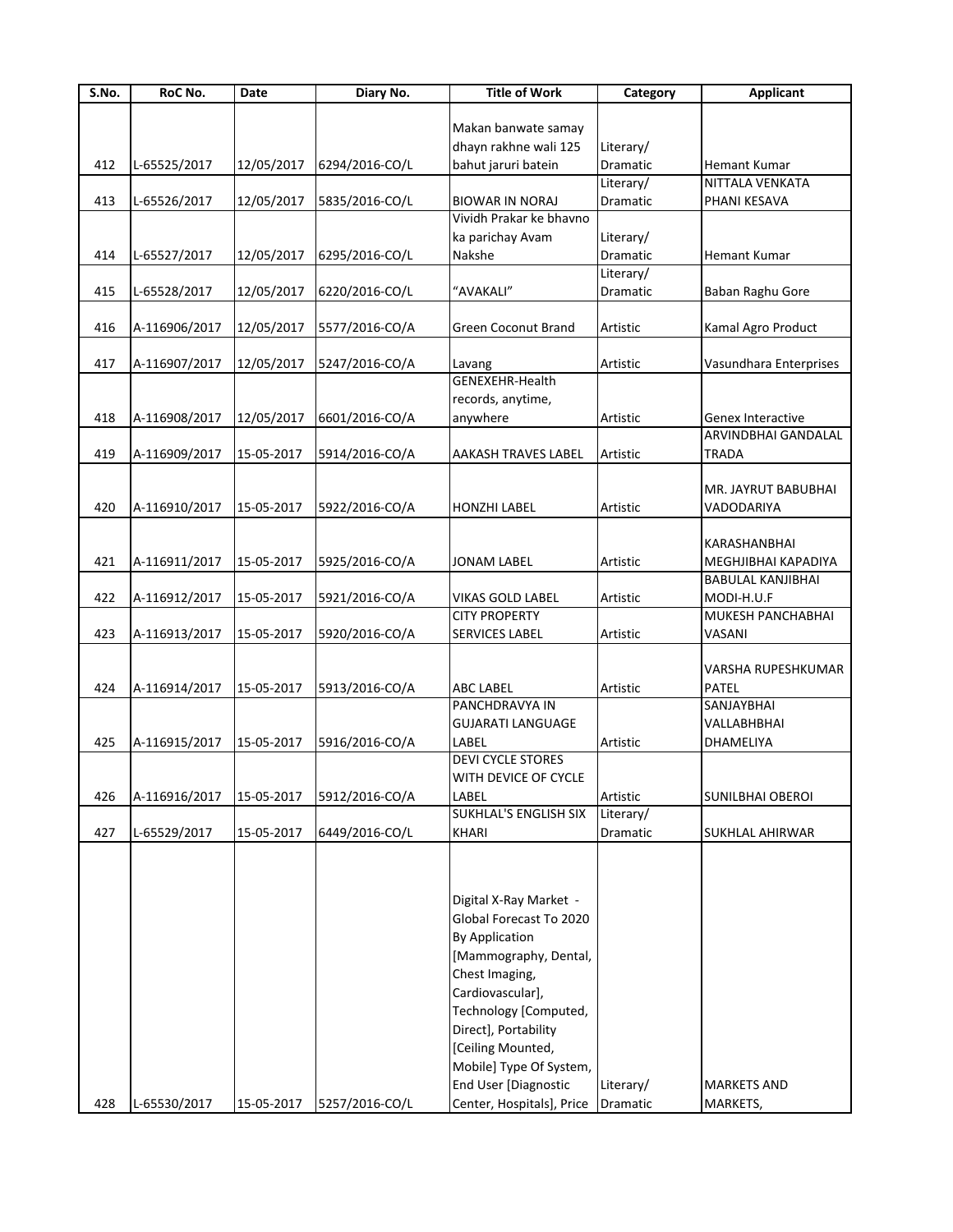| S.No. | RoC No.      | Date       | Diary No.      | <b>Title of Work</b>                                                                                                                                                                                                                                                                               | Category              | <b>Applicant</b>               |
|-------|--------------|------------|----------------|----------------------------------------------------------------------------------------------------------------------------------------------------------------------------------------------------------------------------------------------------------------------------------------------------|-----------------------|--------------------------------|
|       |              |            |                | Non Destructive Testing<br>Market - Global Forecast<br>to 2020 By Method [UT,<br>RT, LPT, MPT, ECT, VI],<br>By End-User [Oil & Gas,<br>Aerospace & Defense,<br>Power Generation,<br>Automotive,<br>Infrastructure] By<br>Techniques, By<br>Application & By Region<br>[G7, Nations, BRICS,         | Literary/             |                                |
| 429   | L-65531/2017 | 15-05-2017 | 5253/2016-CO/L | RoW]                                                                                                                                                                                                                                                                                               | Dramatic              | <b>MARKETS AND MARKETS</b>     |
| 430   | L-65532/2017 | 15-05-2017 | 5254/2016-CO/L | Seed Treatment Market -<br>- Global Trends &<br>Forecast To 2020 By<br><b>Function [Crop</b><br>Protection Chemicals,<br>Seed Enhancement],<br>Type [Chemical, Physical,<br>Biological], Crop Type<br>[Corn, Wheat, Rice,<br>Soybean, Cotton,<br>Canola], By Application<br>Technique, & By Region | Literary/<br>Dramatic | <b>MARKETS AND</b><br>MARKETS, |
| 431   | L-65533/2017 | 15-05-2017 | 5519/2016-CO/L | SAHODARAN AYYAPPAN                                                                                                                                                                                                                                                                                 | Literary/<br>Dramatic | <b>UPANESH</b>                 |
| 432   | L-65534/2017 | 15-05-2017 | 5255/2016-CO/L | Data Center Cooling<br>Market Global Forecast<br>to 2020 By Solution [AC,<br>Chiller, Economizer, &<br>Others], By Service<br>[System Integration,<br>Monitoring &<br>Professional], By User<br>Type [Cloud, Colocation<br>Providers & Enterprise],<br>By Vertical & By Region                     | Literary/<br>Dramatic | MARKETS AND MARKETS            |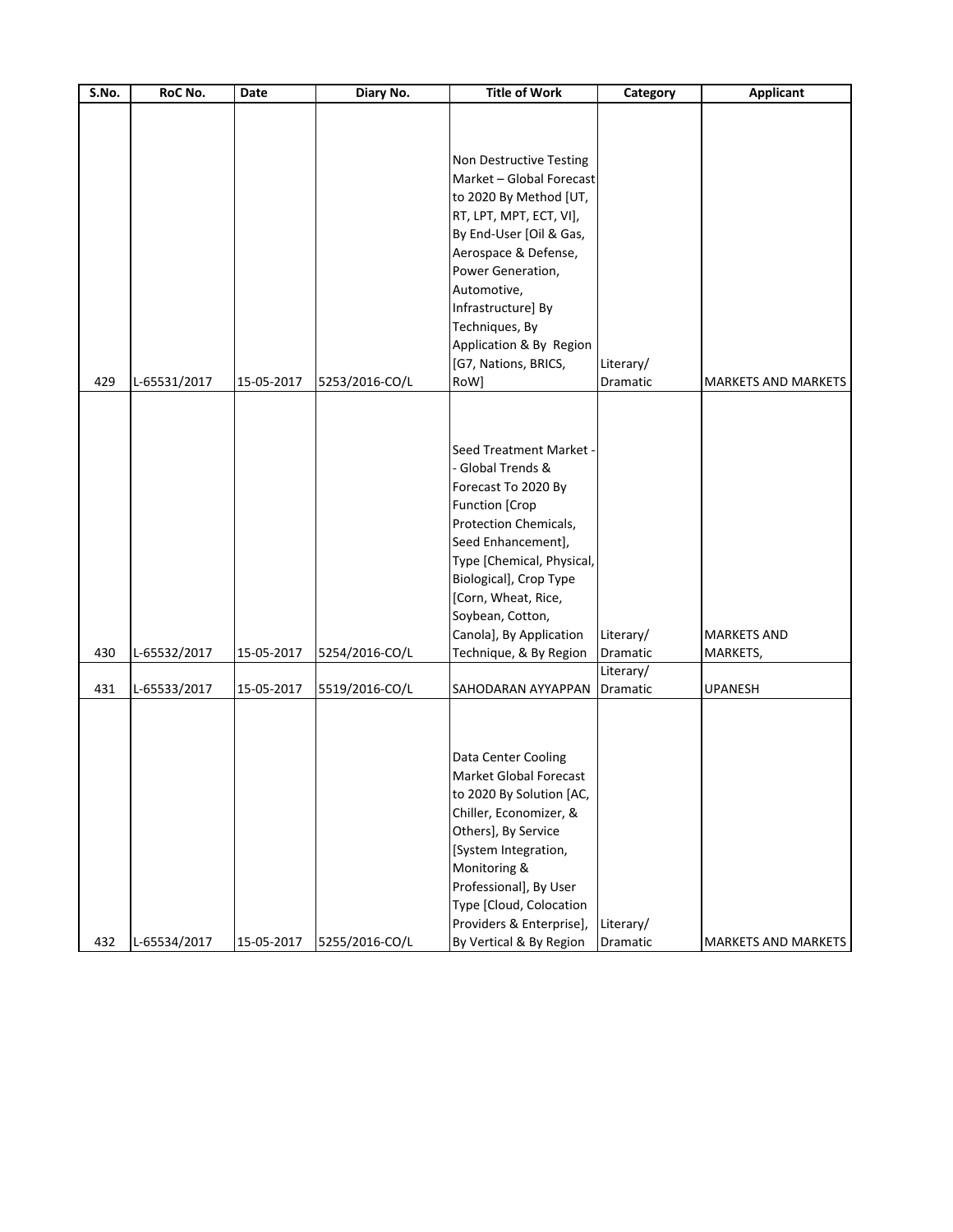| $\overline{\mathsf{S}}$ . No. | RoC No.       | Date       | Diary No.      | <b>Title of Work</b>      | Category        | <b>Applicant</b>             |
|-------------------------------|---------------|------------|----------------|---------------------------|-----------------|------------------------------|
|                               |               |            |                |                           |                 |                              |
|                               |               |            |                |                           |                 |                              |
|                               |               |            |                |                           |                 |                              |
|                               |               |            |                | <b>Energy Management</b>  |                 |                              |
|                               |               |            |                | System Market - Global    |                 |                              |
|                               |               |            |                | Forecast to 2020 By       |                 |                              |
|                               |               |            |                | Software [ Utility EMS,   |                 |                              |
|                               |               |            |                | Industrial EMS, ECEM,     |                 |                              |
|                               |               |            |                | Residential EMS, &        |                 |                              |
|                               |               |            |                | Others], By Device [In-   |                 |                              |
|                               |               |            |                | House Display, Smart      |                 |                              |
|                               |               |            |                | Thermostat, LCS, Smart    |                 |                              |
|                               |               |            |                | Plug], By Application, By |                 |                              |
|                               |               |            |                | Solution, By Vertical and | Literary/       |                              |
| 433                           | L-65535/2017  | 15-05-2017 | 5252/2016-CO/L | By Region                 | Dramatic        | <b>MARKETS AND MARKETS</b>   |
|                               |               |            |                |                           |                 |                              |
|                               |               |            |                |                           |                 |                              |
|                               |               |            |                | Sir Chakravarthiyude      | Literary/       |                              |
| 434                           | L-65536/2017  | 15-05-2017 | 5817/2016-CO/L | bharan parishkarangal     | <b>Dramatic</b> | <b>UPANESH</b>               |
|                               |               |            |                |                           | Literary/       |                              |
| 435                           | L-65537/2017  | 15-05-2017 | 7614/2016-CO/L | Ek Nanhi Si Gudiya        | Dramatic        | Paras Jaiswal                |
|                               |               |            |                |                           | Literary/       |                              |
| 436                           | L-65538/2017  | 15-05-2017 | 7616/2016-CO/L | Kacha Sona                | Dramatic        | Paras Jaiswal                |
|                               |               |            |                | <b>DRISHTIKONE (FILM</b>  | Literary/       |                              |
| 437                           | L-65539/2017  | 15-05-2017 | 7618/2016-CO/L | STORY)                    | Dramatic        | Paras Jaiswal                |
|                               |               |            |                |                           |                 | M/S. RAJ SILKY RICE          |
| 438                           | A-116917/2017 | 15-05-2017 | 6001/2016-CO/A | 1451 LABEL                | Artistic        | <b>INDUSTRIES</b>            |
|                               |               |            |                |                           |                 | <b>ALPGIRI SEED SCIENCES</b> |
| 439                           | A-116918/2017 | 15-05-2017 | 6002/2016-CO/A | ALPGIRI ORANGE LABEL      | Artistic        | PVT. LTD.                    |
|                               |               |            |                |                           |                 |                              |
|                               |               |            |                | <b>SLPL SMITH LIFE</b>    |                 | SMITH LIFE SCIENCES          |
| 440                           | A-116919/2017 | 15-05-2017 | 5998/2016-CO/A | SCIENCES PVT LTD LOGO     | Artistic        | PVT. LTD.                    |
|                               |               |            |                |                           | Literary/       |                              |
| 441                           | L-65540/2017  | 15-05-2017 | 6424/2016-CO/L | <b>MAIN HOON YAHAAN</b>   | Dramatic        | <b>VIBHU TREHAN</b>          |
| 442                           | A-116920/2017 | 15-05-2017 | 5787/2016-CO/A | <b>SUMO</b>               | Artistic        | DHEERAJ JASWANI              |
|                               |               |            |                |                           |                 | 1.archana nigam              |
| 443                           | A-116921/2017 | 15-05-2017 | 5789/2016-CO/A | <b>POWER LABEL</b>        | Artistic        | 2. meera tripathi            |
|                               |               |            |                |                           |                 |                              |
| 444                           | A-116922/2017 | 15-05-2017 | 5791/2016-CO/A | <b>SETHIA LABEL</b>       | Artistic        | <b>SUMIT KUMAR SETHIA</b>    |
|                               |               |            |                |                           |                 |                              |
|                               |               |            |                |                           |                 | 1.MR. MAHESH LALWANI         |
|                               |               |            |                |                           |                 | 2.MR. PANKAJ LALWANI         |
|                               |               |            |                |                           |                 | ,3. MR.DINESH KANT           |
|                               |               |            |                |                           |                 | LALWANI 4.NARESH             |
| 445                           | A-116923/2017 | 15-05-2017 | 5790/2016-CO/A | <b>MADHUR MILAN</b>       | Artistic        | <b>KUMAR ASSNANI</b>         |
|                               |               |            |                | <b>SWAMEE SHREE SEEDS</b> |                 |                              |
| 446                           | A-116924/2017 | 15-05-2017 | 5792/2016-CO/A | LABEL                     | Artistic        | SADHO YADAV                  |
|                               |               |            |                |                           |                 |                              |
| 447                           | A-116925/2017 | 15-05-2017 | 5793/2016-CO/A | DEVI NAMKEEN LABEL        | Artistic        | UMESH CHAND GUPTA            |
|                               |               |            |                |                           |                 |                              |
|                               |               |            |                |                           |                 | SHAILESHKUMAR                |
| 448                           | A-116926/2017 | 15-05-2017 | 5475/2016-CO/A | <b>FIRE STRIPS</b>        | Artistic        | DHANJIBHAI GANGANI           |
|                               |               |            |                |                           |                 |                              |
|                               |               |            |                |                           |                 | SHAILESHKUMAR                |
| 449                           | A-116927/2017 | 15-05-2017 | 5476/2016-CO/A | <b>FIERY ROSES</b>        | Artistic        | DHANJIBHAI GANGANI           |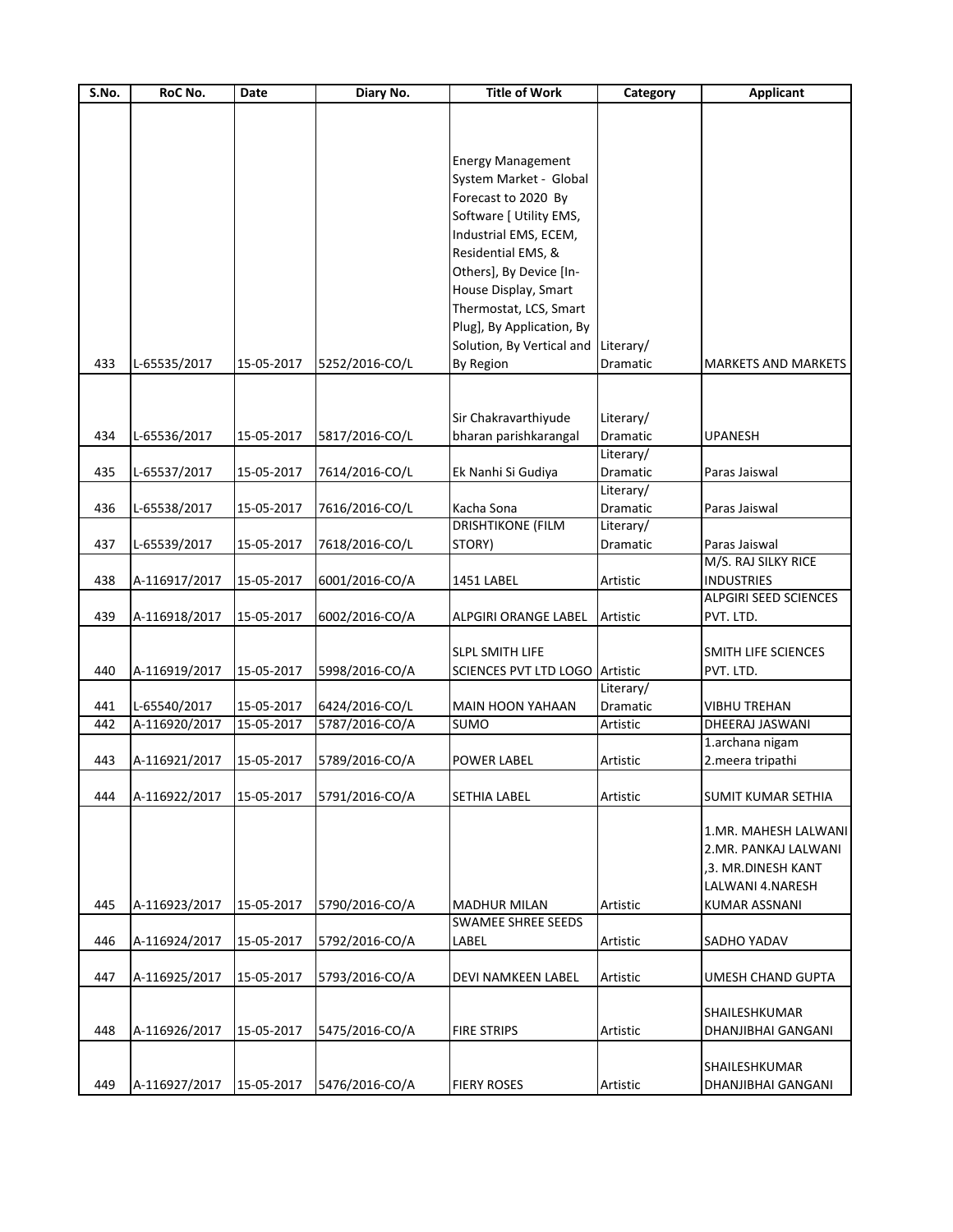| S.No. | RoC No.       | Date       | Diary No.      | <b>Title of Work</b>        | Category  | <b>Applicant</b>            |
|-------|---------------|------------|----------------|-----------------------------|-----------|-----------------------------|
|       |               |            |                |                             |           |                             |
|       |               |            |                |                             |           | SHAILESHKUMAR               |
| 450   | A-116928/2017 | 15-05-2017 | 5472/2016-CO/A | <b>FLOWERS AND LACES</b>    | Artistic  | <b>DHANJIBHAI GANGANI</b>   |
|       |               |            |                |                             |           |                             |
|       |               |            |                |                             |           | SHAILESHKUMAR               |
|       |               |            |                |                             |           |                             |
| 451   | A-116929/2017 | 15-05-2017 | 5469/2016-CO/A | MOSAIC IN COLOUR            | Artistic  | DHANJIBHAI GANGANI          |
|       |               |            |                |                             |           |                             |
|       |               |            |                |                             |           | SHAILESHKUMAR               |
| 452   | A-116930/2017 | 15-05-2017 | 5470/2016-CO/A | <b>FLORAL TREE</b>          | Artistic  | DHANJIBHAI GANGANI          |
|       |               |            |                |                             |           |                             |
|       |               |            |                |                             |           | SHAILESHKUMAR               |
|       |               |            |                |                             |           |                             |
| 453   | A-116931/2017 | 15-05-2017 | 5474/2016-CO/A | <b>FLORAL STRIP</b>         | Artistic  | DHANJIBHAI GANGANI          |
|       |               |            |                |                             |           |                             |
|       |               |            |                |                             |           | SHAILESHKUMAR               |
| 454   | A-116932/2017 | 15-05-2017 | 5478/2016-CO/A | <b>COLOURED TILES</b>       | Artistic  | DHANJIBHAI GANGANI          |
|       |               |            |                |                             |           |                             |
|       |               |            |                |                             |           | SHAILESHKUMAR               |
| 455   | A-116933/2017 | 15-05-2017 | 5477/2016-CO/A | <b>FLORAL GARDEN</b>        | Artistic  | DHANJIBHAI GANGANI          |
|       |               |            |                |                             |           |                             |
|       |               |            |                |                             |           |                             |
|       |               |            |                |                             |           | SHAILESHKUMAR               |
| 456   | A-116934/2017 | 15-05-2017 | 5466/2016-CO/A | PATCHES IN COLOUR           | Artistic  | DHANJIBHAI GANGANI          |
| 457   | A-116935/2017 | 15-05-2017 | 5471/2016-CO/A | FLORAL BLOOM                | Artistic  | <b>FLORAL BLOOM</b>         |
|       |               |            |                |                             |           |                             |
|       |               |            |                |                             |           | SHAILESHKUMAR               |
| 458   | A-116936/2017 | 15-05-2017 | 5465/2016-CO/A | <b>WAVES</b>                | Artistic  | DHANJIBHAI GANGANI          |
|       |               |            |                |                             |           |                             |
|       |               |            |                |                             |           |                             |
|       |               |            |                |                             |           | SHAILESHKUMAR               |
| 459   | A-116937/2017 | 15-05-2017 | 5463/2016-CO/A | <b>FLORAL ABSTRACT</b>      | Artistic  | DHANJIBHAI GANGANI          |
|       |               |            |                |                             | Literary/ |                             |
| 460   | L-65541/2017  | 15-05-2017 | 6528/2016-CO/L | MY JOURNEY ENGLISH          | Dramatic  | SAKAL PAPARS PVT LTD        |
|       |               |            |                | DHANVRUDDHISATTHI           |           |                             |
|       |               |            |                | MUTUAL FUND                 |           |                             |
|       |               |            |                |                             |           |                             |
|       |               |            |                | <b>MARATHI AS PER</b>       | Literary/ |                             |
| 461   | L-65542/2017  | 15-05-2017 | 6523/2016-CO/L | SPECIMEN                    | Dramatic  | SAKAL PAPARS PVT LTD        |
|       |               |            |                | <b>UPSC MPSC SUCCESS</b>    |           |                             |
|       |               |            |                | <b>GUIDE MARATHI AS PER</b> | Literary/ |                             |
| 462   | L-65543/2017  | 15-05-2017 | 6626/2016-CO/L | SPECIMEN                    | Dramatic  | SAKAL PAPER PVT. LTD        |
|       |               |            |                | <b>BHARAT ANI JAG</b>       |           |                             |
|       |               |            |                | <b>MARATHI AS PER</b>       | Literary/ |                             |
|       |               |            |                |                             |           |                             |
| 463   | L-65544/2017  | 15-05-2017 | 6625/2016-CO/L | SPECIMEN                    | Dramatic  | SAKAL PAPER PVT. LTD        |
|       |               |            |                |                             |           |                             |
|       |               |            |                | SONYACHI ANDE DENARI        |           |                             |
|       |               |            |                | POULTRY MARATHI AS          | Literary/ |                             |
| 464   | L-65545/2017  | 15-05-2017 | 6635/2016-CO/L | PER SPECIMEN                | Dramatic  | SAKAL PAPER PVT. LTD        |
|       |               |            |                | WECHAK ANI WEDHAK           |           |                             |
|       |               |            |                |                             |           |                             |
|       |               |            |                | <b>MARATHI AS PER</b>       | Literary/ |                             |
| 465   | L-65546/2017  | 15-05-2017 | 6533/2016-CO/L | <b>SPECIMEN</b>             | Dramatic  | <b>SAKAL PAPARS PVT LTD</b> |
|       |               |            |                |                             | Literary/ |                             |
| 466   | L-65547/2017  | 15-05-2017 | 6629/2016-CO/L | WATCHAL                     | Dramatic  | SAKAL PAPER PVT. LTD        |
|       |               |            |                |                             | Literary/ |                             |
| 467   | L-65548/2017  | 15-05-2017 | 6624/2016-CO/L | PRASADACHI WANI             | Dramatic  | <b>SAKAL PAPER PVT. LTD</b> |
|       |               |            |                |                             |           |                             |
|       |               |            |                |                             | Literary/ |                             |
| 468   | L-65549/2017  | 15-05-2017 | 6633/2016-CO/L | <b>MANTTHAN</b>             | Dramatic  | SAKAL PAPERS PVT. LTD.      |
|       |               |            |                | LOPLELYA SUVARNA            | Literary/ |                             |
| 469   | L-65550/2017  | 15-05-2017 | 6632/2016-CO/L | MUDRA                       | Dramatic  | SAKAL PAPER PVT. LTD        |
|       |               |            |                |                             |           |                             |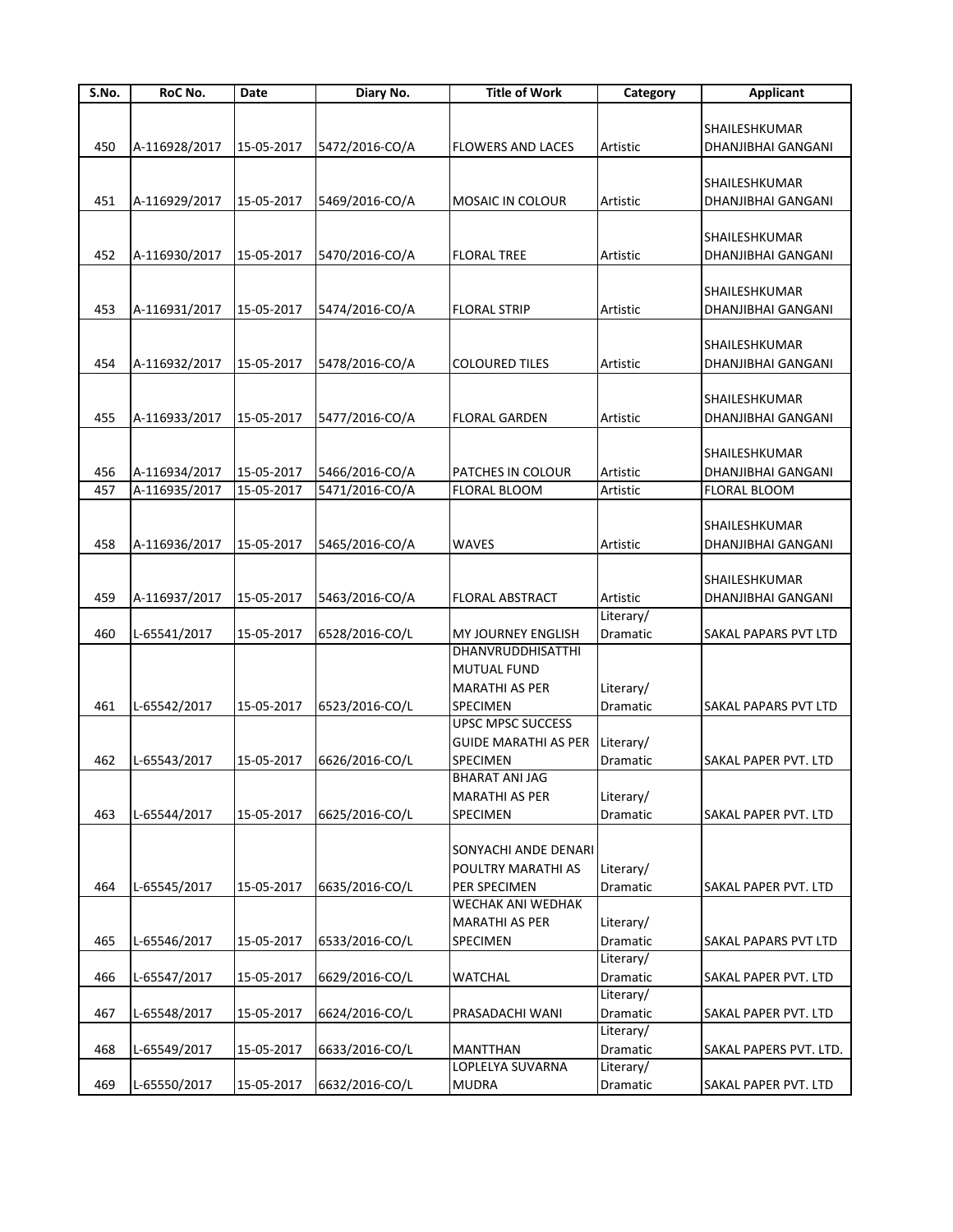| S.No. | RoC No.       | Date       | Diary No.      | <b>Title of Work</b>                 | Category        | <b>Applicant</b>          |
|-------|---------------|------------|----------------|--------------------------------------|-----------------|---------------------------|
|       |               |            |                | <b>INFORMATION &amp;</b>             |                 |                           |
|       |               |            |                | COMMUNICATION                        | Literary/       | <b>IES MASTER</b>         |
| 470   | L-65551/2017  | 15-05-2017 | 6967/2016-CO/L | <b>TECHNOLOGY</b>                    | Dramatic        | PUBLICATION               |
|       |               |            |                |                                      |                 | 1.shobhanaben             |
|       |               |            |                |                                      |                 | ashokbhai jadav 2.        |
|       |               |            |                |                                      |                 | jigensh ashokbhai jadav   |
|       |               |            |                |                                      |                 | 3. pinakin ashokbhai      |
|       |               |            |                |                                      |                 |                           |
| 471   | A-116938/2017 | 15-05-2017 | 5326/2016-CO/A | <b>GANESH LOGO</b>                   | Artistic        | jadav                     |
|       |               |            |                |                                      |                 |                           |
|       |               |            |                |                                      |                 | <b>1.JAY NAVINBHAI</b>    |
|       |               |            |                |                                      |                 | THAKKAR2.MAHESHBHAI       |
|       |               |            |                |                                      |                 | VITTHALBHAI               |
|       |               |            |                | JAY AMBE WITH JAFI                   |                 | TIMBADIYA3.BIPINBHAI      |
| 472   | A-116939/2017 | 15-05-2017 | 5327/2016-CO/A | LOGO                                 | Artistic        | LALJIBHAI TIMBADIYA       |
|       |               |            |                |                                      | Literary/       |                           |
| 473   | L-65552/2017  | 15-05-2017 | 6726/2016-CO/L | <b>School Excell</b>                 | Dramatic        | SchoolExcell              |
|       |               |            |                |                                      |                 |                           |
|       |               |            |                |                                      |                 |                           |
|       |               |            |                | ISK SINCHI GHAJAB                    |                 |                           |
|       |               |            |                | JAGEERI, GA AE FAKEERA Literary/     |                 |                           |
| 474   | L-65553/2017  | 15-05-2017 | 5363/2016-CO/L | <b>GHAJAL FAKEERI</b>                | <b>Dramatic</b> | DHARMESH KUMAR            |
|       |               |            |                |                                      | Literary/       |                           |
| 475   | L-65554/2017  | 15-05-2017 | 7471/2016-CO/L | LOVE IS NO WHERE                     | Dramatic        | Akhilesh Kumar Jha        |
| 476   | A-116940/2017 | 15-05-2017 | 6598/2016-CO/A | <b>MASSPARK</b>                      | Artistic        | POWER ELECTRONICS         |
|       |               |            |                | <b>TOP GEAR DEVICE OF</b>            |                 | MINI KING KNITWEAR (P)    |
| 477   | A-116941/2017 | 15-05-2017 | 8147/2016-CO/A | <b>AEROPLANE</b>                     | Artistic        | LTD                       |
|       |               |            |                | <b>MOTION'S FOURTH AND</b>           | Literary/       |                           |
| 478   | L-65555/2017  | 15-05-2017 | 4744/2016-CO/L | <b>FIFTH LAW</b>                     | Dramatic        | RAM CHANDRA MAURYA        |
|       |               |            |                | <b>MOTION'S FOURTH AND</b>           | Literary/       |                           |
|       |               |            |                |                                      |                 |                           |
| 479   | L-65555/2017  | 15-05-2017 | 4744/2016-CO/L | <b>FIFTH LAW</b>                     | Dramatic        | <b>BANDANA RAJBHAR</b>    |
| 480   | A-116942/2017 | 15-05-2017 | 8175/2016-CO/A | QUEBEC                               | Artistic        | <b>ANSH FABRICS</b>       |
|       |               |            |                |                                      |                 |                           |
| 481   | A-116943/2017 | 15-05-2017 | 8154/2016-CO/A | <b>ID IDENTITY</b>                   | Artistic        | S.P. ARYA ENTERPRISES     |
|       |               |            |                |                                      |                 | <b>TARA'S FITNESS</b>     |
| 482   | A-116944/2017 | 15-05-2017 | 8148/2016-CO/A | <b>MEGA TRIPPLE MASS</b>             | Artistic        | <b>PRODUCTS</b>           |
|       |               |            |                |                                      |                 | MR SANJEEV KUMAR,         |
| 483   | A-116945/2017 | 15-05-2017 | 8238/2016-CO/A | <b>MAXFORD DEVICE</b>                | Artistic        | <b>PROP</b>               |
|       |               |            |                |                                      | Literary/       |                           |
| 484   |               | 15-05-2017 | 3222/2016-CO/L | <b>ENGLISH NOW</b>                   | Dramatic        | <b>BIRBAL JHA</b>         |
|       | L-65556/2017  |            |                |                                      |                 |                           |
| 485   | A-116946/2017 | 15-05-2017 | 4216/2016-CO/A | ONLYTRADE.COM                        | Artistic        | ONLY TRADE PVT. LTD       |
| 486   | A-116947/2017 | 15-05-2017 | 4217/2016-CO/A | MRI HAND TOOLS                       | Artistic        | SAURAV UDYOG              |
|       |               |            |                | EYE BROW DI SILVER                   | Literary/       |                           |
| 487   | L-65557/2017  | 15-05-2017 | 4741/2016-CO/L | <b>BALI</b>                          | Dramatic        | HIMANSHU SINGH            |
|       |               |            |                |                                      | Literary/       |                           |
| 488   | L-65558/2017  | 15-05-2017 | 4740/2016-CO/L | TIP TOP CHORI                        | Dramatic        | HIMANSHU SINGH            |
|       |               |            |                |                                      | Literary/       |                           |
| 489   | L-65559/2017  | 15-05-2017 | 4738/2016-CO/L | AAO NA                               | Dramatic        | HIMANSHU SINGH            |
|       |               |            |                |                                      |                 | <b>MAHESH KUMAR</b>       |
| 490   | A-116948/2017 | 15-05-2017 | 6683/2016-CO/A | <b>BLESSING PEACOCK GOD Artistic</b> |                 | <b>RUSTAGI</b>            |
|       |               |            |                |                                      |                 | <b>DINESH SHANKAR</b>     |
|       |               |            |                |                                      |                 |                           |
| 491   | A-116949/2017 | 15-05-2017 | 6572/2016-CO/A | <b>NOORI</b>                         | Artistic        | JAISWAL                   |
| 492   | A-116950/2017 | 15-05-2017 | 6573/2016-CO/A | <b>S B D DEEPAK</b>                  | Artistic        | <b>JITENDRA KUMAR</b>     |
|       |               |            |                |                                      |                 |                           |
|       |               |            |                |                                      |                 | CHAMAN LAL ARORA,         |
| 493   | A-116951/2017 | 15-05-2017 | 6576/2016-CO/A | <b>UNOTROL</b>                       | Artistic        | PROP, M/S S.K TRADERS     |
| 494   | A-116952/2017 | 15-05-2017 | 6574/2016-CO/A | SWADESHIWOOD                         | Artistic        | JITENDRA PAL              |
|       |               |            |                |                                      |                 | <b>SSG PHARMA PRIVATE</b> |
| 495   | A-116953/2017 | 15-05-2017 | 6409/2016-CO/A | <b>SATMOLA PUDINA</b>                | Artistic        | LIMITED                   |
|       |               |            |                |                                      |                 |                           |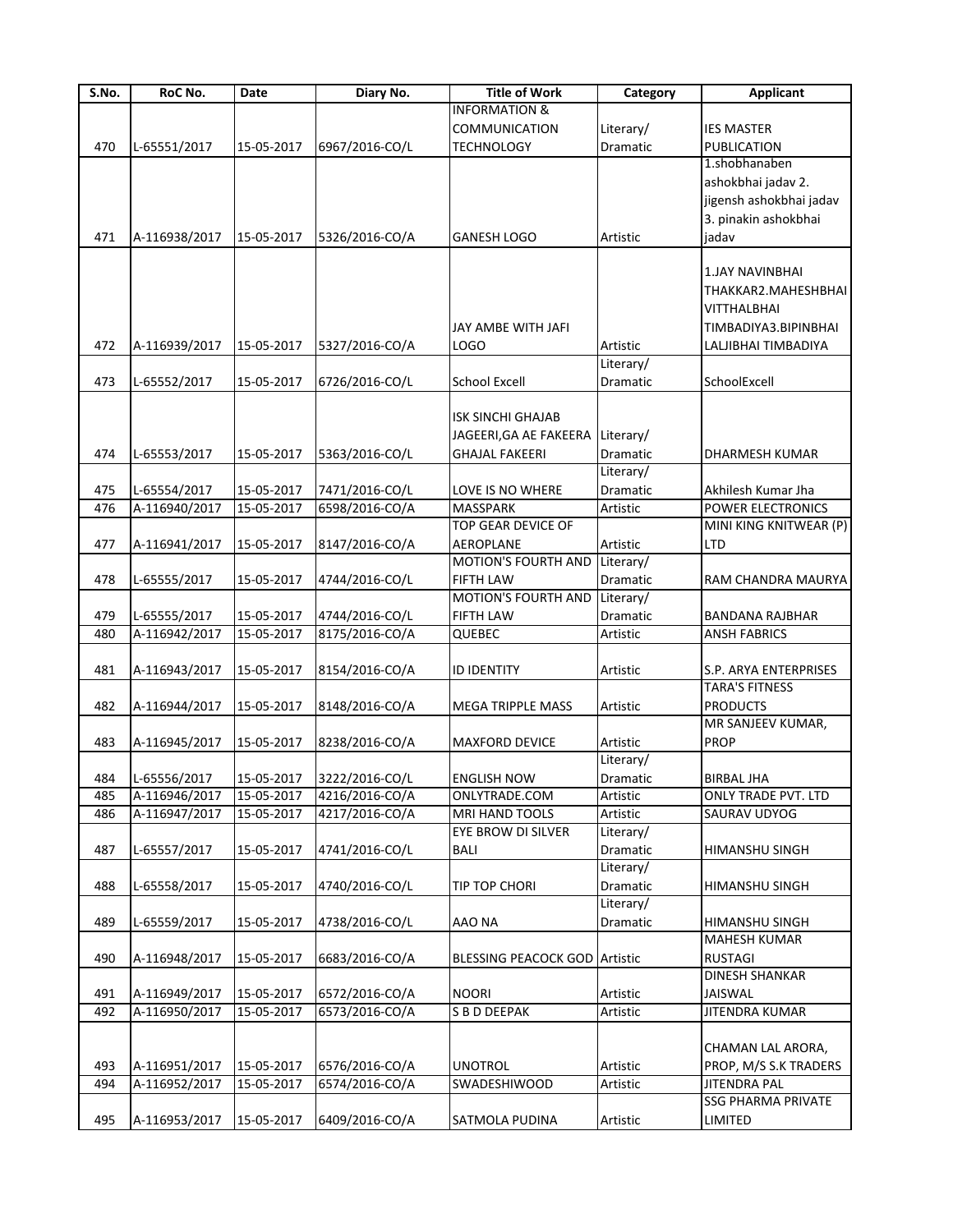| S.No. | RoC No.       | Date       | Diary No.       | <b>Title of Work</b>                                                                                                                                             | Category              | <b>Applicant</b>                                                                    |
|-------|---------------|------------|-----------------|------------------------------------------------------------------------------------------------------------------------------------------------------------------|-----------------------|-------------------------------------------------------------------------------------|
|       |               |            |                 |                                                                                                                                                                  |                       | M/S SHAM LAL MAGAT                                                                  |
| 496   | A-116954/2017 | 15-05-2017 | 6413/2016-CO/A  | <b>SHAM LOHA TAPE</b>                                                                                                                                            | Artistic              | RAI & CO.                                                                           |
|       |               |            |                 |                                                                                                                                                                  |                       |                                                                                     |
| 497   | A-116955/2017 | 15-05-2017 | 6855/2016-CO/A  | HI VOV FEET COMFORT                                                                                                                                              | Artistic              | NITUSH FOOTWEAR                                                                     |
|       |               |            |                 |                                                                                                                                                                  |                       | T.K. SAMRAT HOSIERY                                                                 |
| 498   | A-116956/2017 | 15-05-2017 | 6857/2016-CO/A  | <b>QUEENS VILLE</b>                                                                                                                                              | Artistic              | <b>MILLS</b>                                                                        |
|       |               |            |                 |                                                                                                                                                                  |                       | <b>VERMA FOOD</b>                                                                   |
| 499   | A-116957/2017 | 15-05-2017 | 6859/2016-CO/A  | <b>VFC DEVICE</b>                                                                                                                                                | Artistic              | CORPORATION                                                                         |
| 500   | A-116958/2017 | 15-05-2017 | 6322/2016-CO/A  | MY MOLARS LOGO                                                                                                                                                   | Artistic              | <b>ABHISHEK GOYAT</b>                                                               |
|       |               |            |                 |                                                                                                                                                                  | Literary/             |                                                                                     |
| 501   | L-65560/2017  | 15-05-2017 | 6308/2016-CO/L  |                                                                                                                                                                  | Dramatic              |                                                                                     |
|       |               |            |                 | Aazad Hind Ki Fauj Chali                                                                                                                                         | Artistic              | Nikhil Nayak                                                                        |
| 502   | A-116959/2017 | 15-05-2017 | 6861/2016-CO/A  | 7 SEVEN                                                                                                                                                          |                       | <b>GAGAN ENTERPRISES</b>                                                            |
|       |               |            |                 |                                                                                                                                                                  |                       |                                                                                     |
| 503   | A-116960/2017 | 15-05-2017 | 6862/2016-CO/A  | <b>SUPER GOLDEN</b>                                                                                                                                              | Artistic              | <b>SUPER GOLDEN INDIA</b>                                                           |
|       |               |            |                 | AASHIQ KE ANSUN HAIN                                                                                                                                             | Literary/             |                                                                                     |
| 504   | L-65561/2017  | 15-05-2017 | 5244/2016-CO/L  | <b>FAKEERA</b>                                                                                                                                                   | Dramatic              | DHARMESH KUMAR                                                                      |
|       |               |            |                 |                                                                                                                                                                  | Literary/             |                                                                                     |
| 505   | L-65562/2017  | 15-05-2017 | 5073/2016-CO/L  | I've got an Idea                                                                                                                                                 | <b>Dramatic</b>       | Xavier Augustin                                                                     |
|       |               |            |                 | <b>ABCs of the Digital</b>                                                                                                                                       | Literary/             |                                                                                     |
| 506   | L-65563/2017  | 15-05-2017 | 5070/2016-CO/L  | World                                                                                                                                                            | Dramatic              | <b>Xavier Augustin</b>                                                              |
|       |               |            |                 | The History of the digital                                                                                                                                       | Literary/             |                                                                                     |
| 507   | L-65564/2017  | 15-05-2017 | 5059/2016-CO/L  | World                                                                                                                                                            | Dramatic              | Xavier Augustin                                                                     |
| 508   | A-116961/2017 | 15-05-2017 | 3585/2016-CO/A  | <b>KRAFTPRO REINVENTED</b>                                                                                                                                       | Artistic              | S. BHERUMAL JAIN, SOLE<br>PROPRIETOR, TRADING<br>AS VARDHAMAN<br><b>ENTERPRISES</b> |
|       |               |            |                 | MONARKO DOUBLE                                                                                                                                                   |                       |                                                                                     |
| 509   | A-116962/2017 | 15-05-2017 | 3251/2015-CO/A  | CREAM                                                                                                                                                            | Artistic              | SHRI KAMAL PAMANI                                                                   |
| 510   | A-116963/2017 | 15-05-2017 | 13770/2015-CO/A | MONGIA STEEL STEEL KA<br><b>BADSHAH WITH THE</b><br><b>DEVICE OF SARDAR</b><br><b>BHARAT KA ADIVITIYA</b>                                                        | Artistic<br>Literary/ | M/S. MONGIA STEEL LTD                                                               |
| 511   | L-65565/2017  | 15-05-2017 | 4752/2016-CO/L  | <b>VIGYAN</b>                                                                                                                                                    | Dramatic              | <b>DINESHWAR SINGH</b>                                                              |
|       |               |            |                 |                                                                                                                                                                  |                       | MR. ANIL KUMAR                                                                      |
| 512   | A-116964/2017 | 15-05-2017 | 2635/2016-CO/A  | <b>FINIXIA</b>                                                                                                                                                   | Artistic              | <b>GAUTAM</b>                                                                       |
| 513   | L-65566/2017  | 15-05-2017 | 2954/2016-CO/L  | A Financial Analysis of<br>Wind Turbine<br>installations in selected<br>states with specific<br>reference to policies of<br>state Governments<br>$(2005 - 2010)$ | Literary/<br>Dramatic | Dr. Madhuri Vipin Ghate                                                             |
|       |               |            |                 |                                                                                                                                                                  |                       | <b>BALAJI INDUSTRIES-</b>                                                           |
|       |               |            |                 |                                                                                                                                                                  |                       | PROPRIETOR BALAJI                                                                   |
|       |               |            |                 |                                                                                                                                                                  |                       | <b>SEEDS &amp; PROCESSING</b>                                                       |
| 514   | A-116965/2017 | 16-05-2017 | 6136/2016-CO/A  | PARAG COCONUT OIL                                                                                                                                                | Artistic              | PVT. LTD.                                                                           |
|       |               |            |                 | PARAG COCONUT OIL                                                                                                                                                |                       | <b>BALAJI INDUSTRIES-</b>                                                           |
|       |               |            |                 | WITH YELLOW                                                                                                                                                      |                       | PROPRIETOR BALAJI                                                                   |
|       |               |            |                 | <b>BACKGROUND &amp;</b>                                                                                                                                          |                       | <b>SEEDS &amp; PROCESSING</b>                                                       |
|       |               |            |                 |                                                                                                                                                                  |                       |                                                                                     |
| 515   | A-116966/2017 | 16-05-2017 | 6142/2016-CO/A  | <b>BROWN STRIP</b>                                                                                                                                               | Artistic              | PVT. LTD.                                                                           |
|       |               |            |                 | TAG BOSS BUY AT BEST                                                                                                                                             |                       | M/S. NIRVANA                                                                        |
| 516   | A-116967/2017 | 16-05-2017 | 6902/2016-CO/A  | <b>PRICE</b>                                                                                                                                                     | Artistic              | INFOTECH PVT. LTD                                                                   |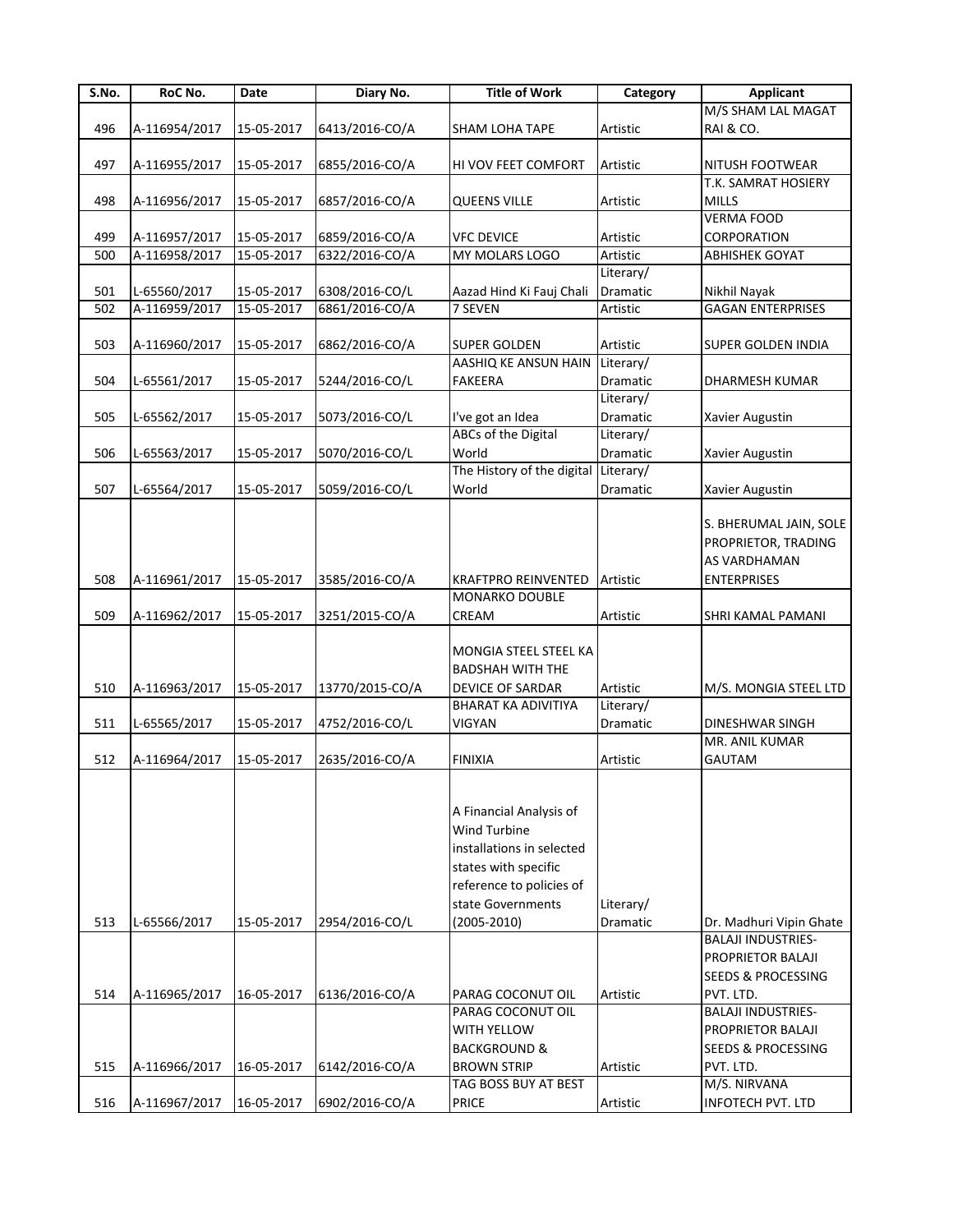| S.No. | RoC No.       | <b>Date</b> | Diary No.       | <b>Title of Work</b>               | Category        | <b>Applicant</b>              |
|-------|---------------|-------------|-----------------|------------------------------------|-----------------|-------------------------------|
|       |               |             |                 |                                    |                 | M//S. NEW MANAK               |
| 517   | A-116968/2017 | 16-05-2017  | 6903/2016-CO/A  | <b>MANAK</b>                       | Artistic        | OVERSEAS LIMITED.             |
|       |               |             |                 |                                    |                 | M/S. CLASSIC STRIPES          |
| 518   | A-116969/2017 | 16-05-2017  | 6904/2016-CO/A  | <b>TP 10</b>                       | Artistic        | PRIVATE LIMITED               |
|       |               |             |                 |                                    |                 | M/S. CLASSIC STRIPES          |
| 519   | A-116970/2017 | 16-05-2017  | 6905/2016-CO/A  | <b>DASHBOARD TRIMS</b>             | Artistic        | PRIVATE LIMITED               |
|       |               |             |                 |                                    |                 | M/S. D/ MANAK                 |
| 520   | A-116971/2017 | 16-05-2017  | 6906/2016-CO/A  | <b>MY FYNX</b>                     | Artistic        | DESIGNER KRAFT LLP.           |
|       |               |             |                 |                                    |                 |                               |
|       |               |             |                 |                                    |                 | BHUPENDRAKUMAR L.             |
| 521   | A-116972/2017 | 16-05-2017  | 6333/2016-CO/A  | <b>ASHOKA</b>                      | Artistic        | KATARIYA                      |
|       |               |             |                 |                                    |                 |                               |
| 522   | A-116973/2017 | 16-05-2017  | 6336/2016-CO/A  | <b>AMBICA</b>                      | Artistic        | KARUNADEVI TEKRIWAL           |
|       |               |             |                 |                                    |                 |                               |
|       |               |             |                 |                                    |                 | KIRANKUMAR SARDARJI           |
| 523   | A-116974/2017 | 16-05-2017  | 6337/2016-CO/A  | VADESHI                            | Artistic        | PUROHIT-HUF                   |
|       |               |             |                 |                                    |                 | MR. VIKAS RATILAL             |
| 524   | A-116975/2017 | 16-05-2017  | 6357/2016-CO/A  | <b>DOUBLE GHODA CHUNO Artistic</b> |                 | <b>RAJPUT</b>                 |
|       |               |             |                 |                                    |                 |                               |
| 525   | A-116976/2017 | 16-05-2017  | 6907/2016-CO/A  | <b>RAGS JUNIORS</b>                | Artistic        | M/S. SKY ENTERPRISES          |
|       |               |             |                 |                                    |                 |                               |
|       |               |             |                 | <b>TRAYODASHI MARATHI</b>          | Literary/       |                               |
| 526   | L-65567/2017  | 16-05-2017  | 6634/2016-CO/L  | AS PER SPECIMEN                    | <b>Dramatic</b> | SAKAL PAPER PVT. LTD          |
|       |               |             |                 |                                    | Literary/       |                               |
| 527   | L-65568/2017  | 16-05-2017  | 5395/2016-CO/L  | <b>TRADEEASY</b>                   | Dramatic        | G. ALDO JEYAVALAN             |
|       |               |             |                 |                                    |                 | <b>BASANT WIRE</b>            |
|       |               |             |                 |                                    |                 |                               |
|       |               |             |                 |                                    |                 | <b>INDUSTRIES PRIVATE</b>     |
| 528   | A-116977/2017 | 16-05-2017  | 6071/2016-CO/A  | <b>BASANT</b>                      | Artistic        | LIMITED                       |
|       |               |             |                 |                                    |                 | <b>FINE &amp; SHINE</b>       |
| 529   | A-116978/2017 | 16-05-2017  | 7460/2016-CO/A  | <b>VETONI</b>                      | Artistic        | COSMETICS PVT. LTD.           |
|       |               |             |                 |                                    | Literary/       |                               |
| 530   | L-65569/2017  | 16-05-2017  | 2256/2016-CO/L  | Viva Latino Español 1              | Dramatic        | Shalu Chopra                  |
|       |               |             |                 | Three Legend with one              | Literary/       |                               |
| 531   | L-65570/2017  | 16-05-2017  | 3656/2016-CO/L  | Angel                              | Dramatic        | Manoj Kumar Pandey            |
| 532   | A-116979/2017 | 16-05-2017  | 4750/2016-CO/A  | <b>BD BALMEDOR</b>                 | Artistic        | <b>PANAV KHANNA</b>           |
| 533   | A-116979/2017 | 16-05-2017  | 4750/2016-CO/A  | <b>BD BALMEDOR</b>                 | Artistic        | LOHASH GHAI                   |
|       |               |             |                 |                                    |                 |                               |
|       |               |             |                 |                                    |                 | M/S TEJ RAM DHARAM            |
|       |               |             |                 |                                    |                 | PAUL, NEERAJ KUMAR            |
| 534   | A-116980/2017 | 16-05-2017  | 6150/2016-CO/A  | <b>MAHA PASAND</b>                 | Artistic        | AND NUTESH KUMAR              |
|       |               |             |                 |                                    |                 | Saurav Beverages Pvt.         |
|       |               |             |                 |                                    |                 |                               |
| 535   | A-116981/2017 | 16-05-2017  | 7357/2016-CO/A  | <b>FULL TIME (LABEL)</b>           | Artistic        | Ltd.                          |
|       |               |             |                 |                                    |                 |                               |
|       |               |             |                 |                                    |                 | ORIEL MARKETING AND           |
| 536   | A-116982/2017 | 16-05-2017  | 10141/2012-CO/A | ORIEL GROW WITH US                 | Artistic        | DISTRIBUTION PVT. LTD.        |
|       |               |             |                 |                                    | Literary/       |                               |
| 537   | L-65571/2017  | 16-05-2017  | 5669/2016-CO/L  | Jeevan ki Talash                   | Dramatic        | Sujeet Kumar Patel            |
|       |               |             |                 |                                    | Literary/       |                               |
| 538   | L-65572/2017  | 16-05-2017  | 7061/2016-CO/L  | Atulya Chhattisgarh                | Dramatic        | <b>Brahmastra Publication</b> |
|       |               |             |                 |                                    |                 | M/S PURE AND CURE             |
| 539   | A-116983/2017 | 16-05-2017  | 2310/2016-CO/A  | <b>MATRIX LABEL</b>                | Artistic        | <b>TECHNOLOGY</b>             |
|       |               |             |                 | FULL TIME MOTU PATLU               |                 | Saurav Beverages Pvt.         |
| 540   | A-116984/2017 | 16-05-2017  | 7358/2016-CO/A  | (LABEL)                            | Artistic        | Ltd.                          |
|       |               |             |                 |                                    |                 |                               |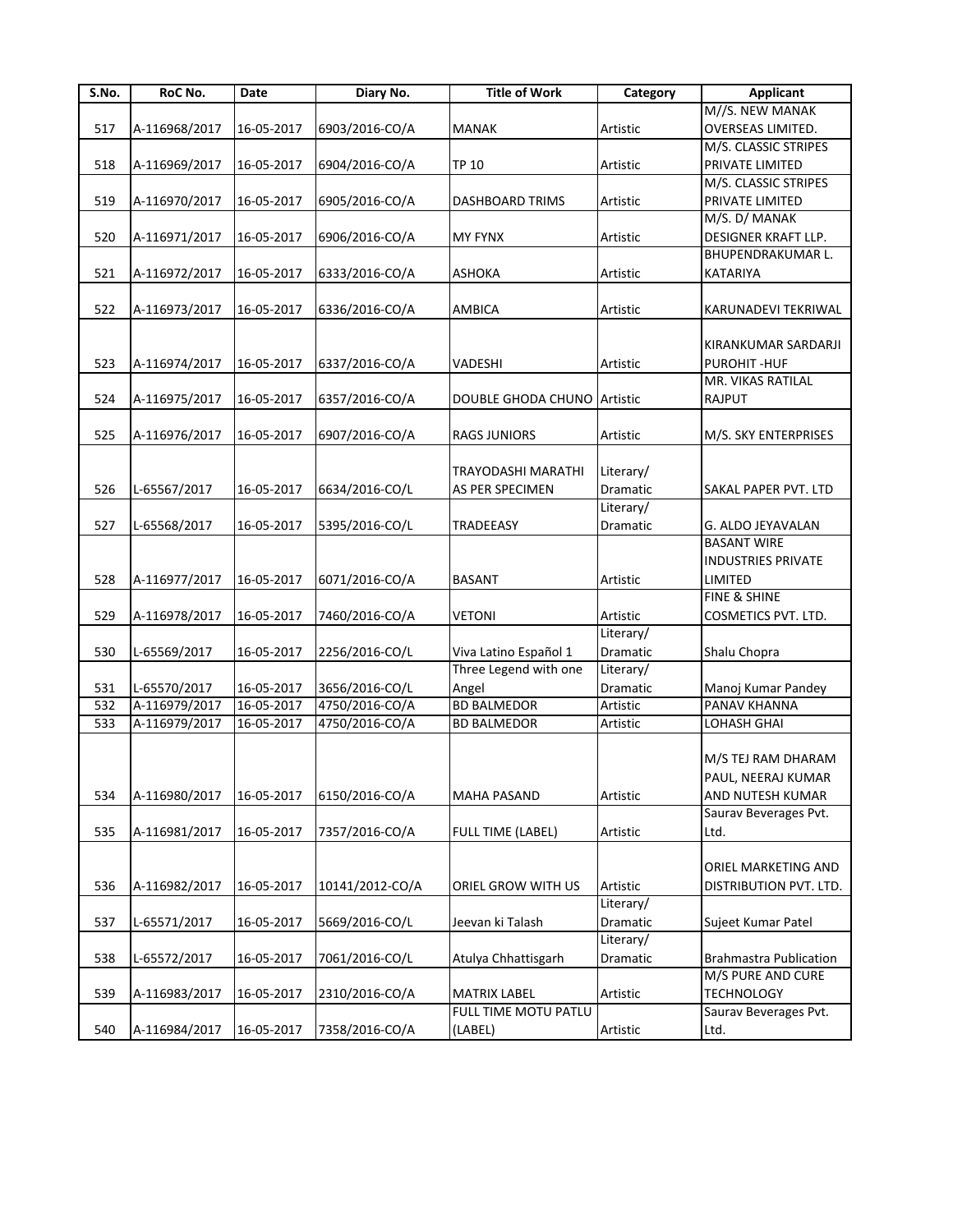| S.No. | RoC No.       | Date       | Diary No.       | <b>Title of Work</b>                  | Category  | <b>Applicant</b>                     |
|-------|---------------|------------|-----------------|---------------------------------------|-----------|--------------------------------------|
|       |               |            |                 |                                       |           |                                      |
|       |               |            |                 | SYSTEM AND METHOD                     |           |                                      |
|       |               |            |                 | FOR EXECUTING                         |           |                                      |
|       |               |            |                 | DYNAMIC INSURANCE                     |           |                                      |
|       |               |            |                 | OF AIRTIME AND                        |           | CEVA LIMITED, A                      |
|       |               |            |                 | TRANSACTION-BASED                     | Literary/ | Company existing under               |
| 541   | L-65573/2017  | 16-05-2017 | 6104/2016-CO/L  | <b>PLATFORM</b>                       | Dramatic  | the Laws of Kenya                    |
|       |               |            |                 |                                       |           | KIRITHBHAI DAKUBHAI                  |
| 542   | A-116985/2017 | 16-05-2017 | 1906/2016-CO/A  | JKI                                   | Artistic  | <b>KATHIRIA</b>                      |
|       |               |            |                 |                                       | Literary/ |                                      |
| 543   | L-65574/2017  | 16-05-2017 | 6874/2016-CO/L  | <b>VYATHA CHIRSANGINI</b>             | Dramatic  | GIRIRAJ BEHARI SHARMA                |
|       |               |            |                 |                                       |           |                                      |
|       |               |            |                 | THREE-LEVEL SINE PWM                  |           |                                      |
|       |               |            |                 |                                       |           |                                      |
|       |               |            |                 | <b>CONTROL SOFTWARE</b>               | Computer  | BHARAT HEAVY                         |
| 544   | SW-9058/2017  | 16-05-2017 | 3847/2016-CO/SW | FOR 1.8 MW MVVFD                      | Software  | ELECTRICALS LIMITED                  |
|       |               |            |                 |                                       |           |                                      |
|       |               |            |                 |                                       |           |                                      |
|       |               |            |                 | <b>VLSI BASED HIGH SPEED</b>          |           |                                      |
|       |               |            |                 | <b>DETERMINISTIC DATA</b>             |           |                                      |
|       |               |            |                 | LINK USING RAW                        |           |                                      |
|       |               |            |                 | ETHERNET PROTOCOL                     |           |                                      |
|       |               |            |                 | FOR TIME CRITICAL                     | Computer  | BHARAT HEAVY                         |
| 545   | SW-9059/2017  | 16-05-2017 | 3848/2016-CO/SW | <b>CONTROL APPLICATIONS Software</b>  |           | <b>ELECTRICALS LIMITED</b>           |
|       |               |            |                 | CONFIGURABLE                          |           |                                      |
|       |               |            |                 | MODULE FOR                            |           |                                      |
|       |               |            |                 | CALCULATING COAL-                     |           |                                      |
|       |               |            |                 |                                       |           |                                      |
|       |               |            |                 | <b>FIRED BOILER</b>                   |           |                                      |
|       |               |            |                 | <b>EFFICIENCY USING ASME Computer</b> |           | BHARAT HEAVY                         |
| 546   | SW-9060/2017  | 16-05-2017 | 3851/2016-CO/SW | PTC 4-2008                            | Software  | ELECTRICALS LIMITED                  |
|       |               |            |                 |                                       | Literary/ |                                      |
| 547   | L-65575/2017  | 16-05-2017 | 8170/2016-CO/L  | Trigger - The Change                  | Dramatic  | Moraad Ali Khan                      |
|       |               |            |                 |                                       |           |                                      |
|       |               |            |                 | <b>INTERVIEW</b>                      |           |                                      |
|       |               |            |                 | <b>TRANSCRIPTS AND DATA</b>           |           |                                      |
|       |               |            |                 | ON THE ANGLO- INDIAN                  |           |                                      |
|       |               |            |                 | <b>COMMUNITY</b>                      |           |                                      |
|       |               |            |                 | <b>COLLECTED FOR PHD</b>              |           |                                      |
|       |               |            |                 | THESIS CONSTRUCTS OF                  |           |                                      |
|       |               |            |                 |                                       |           |                                      |
|       |               |            |                 | MEMORY IN ANGLO -                     |           |                                      |
|       |               |            |                 | <b>INDIAN NARRATIVES</b>              | Literary/ |                                      |
| 548   | L-65576/2017  | 16-05-2017 | 4139/2016-CO/L  | PART 1,2&3 FIRST DRAFT Dramatic       |           | CATHERINA MOSS                       |
|       |               |            |                 | <b>TATVAARTH SUTRA -</b>              |           |                                      |
|       |               |            |                 | MAHAKAVYA - JAIN                      | Literary/ |                                      |
| 549   | L-65577/2017  | 16-05-2017 | 6546/2016-CO/L  | DHARM SHAASTRA                        | Dramatic  | AMOL MOTILAL SHAH                    |
|       |               |            |                 |                                       |           |                                      |
|       |               |            |                 |                                       |           | M/S. INFINITE                        |
| 550   | A-116986/2017 | 16-05-2017 | 7309/2016-CO/A  | POSTERGUY                             | Artistic  | <b>CREATIONS PVTR. LTD</b>           |
|       |               |            |                 |                                       |           | M/S GOD GIFT                         |
| 551   | A-116987/2017 | 16-05-2017 | 4765/2016-CO/A  | <b>MEZIM FORTE</b>                    | Artistic  | LABORATORY                           |
|       |               |            |                 |                                       |           |                                      |
|       |               |            |                 |                                       |           |                                      |
|       |               |            |                 |                                       |           | M/S. HOUSE OF BRANDS                 |
| 552   | A-116988/2017 | 16-05-2017 | 7310/2016-CO/A  | <b>BABES</b>                          | Artistic  | FASHION LLP.                         |
|       |               |            |                 |                                       |           |                                      |
|       |               |            |                 |                                       |           |                                      |
| 553   | A-116989/2017 | 16-05-2017 | 7311/2016-CO/A  | <b>BABES</b>                          | Artistic  | M/S. HOUSE OF BRANDS<br>FASHION LLP. |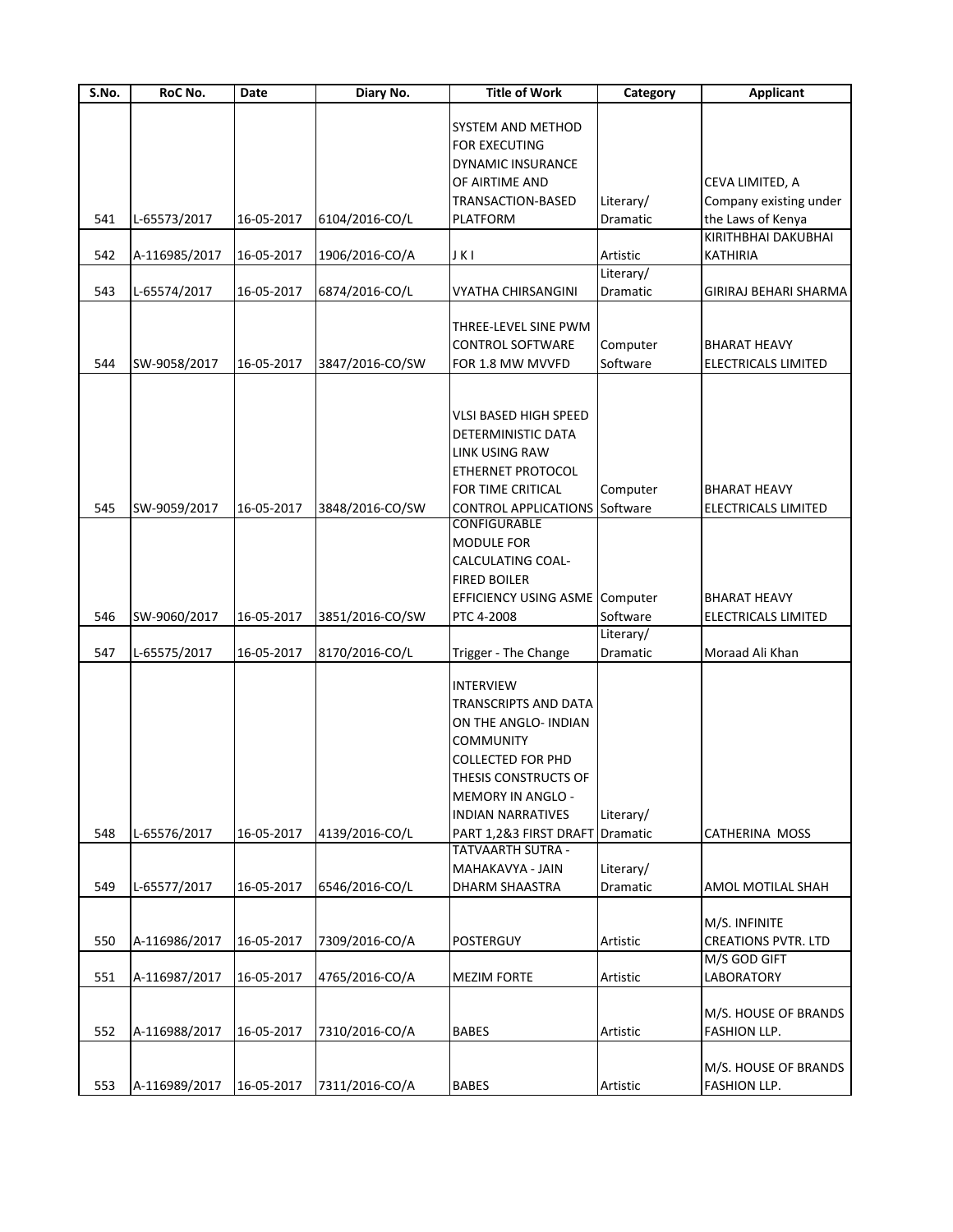| S.No. | RoC No.       | Date       | Diary No.       | <b>Title of Work</b>        | Category                 | <b>Applicant</b>                                |
|-------|---------------|------------|-----------------|-----------------------------|--------------------------|-------------------------------------------------|
|       |               |            |                 |                             |                          |                                                 |
|       |               |            |                 |                             |                          | 1) Vishal Pralhad                               |
|       |               |            |                 |                             | Literary/                | Girigosavi and 2) Sudhir                        |
| 554   | L-65578/2017  | 16-05-2017 | 7685/2016-CO/L  | <b>BEBHAN</b>               | Dramatic                 | Dyandev Mane.                                   |
|       |               |            |                 |                             |                          | M/S. GOLDEN                                     |
| 555   | A-116990/2017 | 16-05-2017 | 7312/2016-CO/A  | <b>GE POPULAR</b>           | Artistic                 | <b>ENTERPRISES.</b>                             |
|       |               |            |                 |                             |                          | M/S ALPHA ARC PVT.                              |
| 556   | A-116991/2017 | 16-05-2017 | 7313/2016-CO/A  | <b>NEXUS</b>                | Artistic                 | LTD.                                            |
|       |               |            |                 |                             |                          | M/S. NATURIS                                    |
|       |               |            |                 |                             |                          |                                                 |
| 557   | A-116992/2017 | 16-05-2017 | 7314/2016-CO/A  | <b>TASYA</b>                | Artistic                 | <b>COSMETICS PVT. LTD</b>                       |
|       |               |            |                 |                             |                          |                                                 |
|       |               |            |                 | SHRI KANHIRAM               |                          | M/S. SHRI KANHIRAM                              |
| 558   | A-116993/2017 | 16-05-2017 | 7316/2016-CO/A  | JEWELLERS                   | Artistic                 | JEWELLERS.                                      |
| 559   | A-116994/2017 | 16-05-2017 | 7317/2016-CO/A  | A LOGO                      | Artistic                 | M/S ADLER GROUP                                 |
|       |               |            |                 |                             |                          |                                                 |
|       |               |            |                 |                             |                          | M/S SHREE SHYAM                                 |
| 560   | A-116995/2017 | 16-05-2017 | 7319/2016-CO/A  | <b>SHYAM G BLACK HOLE</b>   | Artistic                 | SNACKS FOOD [P] LTD.                            |
|       |               |            |                 |                             | Literary/                | VELAMMAL                                        |
| 561   | L-65579/2017  | 16-05-2017 | 6820/2016-CO/L  | <b>VEL READING PRACTICE</b> | <b>Dramatic</b>          | EDUCATIONAL TRUST                               |
|       |               |            |                 |                             | Literary/                | Zee Entertainment                               |
|       |               |            |                 |                             | Dramatic                 |                                                 |
| 562   | L-65580/2017  | 16-05-2017 | 6273/2016-CO/L  | SANTOSHI MAA                |                          | <b>Enterprises Limited</b><br>Zee Entertainment |
|       |               |            |                 |                             | Literary/                |                                                 |
| 563   | L-65581/2017  | 16-05-2017 | 5879/2016-CO/L  | WAARIS                      | Dramatic                 | <b>Enterprises Limited</b>                      |
|       |               |            |                 | ADHURI KAAHANI              | Literary/                | Zee Entertainment                               |
| 564   | L-65582/2017  | 16-05-2017 | 6258/2016-CO/L  | <b>HUMARI</b>               | Dramatic                 | <b>Enterprises Limited</b>                      |
|       |               |            |                 |                             | Literary/                | Zee Entertainment                               |
| 565   | L-65583/2017  | 16-05-2017 | 6274/2016-CO/L  | DAAR SABKO LAGTA HAI        | Dramatic                 | <b>Enterprises Limited</b>                      |
|       |               |            |                 |                             | Literary/                | Zee Entertainment                               |
| 566   | L-65584/2017  | 16-05-2017 | 5884/2016-CO/L  | EK BANDHAN AISA BHI         | Dramatic                 | <b>Enterprises Limited</b>                      |
|       |               |            |                 |                             |                          |                                                 |
|       |               |            |                 |                             | Computer                 | AUTOMATED SOFTTECH                              |
|       |               |            |                 |                             |                          |                                                 |
| 567   | SW-9061/2017  | 16-05-2017 | 3302/2016-CO/SW | <b>MEGA TRADER</b>          | Software                 | TRADING PVT. LTD.                               |
|       |               |            |                 |                             |                          | LAKHMARAN BHATI,                                |
|       |               |            |                 |                             |                          | PROP. M/S. ANUPAM                               |
| 568   | A-116996/2017 | 16-05-2017 | 7308/2016-CO/A  | <b>ASHOKA</b>               | Artistic                 | <b>TEA CENTRE</b>                               |
| 569   | A-116997/2017 | 16-05-2017 | 7301/2016-CO/A  | <b>DEVICE OF EAGLE</b>      | Artistic                 | NATHURAM MALI                                   |
|       |               |            |                 | MAHALAXMI WITH              |                          |                                                 |
|       |               |            |                 | DEVICE OF COCONUT           |                          |                                                 |
| 570   | A-116998/2017 | 16-05-2017 | 7307/2016-CO/A  | <b>TREES</b>                | Artistic                 | SHYAMLAL TELI                                   |
|       |               |            |                 | <b>BAIL KOLHU REFINED</b>   |                          |                                                 |
| 571   | A-116999/2017 | 16-05-2017 | 181/2016-CO/A   | CANOLA OIL                  | Artistic                 | <b>B.L.AGRO OILS LIMITED</b>                    |
|       |               |            |                 | Shri Vedanta Civil          | Literary/                |                                                 |
| 572   | L-65585/2017  | 16-05-2017 | 6450/2016-CO/L  | Services Academy            | Dramatic                 | Mohit Mohore                                    |
|       |               |            |                 |                             |                          | M/S ARIHANT TEA                                 |
|       |               |            |                 |                             |                          |                                                 |
| 573   | A-117000/2017 | 16-05-2017 | 7315/2016-CO/A  | <b>TEAPSY</b>               | Artistic                 | <b>COMPANY</b>                                  |
|       |               |            |                 |                             |                          |                                                 |
| 574   | SR-11961/2017 | 16-05-2017 | 6843/2016-CO/M  | DESH KI BITIYA              | Sound Recording          | PIYUSH RANJAN                                   |
|       |               |            |                 |                             |                          | M/S PASSI MECHANICAL                            |
| 575   | A-117001/2017 | 16-05-2017 | 7305/2016-CO/A  | PMW                         | Artistic                 | <b>WORKS</b>                                    |
|       |               |            |                 |                             |                          |                                                 |
| 576   | SR-11962/2017 | 16-05-2017 | 4754/2016-CO/SR | Spaces Found                | Sound Recording Aniruddh |                                                 |
|       |               |            |                 |                             | Literary/                |                                                 |
| 577   | L-65586/2017  | 16-05-2017 | 6310/2016-CO/L  | jaat hum jaat 440 watt      | Dramatic                 | vinod kashyap                                   |
|       |               |            |                 | Dialects Of The Depth -     |                          |                                                 |
|       |               |            |                 |                             |                          |                                                 |
|       |               |            |                 | <b>Unfolding Obscure</b>    | Literary/                |                                                 |
| 578   | L-65587/2017  | 16-05-2017 | 5651/2016-CO/L  | Emotions                    | Dramatic                 | Tarun Bharadwaj                                 |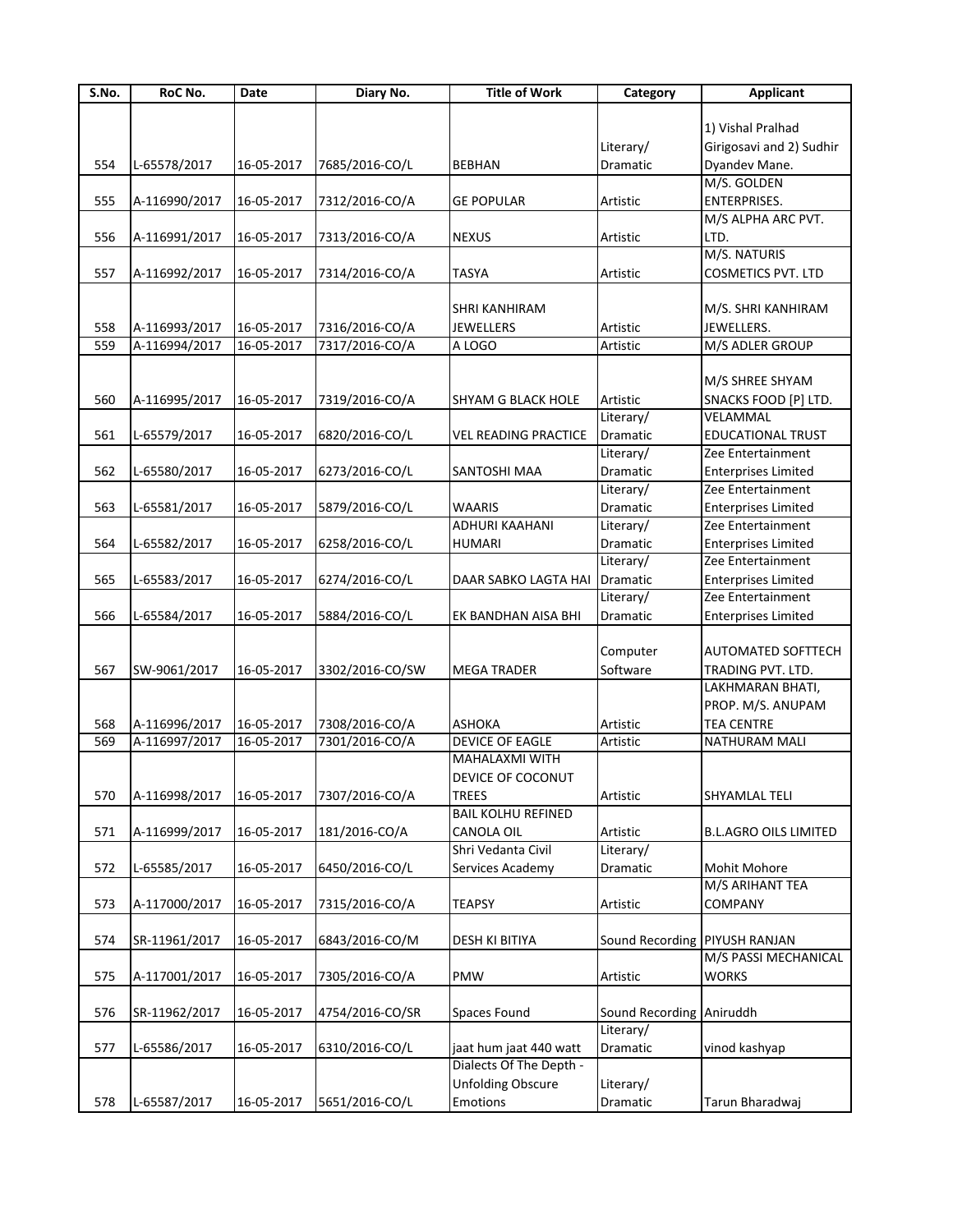| S.No. | RoC No.                  | Date       | Diary No.       | <b>Title of Work</b>             | Category        | <b>Applicant</b>                             |
|-------|--------------------------|------------|-----------------|----------------------------------|-----------------|----------------------------------------------|
|       |                          |            |                 |                                  | Literary/       | <b>JUVVA LAKSHMI</b>                         |
| 579   | L-65588/2017             | 16-05-2017 | 6216/2016-CO/L  | JAYAHO TELANGANA                 | Dramatic        | NARAYANA                                     |
|       |                          |            |                 |                                  |                 |                                              |
|       |                          |            |                 |                                  |                 | Arvind Kumar Singh S/O                       |
|       |                          |            |                 | PADMINI'S with NUTRI             |                 | Sri Ramanuj Singh                            |
| 580   | A-117002/2017            | 16-05-2017 | 5898/2016-CO/A  | <b>NAGGET</b>                    | Artistic        | Managing Director of                         |
|       |                          |            |                 | <b>UPGRADATION OF</b>            |                 |                                              |
|       |                          |            |                 | ELECTROMECHANICAL                |                 |                                              |
|       |                          |            |                 | ROTARY TYPE SBC AND              |                 |                                              |
|       |                          |            |                 | <b>SOLID STATE</b>               |                 |                                              |
|       |                          |            |                 | ELECTRONIC MODULE                |                 |                                              |
|       |                          |            |                 | <b>BASED SADC WITH</b>           |                 |                                              |
|       |                          |            |                 | <b>MICROPROCESSOR</b>            |                 |                                              |
|       |                          |            |                 |                                  |                 |                                              |
|       |                          |            |                 | <b>BASED COMPACT I/O</b>         | Literary/       | <b>BHARAT HEAVY</b>                          |
| 581   | L-65589/2017             | 16-05-2017 | 55245/2014-CO/L | SYSTEM                           | Dramatic        | ELECTRICALS LIMITED                          |
|       |                          |            |                 |                                  |                 |                                              |
|       |                          |            |                 |                                  | Literary/       | Mr. Nitin Narayanrao                         |
| 582   | L-65590/2017             | 16-05-2017 | 6883/2016-CO/L  | "Charitryache Dene"              | Dramatic        | Degaonkar                                    |
|       |                          |            |                 |                                  |                 |                                              |
|       |                          |            |                 | Naukri Na Pratham 90             | Literary/       |                                              |
| 583   | L-65591/2017             | 16-05-2017 | 6055/2016-CO/L  | Divaso nu Margdarshan            | <b>Dramatic</b> | Hiren Rathod                                 |
|       |                          |            |                 |                                  |                 |                                              |
|       |                          |            |                 | <b>EXPLORING EXTENDED</b>        |                 |                                              |
|       |                          |            |                 | ARMED ROBOT                      | Literary/       |                                              |
| 584   | L-65592/2017             | 16-05-2017 | 6706/2016-CO/L  | (EXPLOROBOT)                     | Dramatic        | Srinjay K Bharadaj                           |
|       |                          |            |                 | <b>BASICS OF DIGITAL</b>         | Literary/       |                                              |
| 585   | L-65593/2017             | 16-05-2017 | 4854/2016-CO/L  | SIGNAL PROCESSING                | Dramatic        | Swati Sorte                                  |
| 586   | A-117003/2017            | 16-05-2017 | 17082/2012-CO/A | DIXCY(LOGO)                      | Artistic        | DIXCY TEXTILES P LTD                         |
|       |                          |            |                 |                                  |                 | <b>SURENDRA KUMAR</b>                        |
| 587   | A-117004/2017            | 16-05-2017 | 6076/2016-CO/A  | <b>KHANNA OPTICALS</b>           | Artistic        | <b>KHANNA</b>                                |
|       |                          |            |                 | MYSTICISM THE                    | Literary/       | RADHA SOAMI SATSANG                          |
| 588   | L-65594/2017             | 16-05-2017 | 2134/2017-CO/L  | SPIRITUAL PATH                   | Dramatic        | <b>BEAS</b>                                  |
|       |                          |            |                 |                                  | Literary/       |                                              |
| 589   | L-65595/2017             | 16-05-2017 | 6705/2016-CO/L  | Muhich                           | Dramatic        | Hemamathy                                    |
|       |                          |            |                 | YEH SARDAR HAI                   | Literary/       |                                              |
| 590   | L-65596/2017             | 16-05-2017 | 6465/2016-CO/L  | ASARDAR                          | Dramatic        | SHRI INDERPAL SINGH                          |
|       |                          |            |                 | <b>BAIL KOLHU REFINED</b>        |                 |                                              |
| 591   | A-117005/2017 16-05-2017 |            | 5873/2016-CO/A  | <b>MUSTARD OIL</b>               | Artistic        | <b>B.L. AGRO OILS LIMITED</b>                |
|       |                          |            |                 |                                  |                 |                                              |
|       |                          |            |                 | THE DREAM WEAVER OF Literary/    |                 |                                              |
| 592   | L-65597/2017             | 16-05-2017 | 13614/2012-CO/L | ZARAINA                          | Dramatic        | Ms Savie Karnel                              |
|       |                          |            |                 |                                  |                 |                                              |
| 593   | A-117006/2017            | 16-05-2017 | 5067/2016-CO/A  | Hotel Khansab Chacha             | Artistic        | Khansab Chacha<br><b>INDIAN INSTITUTE OF</b> |
|       |                          |            |                 |                                  |                 |                                              |
|       |                          |            |                 | <b>MOBILE IRRIGATION</b>         | Computer        | <b>TECHNOLOGY</b>                            |
| 594   | SW-9062/2017             | 16-05-2017 | 7106/2016-CO/SW | <b>SCHEDULER (MIS)</b>           | Software        | <b>KHARAGPUR</b>                             |
|       |                          |            |                 | <b>Modern Simulation</b>         |                 |                                              |
|       |                          |            |                 | Programmer                       |                 |                                              |
|       |                          |            |                 | MotionSimulationPlayer. Computer |                 |                                              |
| 595   | SW-9063/2017             | 16-05-2017 | 9876/2015-CO/SW | exe                              | Software        | Ankur Maheshwary                             |
|       |                          |            |                 |                                  |                 |                                              |
|       |                          |            |                 | Modern Multi                     |                 |                                              |
|       |                          |            |                 | dimensional movie                | Computer        |                                              |
| 596   | SW-9064/2017             | 16-05-2017 | 9877/2015-CO/SW | player 5DManager.exe             | Software        | Ankur Maheshwary                             |
|       |                          |            |                 | <b>Integrated Activity Book</b>  | Literary/       |                                              |
| 597   | L-65598/2017             | 16-05-2017 | 7475/2016-CO/L  | LKG 3rd Term                     | Dramatic        | Mrs. Mamta Manish Jain                       |
|       |                          |            |                 | <b>Integrated Activity Book</b>  | Literary/       |                                              |
| 598   | L-65599/2017             | 16-05-2017 | 7574/2016-CO/L  | LKG 2nd Term                     | Dramatic        | Mrs. Mamta Manish Jain                       |
|       |                          |            |                 |                                  |                 |                                              |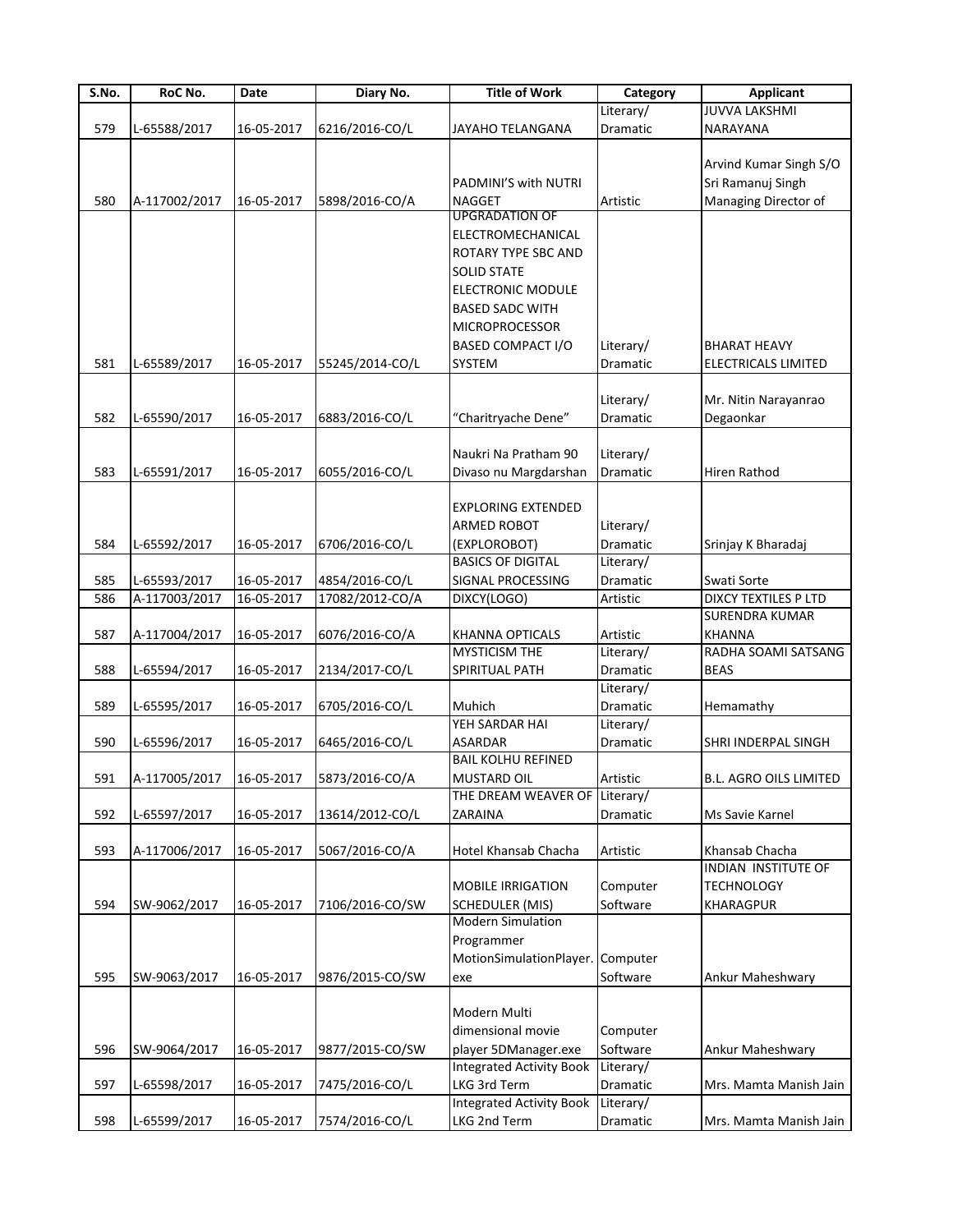| S.No. | RoC No.       | Date       | Diary No.      | <b>Title of Work</b>            | Category  | Applicant             |
|-------|---------------|------------|----------------|---------------------------------|-----------|-----------------------|
|       |               |            |                |                                 | Literary/ |                       |
| 599   | L-65600/2017  | 16-05-2017 | 7118/2016-CO/L | <b>HEAL-WILL</b>                | Dramatic  | <b>SUNIL KUMAR</b>    |
|       |               |            |                | KALI NAZAR A BAD LOVE Literary/ |           |                       |
| 600   | L-65602/2017  | 16-05-2017 | 7630/2016-CO/L | <b>TRIANGAL</b>                 | Dramatic  | MAHAVIR KASHYAP       |
|       |               |            |                | A DIFFERENT LOVE                | Literary/ |                       |
| 601   | L-65603/2017  | 16-05-2017 | 7710/2016-CO/L | <b>STORY</b>                    | Dramatic  | MAHAVIR KASHYAP       |
|       |               |            |                |                                 | Literary/ |                       |
| 602   | L-65601/2017  | 16-05-2017 | 4585/2016-CO/L | Vishal Suraksha                 | Dramatic  | Vishalakshi Rana      |
|       |               |            |                |                                 |           |                       |
|       |               |            |                | <b>Outcomes of Case Based</b>   | Literary/ |                       |
| 603   | L-65604/2017  | 16-05-2017 | 7398/2016-CO/L | <b>Teaching Pedagogy</b>        | Dramatic  | Parvin Shaikh         |
|       |               |            |                |                                 |           |                       |
|       |               |            |                | <b>Outcomes of Case Based</b>   | Literary/ |                       |
| 604   | L-65604/2017  | 16-05-2017 | 7398/2016-CO/L | <b>Teaching Pedagogy</b>        | Dramatic  | Dr. Vaishali Rahate   |
|       |               |            |                | I Wonder Why - I Should         | Literary/ |                       |
| 605   | L-65605/2017  | 16-05-2017 | 6673/2016-CO/L | Marry?                          | Dramatic  | S. Jobert Jeba Selvan |
|       |               |            |                |                                 |           |                       |
|       |               |            |                | I Wonder Why - There            | Literary/ |                       |
| 606   | L-65606/2017  | 16-05-2017 | 6670/2016-CO/L | Are So Many Religions           | Dramatic  | S. Jobert Jeba Selvan |
|       |               |            |                |                                 |           |                       |
|       |               |            |                | Hardware Based Traffic          |           |                       |
|       |               |            |                | <b>System for Visually</b>      |           |                       |
|       |               |            |                |                                 |           |                       |
|       |               |            |                | Impaired Persons with           | Literary/ |                       |
| 607   | L-65607/2017  | 16-05-2017 | 7232/2016-CO/L | Voice Guidance                  | Dramatic  | Saurabh Mittal        |
|       |               |            |                |                                 |           |                       |
|       |               |            |                | Hardware Based Traffic          |           |                       |
|       |               |            |                | System for Visually             |           |                       |
|       |               |            |                | Impaired Persons with           | Literary/ |                       |
| 608   | L-65607/2017  | 16-05-2017 | 7232/2016-CO/L | Voice Guidance                  | Dramatic  | M. Meenalakshmi       |
|       |               |            |                |                                 |           |                       |
|       |               |            |                | Hardware Based Traffic          |           |                       |
|       |               |            |                | System for Visually             |           |                       |
|       |               |            |                | Impaired Persons with           | Literary/ |                       |
| 609   | L-65607/2017  | 16-05-2017 | 7232/2016-CO/L | Voice Guidance                  | Dramatic  | Kirti Garg            |
|       |               |            |                |                                 |           |                       |
|       |               |            |                | Hardware Based Traffic          |           |                       |
|       |               |            |                | <b>System for Visually</b>      |           |                       |
|       |               |            |                | Impaired Persons with           | Literary/ |                       |
| 610   | L-65607/2017  | 16-05-2017 | 7232/2016-CO/L | Voice Guidance                  |           | Amlan Basu            |
|       |               |            |                |                                 | Dramatic  |                       |
|       |               |            |                |                                 |           | AHUJA COTSPIN PVT.    |
| 611   | A-117007/2017 | 16-05-2017 | 8146/2016-CO/A | ACL                             | Artistic  | LTD                   |
|       |               |            |                |                                 | Literary/ |                       |
| 612   | L-65608/2017  | 16-05-2017 | 6807/2016-CO/L | THE VENUS CALLING               | Dramatic  | <b>VANITA UPPAL</b>   |
|       |               |            |                |                                 |           |                       |
| 613   | A-117008/2017 | 16-05-2017 | 7922/2016-CO/A | LALCHAND PEDA WALA              | Artistic  | MR RAJNEESH RAO       |
| 614   | A-117009/2017 | 16-05-2017 | 5863/2016-CO/A | <b>JOY BIRI</b>                 | Artistic  | Amit Das              |
|       |               |            |                |                                 |           | <b>M.R MALHOTRA</b>   |
| 615   | A-117010/2017 | 16-05-2017 | 8169/2016-CO/A | <b>GANPATI</b>                  | Artistic  | <b>KNITWEARS</b>      |
| 616   | A-117011/2017 | 16-05-2017 | 5859/2016-CO/A | <b>JOY BIRI</b>                 | Artistic  | <b>AMIT DAS</b>       |
| 617   | A-117012/2017 | 16-05-2017 | 4946/2016-CO/A | PUNOM                           | Artistic  | M/s. SUBRATA DAS      |
| 618   | A-117013/2017 | 16-05-2017 | 6157/2016-CO/A | <b>SHOP ORGANIKOS</b>           | Artistic  | Vidhi Singhvi         |
|       |               |            |                | Love, Trance and                | Literary/ |                       |
| 619   | L-65609/2017  | 16-05-2017 | 6808/2016-CO/L | Alchohol                        | Dramatic  | PARTH DEWAN           |
|       |               |            |                |                                 | Literary/ | CoachGrab Training    |
| 620   | L-65610/2017  | 16-05-2017 | 6824/2016-CO/L | <b>Dynamic Parenting</b>        | Dramatic  | Private Limited       |
|       |               |            |                | The Heroes of the Digital       | Literary/ |                       |
| 621   | L-65611/2017  | 16-05-2017 | 5072/2016-CO/L | World                           | Dramatic  | Xavier Augustin       |
|       |               |            |                |                                 |           |                       |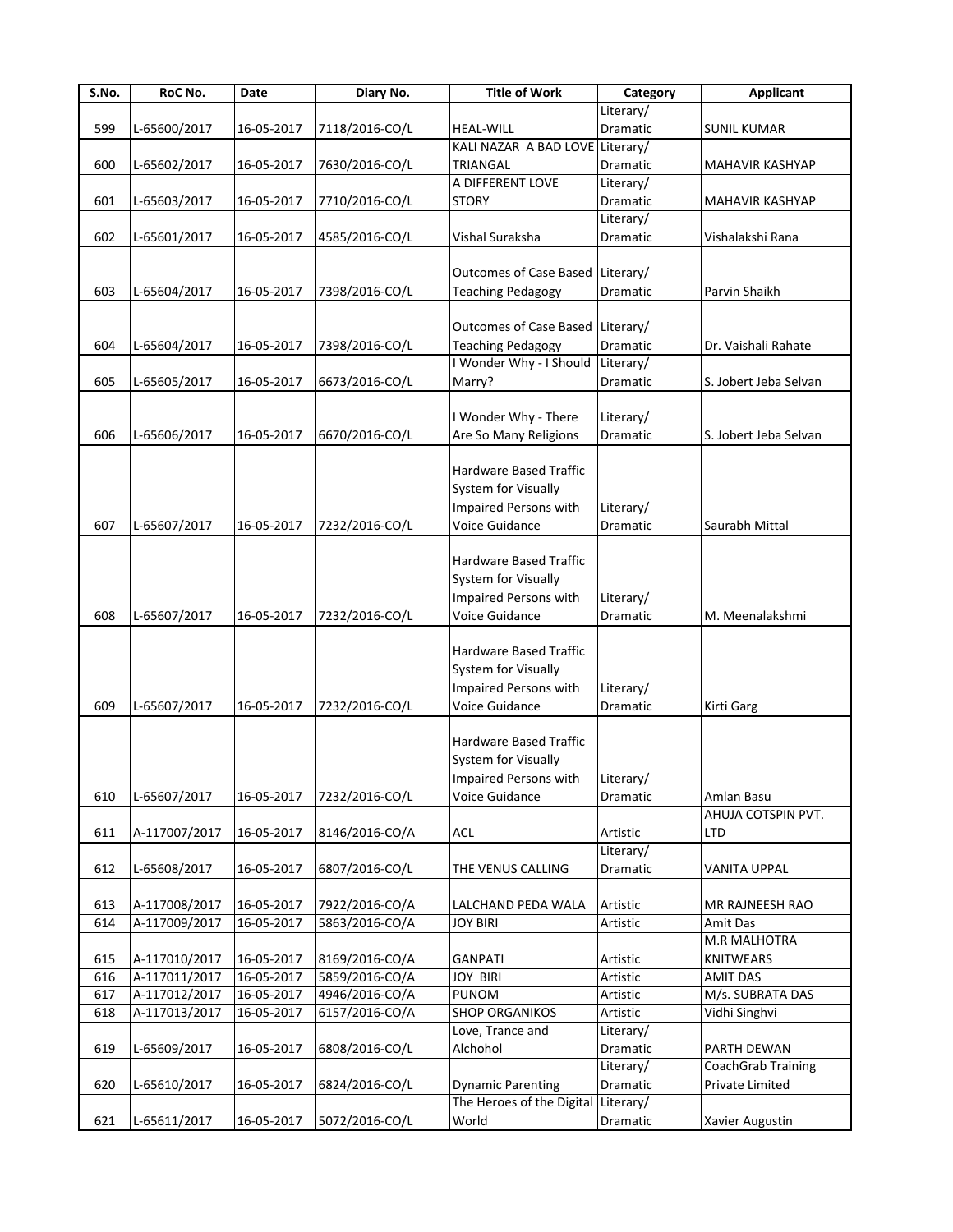| Reetwika Banerjee<br>Ismail Bhai's Khan<br>Chacha<br>Shreyak Kanojia<br>Anuj Suneja<br><b>MAHAVIR KASHYAP</b><br>MAHAVIR KASHYAP<br>Mrs. Mamta Manish Jain |
|------------------------------------------------------------------------------------------------------------------------------------------------------------|
|                                                                                                                                                            |
|                                                                                                                                                            |
|                                                                                                                                                            |
|                                                                                                                                                            |
|                                                                                                                                                            |
|                                                                                                                                                            |
|                                                                                                                                                            |
|                                                                                                                                                            |
|                                                                                                                                                            |
|                                                                                                                                                            |
|                                                                                                                                                            |
|                                                                                                                                                            |
|                                                                                                                                                            |
|                                                                                                                                                            |
|                                                                                                                                                            |
|                                                                                                                                                            |
|                                                                                                                                                            |
|                                                                                                                                                            |
|                                                                                                                                                            |
|                                                                                                                                                            |
| Yogita Lahu kaklij                                                                                                                                         |
|                                                                                                                                                            |
| Amruta Sharad Thorat                                                                                                                                       |
| Ms. Rashna Engineer,<br>Sole Proprietress trading<br>as Include                                                                                            |
|                                                                                                                                                            |
| Archana Sehgal                                                                                                                                             |
| Sandip Foundation,<br>Sandip Institute of                                                                                                                  |
|                                                                                                                                                            |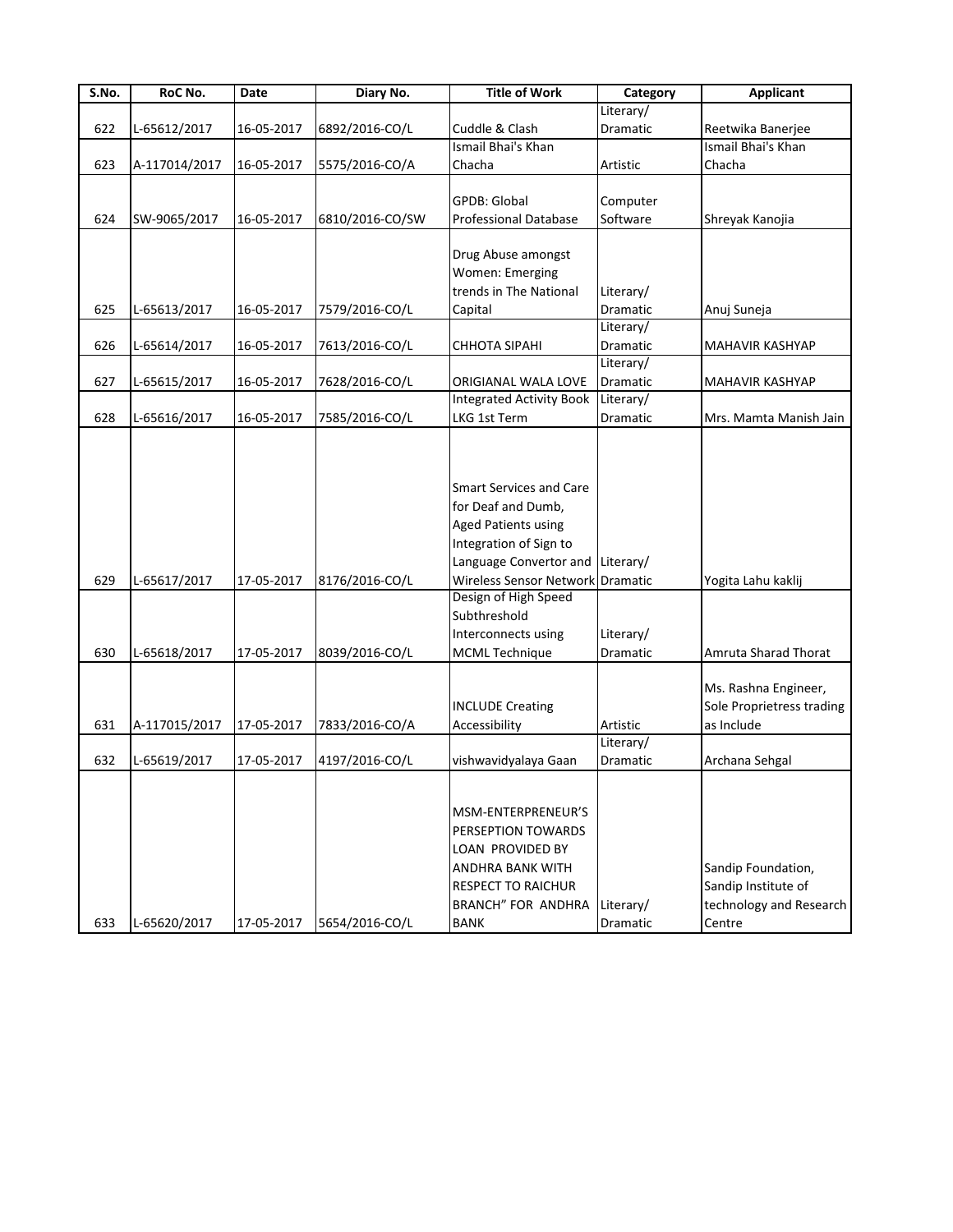| $\overline{\mathsf{S}.\mathsf{No}}$ . | RoC No.      | Date       | Diary No.       | <b>Title of Work</b>               | Category  | <b>Applicant</b>       |
|---------------------------------------|--------------|------------|-----------------|------------------------------------|-----------|------------------------|
|                                       |              |            |                 | <b>INDIAN BROKERAGE</b>            |           |                        |
|                                       |              |            |                 | <b>INDUSTRY" FOR SHAH</b>          |           |                        |
|                                       |              |            |                 | <b>INVESTOR HOME</b>               |           |                        |
|                                       |              |            |                 | LTDLiterary/                       |           |                        |
|                                       |              |            |                 | DramaticSandip                     |           |                        |
|                                       |              |            |                 | Foundation, Sandip                 |           |                        |
|                                       |              |            |                 | Institute of technology            |           |                        |
|                                       |              |            |                 | and Research Centre                |           |                        |
|                                       |              |            |                 | L-65622/201717-05-                 |           |                        |
|                                       |              |            |                 | 20175427/2016-                     |           |                        |
|                                       |              |            |                 | CO/L"EMPLOYEE                      |           |                        |
|                                       |              |            |                 | <b>ENGAGEMENT" FOR</b>             |           |                        |
|                                       |              |            |                 |                                    |           |                        |
|                                       |              |            |                 | POWERINST LTD.                     |           |                        |
|                                       |              |            |                 | NASHIKLiterary/                    |           |                        |
|                                       |              |            |                 | DramaticSandip                     |           |                        |
|                                       |              |            |                 | Foundation, Sandip                 |           |                        |
|                                       |              |            |                 | Institute of technology            |           |                        |
|                                       |              |            |                 | and Research Centre                |           |                        |
|                                       |              |            |                 | A-117016/201717-05-                |           |                        |
|                                       |              |            |                 | 20177486/2016-                     |           |                        |
|                                       |              |            |                 | CO/AEELCOArtisticM                 |           |                        |
|                                       |              |            |                 | /S THE EAST END LOCK               |           |                        |
|                                       |              |            |                 | <b>COMPANY</b>                     |           |                        |
|                                       |              |            |                 | A-117017/201717-05-                |           |                        |
|                                       |              |            |                 | 20177487/2016-                     |           |                        |
|                                       |              |            |                 | CO/AHPCArtisticSH                  |           |                        |
|                                       |              |            |                 | LAKSHIT GOYAL                      |           |                        |
|                                       |              |            |                 | A-117018/201717-05-                |           |                        |
|                                       |              |            |                 | 20177488/2016-                     |           |                        |
|                                       |              |            |                 | CO/AAIPL                           |           |                        |
|                                       |              |            |                 | ZORROArtisticM/S                   |           |                        |
|                                       |              |            |                 | <b>AIPL MARKETING PVT</b>          | Literary/ |                        |
| 634                                   | L-65621/2017 | 17-05-2017 | 5872/2016-CO/L  | LTD                                | Dramatic  | Dr. HARSHA KUMAR H N   |
|                                       |              |            |                 | <b>Expert Committee</b>            |           |                        |
|                                       |              |            |                 | Report [ECoR] (Version -           | Literary/ |                        |
| 635                                   | L-65651/2017 | 17-05-2017 | 14040/2015-CO/L | $\vert 1)$                         | Dramatic  | Dr.B.Shantharam Baliga |
|                                       |              |            |                 | <b>Expert Committee</b>            |           |                        |
|                                       |              |            |                 | Report [ECoR] (Version -           | Literary/ |                        |
| 636                                   | L-65651/2017 | 17-05-2017 | 14040/2015-CO/L | $\vert 1 \rangle$                  | Dramatic  | Dr. Suchetha Rao       |
|                                       |              |            |                 | <b>Expert Committee</b>            |           |                        |
|                                       |              |            |                 | Report [ECoR] (Version -           | Literary/ |                        |
| 637                                   | L-65651/2017 | 17-05-2017 | 14040/2015-CO/L | $\vert 1 \rangle$                  | Dramatic  | Dr. Nutan P Kamath,    |
|                                       |              |            |                 | <b>Expert Committee</b>            |           |                        |
|                                       |              |            |                 | Report [ECoR] (Version -           | Literary/ |                        |
| 638                                   | L-65651/2017 | 17-05-2017 | 14040/2015-CO/L | $\left( \frac{1}{2} \right)$       | Dramatic  | Dr. Pralhad Kushtagi   |
|                                       |              |            |                 | Perinatal Death                    |           |                        |
|                                       |              |            |                 | Reporting Format - A & B Literary/ |           |                        |
| 639                                   | L-65652/2017 | 17-05-2017 | 14051/2015-CO/L | (Version 1)                        | Dramatic  | Dr. HARSHA KUMAR H N   |
|                                       |              |            |                 | Perinatal Death                    |           |                        |
|                                       |              |            |                 | Reporting Format - A & B Literary/ |           |                        |
| 640                                   | L-65652/2017 | 17-05-2017 | 14051/2015-CO/L | (Version 1)                        | Dramatic  | Dr. Suchetha Rao       |
|                                       |              |            |                 | Perinatal Death                    |           |                        |
|                                       |              |            |                 | Reporting Format - A & B Literary/ |           |                        |
| 641                                   | L-65652/2017 | 17-05-2017 | 14051/2015-CO/L | (Version 1)                        | Dramatic  | Dr. Pralhad Kushtagi   |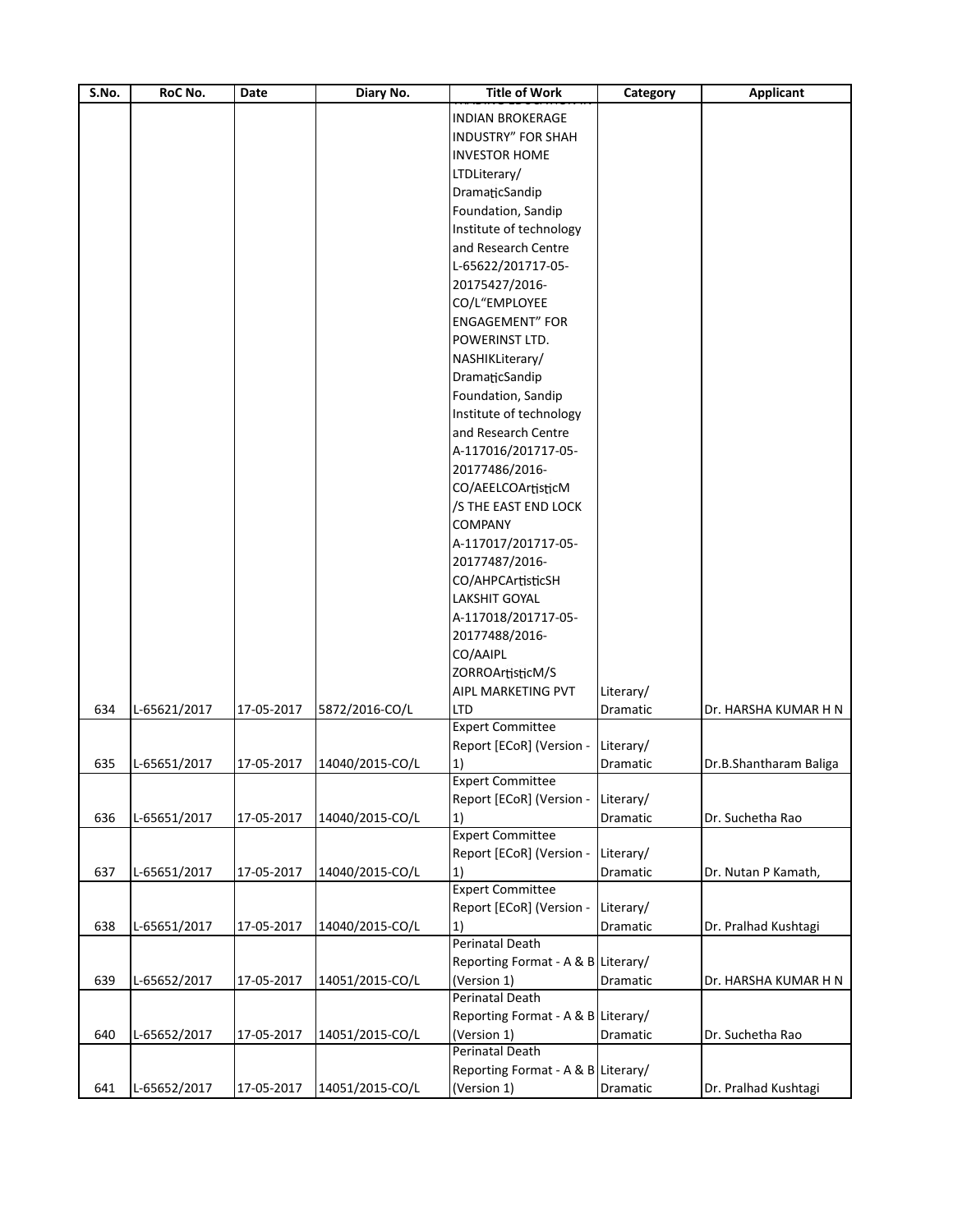| S.No. | RoC No.       | Date       | Diary No.                               | <b>Title of Work</b>               | Category  | <b>Applicant</b>           |
|-------|---------------|------------|-----------------------------------------|------------------------------------|-----------|----------------------------|
|       |               |            |                                         | Perinatal Death                    |           |                            |
|       |               |            |                                         | Reporting Format - A & B Literary/ |           |                            |
| 642   | L-65652/2017  | 17-05-2017 | 14051/2015-CO/L                         | (Version 1)                        | Dramatic  | Dr. Nutan P Kamath         |
|       |               |            |                                         | <b>Perinatal Death</b>             |           |                            |
|       |               |            |                                         | Reporting Format - A & B Literary/ |           |                            |
| 643   | L-65652/2017  | 17-05-2017 | 14051/2015-CO/L                         | (Version 1)                        | Dramatic  | Dr.B.Shantharam Baliga     |
|       |               |            |                                         |                                    |           |                            |
|       |               |            |                                         | <b>Facility Based Checklist</b>    | Literary/ |                            |
| 644   | L-65653/2017  | 17-05-2017 | 14038/2015-CO/L                         | (Version - 1)                      | Dramatic  | DR. HARSHA KUMAR H N       |
|       |               |            |                                         |                                    |           |                            |
|       |               |            |                                         | <b>Facility Based Checklist</b>    | Literary/ |                            |
| 645   | L-65653/2017  | 17-05-2017 | 14038/2015-CO/L                         | (Version - 1)                      | Dramatic  | Dr. Suchetha Rao           |
|       |               |            |                                         |                                    |           |                            |
|       |               |            |                                         |                                    |           |                            |
|       |               |            |                                         | <b>Facility Based Checklist</b>    | Literary/ |                            |
| 646   | L-65653/2017  | 17-05-2017 | 14038/2015-CO/L                         | (Version - 1)                      | Dramatic  | Dr. Nutan P Kamath         |
|       |               |            |                                         |                                    |           |                            |
|       |               |            |                                         | <b>Facility Based Checklist</b>    | Literary/ |                            |
| 647   | L-65653/2017  | 17-05-2017 | 14038/2015-CO/L                         | (Version - 1)                      | Dramatic  | Dr. Pralhad Kushtagi       |
|       |               |            |                                         |                                    |           |                            |
|       |               |            |                                         | <b>Facility Based Checklist</b>    | Literary/ |                            |
| 648   | L-65653/2017  | 17-05-2017 | 14038/2015-CO/L                         | (Version - 1)                      | Dramatic  | Dr.B.Shantharam Baliga     |
| 649   | A-117032/2017 | 17-05-2017 | 13916/2015-CO/A                         | Lazeez Hakeem                      | Artistic  | Lazeez Hakeem              |
|       |               |            |                                         |                                    |           |                            |
| 650   | A-117033/2017 | 17-05-2017 | 13917/2015-CO/A                         | Atit Admulwar Architects Artistic  |           | Atit Admulwar Architects   |
|       |               |            |                                         | ALOK HOOKAH                        |           | <b>ANSUL INDUSTRIES</b>    |
| 651   | A-117034/2017 | 17-05-2017 | 13255/2015-CO/A                         | <b>TOBACCO LABEL</b>               | Artistic  | PRIVATE LIMITED            |
|       |               |            |                                         |                                    |           |                            |
|       |               |            |                                         | ANSUL MISSION HIGH                 |           | <b>ANSUL INDUSTRIES</b>    |
| 652   | A-117035/2017 | 17-05-2017 | 13260/2015-CO/A                         | <b>CLASS TOBACCO LABEL</b>         | Artistic  | PRIVATE LIMITED            |
|       |               |            |                                         |                                    | Computer  | <b>EkaTechServ Private</b> |
| 653   | SW-9067/2017  | 17-05-2017 | 3720/2016-CO/SW                         | <b>Test Odyssey</b>                | Software  | Limited                    |
|       |               |            |                                         | <b>PREVENTION AND</b>              |           |                            |
|       |               |            |                                         | <b>CONTROL SYSTEM FOR</b>          |           |                            |
|       |               |            |                                         | <b>VECTOR BORNE</b>                |           |                            |
|       |               |            |                                         |                                    |           |                            |
|       |               |            |                                         | DISEASES - MOBILE                  |           |                            |
|       |               |            |                                         | <b>APPLICATION</b>                 |           |                            |
|       |               |            |                                         | SOFTWARE FOR FIELD                 | Computer  |                            |
| 654   |               |            | SW-9068/2017 17-05-2017 2673/2016-CO/SW | WORK                               | Software  | Narendran Koduvattat       |
|       |               |            |                                         | PREVENTION AND                     |           |                            |
|       |               |            |                                         | <b>CONTROL SYSTEM FOR</b>          |           |                            |
|       |               |            |                                         | <b>VECTOR BORNE</b>                |           |                            |
|       |               |            |                                         | DISEASES - MOBILE                  |           |                            |
|       |               |            |                                         | APPLICATION                        |           |                            |
|       |               |            |                                         | SOFTWARE FOR FIELD                 | Computer  |                            |
| 655   | SW-9068/2017  | 17-05-2017 | 2673/2016-CO/SW                         | <b>WORK</b>                        | Software  | Dr. B. Shantharam Baliga   |
|       |               |            |                                         |                                    |           |                            |
|       |               |            |                                         | PREVENTION AND                     |           |                            |
|       |               |            |                                         | <b>CONTROL SYSTEM FOR</b>          |           |                            |
|       |               |            |                                         | <b>VECTOR BORNE</b>                |           |                            |
|       |               |            |                                         | DISEASES - WEB                     |           |                            |
|       |               |            |                                         | <b>APPLICATION</b>                 |           |                            |
|       |               |            |                                         |                                    |           |                            |
|       |               |            |                                         | SOFTWARE FOR                       | Computer  |                            |
| 656   | SW-9069/2017  | 17-05-2017 | 2665/2016-CO/SW                         | ANALYSIS & REPORTING               | Software  | Narendran Koduvattat       |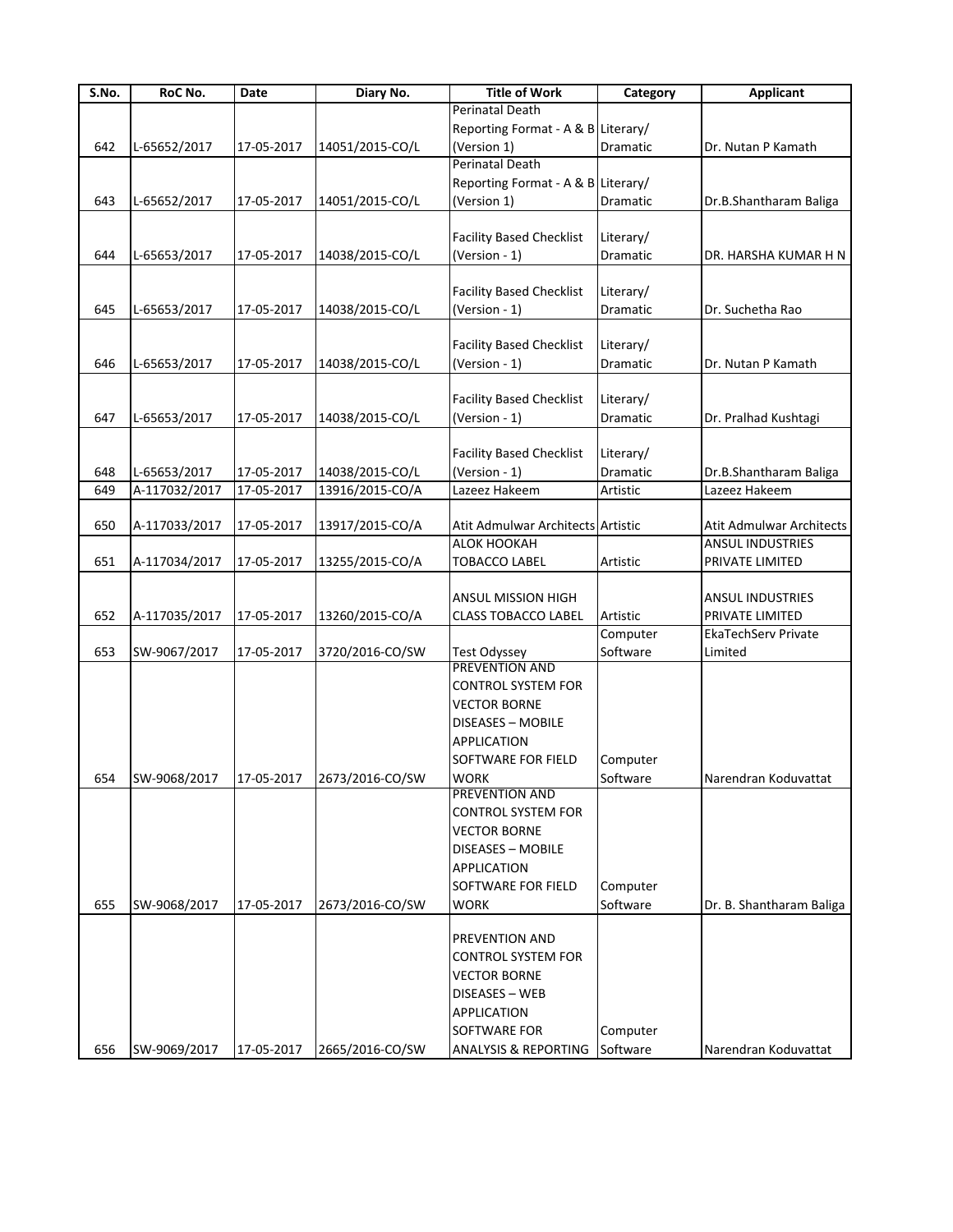| S.No. | RoC No.       | Date       | Diary No.       | <b>Title of Work</b>                          | Category        | <b>Applicant</b>              |
|-------|---------------|------------|-----------------|-----------------------------------------------|-----------------|-------------------------------|
|       |               |            |                 |                                               |                 |                               |
|       |               |            |                 | <b>PREVENTION AND</b>                         |                 |                               |
|       |               |            |                 | <b>CONTROL SYSTEM FOR</b>                     |                 |                               |
|       |               |            |                 | <b>VECTOR BORNE</b>                           |                 |                               |
|       |               |            |                 | DISEASES - WEB                                |                 |                               |
|       |               |            |                 | <b>APPLICATION</b>                            |                 |                               |
|       |               |            |                 | <b>SOFTWARE FOR</b>                           | Computer        |                               |
| 657   | SW-9069/2017  | 17-05-2017 | 2665/2016-CO/SW | <b>ANALYSIS &amp; REPORTING</b>               | Software        | Dr. B. Shantharam Baliga      |
|       |               |            |                 |                                               |                 | <b>VIKAS TALWAR</b>           |
|       |               |            |                 |                                               |                 | (DIRECTOR) M/s                |
|       |               |            |                 |                                               |                 | K.K.TALWAR FABRIKS            |
| 658   | A-117036/2017 | 17-05-2017 | 3326/2016-CO/A  | TALWAR FABRIKS LABEL                          | Artistic        | PVT. LTD.                     |
|       |               |            |                 |                                               |                 | Prabati Production (OPC)      |
| 659   | SR-11963/2017 | 17-05-2017 | 1451/2016-CO/SR | ADHOORA NEHI REHENA Sound Recording Pvt. Ltd. |                 |                               |
|       |               |            |                 |                                               | Literary/       |                               |
| 660   | L-65654/2017  | 17-05-2017 | 5265/2016-CO/L  | <b>MARAM</b>                                  | Dramatic        | SRIHARI PRABAHARAN            |
|       |               |            |                 | SHETILA VARDAN                                |                 |                               |
|       |               |            |                 | THIBAK SINCHAN                                |                 |                               |
|       |               |            |                 | <b>MARATHI AS PER</b>                         | Literary/       |                               |
|       |               |            |                 |                                               |                 |                               |
| 661   | L-65655/2017  | 17-05-2017 | 6637/2016-CO/L  | SPECIMEN                                      | <b>Dramatic</b> | SAKAL PAPER PVT. LTD          |
|       |               |            |                 | SHELIPALAN EK ATM                             |                 |                               |
|       |               |            |                 | <b>MARATHI AS PER</b>                         | Literary/       |                               |
| 662   | L-65656/2017  | 17-05-2017 | 6638/2016-CO/L  | SPECIMEN                                      | Dramatic        | SAKAL PAPER PVT. LTD          |
|       |               |            |                 | <b>DALIMBA SHETI</b>                          |                 |                               |
|       |               |            |                 | <b>MARATHI AS PER</b>                         | Literary/       |                               |
| 663   | L-65657/2017  | 17-05-2017 | 6640/2016-CO/L  | SPECIMEN                                      | Dramatic        | SAKAL PAPER PVT. LTD          |
|       |               |            |                 |                                               | Literary/       |                               |
| 664   | L-65658/2017  | 17-05-2017 | 6641/2015-CO/L  | Computer shortcut keys                        | Dramatic        | NM.Gopinath                   |
|       |               |            |                 |                                               | Literary/       | SHEETAL MHATRE                |
| 665   | L-65659/2017  | 17-05-2017 | 6642/2015-CO/L  | <b>PRAYERS</b>                                | Dramatic        | (DHURI)                       |
|       |               |            |                 | <b>JAMINICHI SUPIKATA</b>                     |                 |                               |
|       |               |            |                 | <b>MARATHI AS PER</b>                         | Literary/       |                               |
| 666   | L-65660/2017  | 17-05-2017 | 6644/2016-CO/L  | SPECIMEN                                      | Dramatic        | <b>SAKAL PAPER PVT. LTD</b>   |
|       |               |            |                 | NANGARANISHIVAY                               |                 |                               |
|       |               |            |                 | SHETI MARATHI AS PER                          | Literary/       |                               |
| 667   | L-65661/2017  | 17-05-2017 | 6642/2016-CO/L  | SPECIMEN                                      | Dramatic        | SAKAL PAPER PVT. LTD          |
|       |               |            |                 |                                               |                 |                               |
|       |               |            |                 | <b>KAMI KHARCHACHE</b>                        |                 |                               |
|       |               |            |                 | CHARA TUPADAN                                 |                 |                               |
|       |               |            |                 | TANTRA HYDROPHONIC                            |                 |                               |
|       |               |            |                 | MARATHI AS PER                                | Literary/       |                               |
| 668   | L-65662/2017  | 17-05-2017 | 6641/2016-CO/L  | SPECIMEN                                      | Dramatic        | <b>SAKAL PAPER PVT. LTD</b>   |
|       |               |            |                 |                                               | Computer        | <b>Shriram Value Services</b> |
| 669   | SW-9070/2017  | 17-05-2017 | 1722/2016-CO/SW | <b>IBAS-PRO</b>                               | Software        | Ltd                           |
|       |               |            |                 | <b>TAT O MULTIGRAIN</b>                       |                 |                               |
|       |               |            |                 | <b>CRISPETTS CHEESE AND</b>                   |                 | M/s HARI CHAND SHRI           |
| 670   | A-117037/2017 | 17-05-2017 | 1885/2016-CO/A  | <b>JALAPENO</b>                               | Artistic        | <b>GOPAL</b>                  |
|       |               |            |                 | <b>KADI WARKADI</b>                           |                 |                               |
|       |               |            |                 |                                               |                 |                               |
|       |               |            |                 | <b>MARATHI AS PER</b>                         | Literary/       |                               |
| 671   | L-65663/2017  | 17-05-2017 | 6524/2016-CO/L  | <b>SPECIMEN</b>                               | Dramatic        | SAKAL PAPARS PVT LTD          |
|       |               |            |                 | <b>DUDHPRAKRIYA TANTRA</b>                    |                 |                               |
|       |               |            |                 | <b>MARATHI AS PER</b>                         | Literary/       |                               |
| 672   | L-65664/2017  | 17-05-2017 | 6525/2016-CO/L  | <b>SPECIMEN</b>                               | Dramatic        | SAKAL PAPARS PVT LTD          |
|       |               |            |                 | <b>TUKARAM DARSHAN</b>                        |                 |                               |
|       |               |            |                 | <b>MARATHI AS PER</b>                         | Literary/       |                               |
| 673   | L-65665/2017  | 17-05-2017 | 6630/2016-CO/L  | SPECIMEN                                      | Dramatic        | <b>SAKAL PAPER PVT. LTD</b>   |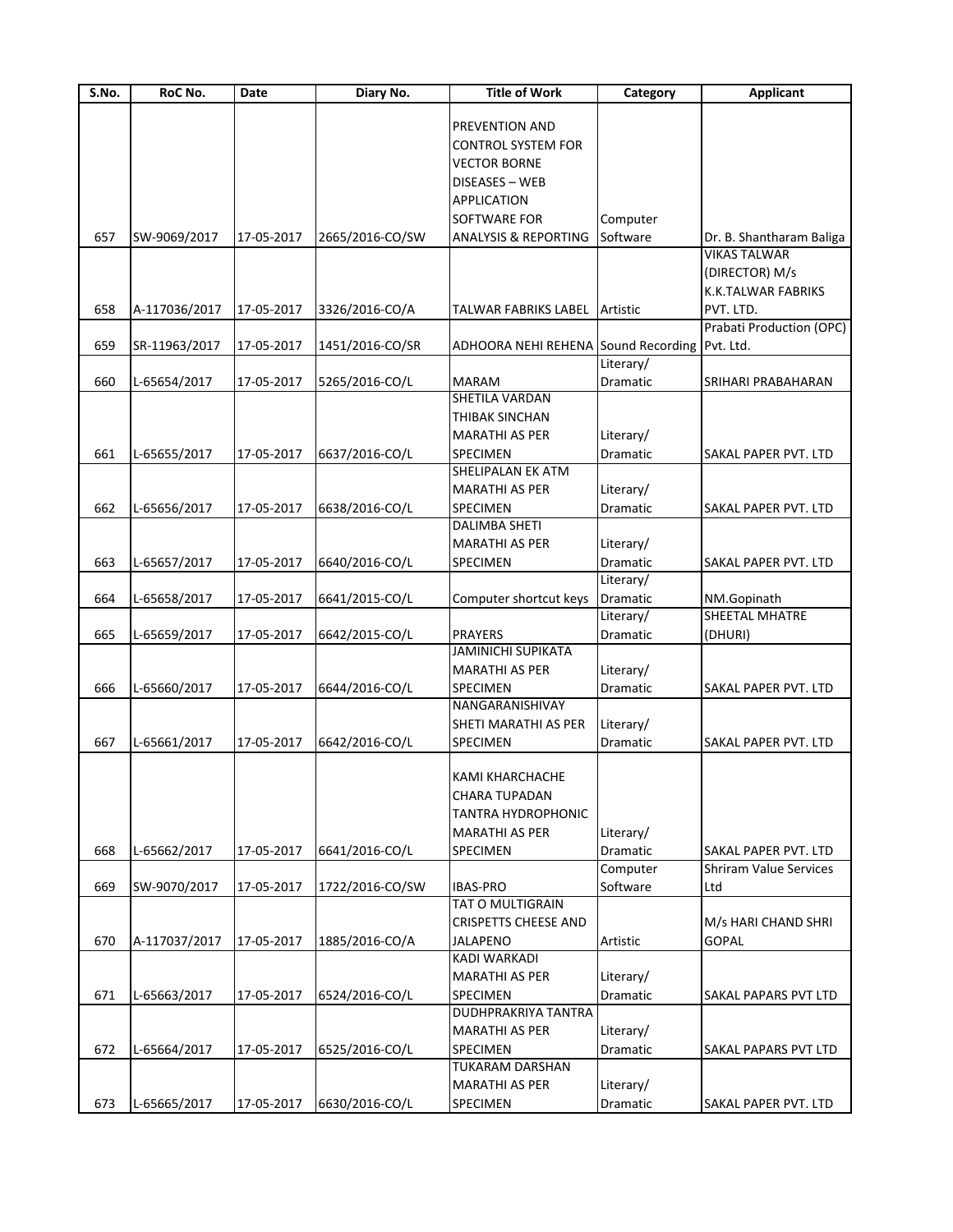| S.No. | RoC No.       | Date       | Diary No.       | <b>Title of Work</b>             | Category  | <b>Applicant</b>          |
|-------|---------------|------------|-----------------|----------------------------------|-----------|---------------------------|
|       |               |            |                 | SPARDHA SAMJAUN                  |           |                           |
|       |               |            |                 | <b>GHETANA MARATHI AS</b>        | Literary/ |                           |
| 674   | L-65666/2017  | 17-05-2017 | 6623/2016-CO/L  | PER SPECIMEN                     | Dramatic  | SAKAL PAPER PVT. LTD      |
|       |               |            |                 | TAT O MULTIGRAIN                 |           |                           |
|       |               |            |                 | CRISPETTS WASABI                 |           | M/s HARI CHAND SHRI       |
| 675   | A-117038/2017 | 17-05-2017 | 1886/2016-CO/A  | <b>LEMON GINGER</b>              | Artistic  | <b>JAIN</b>               |
|       |               |            |                 | <b>DALIMBA SHETICHE</b>          |           |                           |
|       |               |            |                 | YASHASHWI MANTRA                 |           |                           |
|       |               |            |                 | <b>MARATHI AS PER</b>            | Literary/ |                           |
| 676   | L-65667/2017  | 17-05-2017 | 6628/2016-CO/L  | SPECIMEN                         | Dramatic  | SAKAL PAPER PVT. LTD      |
|       |               |            |                 |                                  |           |                           |
|       |               |            |                 |                                  |           | M/S H.P. NUTRITIONS       |
| 677   | A-117039/2017 | 17-05-2017 | 1527/2016-CO/A  | <b>GLACIER</b>                   | Artistic  | PVT. LTD.                 |
|       |               |            |                 |                                  |           |                           |
|       |               |            |                 |                                  |           | M/S H.P. NUTRITIONS       |
| 678   | A-117040/2017 | 17-05-2017 | 1529/2016-CO/A  | ALLICE BEATING HART              | Artistic  | PVT. LTD.                 |
|       |               |            |                 |                                  |           | MS. SHWETA TIWARY         |
| 679   | A-117041/2017 | 17-05-2017 | 1530/2016-CO/A  | <b>CHUNGI</b>                    | Artistic  | (PROPRIETOR)              |
|       |               |            |                 |                                  |           | MR. MOIZ HAKIMI           |
|       |               |            |                 |                                  |           |                           |
| 680   | A-117042/2017 | 17-05-2017 | 1532/2016-CO/A  | Z PRO<br>AJAY G DHUM 007 KAR     | Artistic  | (PROPRIETOR)              |
|       |               |            |                 |                                  |           | MR. AJAY KUMAR            |
| 681   | A-117043/2017 | 17-05-2017 | 1523/2016-CO/A  | DE DHAMAL                        | Artistic  | RUPWANI                   |
|       |               |            |                 | Certificate Course in            |           |                           |
|       |               |            |                 | Domestic Data Entry              | Literary/ |                           |
| 682   | L-65668/2017  | 17-05-2017 | 2119/2016-CO/L  | <b>Operator Version 1</b>        | Dramatic  | NIIT YUVA JYOTI LIMITED   |
|       |               |            |                 | AJEEVIKA-SEPD and EIT            | Literary/ |                           |
| 683   | L-65669/2017  | 17-05-2017 | 2062/2016-CO/L  | Version 1                        | Dramatic  | NIIT YUVA JYOTI LIMITED   |
|       |               |            |                 | Certificate Course in BFSI-      |           |                           |
|       |               |            |                 | <b>Business</b>                  |           |                           |
|       |               |            |                 | Correspondence Version Literary/ |           |                           |
| 684   | L-65670/2017  | 17-05-2017 | 2161/2016-CO/L  |                                  | Dramatic  | NIIT YUVA JYOTI LIMITED   |
|       |               |            |                 | Certificate Course in            |           |                           |
|       |               |            |                 | Retail Trainee Associate         | Literary/ |                           |
| 685   | L-65671/2017  | 17-05-2017 | 2159/2016-CO/L  | Version 1                        | Dramatic  | NIIT YUVA JYOTI LIMITED   |
|       |               |            |                 | Certificate Course in            |           |                           |
|       |               |            |                 | <b>CRM-Domestic Voice</b>        | Literary/ |                           |
| 686   | L-65672/2017  | 17-05-2017 | 2160/2016-CO/L  | Version 1                        | Dramatic  | NIIT YUVA JYOTI LIMITED   |
|       |               |            |                 |                                  | Literary/ |                           |
| 687   | L-65673/2017  | 17-05-2017 | 7777/2016-CO/L  | YOG IN                           | Dramatic  | SWAMI SURYANANDA          |
|       |               |            |                 |                                  |           |                           |
|       |               |            |                 |                                  |           | <b>NIMESH CHANDRA</b>     |
|       |               |            |                 |                                  |           | <b>KISHOR CHANDRA</b>     |
|       |               |            |                 |                                  |           | <b>AGRAWAL PROPRIETOR</b> |
|       |               |            |                 |                                  |           | OF SHREE SHIV-SHAKTI      |
| 688   | A-117044/2017 | 17-05-2017 | 6869/2016-CO/A  | SIVSHAKTI'S SAJAN                | Artistic  | OIL MILL                  |
| 689   | A-117045/2017 | 17-05-2017 | 7183/2016-CO/A  | Rajesh                           | Artistic  | Mamta Goyal               |
|       |               |            |                 |                                  |           |                           |
| 690   | A-117046/2017 | 17-05-2017 | 12722/2015-CO/A | FRIVIL Dating Game Logo Artistic |           | Thrill Pte. Ltd.          |
|       |               |            |                 |                                  |           |                           |
|       |               |            |                 |                                  |           | NIMESH CHANDRA            |
|       |               |            |                 |                                  |           | <b>KISHOR CHANDRA</b>     |
|       |               |            |                 |                                  |           | <b>AGRAWAL PROPRIETOR</b> |
|       |               |            |                 | SHIVSHAKTI'S CHETAK              |           | OF SHREE SHIV-SHAKTI      |
| 691   | A-117047/2017 | 17-05-2017 | 6870/2016-CO/A  | WITH DEVICE OF HORSE             | Artistic  | OIL MILL                  |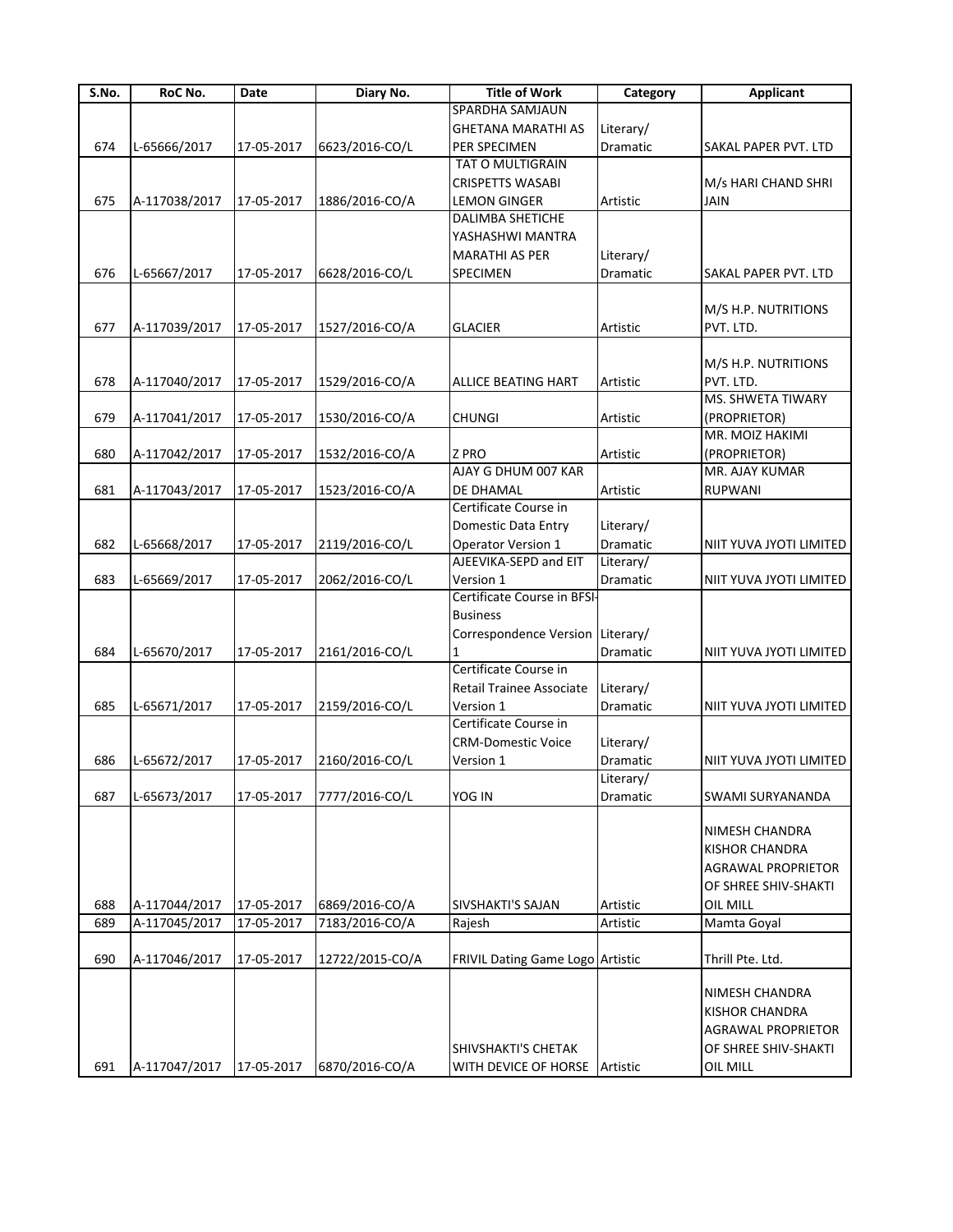| S.No. | RoC No.       | Date       | Diary No.       | <b>Title of Work</b>          | Category  | <b>Applicant</b>          |
|-------|---------------|------------|-----------------|-------------------------------|-----------|---------------------------|
|       |               |            |                 |                               |           |                           |
|       |               |            |                 |                               |           | Jain Kalpesh Ramesh,      |
|       |               |            |                 |                               |           | Nationality Indian        |
|       |               |            |                 |                               |           | trading as HARIOM         |
| 692   | A-117048/2017 | 17-05-2017 | 8088/2016-CO/A  | <b>HARIOM</b>                 | Artistic  | <b>METAL &amp; TUBES</b>  |
|       |               |            |                 |                               | Literary/ |                           |
| 693   | L-65675/2017  | 17-05-2017 | 6789/2016-CO/L  | <b>ANJANA SANGRAH</b>         | Dramatic  | <b>BHAVESH PANWAR</b>     |
|       |               |            |                 |                               |           |                           |
|       |               |            |                 |                               |           | Metaliya Anil             |
|       |               |            |                 |                               |           | Govindbhai, Nationality   |
|       |               |            |                 | PATIDAR MUKHWAS               |           | Indian trading as         |
| 694   | A-117049/2017 | 17-05-2017 | 7287/2016-CO/A  | <b>FLAX SEEDS</b>             | Artistic  | PATIDAR PRODUCTS          |
|       |               |            |                 | <b>CALLIGRAPHY BY</b>         | Literary/ |                           |
| 695   | L-65676/2017  | 17-05-2017 | 13674/2015-CO/L | KAMALJEET KAUR                | Dramatic  | Kamaljeet Kaur            |
|       |               |            |                 | <b>BS TU BANNI MERI</b>       | Literary/ |                           |
| 696   | L-65677/2017  | 17-05-2017 | 7522/2016-CO/L  | RANI                          | Dramatic  | DEEPAK BHADANA            |
|       |               |            |                 |                               | Literary/ |                           |
| 697   | L-65678/2017  | 17-05-2017 | 7524/2016-CO/L  | 6D DI SARI KUDIA              | Dramatic  | DEEPAK BHADANA            |
|       |               |            |                 |                               |           |                           |
|       |               |            |                 |                               |           |                           |
|       |               |            |                 | An Improved Hybrid            |           |                           |
|       |               |            |                 | <b>Binarization Technique</b> |           |                           |
|       |               |            |                 | for Degraded Document         | Literary/ |                           |
| 698   | L-65679/2017  | 17-05-2017 | 7583/2016-CO/L  | Digitization                  | Dramatic  | Prachi Kashinath More     |
|       |               |            |                 |                               | Literary/ |                           |
|       |               |            |                 |                               |           |                           |
| 699   | L-65680/2017  | 17-05-2017 | 7525/2016-CO/L  | PURPAL GIRL                   | Dramatic  | DEEPAK BHADANA            |
|       |               |            |                 |                               | Literary/ |                           |
| 700   | L-65681/2017  | 17-05-2017 | 7526/2016-CO/L  | NICE NICE.                    | Dramatic  | DEEPAK BHADANA            |
|       |               |            |                 | <b>AJAY G HAPPY</b>           |           |                           |
| 701   | A-117050/2017 | 17-05-2017 | 1524/2016-CO/A  | <b>MORNING</b>                | Artistic  | AJAY KUMAR RUPWANI        |
|       |               |            |                 |                               | Literary/ |                           |
| 702   | L-65682/2017  | 17-05-2017 | 7527/2016-CO/L  | <b>TASHAN KUDI DA</b>         | Dramatic  | DEEPAK BHADANA            |
|       |               |            |                 |                               |           |                           |
|       |               |            |                 |                               | Literary/ | Mr. Ganesh Krishnaji      |
| 703   | L-65683/2017  | 17-05-2017 | 7472/2016-CO/L  | Visavyachi Akher              | Dramatic  | Chindarkar.               |
|       |               |            |                 |                               | Literary/ |                           |
| 704   | L-65684/2017  | 17-05-2017 | 7528/2016-CO/L  | KUDI TU PATAKA                | Dramatic  | DEEPAK BHADANA            |
|       |               |            |                 |                               | Literary/ |                           |
| 705   | L-65685/2017  | 17-05-2017 | 7529/2016-CO/L  | <b>MERI HAT GAI</b>           | Dramatic  | DEEPAK BHADANA            |
|       |               |            |                 |                               | Literary/ |                           |
| 706   | L-65686/2017  | 17-05-2017 | 7530/2016-CO/L  | DIN H SHANIWAR DA             | Dramatic  | DEEPAK BHADANA            |
|       |               |            |                 | JADO NIKLE TU AT              | Literary/ |                           |
| 707   | L-65687/2017  | 17-05-2017 | 7531/2016-CO/L  | <b>BANKE</b>                  | Dramatic  | DEEPAK BHADANA            |
|       |               |            |                 |                               | Literary/ |                           |
| 708   | L-65688/2017  | 17-05-2017 | 7929/2016-CO/L  | PENVEEL                       | Dramatic  | <b>CRISPEN CHIKUVADZE</b> |
|       |               |            |                 |                               | Literary/ |                           |
| 709   | L-65689/2017  | 17-05-2017 | 7532/2016-CO/L  | <b>CDTT SARIYA</b>            | Dramatic  | DEEPAK BHADANA            |
|       |               |            |                 |                               | Literary/ | M/S. RESOLUTE RETAIL      |
| 710   | L-65690/2017  | 17-05-2017 | 7211/2016-CO/L  | <b>BLUSH HEARTS</b>           | Dramatic  | PVT. LTD.                 |
|       |               |            |                 |                               | Literary/ |                           |
| 711   | L-65691/2017  | 17-05-2017 | 7533/2016-CO/L  | SACHA YAR                     | Dramatic  | DEEPAK BHADANA            |
|       |               |            |                 |                               | Literary/ |                           |
| 712   | L-65692/2017  | 17-05-2017 | 7535/2016-CO/L  | CHIDAE PESEWALA               | Dramatic  | DEEPAK BHADANA            |
|       |               |            |                 |                               | Literary/ |                           |
| 713   | L-65693/2017  | 17-05-2017 | 7537/2016-CO/L  | <b>THUGDI KUDI</b>            | Dramatic  | DEEPAK BHADANA            |
|       |               |            |                 |                               | Literary/ |                           |
| 714   | L-65694/2017  | 17-05-2017 | 7538/2016-CO/L  | PARI ENKA                     | Dramatic  | DEEPAK BHADANA            |
|       |               |            |                 |                               |           |                           |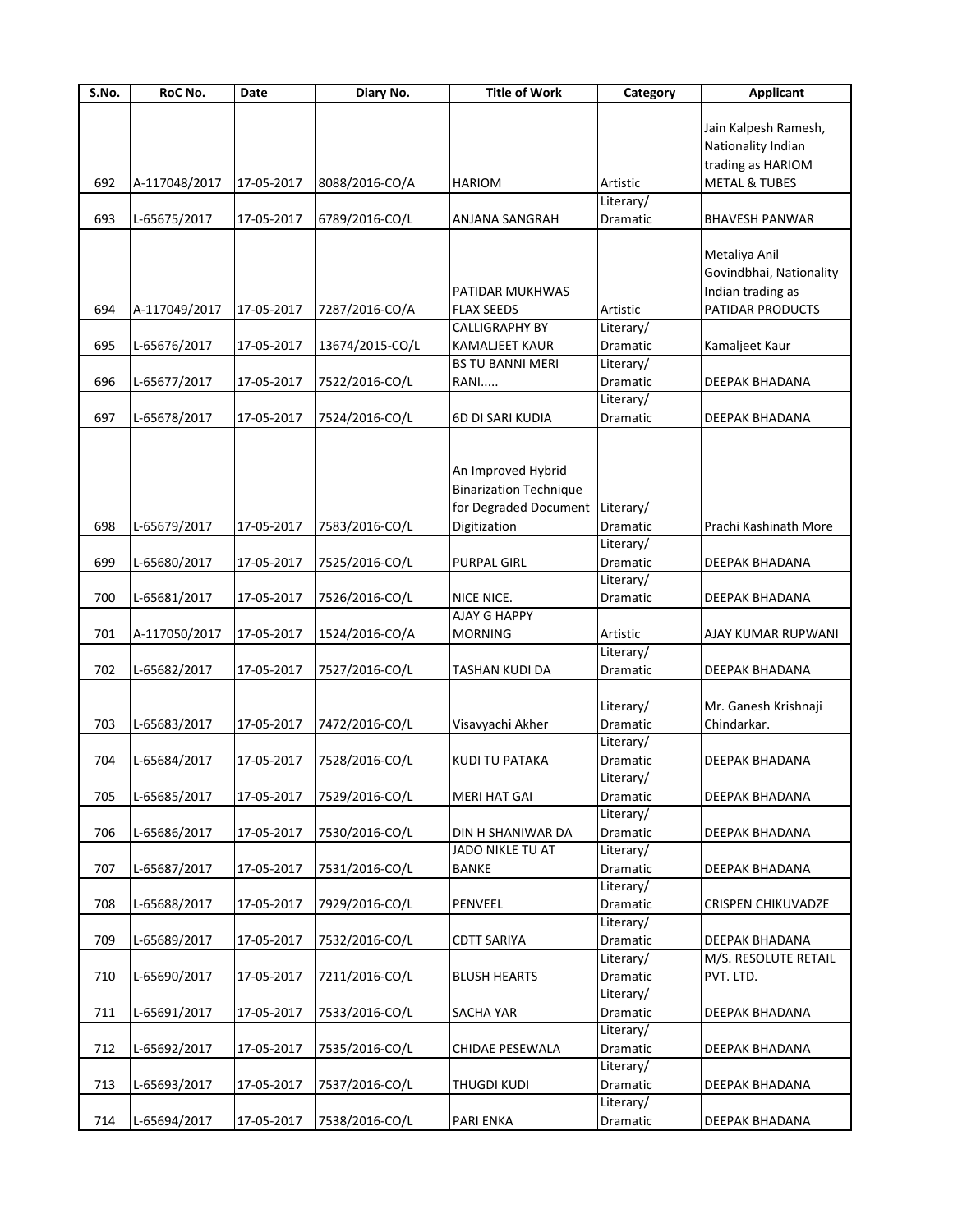| S.No. | RoC No.       | <b>Date</b> | Diary No.      | <b>Title of Work</b>      | Category        | <b>Applicant</b>         |
|-------|---------------|-------------|----------------|---------------------------|-----------------|--------------------------|
|       |               |             |                |                           | Literary/       |                          |
| 715   | L-65695/2017  | 17-05-2017  | 7539/2016-CO/L | DIL TERE LIYE DHADKE      | <b>Dramatic</b> | <b>DEEPAK BHADANA</b>    |
|       |               |             |                |                           | Literary/       |                          |
| 716   | L-65696/2017  | 17-05-2017  | 7540/2016-CO/L | DIN BAR BAR NAI AUNA      | <b>Dramatic</b> | <b>DEEPAK BHADANA</b>    |
|       |               |             |                |                           | Literary/       |                          |
| 717   | L-65697/2017  | 17-05-2017  | 7541/2016-CO/L | <b>BEDAG CHAND</b>        | <b>Dramatic</b> | <b>DEEPAK BHADANA</b>    |
|       |               |             |                |                           | Literary/       |                          |
| 718   | L-65698/2017  | 17-05-2017  | 959/2016-CO/L  | A Chatroom Affair         | <b>Dramatic</b> | Maneesh Sharma           |
|       |               |             |                | <b>Basic Mathematical</b> |                 |                          |
|       |               |             |                | Function's By VVS         | Literary/       | Dr. Vijay Vinayakrao     |
| 719   | L-65699/2017  | 17-05-2017  | 7090/2016-CO/L | Method                    | <b>Dramatic</b> | Shinde                   |
|       |               |             |                |                           | Literary/       |                          |
| 720   | L-65700/2017  | 18-05-2017  | 3803/2016-CO/L | Kuhelika                  | <b>Dramatic</b> | <b>JAYANTI GHOSH</b>     |
|       |               |             |                |                           |                 | SANJANA SHARMA           |
|       |               |             |                |                           |                 | <b>PROPRIETOR OF</b>     |
|       |               |             |                | RAJASTHAN FILM            |                 | <b>KANCHAN CASSETTES</b> |
| 721   | A-117051/2017 | 18-05-2017  | 5900/2016-CO/A | <b>FESTIVAL</b>           | Artistic        | <b>AND SERIES</b>        |
|       |               |             |                |                           |                 | RAVI A. PUNJABI, SUNIL   |
|       |               |             |                |                           |                 | A. PUNJABI, SUSHIL L.    |
| 722   | A-117052/2017 | 18-05-2017  | 6901/2016-CO/A | <b>KRAUS JEANS</b>        | Artistic        | <b>PUNJABI</b>           |
|       |               |             |                |                           |                 |                          |
|       |               |             |                |                           |                 |                          |
|       |               |             |                | THE EFFECT OF SOCIAL      |                 | Sandip Foundation,       |
|       |               |             |                | <b>MEDIA MARKETING ON</b> |                 | Sandip Institute of      |
|       |               |             |                | PANTALOONS FASHION        | Literary/       | technology and Research  |
| 723   | L-65701/2017  | 18-05-2017  | 5437/2016-CO/L | <b>AND RETAIL LTD</b>     | <b>Dramatic</b> | Centre                   |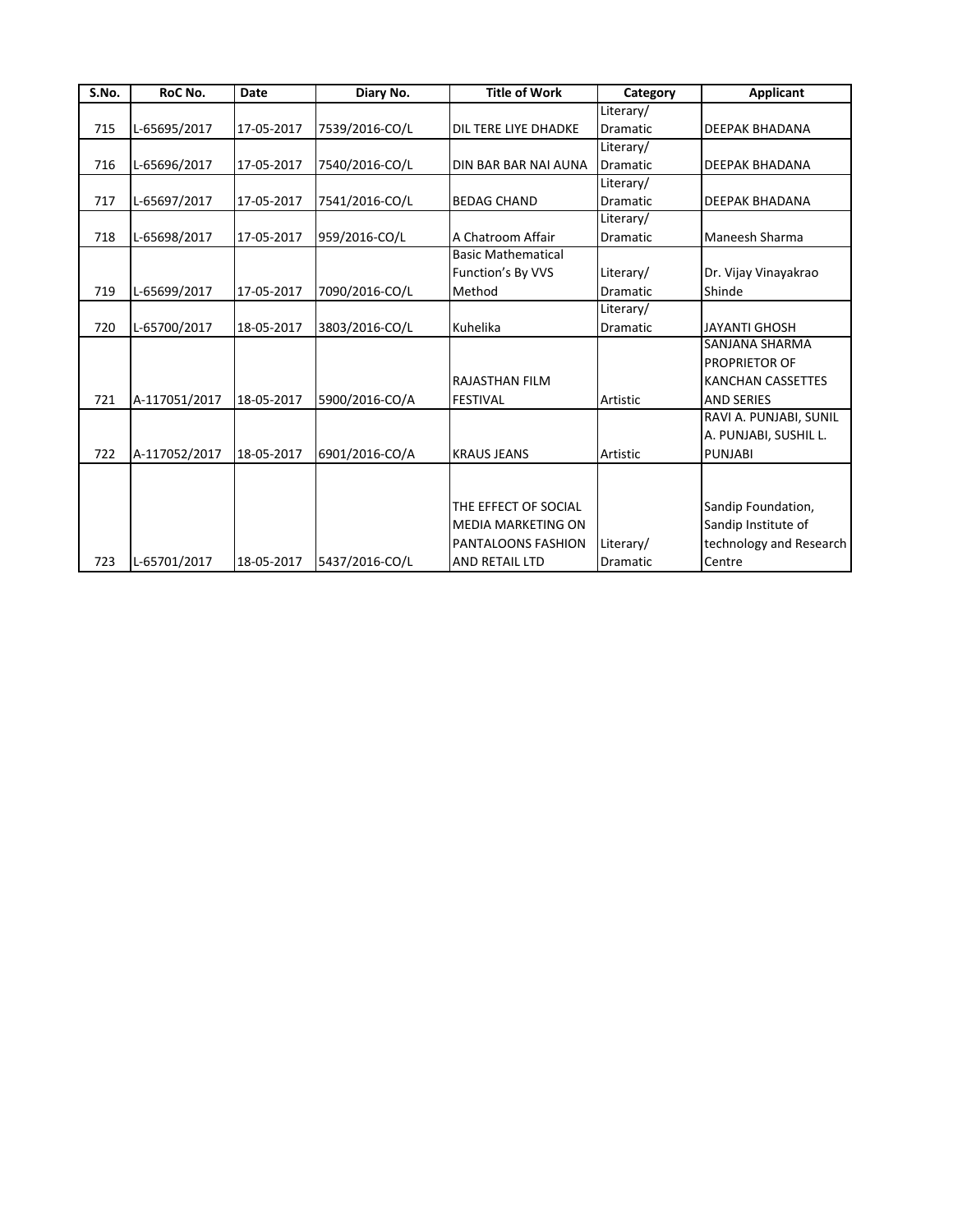| PROMOTE INDIAN<br><b>MANGO PULP IN</b><br><b>INTERNATIONAL</b><br><b>MARKET AT FRESHTROP</b><br><b>FRUITS LTD."FOR</b><br><b>FRESHTROP FRUITS</b><br>LTDLiterary/<br>DramaticSandip<br>Foundation, Sandip<br>Institute of technology<br>and Research Centre<br>L-65703/201718-05-<br>20175656/2016-<br>CO/LTO STUDY THE<br>MUTUAL FUND AND<br><b>THEIR</b><br>COMPARISONLiterary/<br>DramaticSandip<br>Foundation, Sandip<br>Institute of technology<br>and Research Centre<br>A-117053/201718-05-<br>20175907/2016-<br>CO/AQFIXArtisticSHA<br><b>NKER GUPTA</b><br>PROPRIETOR OF AMAN<br><b>INTERNATIONAL</b><br>L-65704/201718-05-<br>20175548/2016-<br>CO/LManzilLiterary/<br>DramaticKushagra<br>Mathur<br>Literary/<br>MS. AHAN APPAREL PVT.<br>L-65702/2017<br>5447/2016-CO/L<br>L-65705/201718-05-<br>18-05-2017<br>Dramatic<br>LTD.<br>A-117092/2017<br>18-05-2017<br>27578/2012-CO/A<br><b>FATAFAT</b><br>Artistic<br>JINI INFO MEDIA PVT LTD<br>Literary/<br>L-65738/2017<br>18-05-2017<br>3534/2016-CO/L<br>NIGHT OUT<br>AMANDEEP KAUR<br>Dramatic<br>501 Rupaye Mein Ab<br>Literary/<br>727<br>261/2016-CO/L<br>Apke Sapne Honge Pure<br>Dramatic<br>L-65739/2017<br>18-05-2017<br>Mr. Rajesh Singh<br><b>SAMPLE SURVEY</b><br>Computer<br>Software<br><b>RESOURCES SERVER</b><br>728<br>SW-9073/2017<br>18-05-2017<br>2185/2016-CO/SW<br><b>DIRECTOR</b><br>Literary/<br>729<br>Dramatic<br>L-65740/2017<br>18-05-2017<br>13373/2015-CO/L<br>Barsee Hai Ganga<br>ASHISH RANJAN JHA<br><b>AMBIENCE FIRST STEPS</b><br>LOGO<br>A-117093/2017<br>18-05-2017<br>5361/2016-CO/A<br>Artistic<br>AMBIENCE PVT. LTD.<br>AMBIENCE HOTELS AND<br>A-117094/2017<br><b>RESORT LOGO</b><br>18-05-2017<br>5364/2016-CO/A<br>Artistic<br>AMBIENCE PVT. LTD<br>AMBIENCE PUBLIC<br>SCHOOL LOGO<br>A-117095/2017<br>18-05-2017<br>5365/2016-CO/A<br>Artistic<br>AMBIENCE PVT. LTD<br><b>Facial Expression</b><br><b>Identification by Using</b> | S.No. | RoC No. | Date | Diary No. | <b>Title of Work</b>                 | Category | <b>Applicant</b> |
|--------------------------------------------------------------------------------------------------------------------------------------------------------------------------------------------------------------------------------------------------------------------------------------------------------------------------------------------------------------------------------------------------------------------------------------------------------------------------------------------------------------------------------------------------------------------------------------------------------------------------------------------------------------------------------------------------------------------------------------------------------------------------------------------------------------------------------------------------------------------------------------------------------------------------------------------------------------------------------------------------------------------------------------------------------------------------------------------------------------------------------------------------------------------------------------------------------------------------------------------------------------------------------------------------------------------------------------------------------------------------------------------------------------------------------------------------------------------------------------------------------------------------------------------------------------------------------------------------------------------------------------------------------------------------------------------------------------------------------------------------------------------------------------------------------------------------------------------------------------------------------------------------------------------------------------------|-------|---------|------|-----------|--------------------------------------|----------|------------------|
|                                                                                                                                                                                                                                                                                                                                                                                                                                                                                                                                                                                                                                                                                                                                                                                                                                                                                                                                                                                                                                                                                                                                                                                                                                                                                                                                                                                                                                                                                                                                                                                                                                                                                                                                                                                                                                                                                                                                            |       |         |      |           |                                      |          |                  |
|                                                                                                                                                                                                                                                                                                                                                                                                                                                                                                                                                                                                                                                                                                                                                                                                                                                                                                                                                                                                                                                                                                                                                                                                                                                                                                                                                                                                                                                                                                                                                                                                                                                                                                                                                                                                                                                                                                                                            |       |         |      |           |                                      |          |                  |
|                                                                                                                                                                                                                                                                                                                                                                                                                                                                                                                                                                                                                                                                                                                                                                                                                                                                                                                                                                                                                                                                                                                                                                                                                                                                                                                                                                                                                                                                                                                                                                                                                                                                                                                                                                                                                                                                                                                                            |       |         |      |           |                                      |          |                  |
|                                                                                                                                                                                                                                                                                                                                                                                                                                                                                                                                                                                                                                                                                                                                                                                                                                                                                                                                                                                                                                                                                                                                                                                                                                                                                                                                                                                                                                                                                                                                                                                                                                                                                                                                                                                                                                                                                                                                            |       |         |      |           |                                      |          |                  |
|                                                                                                                                                                                                                                                                                                                                                                                                                                                                                                                                                                                                                                                                                                                                                                                                                                                                                                                                                                                                                                                                                                                                                                                                                                                                                                                                                                                                                                                                                                                                                                                                                                                                                                                                                                                                                                                                                                                                            |       |         |      |           |                                      |          |                  |
|                                                                                                                                                                                                                                                                                                                                                                                                                                                                                                                                                                                                                                                                                                                                                                                                                                                                                                                                                                                                                                                                                                                                                                                                                                                                                                                                                                                                                                                                                                                                                                                                                                                                                                                                                                                                                                                                                                                                            |       |         |      |           |                                      |          |                  |
|                                                                                                                                                                                                                                                                                                                                                                                                                                                                                                                                                                                                                                                                                                                                                                                                                                                                                                                                                                                                                                                                                                                                                                                                                                                                                                                                                                                                                                                                                                                                                                                                                                                                                                                                                                                                                                                                                                                                            |       |         |      |           |                                      |          |                  |
|                                                                                                                                                                                                                                                                                                                                                                                                                                                                                                                                                                                                                                                                                                                                                                                                                                                                                                                                                                                                                                                                                                                                                                                                                                                                                                                                                                                                                                                                                                                                                                                                                                                                                                                                                                                                                                                                                                                                            |       |         |      |           |                                      |          |                  |
|                                                                                                                                                                                                                                                                                                                                                                                                                                                                                                                                                                                                                                                                                                                                                                                                                                                                                                                                                                                                                                                                                                                                                                                                                                                                                                                                                                                                                                                                                                                                                                                                                                                                                                                                                                                                                                                                                                                                            |       |         |      |           |                                      |          |                  |
|                                                                                                                                                                                                                                                                                                                                                                                                                                                                                                                                                                                                                                                                                                                                                                                                                                                                                                                                                                                                                                                                                                                                                                                                                                                                                                                                                                                                                                                                                                                                                                                                                                                                                                                                                                                                                                                                                                                                            |       |         |      |           |                                      |          |                  |
|                                                                                                                                                                                                                                                                                                                                                                                                                                                                                                                                                                                                                                                                                                                                                                                                                                                                                                                                                                                                                                                                                                                                                                                                                                                                                                                                                                                                                                                                                                                                                                                                                                                                                                                                                                                                                                                                                                                                            |       |         |      |           |                                      |          |                  |
|                                                                                                                                                                                                                                                                                                                                                                                                                                                                                                                                                                                                                                                                                                                                                                                                                                                                                                                                                                                                                                                                                                                                                                                                                                                                                                                                                                                                                                                                                                                                                                                                                                                                                                                                                                                                                                                                                                                                            |       |         |      |           |                                      |          |                  |
|                                                                                                                                                                                                                                                                                                                                                                                                                                                                                                                                                                                                                                                                                                                                                                                                                                                                                                                                                                                                                                                                                                                                                                                                                                                                                                                                                                                                                                                                                                                                                                                                                                                                                                                                                                                                                                                                                                                                            |       |         |      |           |                                      |          |                  |
|                                                                                                                                                                                                                                                                                                                                                                                                                                                                                                                                                                                                                                                                                                                                                                                                                                                                                                                                                                                                                                                                                                                                                                                                                                                                                                                                                                                                                                                                                                                                                                                                                                                                                                                                                                                                                                                                                                                                            |       |         |      |           |                                      |          |                  |
|                                                                                                                                                                                                                                                                                                                                                                                                                                                                                                                                                                                                                                                                                                                                                                                                                                                                                                                                                                                                                                                                                                                                                                                                                                                                                                                                                                                                                                                                                                                                                                                                                                                                                                                                                                                                                                                                                                                                            |       |         |      |           |                                      |          |                  |
|                                                                                                                                                                                                                                                                                                                                                                                                                                                                                                                                                                                                                                                                                                                                                                                                                                                                                                                                                                                                                                                                                                                                                                                                                                                                                                                                                                                                                                                                                                                                                                                                                                                                                                                                                                                                                                                                                                                                            |       |         |      |           |                                      |          |                  |
|                                                                                                                                                                                                                                                                                                                                                                                                                                                                                                                                                                                                                                                                                                                                                                                                                                                                                                                                                                                                                                                                                                                                                                                                                                                                                                                                                                                                                                                                                                                                                                                                                                                                                                                                                                                                                                                                                                                                            |       |         |      |           |                                      |          |                  |
|                                                                                                                                                                                                                                                                                                                                                                                                                                                                                                                                                                                                                                                                                                                                                                                                                                                                                                                                                                                                                                                                                                                                                                                                                                                                                                                                                                                                                                                                                                                                                                                                                                                                                                                                                                                                                                                                                                                                            |       |         |      |           |                                      |          |                  |
|                                                                                                                                                                                                                                                                                                                                                                                                                                                                                                                                                                                                                                                                                                                                                                                                                                                                                                                                                                                                                                                                                                                                                                                                                                                                                                                                                                                                                                                                                                                                                                                                                                                                                                                                                                                                                                                                                                                                            |       |         |      |           |                                      |          |                  |
|                                                                                                                                                                                                                                                                                                                                                                                                                                                                                                                                                                                                                                                                                                                                                                                                                                                                                                                                                                                                                                                                                                                                                                                                                                                                                                                                                                                                                                                                                                                                                                                                                                                                                                                                                                                                                                                                                                                                            |       |         |      |           |                                      |          |                  |
|                                                                                                                                                                                                                                                                                                                                                                                                                                                                                                                                                                                                                                                                                                                                                                                                                                                                                                                                                                                                                                                                                                                                                                                                                                                                                                                                                                                                                                                                                                                                                                                                                                                                                                                                                                                                                                                                                                                                            |       |         |      |           |                                      |          |                  |
|                                                                                                                                                                                                                                                                                                                                                                                                                                                                                                                                                                                                                                                                                                                                                                                                                                                                                                                                                                                                                                                                                                                                                                                                                                                                                                                                                                                                                                                                                                                                                                                                                                                                                                                                                                                                                                                                                                                                            |       |         |      |           |                                      |          |                  |
|                                                                                                                                                                                                                                                                                                                                                                                                                                                                                                                                                                                                                                                                                                                                                                                                                                                                                                                                                                                                                                                                                                                                                                                                                                                                                                                                                                                                                                                                                                                                                                                                                                                                                                                                                                                                                                                                                                                                            |       |         |      |           |                                      |          |                  |
|                                                                                                                                                                                                                                                                                                                                                                                                                                                                                                                                                                                                                                                                                                                                                                                                                                                                                                                                                                                                                                                                                                                                                                                                                                                                                                                                                                                                                                                                                                                                                                                                                                                                                                                                                                                                                                                                                                                                            |       |         |      |           |                                      |          |                  |
|                                                                                                                                                                                                                                                                                                                                                                                                                                                                                                                                                                                                                                                                                                                                                                                                                                                                                                                                                                                                                                                                                                                                                                                                                                                                                                                                                                                                                                                                                                                                                                                                                                                                                                                                                                                                                                                                                                                                            |       |         |      |           |                                      |          |                  |
|                                                                                                                                                                                                                                                                                                                                                                                                                                                                                                                                                                                                                                                                                                                                                                                                                                                                                                                                                                                                                                                                                                                                                                                                                                                                                                                                                                                                                                                                                                                                                                                                                                                                                                                                                                                                                                                                                                                                            |       |         |      |           |                                      |          |                  |
|                                                                                                                                                                                                                                                                                                                                                                                                                                                                                                                                                                                                                                                                                                                                                                                                                                                                                                                                                                                                                                                                                                                                                                                                                                                                                                                                                                                                                                                                                                                                                                                                                                                                                                                                                                                                                                                                                                                                            |       |         |      |           |                                      |          |                  |
|                                                                                                                                                                                                                                                                                                                                                                                                                                                                                                                                                                                                                                                                                                                                                                                                                                                                                                                                                                                                                                                                                                                                                                                                                                                                                                                                                                                                                                                                                                                                                                                                                                                                                                                                                                                                                                                                                                                                            |       |         |      |           |                                      |          |                  |
|                                                                                                                                                                                                                                                                                                                                                                                                                                                                                                                                                                                                                                                                                                                                                                                                                                                                                                                                                                                                                                                                                                                                                                                                                                                                                                                                                                                                                                                                                                                                                                                                                                                                                                                                                                                                                                                                                                                                            |       |         |      |           |                                      |          |                  |
|                                                                                                                                                                                                                                                                                                                                                                                                                                                                                                                                                                                                                                                                                                                                                                                                                                                                                                                                                                                                                                                                                                                                                                                                                                                                                                                                                                                                                                                                                                                                                                                                                                                                                                                                                                                                                                                                                                                                            |       |         |      |           |                                      |          |                  |
|                                                                                                                                                                                                                                                                                                                                                                                                                                                                                                                                                                                                                                                                                                                                                                                                                                                                                                                                                                                                                                                                                                                                                                                                                                                                                                                                                                                                                                                                                                                                                                                                                                                                                                                                                                                                                                                                                                                                            |       |         |      |           |                                      |          |                  |
|                                                                                                                                                                                                                                                                                                                                                                                                                                                                                                                                                                                                                                                                                                                                                                                                                                                                                                                                                                                                                                                                                                                                                                                                                                                                                                                                                                                                                                                                                                                                                                                                                                                                                                                                                                                                                                                                                                                                            |       |         |      |           |                                      |          |                  |
|                                                                                                                                                                                                                                                                                                                                                                                                                                                                                                                                                                                                                                                                                                                                                                                                                                                                                                                                                                                                                                                                                                                                                                                                                                                                                                                                                                                                                                                                                                                                                                                                                                                                                                                                                                                                                                                                                                                                            |       |         |      |           |                                      |          |                  |
|                                                                                                                                                                                                                                                                                                                                                                                                                                                                                                                                                                                                                                                                                                                                                                                                                                                                                                                                                                                                                                                                                                                                                                                                                                                                                                                                                                                                                                                                                                                                                                                                                                                                                                                                                                                                                                                                                                                                            |       |         |      |           |                                      |          |                  |
|                                                                                                                                                                                                                                                                                                                                                                                                                                                                                                                                                                                                                                                                                                                                                                                                                                                                                                                                                                                                                                                                                                                                                                                                                                                                                                                                                                                                                                                                                                                                                                                                                                                                                                                                                                                                                                                                                                                                            | 724   |         |      |           |                                      |          |                  |
|                                                                                                                                                                                                                                                                                                                                                                                                                                                                                                                                                                                                                                                                                                                                                                                                                                                                                                                                                                                                                                                                                                                                                                                                                                                                                                                                                                                                                                                                                                                                                                                                                                                                                                                                                                                                                                                                                                                                            |       |         |      |           |                                      |          |                  |
|                                                                                                                                                                                                                                                                                                                                                                                                                                                                                                                                                                                                                                                                                                                                                                                                                                                                                                                                                                                                                                                                                                                                                                                                                                                                                                                                                                                                                                                                                                                                                                                                                                                                                                                                                                                                                                                                                                                                            | 725   |         |      |           |                                      |          |                  |
|                                                                                                                                                                                                                                                                                                                                                                                                                                                                                                                                                                                                                                                                                                                                                                                                                                                                                                                                                                                                                                                                                                                                                                                                                                                                                                                                                                                                                                                                                                                                                                                                                                                                                                                                                                                                                                                                                                                                            |       |         |      |           |                                      |          |                  |
|                                                                                                                                                                                                                                                                                                                                                                                                                                                                                                                                                                                                                                                                                                                                                                                                                                                                                                                                                                                                                                                                                                                                                                                                                                                                                                                                                                                                                                                                                                                                                                                                                                                                                                                                                                                                                                                                                                                                            | 726   |         |      |           |                                      |          |                  |
|                                                                                                                                                                                                                                                                                                                                                                                                                                                                                                                                                                                                                                                                                                                                                                                                                                                                                                                                                                                                                                                                                                                                                                                                                                                                                                                                                                                                                                                                                                                                                                                                                                                                                                                                                                                                                                                                                                                                            |       |         |      |           |                                      |          |                  |
|                                                                                                                                                                                                                                                                                                                                                                                                                                                                                                                                                                                                                                                                                                                                                                                                                                                                                                                                                                                                                                                                                                                                                                                                                                                                                                                                                                                                                                                                                                                                                                                                                                                                                                                                                                                                                                                                                                                                            |       |         |      |           |                                      |          |                  |
|                                                                                                                                                                                                                                                                                                                                                                                                                                                                                                                                                                                                                                                                                                                                                                                                                                                                                                                                                                                                                                                                                                                                                                                                                                                                                                                                                                                                                                                                                                                                                                                                                                                                                                                                                                                                                                                                                                                                            |       |         |      |           |                                      |          |                  |
|                                                                                                                                                                                                                                                                                                                                                                                                                                                                                                                                                                                                                                                                                                                                                                                                                                                                                                                                                                                                                                                                                                                                                                                                                                                                                                                                                                                                                                                                                                                                                                                                                                                                                                                                                                                                                                                                                                                                            |       |         |      |           |                                      |          |                  |
|                                                                                                                                                                                                                                                                                                                                                                                                                                                                                                                                                                                                                                                                                                                                                                                                                                                                                                                                                                                                                                                                                                                                                                                                                                                                                                                                                                                                                                                                                                                                                                                                                                                                                                                                                                                                                                                                                                                                            |       |         |      |           |                                      |          |                  |
|                                                                                                                                                                                                                                                                                                                                                                                                                                                                                                                                                                                                                                                                                                                                                                                                                                                                                                                                                                                                                                                                                                                                                                                                                                                                                                                                                                                                                                                                                                                                                                                                                                                                                                                                                                                                                                                                                                                                            |       |         |      |           |                                      |          |                  |
|                                                                                                                                                                                                                                                                                                                                                                                                                                                                                                                                                                                                                                                                                                                                                                                                                                                                                                                                                                                                                                                                                                                                                                                                                                                                                                                                                                                                                                                                                                                                                                                                                                                                                                                                                                                                                                                                                                                                            |       |         |      |           |                                      |          |                  |
|                                                                                                                                                                                                                                                                                                                                                                                                                                                                                                                                                                                                                                                                                                                                                                                                                                                                                                                                                                                                                                                                                                                                                                                                                                                                                                                                                                                                                                                                                                                                                                                                                                                                                                                                                                                                                                                                                                                                            |       |         |      |           |                                      |          |                  |
|                                                                                                                                                                                                                                                                                                                                                                                                                                                                                                                                                                                                                                                                                                                                                                                                                                                                                                                                                                                                                                                                                                                                                                                                                                                                                                                                                                                                                                                                                                                                                                                                                                                                                                                                                                                                                                                                                                                                            |       |         |      |           |                                      |          |                  |
|                                                                                                                                                                                                                                                                                                                                                                                                                                                                                                                                                                                                                                                                                                                                                                                                                                                                                                                                                                                                                                                                                                                                                                                                                                                                                                                                                                                                                                                                                                                                                                                                                                                                                                                                                                                                                                                                                                                                            | 730   |         |      |           |                                      |          |                  |
|                                                                                                                                                                                                                                                                                                                                                                                                                                                                                                                                                                                                                                                                                                                                                                                                                                                                                                                                                                                                                                                                                                                                                                                                                                                                                                                                                                                                                                                                                                                                                                                                                                                                                                                                                                                                                                                                                                                                            |       |         |      |           |                                      |          |                  |
|                                                                                                                                                                                                                                                                                                                                                                                                                                                                                                                                                                                                                                                                                                                                                                                                                                                                                                                                                                                                                                                                                                                                                                                                                                                                                                                                                                                                                                                                                                                                                                                                                                                                                                                                                                                                                                                                                                                                            | 731   |         |      |           |                                      |          |                  |
|                                                                                                                                                                                                                                                                                                                                                                                                                                                                                                                                                                                                                                                                                                                                                                                                                                                                                                                                                                                                                                                                                                                                                                                                                                                                                                                                                                                                                                                                                                                                                                                                                                                                                                                                                                                                                                                                                                                                            |       |         |      |           |                                      |          |                  |
|                                                                                                                                                                                                                                                                                                                                                                                                                                                                                                                                                                                                                                                                                                                                                                                                                                                                                                                                                                                                                                                                                                                                                                                                                                                                                                                                                                                                                                                                                                                                                                                                                                                                                                                                                                                                                                                                                                                                            | 732   |         |      |           |                                      |          |                  |
|                                                                                                                                                                                                                                                                                                                                                                                                                                                                                                                                                                                                                                                                                                                                                                                                                                                                                                                                                                                                                                                                                                                                                                                                                                                                                                                                                                                                                                                                                                                                                                                                                                                                                                                                                                                                                                                                                                                                            |       |         |      |           |                                      |          |                  |
|                                                                                                                                                                                                                                                                                                                                                                                                                                                                                                                                                                                                                                                                                                                                                                                                                                                                                                                                                                                                                                                                                                                                                                                                                                                                                                                                                                                                                                                                                                                                                                                                                                                                                                                                                                                                                                                                                                                                            |       |         |      |           |                                      |          |                  |
|                                                                                                                                                                                                                                                                                                                                                                                                                                                                                                                                                                                                                                                                                                                                                                                                                                                                                                                                                                                                                                                                                                                                                                                                                                                                                                                                                                                                                                                                                                                                                                                                                                                                                                                                                                                                                                                                                                                                            |       |         |      |           |                                      |          |                  |
|                                                                                                                                                                                                                                                                                                                                                                                                                                                                                                                                                                                                                                                                                                                                                                                                                                                                                                                                                                                                                                                                                                                                                                                                                                                                                                                                                                                                                                                                                                                                                                                                                                                                                                                                                                                                                                                                                                                                            |       |         |      |           | Features of Salient Facial Literary/ |          | Shukla Abhilasha |
| L-65741/2017<br>18-05-2017<br>7990/2016-CO/L<br>Landmarks<br>Dramatic<br>Shailendra                                                                                                                                                                                                                                                                                                                                                                                                                                                                                                                                                                                                                                                                                                                                                                                                                                                                                                                                                                                                                                                                                                                                                                                                                                                                                                                                                                                                                                                                                                                                                                                                                                                                                                                                                                                                                                                        | 733   |         |      |           |                                      |          |                  |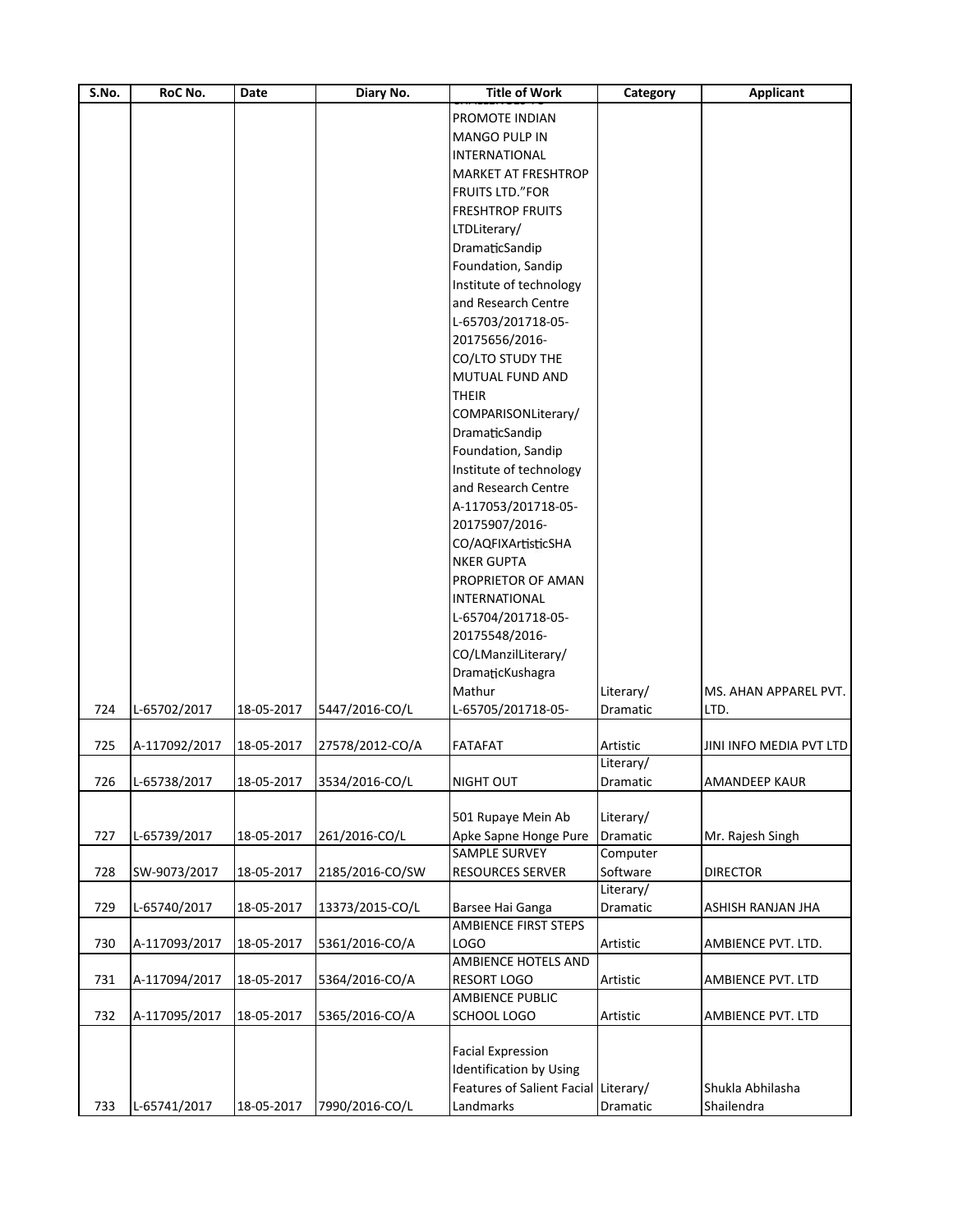| S.No. | RoC No.       | Date       | Diary No.       | <b>Title of Work</b>         | Category        | <b>Applicant</b>            |
|-------|---------------|------------|-----------------|------------------------------|-----------------|-----------------------------|
|       |               |            |                 |                              |                 |                             |
| 734   | A-117096/2017 | 18-05-2017 | 6914/2016-CO/A  | <b>GENGUARD LABEL</b>        | Artistic        | VINOD U. PILLAI - H.U.F     |
|       |               |            |                 |                              |                 | <b>BHAGARAM HIRAJI</b>      |
| 735   | A-117097/2017 | 18-05-2017 | 8031/2016-CO/A  | 9FOX                         | Artistic        | GOYAL                       |
|       |               |            |                 |                              |                 | SIRAJALI SHAHBUDIN          |
| 736   | A-117098/2017 | 18-05-2017 | 6916/2016-CO/A  | ROMCOM LABEL                 | Artistic        | CHUNARA                     |
|       |               |            |                 |                              | Literary/       |                             |
| 737   | L-65742/2017  | 18-05-2017 | 8021/2016-CO/L  | AAM AADAMI JINDABAD          | Dramatic        | SUKHBAJ PARWANA             |
|       |               |            |                 |                              |                 |                             |
|       |               |            |                 |                              |                 | MAHENDRABHAI V.             |
|       |               |            |                 |                              |                 | PATEL, KASHYAPBHAI R.       |
|       |               |            |                 |                              |                 | BHEDA, RAJIV G. JAIN,       |
|       |               |            |                 |                              |                 | SHYAMJI A. MYATRA,          |
| 738   | A-117099/2017 | 18-05-2017 | 6918/2016-CO/A  | GREEN PARADISE               | Artistic        | N.L. VARCHAND, CHAI         |
|       |               |            |                 |                              |                 | M/S. SHAKTI                 |
| 739   | A-117100/2017 | 18-05-2017 | 8022/2016-CO/A  | LOGO                         | Artistic        | DEVELOPERS                  |
|       |               |            |                 |                              |                 | HIMANSHU                    |
|       |               |            |                 |                              |                 | HARSHUKHBHAI                |
| 740   | A-117101/2017 | 18-05-2017 | 6919/2016-CO/A  |                              | Artistic        | <b>KOSHIYA</b>              |
|       |               |            |                 | <b>BLACK VALLY</b>           |                 |                             |
|       |               |            |                 |                              |                 | M/S. ARYA BHAVAN            |
| 741   | A-117102/2017 | 18-05-2017 | 8025/2016-CO/A  | <b>ARYA BHAVAN</b>           | Artistic        | RESTAURANT                  |
|       |               |            |                 | MUTHUSWAMY                   |                 | M/S. MUTHUSWAMY             |
|       |               |            |                 | <b>CATERING SERVICES P</b>   |                 | <b>CATERING SERVICES</b>    |
| 742   | A-117103/2017 | 18-05-2017 | 8024/2016-CO/A  | <b>LTD</b>                   | Artistic        | PRIVATE LIMITED.            |
|       |               |            |                 | KAYASTHANAMSAMUPA            | Literary/       | <b>MANOJ KUMAR</b>          |
| 743   | L-65744/2017  | 18-05-2017 | 5660/2016-CO/L  | TTI                          | Dramatic        | SRIVASTAVA                  |
|       |               |            |                 |                              |                 | MR DEEPAK KUMAR             |
| 744   | A-117104/2017 | 18-05-2017 | 7755/2016-CO/A  | RICH GOLD                    | Artistic        | <b>MOTWANI</b>              |
|       |               |            |                 | <b>FLIGHT DESPATCH</b>       |                 | <b>MS FLIGHT DESPATCH</b>   |
|       |               |            |                 | <b>COURIER AND CARGO (I)</b> |                 | <b>COURIER AND CARGO</b>    |
| 745   | A-117105/2017 | 18-05-2017 | 7258/2016-CO/A  | <b>PVT LTD</b>               | Artistic        | pvt ltd                     |
|       |               |            |                 | <b>MARVEL TEA LEMON</b>      |                 | MS MVARVEL TEA              |
| 746   | A-117106/2017 | 18-05-2017 | 7270/2016-CO/A  | <b>GREEN TEA</b>             | Artistic        | <b>ESTATE</b>               |
|       |               |            |                 |                              |                 |                             |
| 747   | A-117107/2017 | 18-05-2017 | 7942/2016-CO/A  | <b>Optical House</b>         | Artistic        | Mr. Raosaheb Vandure        |
|       |               |            |                 | <b>AVIONICS SYSTEM</b>       |                 |                             |
|       |               |            |                 | <b>DEVELOPMENT LIFE</b>      |                 | <b>MISSION &amp; COMBAT</b> |
|       |               |            |                 | <b>CYCLE PROCESS</b>         |                 | SYSTEMS RESEARCH AND        |
|       |               |            |                 | DOCUMENT DOC NO              |                 | DESIGN CENTRE,              |
|       |               |            |                 | MCSRDC/AW/SyDLC/01/          | Literary/       | <b>HINDUSTAN</b>            |
| 748   | L-65745/2017  | 18-05-2017 | 8026/2016-CO/L  | 00                           | <b>Dramatic</b> | <b>AERONAUTICS LIMITED</b>  |
|       |               |            |                 |                              |                 |                             |
|       |               |            |                 | <b>GULMOHAR VATIKA</b>       |                 |                             |
| 749   | A-117108/2017 | 18-05-2017 | 38647/2013-CO/A | ABODE OF THE BLESSED         | Artistic        | MR. SAURABH JINDAL          |
|       |               |            |                 | Design and Fabrication       |                 |                             |
|       |               |            |                 | of Gear Motor Test Rig       |                 |                             |
|       |               |            |                 | using Aluminium Collar       |                 |                             |
|       |               |            |                 | to couple Induction          | Literary/       |                             |
|       |               |            |                 |                              |                 |                             |
| 750   | L-65746/2017  | 18-05-2017 | 7915/2016-CO/L  | Motor with Gear              | Dramatic        | Dr. A. Murugarajan          |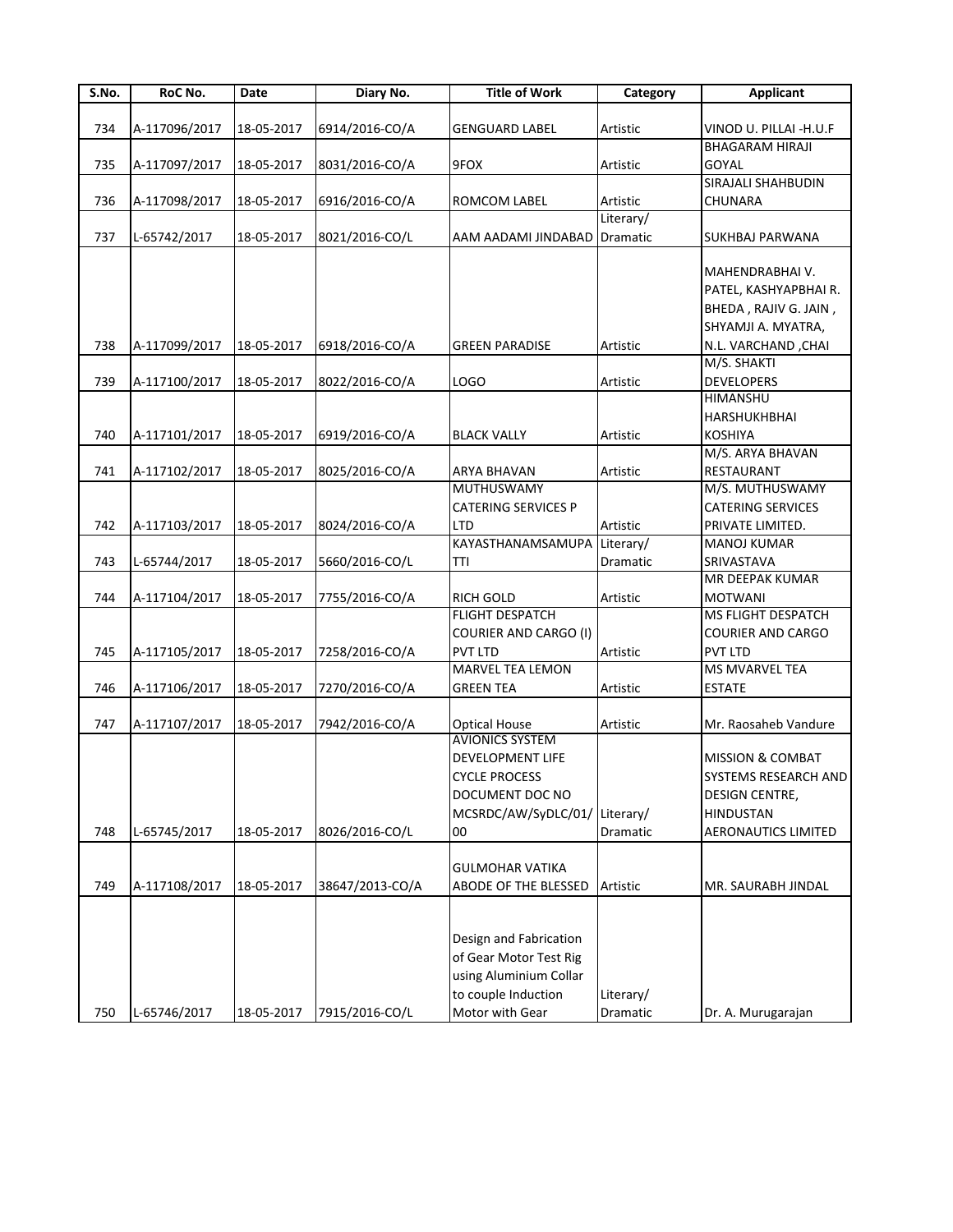| S.No. | RoC No.                  | Date       | Diary No.       | <b>Title of Work</b>           | Category  | <b>Applicant</b>               |
|-------|--------------------------|------------|-----------------|--------------------------------|-----------|--------------------------------|
|       |                          |            |                 |                                |           |                                |
|       |                          |            |                 |                                |           |                                |
|       |                          |            |                 | Design and Fabrication         |           |                                |
|       |                          |            |                 | of Gear Motor Test Rig         |           |                                |
|       |                          |            |                 | using Aluminium Collar         |           |                                |
|       |                          |            |                 | to couple Induction            | Literary/ |                                |
| 751   | L-65746/2017             | 18-05-2017 | 7915/2016-CO/L  | Motor with Gear                | Dramatic  | Dr. N. Srimath                 |
|       |                          |            |                 |                                |           |                                |
|       |                          |            |                 |                                |           |                                |
|       |                          |            |                 | Design and Fabrication         |           |                                |
|       |                          |            |                 | of Gear Motor Test Rig         |           |                                |
|       |                          |            |                 | using Aluminium Collar         |           |                                |
|       |                          |            |                 | to couple Induction            | Literary/ |                                |
| 752   | L-65746/2017             | 18-05-2017 | 7915/2016-CO/L  | Motor with Gear                | Dramatic  | P. Manjunath                   |
|       |                          |            |                 |                                |           |                                |
|       |                          |            |                 |                                |           |                                |
|       |                          |            |                 | Design and Fabrication         |           |                                |
|       |                          |            |                 | of Gear Motor Test Rig         |           |                                |
|       |                          |            |                 | using Aluminium Collar         |           |                                |
|       |                          |            |                 | to couple Induction            | Literary/ |                                |
| 753   | L-65746/2017             | 18-05-2017 | 7915/2016-CO/L  | Motor with Gear                | Dramatic  | M. Manojkumar                  |
|       |                          |            |                 |                                |           |                                |
|       |                          |            |                 |                                |           |                                |
|       |                          |            |                 | Design and Fabrication         |           |                                |
|       |                          |            |                 | of Gear Motor Test Rig         |           |                                |
|       |                          |            |                 | using Aluminium Collar         |           |                                |
|       |                          |            |                 | to couple Induction            | Literary/ |                                |
| 754   | L-65746/2017             | 18-05-2017 | 7915/2016-CO/L  | Motor with Gear                | Dramatic  | P. Pravinth                    |
|       |                          |            |                 |                                |           |                                |
|       |                          |            |                 | POWER POINT                    |           |                                |
|       |                          |            |                 | PRESENTATION ON                |           |                                |
|       |                          |            |                 | <b>SUBJECT</b>                 |           |                                |
|       |                          |            |                 | TELECOMMUNICATION              | Literary/ |                                |
| 755   | L-65747/2017             | 18-05-2017 | 658/2016-CO/L   | SWITCHING SYSTEM               | Dramatic  | YOGESH WATILE                  |
|       |                          |            |                 |                                |           | <b>MS MVARVEL TEA</b>          |
| 756   | A-117109/2017            | 18-05-2017 | 7271/2016-CO/A  | <b>MARVEL SPICES</b>           | Artistic  | <b>ESTATE</b>                  |
|       |                          |            |                 |                                |           | MR. KISHORE DAVID              |
|       |                          |            |                 |                                |           |                                |
| 757   | A-117110/2017 18-05-2017 |            | 8023/2016-CO/A  | Wtf!                           | Artistic  | <b>FREDERICK</b>               |
|       |                          |            |                 |                                |           |                                |
|       |                          |            |                 |                                |           | <b>HARPREET SACHDEVA</b>       |
|       |                          |            |                 |                                |           | DIRECTOR OF MAGICAL            |
|       |                          |            |                 |                                |           | DREAMS PRODUCTION              |
| 758   | A-117111/2017            | 18-05-2017 | 6621/2016-CO/A  | <b>MAGICAL DREAMS</b>          | Artistic  | PVT. LTD.                      |
|       |                          |            |                 | Sweety Supari Gulab            |           |                                |
| 759   | A-117112/2017            | 18-05-2017 | 6040/2016-CO/A  | Scented                        | Artistic  | Suresh Chand Agrawal           |
|       |                          |            |                 |                                | Literary/ | P. RAJA alias R.P.             |
| 760   | L-65748/2017             | 18-05-2017 | 7446/2016-CO/L  | NILAVU VELICHATHILE            | Dramatic  | RAJASEKHAR                     |
|       |                          |            |                 | O JANE TAMANA O JANE Literary/ |           |                                |
| 761   | L-65749/2017             | 18-05-2017 | 7438/2016-CO/L  | <b>MANN</b>                    | Dramatic  | <b>MOHINDER SINGH</b>          |
|       |                          |            |                 |                                | Literary/ |                                |
| 762   | L-65750/2017             | 18-05-2017 | 1348/2016-CO/L  | <b>WHOLE NOTE THEORY</b>       | Dramatic  | NA. KARTHIK                    |
|       |                          |            |                 |                                |           |                                |
| 763   | SR-11964/2017            | 18-05-2017 | 2979/2016-CO/SR | Nachore Gavore                 |           | Sound Recording Winston Mathew |
|       |                          |            |                 |                                |           | SH PIYUSH JAIN & SH            |
|       |                          |            |                 |                                |           | ANJALI JAIN PARTNER OF         |
|       |                          |            |                 |                                |           | M/S CHANDRA METAL              |
| 764   | A-117113/2017            | 18-05-2017 | 7432/2016-CO/A  | <b>BHARAT AGRICULTURE</b>      | Artistic  | <b>ENTERPRISES</b>             |
|       |                          |            |                 |                                |           |                                |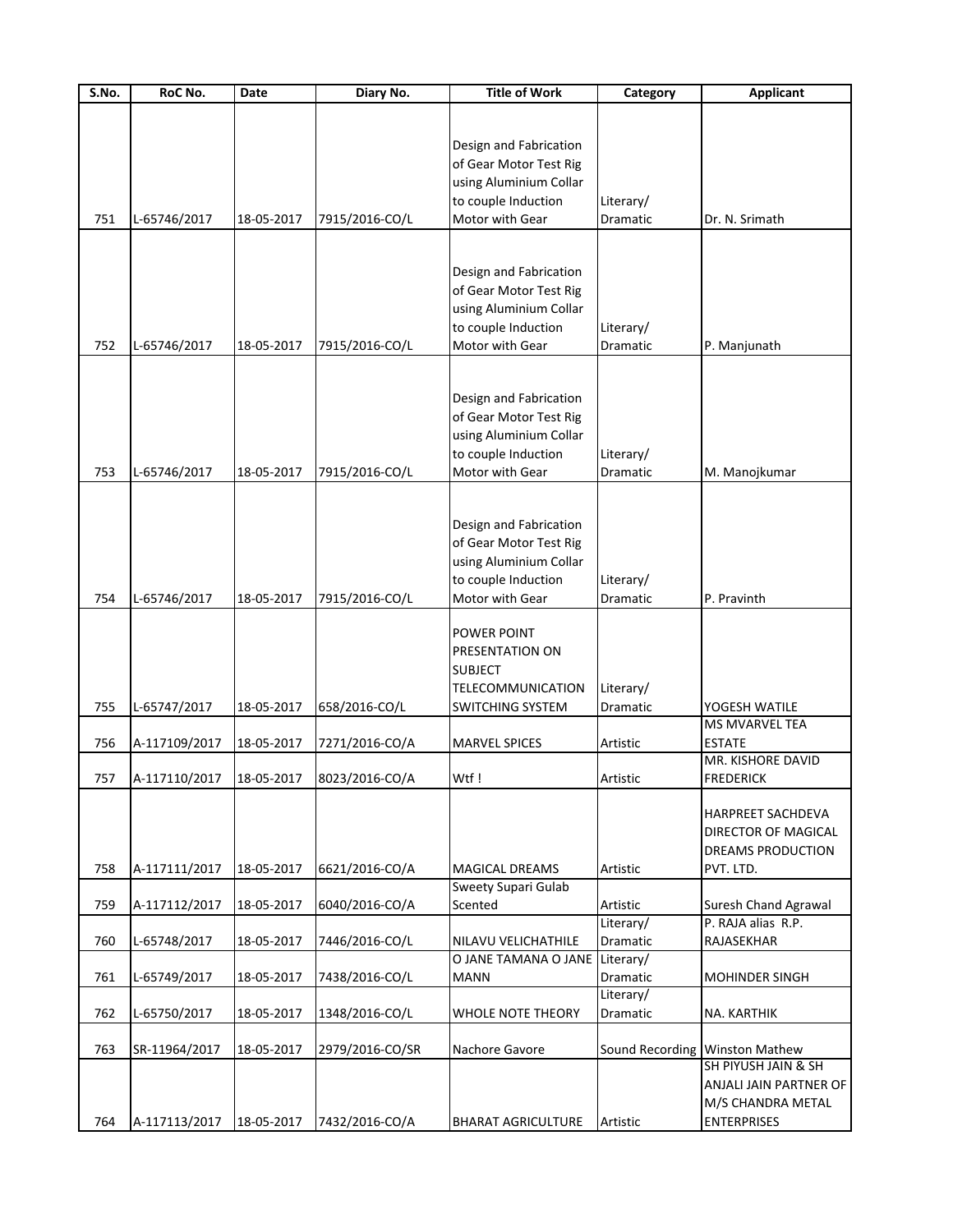| S.No. | RoC No.       | Date             | Diary No.       | <b>Title of Work</b>                  | Category  | <b>Applicant</b>             |
|-------|---------------|------------------|-----------------|---------------------------------------|-----------|------------------------------|
| 765   | A-117114/2017 | $18 - 05 - 2017$ | 7434/2016-CO/A  | <b>JOIERIA</b>                        | Artistic  | <b>SH ARPIT JAIN, PROP</b>   |
|       |               |                  |                 |                                       |           |                              |
|       |               |                  |                 | MAHA BALESHWAR                        |           |                              |
|       |               |                  |                 | WITH DEVICE OF LORD                   |           | SH PANNA LAL & SH            |
| 766   | A-117115/2017 | 18-05-2017       | 7436/2016-CO/A  | SHIVA AND SHIVLING                    | Artistic  | <b>PAWAN GARG</b>            |
|       |               |                  |                 |                                       |           | <b>SH RAMESH CHAND</b>       |
| 767   | A-117116/2017 | 18-05-2017       | 7433/2016-CO/A  | RAJU SUPARI                           | Artistic  | <b>AGARWAL PROP</b>          |
| 768   | A-117117/2017 | 18-05-2017       | 6009/2016-CO/A  | DRESSBERRY                            | Artistic  | <b>KISHAN KUMAR</b>          |
|       |               |                  |                 |                                       |           |                              |
| 769   | A-117117/2017 | 18-05-2017       | 6009/2016-CO/A  | DRESSBERRY                            | Artistic  | LEELA DEVI                   |
| 770   | A-117117/2017 | 18-05-2017       | 6009/2016-CO/A  | <b>DRESSBERRY</b>                     | Artistic  | JITENDRA BHOJWANI            |
| 771   | A-117118/2017 | 18-05-2017       | 7066/2016-CO/A  | <b>MOHAN BAKERY</b>                   | Artistic  | <b>AMIT PURI</b>             |
| 772   | A-117118/2017 | 18-05-2017       | 7066/2016-CO/A  | <b>MOHAN BAKERY</b>                   | Artistic  | ADITYA MOHAN PURI            |
| 773   | A-117118/2017 | 18-05-2017       | 7066/2016-CO/A  | <b>MOHAN BAKERY</b>                   | Artistic  | <b>RAJIV PURI</b>            |
| 774   | A-117118/2017 | 18-05-2017       | 7066/2016-CO/A  | <b>MOHAN BAKERY</b>                   | Artistic  | <b>MANMOHAN PURI</b>         |
| 775   | A-117118/2017 | 18-05-2017       | 7066/2016-CO/A  | <b>MOHAN BAKERY</b>                   | Artistic  | <b>SANJAY PURI</b>           |
| 776   | A-117118/2017 | 18-05-2017       | 7066/2016-CO/A  | <b>MOHAN BAKERY</b>                   | Artistic  | <b>RAJNISH PURI</b>          |
| 777   | A-117118/2017 | 18-05-2017       | 7066/2016-CO/A  | <b>MOHAN BAKERY</b>                   | Artistic  | <b>MANIK MOHAN PURI</b>      |
|       |               |                  |                 |                                       |           |                              |
|       |               |                  |                 |                                       |           | SATYA SHIV SAI FOODS         |
| 778   | A-117119/2017 | 18-05-2017       | 7786/2016-CO/A  | Prem's                                | Artistic  | PRIVATE LIMITED              |
| 779   | A-117120/2017 | 18-05-2017       | 7070/2016-CO/A  | <b>MOHAN BAKERS</b>                   | Artistic  | <b>AMIT PURI</b>             |
| 780   | A-117120/2017 | 18-05-2017       | 7070/2016-CO/A  | <b>MOHAN BAKERS</b>                   | Artistic  | <b>MANIK MOHAN PURI</b>      |
|       |               |                  |                 |                                       |           |                              |
|       |               |                  |                 |                                       |           | M/S BIGHOON SHOES            |
| 781   | A-117121/2017 | 18-05-2017       | 7430/2016-CO/A  | <b>RCK PRIDE</b>                      | Artistic  | INDIA PVT LTD.               |
|       |               |                  |                 |                                       |           | Mr. Vishal Bharti, Mr.       |
|       |               |                  |                 | <b>B.M.C - BUSINESS</b>               |           | Tanupriya                    |
|       |               |                  |                 |                                       |           |                              |
|       |               |                  |                 | <b>MANAGEMENT</b>                     | Computer  | Choudhury, Sumit Kumar       |
| 782   | SW-9074/2017  | 18-05-2017       | 3331/2015-CO/SW | <b>CONTROLLER</b>                     | Software  | Das                          |
|       |               |                  |                 | <b>ENLIGHTENING ENGLISH Literary/</b> |           |                              |
| 783   | L-65751/2017  | 18-05-2017       | 3331/2016-CO/L  | <b>DICTION</b>                        | Dramatic  | T K CHANDRA SEKARAN          |
|       |               |                  |                 |                                       |           |                              |
|       |               |                  |                 |                                       |           | M/S HARSH                    |
|       |               |                  |                 | <b>RED RIDING WITH</b>                |           | <b>INTERNATIONAL IMPO</b>    |
| 784   | A-117122/2017 | 18-05-2017       | 7431/2016-CO/A  | DEVICE OF LEAF                        | Artistic  | <b>EXPO INDIA LTD</b>        |
|       |               |                  |                 |                                       |           |                              |
| 785   | A-117123/2017 | 18-05-2017       | 7668/2016-CO/A  | Sarkar Career Academy                 | Artistic  | Sarkar Career Academy        |
|       |               |                  |                 |                                       |           | M/S HMA CONSUMER             |
| 786   | A-117124/2017 | 18-05-2017       | 7435/2016-CO/A  | ECO ON                                | Artistic  | PRODUCTS PVT LTD             |
|       |               |                  |                 | Varun and The Rage of                 | Literary/ |                              |
| 787   | L-65752/2017  | 18-05-2017       | 7655/2016-CO/L  | Croco                                 | Dramatic  | Piyush maheshwari            |
|       |               |                  |                 | <b>POWER POINT</b>                    |           |                              |
|       |               |                  |                 | <b>PRESENTATION ON</b>                | Literary/ |                              |
| 788   | L-65753/2017  | 18-05-2017       | 403/2016-CO/L   | POWER ELECTRONICS                     | Dramatic  | PREETI VIJAY HAZARE          |
|       |               |                  |                 |                                       | Literary/ |                              |
| 789   | L-65754/2017  | 18-05-2017       | 5506/2016-CO/L  | PADUKAR BIGHAPAN                      | Dramatic  | <b>CHANCHAL BISWAS</b>       |
|       |               |                  |                 |                                       |           |                              |
|       |               |                  |                 |                                       |           | <b>KLICKSON PAINTS &amp;</b> |
|       |               |                  |                 | <b>KLICKLITE HARD GLASS</b>           |           |                              |
| 790   | A-117125/2017 | 18-05-2017       | 2712/2016-CO/A  | <b>SYNTHETIC ENAMEL</b>               | Artistic  | CHEMICALS                    |
| 791   | A-117126/2017 | 18-05-2017       | 2711/2016-CO/A  | <b>UNIQUE</b>                         | Artistic  | UNIQUE INDUSTRIES            |
|       |               |                  |                 |                                       |           | MEBESTO AUTO PVT.            |
| 792   | A-117127/2017 | 18-05-2017       | 2710/2016-CO/A  | <b>MEBESTO RUBBER</b>                 | Artistic  | LTD.                         |
|       |               |                  |                 |                                       |           |                              |
| 793   | A-117128/2017 | 18-05-2017       | 2700/2016-CO/A  | HT HAR - TIME                         | Artistic  | <b>DIAMOND INDUSTRIES</b>    |
| 794   | A-117129/2017 | 18-05-2017       | 2698/2016-CO/A  | LYALLPUR                              | Artistic  | <b>LYALLPUR BAKERS</b>       |
|       |               |                  |                 |                                       |           | MS SIRSA FOOD                |
| 795   | A-117130/2017 | 18-05-2017       | 7269/2016-CO/A  | PARKASH KERRY ON                      | Artistic  | <b>PRODUCTS</b>              |
|       |               |                  |                 |                                       |           |                              |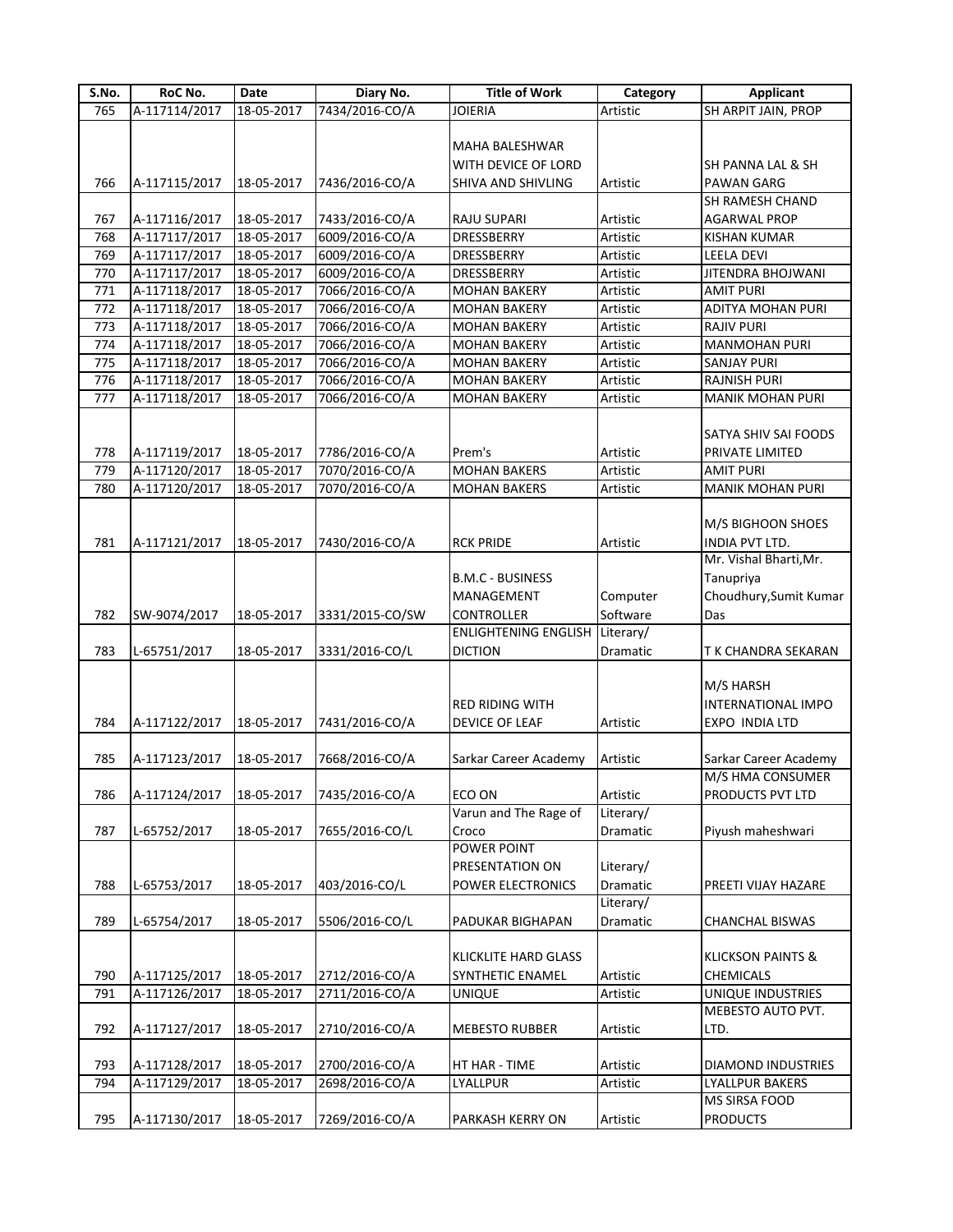| S.No. | RoC No.       | Date       | Diary No.       | <b>Title of Work</b>         | Category                        | <b>Applicant</b>          |
|-------|---------------|------------|-----------------|------------------------------|---------------------------------|---------------------------|
|       |               |            |                 | <b>SUPER BIKANERI</b>        |                                 |                           |
|       |               |            |                 | RANGOLI BRAND PAPAD          |                                 |                           |
|       |               |            |                 | WITH DEVICE OF               |                                 | ARUN KUMAR,               |
| 796   | A-117131/2017 | 18-05-2017 | 5784/2016-CO/A  | <b>GANESHA</b>               | Artistic                        | <b>PROPRIETOR</b>         |
|       |               |            |                 | JEENE KE LIYE - SUCHIT       |                                 |                           |
| 797   | SR-11965/2017 | 18-05-2017 | 7534/2016-CO/SR | PUTHALAT                     | Sound Recording Suchit Puthalat |                           |
|       |               |            |                 |                              |                                 |                           |
|       |               |            |                 | <b>METRO BLACK AS PER</b>    |                                 | JOY PRAKSH PODDAR,        |
|       |               |            |                 |                              |                                 |                           |
|       |               |            |                 | <b>LABEL WITH</b>            |                                 | MIRJA DAULAT              |
| 798   | A-117132/2017 | 18-05-2017 | 6752/2016-CO/A  | <b>DESCRIPTIVE MATTERS</b>   | Artistic                        | HOOSAIN, JOY KAPURIA      |
|       |               |            |                 | <b>GWK GOHANA WALO KI</b>    |                                 | MS LAL MATU RAM           |
| 799   | A-117133/2017 | 18-05-2017 | 7268/2016-CO/A  | <b>JALABIA</b>               | <b>Artistic</b>                 | <b>HALWAI</b>             |
|       |               |            |                 | <b>WAGH BAKRI</b>            |                                 |                           |
|       |               |            |                 | SARVOTAM CHAY 100            |                                 |                           |
|       |               |            |                 | <b>VARSHO SE WITH</b>        |                                 |                           |
|       |               |            |                 | DEVICE OF MAN, GOAT          |                                 | THE GUJRAT TEA DEPOT      |
| 800   | A-117134/2017 | 18-05-2017 | 7302/2016-CO/A  | <b>AND TIGER</b>             | Artistic                        | CO.                       |
|       |               |            |                 |                              |                                 | MS LIGHT WEIGHT           |
| 801   | A-117135/2017 | 18-05-2017 | 7263/2016-CO/A  | SPARTA                       | Artistic                        | POLYMERS                  |
|       |               |            |                 |                              |                                 | M/s. SUNCREST FOOD        |
| 802   | A-117136/2017 | 18-05-2017 | 6941/2016-CO/A  | <b>GHOTALA PACKAGING</b>     | Artistic                        | <b>MAKERS</b>             |
|       |               |            |                 | <b>HASHI KHUSHI WITH</b>     |                                 |                           |
|       |               |            |                 | SMILING LOGO AS PER          |                                 |                           |
|       |               |            |                 |                              |                                 |                           |
| 803   | A-117137/2017 | 18-05-2017 | 6751/2016-CO/A  | LABEL                        | Artistic                        | DEEP CHAND JAIN           |
|       |               |            |                 | <b>VEDASRI PURE FOR SURE</b> |                                 |                           |
|       |               |            |                 | WITH THE LOGO OF V IN        |                                 | Vinodkumar Hiralal Jain   |
| 804   | A-117138/2017 | 18-05-2017 | 7883/2016-CO/A  | <b>CIRCLE</b>                | Artistic                        | (Proprietor)              |
|       |               |            |                 | <b>BARESKIN LOGO OF</b>      |                                 | <b>GEE KAY</b>            |
| 805   | A-117139/2017 | 18-05-2017 | 6985/2016-CO/A  | <b>STAG</b>                  | Artistic                        | <b>INTERNATIONAL</b>      |
|       |               |            |                 |                              |                                 | LAL CHAND YADAV,          |
|       |               |            |                 | TIGER BRAND WITH             |                                 | MULCHAND YADAV,           |
| 806   | A-117140/2017 | 18-05-2017 | 6750/2016-CO/A  | DEVICE OF TIGER              | Artistic                        | SHOBH NATH YADAV          |
| 807   | A-117141/2017 | 18-05-2017 | 6981/2016-CO/A  | <b>SHUKRA PLUS</b>           | Artistic                        | <b>VINAYAK ASSOCIATES</b> |
|       |               |            |                 |                              |                                 | <b>RANSON SPORTS</b>      |
| 808   | A-117142/2017 | 18-05-2017 | 6988/2016-CO/A  | <b>HEAD OF LION</b>          | Artistic                        | <b>INDUSTRY</b>           |
|       |               |            |                 |                              |                                 | <b>RANSON SPORTS</b>      |
|       |               |            |                 |                              |                                 |                           |
| 809   | A-117143/2017 | 18-05-2017 | 6989/2016-CO/A  | <b>DEVICE</b>                | Artistic                        | <b>INDUSTRY</b>           |
|       |               |            |                 | TITLIS THE WAY OF            |                                 |                           |
| 810   | A-117144/2017 | 18-05-2017 | 6864/2016-CO/A  | <b>SMART LIVING</b>          | Artistic                        | OSTER KNIT PVT. LTD.      |
|       |               |            |                 |                              |                                 | <b>MERIDIAN MEDICARE</b>  |
| 811   | A-117145/2017 | 18-05-2017 | 6865/2016-CO/A  | MERIDIAN                     | Artistic                        | LTD.                      |
| 812   | A-117146/2017 | 18-05-2017 | 6984/2016-CO/A  | <b>TUFFLUK</b>               | Artistic                        | K.T. INTERNATIONAL        |
|       |               |            |                 |                              |                                 | <b>GREEN PLANET BIO</b>   |
| 813   | A-117147/2017 | 18-05-2017 | 6860/2016-CO/A  | <b>GREEN PLANET</b>          | Artistic                        | <b>PRODUCTS</b>           |
|       |               |            |                 | <b>AMARJIT MOTOR</b>         |                                 | AMARJIT MOTOR             |
| 814   | A-117148/2017 | 18-05-2017 | 6986/2016-CO/A  | <b>GARAGE LABEL</b>          | Artistic                        | GARAGE                    |
|       |               |            |                 |                              |                                 | <b>GURCHARAN EXPORTS</b>  |
| 815   | A-117149/2017 | 18-05-2017 | 6863/2016-CO/A  | <b>G MACH</b>                | Artistic                        | (INDIA)                   |
|       |               |            |                 |                              |                                 |                           |
|       |               |            |                 |                              |                                 | SHRI BALAJI FINISHING     |
|       |               |            |                 |                              |                                 |                           |
| 816   | A-117150/2017 | 18-05-2017 | 6998/2016-CO/A  | <b>JUMPING JACK</b>          | Artistic                        | MILLS PVT. LTD.           |
|       |               |            |                 |                              |                                 |                           |
| 817   | A-117151/2017 | 18-05-2017 | 6990/2016-CO/A  | <b>GEE 7 DEVICE</b>          | Artistic                        | GEE 7 PRINTEK PVT. LTD.   |
|       |               |            |                 | WELDMISTER                   |                                 | NAYYAR ELECTRODES         |
| 818   | A-117152/2017 | 18-05-2017 | 6976/2016-CO/A  | <b>ELECTRODES</b>            | Artistic                        | PVT. LTD                  |
|       |               |            |                 | Vinayaki: Naata Navra        | Literary/                       | Mr. Vinayak Parshuram     |
| 819   | L-65755/2017  | 19-05-2017 | 6183/2016-CO/L  | Baikocha                     | Dramatic                        | Thakar                    |
|       |               |            |                 |                              |                                 |                           |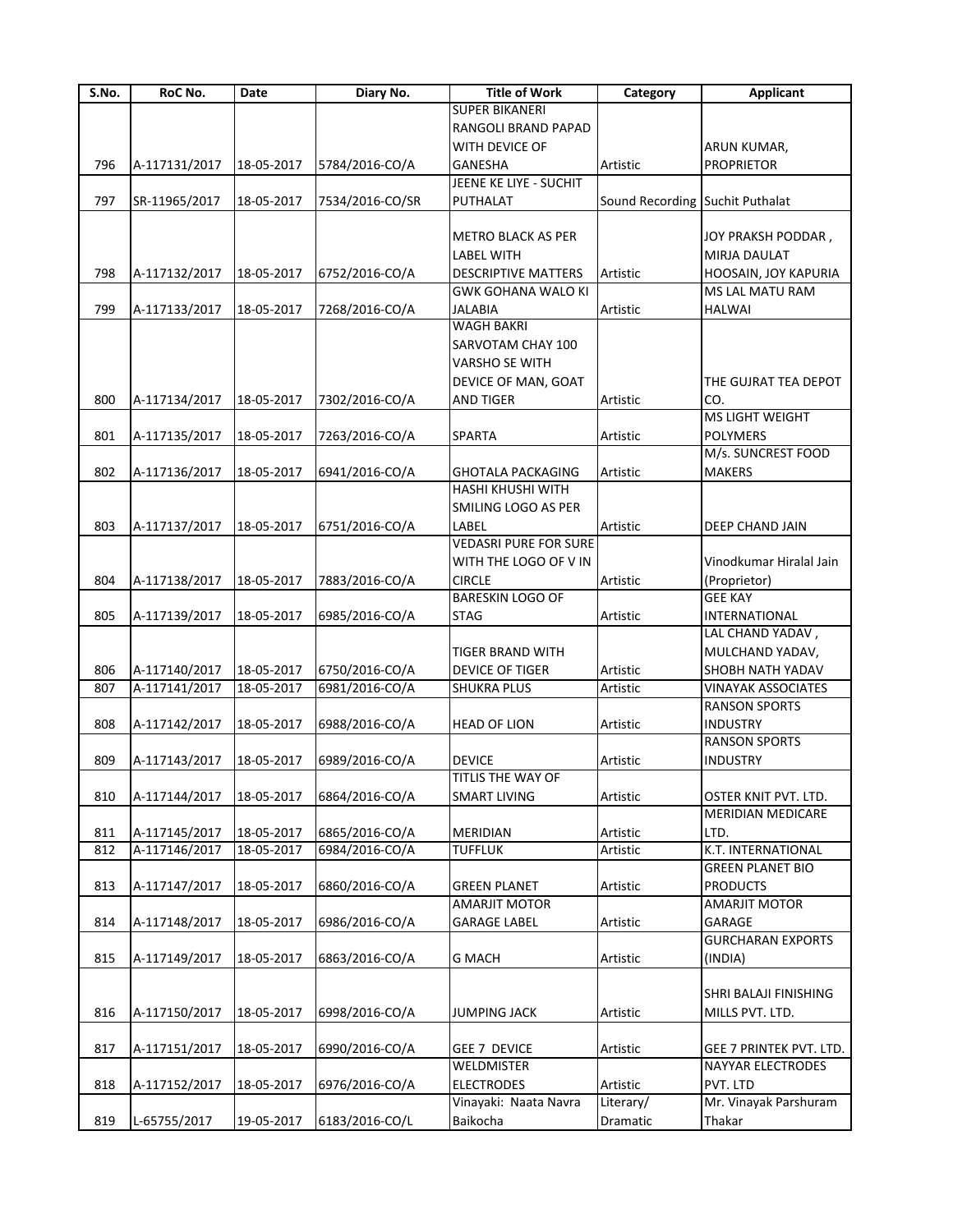| S.No. | RoC No.       | Date       | Diary No.       | <b>Title of Work</b>            | Category  | <b>Applicant</b>          |
|-------|---------------|------------|-----------------|---------------------------------|-----------|---------------------------|
|       |               |            |                 |                                 | Literary/ | RAMPRASATH                |
| 820   | L-65756/2017  | 19-05-2017 | 8132/2016-CO/L  | UNGAL EN ENNA                   | Dramatic  | RENGASAMY,                |
| 821   | A-117153/2017 | 19-05-2017 | 7277/2016-CO/A  | <b>BARWORLD</b>                 | Artistic  | <b>ADITAN ENTERPRISES</b> |
|       |               |            |                 | Lifestyle / Fashion /           | Literary/ |                           |
| 822   | L-65757/2017  | 19-05-2017 | 7336/2016-CO/L  | Make up show                    | Dramatic  | <b>Vivek Anand</b>        |
|       |               |            |                 | <b>MUSHROOM TWENTY</b>          |           |                           |
| 823   | A-117154/2017 | 19-05-2017 | 6483/2016-CO/A  | <b>ONE LABEL</b>                | Artistic  | R. Shankar                |
|       |               |            |                 |                                 |           |                           |
| 824   | A-117155/2017 | 19-05-2017 | 6484/2016-CO/A  | KASHMIR CHILLY (LABEL) Artistic |           | R. Shankar                |
|       |               |            |                 |                                 |           |                           |
|       |               |            |                 |                                 |           |                           |
|       |               |            |                 | KITE PLY & BOARD                |           | Sanjeev Kumar trading as  |
| 825   | A-117156/2017 | 19-05-2017 | 6207/2016-CO/A  | (LABEL)                         | Artistic  | Mahaveer Industries       |
|       |               |            |                 | MAR NA JAU MAIN PHIR Literary/  |           |                           |
|       |               |            |                 |                                 |           |                           |
| 826   | L-65758/2017  | 19-05-2017 | 7182/2016-CO/L  | KAHIN                           | Dramatic  | <b>DEEPAK</b>             |
|       |               |            |                 |                                 |           | DAIRY CLASSIC ICE         |
| 827   | A-117157/2017 | 19-05-2017 | 6760/2016-CO/A  | DAIRY DAY LABEL                 | Artistic  | CREAMS PVT. LTD.          |
|       |               |            |                 |                                 |           | DAIRY CLASSIC ICE         |
| 828   | A-117158/2017 | 19-05-2017 | 6761/2016-CO/A  | POLAR BEAR LABEL                | Artistic  | CREAMS PVT. LTD           |
|       |               |            |                 | <b>Integrated Activity Book</b> | Literary/ |                           |
| 829   | L-65759/2017  | 19-05-2017 | 7788/2016-CO/L  | UKG 2nd Term                    | Dramatic  | Mrs. Mamta Manish Jain    |
|       |               |            |                 |                                 |           |                           |
|       |               |            |                 | Design and Optimization         |           |                           |
|       |               |            |                 | of Logic Gates Beyond           | Literary/ |                           |
| 830   | L-65760/2017  | 19-05-2017 | 8103/2016-CO/L  | CMOS                            | Dramatic  | Manasi Rakasheth Mali     |
|       |               |            |                 |                                 | Literary/ |                           |
| 831   | L-65761/2017  | 19-05-2017 | 1147/2016-CO/L  | THE DIGNITY MESSAGE             | Dramatic  | Ajish Mangot              |
|       |               |            |                 |                                 |           |                           |
|       |               |            |                 | <b>DEVELOPMENT OF</b>           |           |                           |
|       |               |            |                 | <b>CONTROL SOFTWARE</b>         |           |                           |
|       |               |            |                 | FOR FULL LOAD TESTING           |           |                           |
|       |               |            |                 | OF HIGH POWER GRID              |           |                           |
|       |               |            |                 | <b>CONNECTED</b>                | Computer  | <b>BHARAT HEAVY</b>       |
| 832   |               |            |                 |                                 | Software  |                           |
|       | SW-9075/2017  | 19-05-2017 | 7624/2016-CO/SW | <b>CONVERTERS</b>               |           | ELECTRICALS LIMITED       |
|       |               |            |                 |                                 |           |                           |
| 833   | A-117159/2017 | 19-05-2017 | 7325/2016-CO/A  | <b>ROCK LIGHT</b>               | Artistic  | M/S. T.T. ENTERPRISES.    |
|       |               |            |                 |                                 |           | <b>RITES &amp; JONES</b>  |
|       |               |            |                 |                                 |           | PETROCHEMICALS PVT.       |
| 834   | A-117160/2017 | 19-05-2017 | 7324/2016-CO/A  | <b>EUROILS</b>                  | Artistic  | LTD.                      |
|       |               |            |                 |                                 |           | M/S. P.K. OVERSEAS PVT.   |
| 835   | A-117161/2017 | 19-05-2017 | 7323/2016-CO/A  | <b>DIYA</b>                     | Artistic  | LTD.                      |
|       |               |            |                 |                                 |           |                           |
| 836   | A-117162/2017 | 19-05-2017 | 7378/2016-CO/A  | SUVARNAMUKHI LABEL              | Artistic  | TABREZ AHMAD KHAN         |
|       |               |            |                 |                                 |           |                           |
| 837   | A-117163/2017 | 19-05-2017 | 7379/2016-CO/A  | AMIN SING LABEL                 | Artistic  | AKBARALI U. BHURANI       |
|       |               |            |                 |                                 |           |                           |
| 838   | A-117164/2017 | 19-05-2017 | 7381/2016-CO/A  | <b>MARUTI BREAD LABEL</b>       | Artistic  | JITENDRA K. PARASWANI     |
|       |               |            |                 |                                 |           | <b>GHANSHYAM M</b>        |
| 839   | A-117165/2017 | 19-05-2017 | 7382/2016-CO/A  | PARAS GOLD LABEL                | Artistic  | PANCHAL                   |
|       |               |            |                 |                                 |           |                           |
| 840   | A-117166/2017 | 19-05-2017 | 7321/2016-CO/A  | <b>GRIFFIN OVERSEAS</b>         | Artistic  | M/s Griffin Overseas      |
| 841   | A-117167/2017 | 19-05-2017 | 7392/2016-CO/A  | <b>SHYAM E FUN POLO</b>         | Artistic  | SH. ARUN SINGAL           |
|       |               |            |                 |                                 |           | M/S. SABRIMALA            |
|       |               |            |                 | SABRIMALA TRADING               |           | LEASING AND HOLDING       |
| 842   | A-117168/2017 | 19-05-2017 | 7326/2016-CO/A  | SOLUTIONS                       | Artistic  | LIMITED.                  |
|       |               |            |                 |                                 |           | EXPERT INTERNET           |
| 843   | A-117169/2017 | 19-05-2017 | 7275/2016-CO/A  | TOOL WALE.COM                   | Artistic  | SERVICE PVT LTD           |
|       |               |            |                 |                                 |           |                           |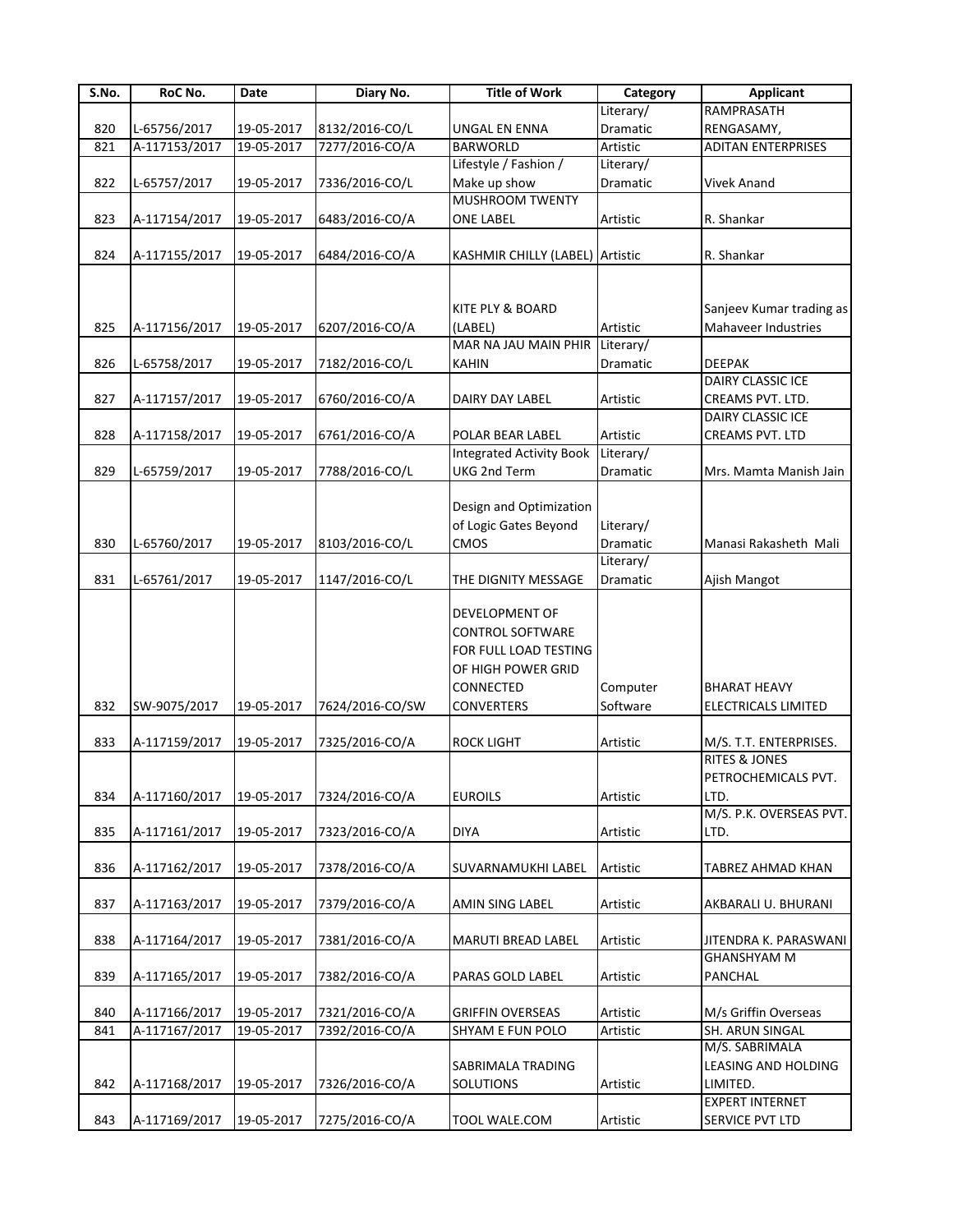| S.No. | RoC No.       | Date       | Diary No.      | <b>Title of Work</b>               | Category  | <b>Applicant</b>            |
|-------|---------------|------------|----------------|------------------------------------|-----------|-----------------------------|
|       |               |            |                |                                    |           | MS SHOHAN CHEMICAL          |
| 844   | A-117170/2017 | 19-05-2017 | 7279/2016-CO/A | <b>AIR GREEN</b>                   | Artistic  | PVT LTD                     |
|       |               |            |                |                                    |           |                             |
| 845   | A-117171/2017 | 19-05-2017 | 7281/2016-CO/A | <b>AHAAR SUPER ATTA</b>            | Artistic  | MS KFM AGRO PVT LTD         |
|       |               |            |                |                                    |           | <b>MS KITARO TRADING</b>    |
| 846   | A-117172/2017 | 19-05-2017 | 7284/2016-CO/A | <b>KOOL KIDZ</b>                   | Artistic  | PVT LTD                     |
|       |               |            |                |                                    |           | M/S. P.K.C.                 |
| 847   | A-117173/2017 | 19-05-2017 | 7327/2016-CO/A | <b>FRESKO</b>                      | Artistic  | INTERNATIONAL.              |
|       |               |            |                |                                    |           |                             |
| 848   | A-117174/2017 | 19-05-2017 | 7328/2016-CO/A | <b>IVANS ACTIVE</b>                | Artistic  | M/S Pawan Trading Co        |
|       |               |            |                |                                    |           |                             |
| 849   | A-117175/2017 | 19-05-2017 | 7278/2016-CO/A | UCARE                              | Artistic  | <b>MS VISHAL INDUSTRIES</b> |
|       |               |            |                |                                    |           | MS TAPARIA WIRE AND         |
| 850   | A-117176/2017 | 19-05-2017 | 7280/2016-CO/A | <b>ENRICHCAB</b>                   | Artistic  | CABLES                      |
|       |               |            |                |                                    |           |                             |
| 851   | A-117177/2017 | 19-05-2017 | 7282/2016-CO/A | <b>ASCENT BIZ</b>                  | Artistic  | MS JG INTERNATIONAL         |
|       |               |            |                |                                    |           | M/S. PAWAN TRADING          |
| 852   | A-117178/2017 | 19-05-2017 | 7330/2016-CO/A | <b>BADASAHAB</b>                   | Artistic  | CO.                         |
|       |               |            |                |                                    |           |                             |
|       |               |            |                |                                    |           | M/S. SHREE SHYAM            |
| 853   | A-117179/2017 | 19-05-2017 | 7331/2016-CO/A | <b>SHYAM G CHOPSY</b>              | Artistic  | SNACKS FOOD PVT. LTD        |
|       |               |            |                |                                    |           |                             |
|       |               |            |                |                                    |           |                             |
|       |               |            |                | DESIGN OF TUBESHEET                |           |                             |
|       |               |            |                | WITH ACTUAL AND                    |           |                             |
|       |               |            |                | MORE REALISTIC                     |           |                             |
|       |               |            |                | GEOMETRIC PROPERTIES Literary/     |           | <b>BHARAT HEAVY</b>         |
| 854   | L-65762/2017  | 19-05-2017 | 5883/2016-CO/L | FOR A HEAT EXCHANGER Dramatic      |           | ELECTRICALS LIMITED         |
|       |               |            |                |                                    |           |                             |
| 855   | A-117180/2017 | 19-05-2017 | 7272/2016-CO/A | <b>NAR JEANS SIGNATURE</b>         | Artistic  | MS N.A.R. GARMENTS          |
| 856   | A-117181/2017 | 19-05-2017 | 7276/2016-CO/A | CALYMORE                           | Artistic  | SH NARESH TAYAL             |
|       |               |            |                |                                    |           |                             |
| 857   | A-117182/2017 | 19-05-2017 | 7420/2016-CO/A | <b>OLD AMIT</b>                    | Artistic  | M/S. KUNAL INDUSTRIES       |
|       |               |            |                |                                    |           |                             |
| 858   | A-117183/2017 | 19-05-2017 | 7421/2016-CO/A | <b>OLD AMIT</b>                    | Artistic  | M/S KUNAL INDUSTRIES        |
|       |               |            |                |                                    |           |                             |
| 859   | A-117184/2017 | 19-05-2017 | 7422/2016-CO/A | <b>HBS 405</b>                     | Artistic  | SH. RAMGOPAL SINGHAL        |
|       |               |            |                |                                    |           |                             |
| 860   | A-117185/2017 | 19-05-2017 | 7423/2016-CO/A | ZUMAIRA                            | Artistic  | M/S UNIVERSAL IMPLEX        |
|       |               |            |                |                                    |           |                             |
| 861   | A-117186/2017 | 19-05-2017 | 7424/2016-CO/A | WEWILL                             | Artistic  | M/S AHUJA AUTO SALES        |
|       |               |            |                |                                    |           | M/S JAI PRAKASH             |
| 862   | A-117187/2017 | 19-05-2017 | 7425/2016-CO/A | <b>JYOTI</b>                       | Artistic  | CHEMICAL COMPANY            |
|       |               |            |                |                                    |           | Sandip Foundation,          |
|       |               |            |                | "CREDIT RISK                       |           | Sandip Institute of         |
|       |               |            |                | MANAGEMENT OF                      | Literary/ | technology and Research     |
| 863   | L-65763/2017  | 19-05-2017 | 5657/2016-CO/L | <b>COMMERCIAL LOANS"</b>           | Dramatic  | Centre                      |
|       |               |            |                |                                    |           |                             |
|       |               |            |                | AN ANALYTICAL STUDY                |           | Sandip Foundation,          |
|       |               |            |                | OF MORTGAGE LOAN                   |           | Sandip Institute of         |
|       |               |            |                | WITH REFERENCE TO                  | Literary/ | technology and Research     |
| 864   | L-65764/2017  | 19-05-2017 | 5874/2016-CO/L | <b>BANK OF BARODA</b>              | Dramatic  | Centre                      |
|       |               |            |                |                                    |           | M/S. SARV INDIA HOME        |
| 865   | A-117188/2017 | 19-05-2017 | 7426/2016-CO/A | <b>SARV INDIA OZONE</b>            | Artistic  | <b>FURNISHING</b>           |
|       |               |            |                |                                    |           |                             |
|       |               |            |                | "Revised Architecture of Literary/ |           |                             |
| 866   | L-65765/2017  | 19-05-2017 | 4749/2016-CO/L | Cleartrip"                         | Dramatic  | Cleartrip Private Limited   |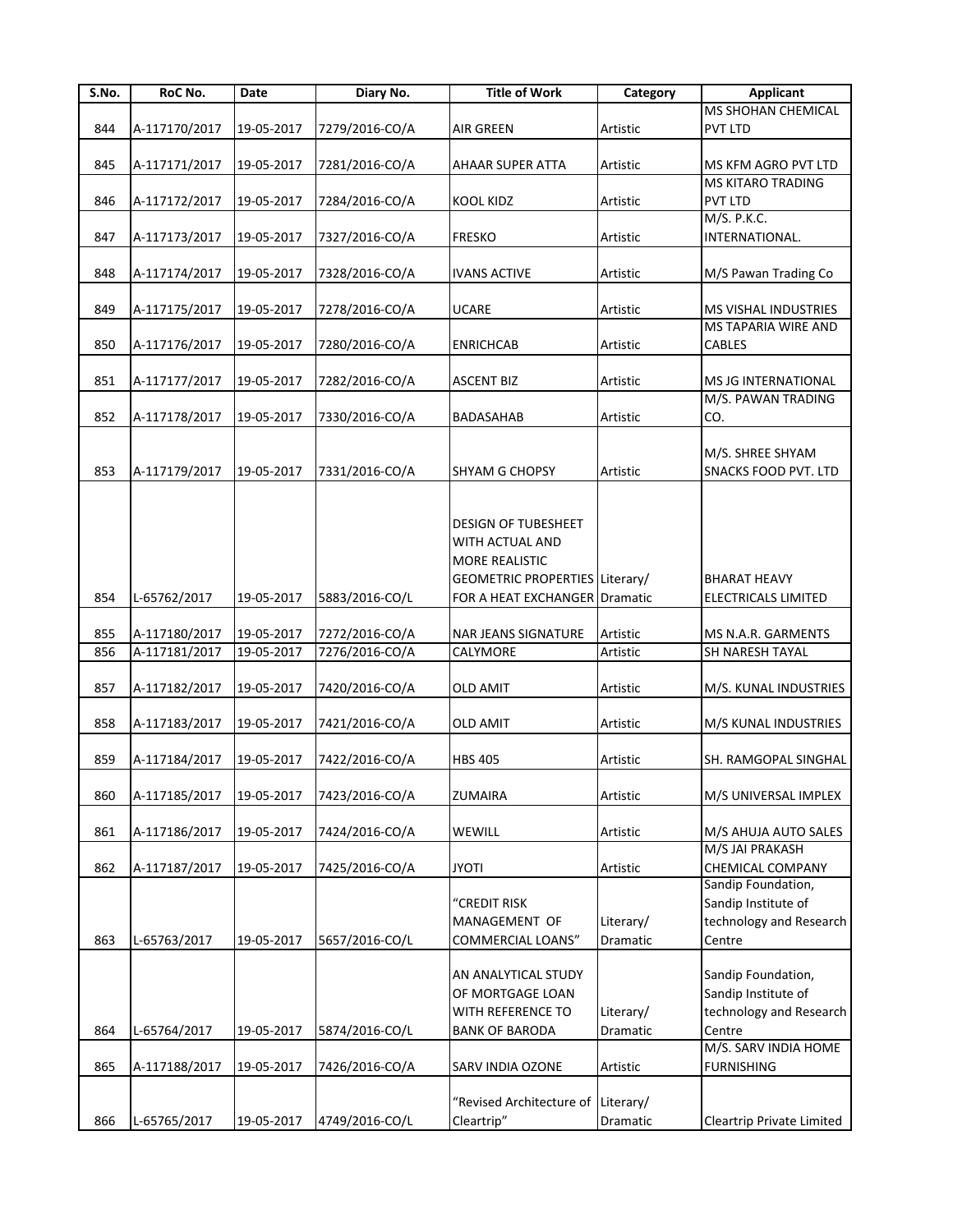| S.No. | RoC No.       | Date       | Diary No.      | <b>Title of Work</b>     | Category        | <b>Applicant</b>           |
|-------|---------------|------------|----------------|--------------------------|-----------------|----------------------------|
|       |               |            |                |                          |                 |                            |
|       |               |            |                | THE RETURN OF MARES      |                 |                            |
|       |               |            |                | 2015 [Supplement of      |                 |                            |
|       |               |            |                | Volume XVII of the       | Literary/       | Royal Western India Turf   |
| 867   | L-65766/2017  | 19-05-2017 | 5878/2016-CO/L | Indian Stud Book]        | <b>Dramatic</b> | Club Ltd                   |
|       |               |            |                |                          |                 |                            |
|       |               |            |                | <b>CS EXECUTIVE</b>      |                 |                            |
|       |               |            |                | FINANCIAL ACCOUNTS A     |                 |                            |
|       |               |            |                | <b>HANDBOOK FOR</b>      |                 |                            |
|       |               |            |                | COMPANY ACCOUNTS         | Literary/       |                            |
| 868   | L-65767/2017  | 19-05-2017 | 5800/2016-CO/L | <b>THEORY</b>            | Dramatic        | MS KRUTI HARISH JAGAD      |
|       |               |            |                |                          |                 | Ravindra Kumar Sah         |
|       |               |            |                |                          |                 | [Chairman] & Anjan         |
| 869   | A-117189/2017 | 19-05-2017 | 4548/2016-CO/A | <b>CINNI</b>             | Artistic        | Narain Singh               |
|       |               |            |                |                          |                 | M/S. SARV INDIA HOME       |
| 870   | A-117190/2017 | 19-05-2017 | 7427/2016-CO/A | SARV INDIA RACE          | Artistic        | <b>FIRNISHING</b>          |
|       |               |            |                |                          |                 |                            |
|       |               |            |                |                          |                 | 1.SANTOSH KESARWANI        |
|       |               |            |                | PAAWAN MAIDAM            |                 | 2. MANOJ KESARWANI 3.      |
| 871   | A-117191/2017 | 19-05-2017 | 5786/2016-CO/A | NAMKEEN                  | Artistic        | SHREE RAM KESRAWANI        |
|       |               |            |                |                          |                 |                            |
|       |               |            |                | Only and Only, Patankar  | Literary/       | Siddheshwar Vilas          |
| 872   | L-65768/2017  | 19-05-2017 | 5841/2016-CO/L | and Patankar             | Dramatic        | Patankar                   |
|       |               |            |                |                          |                 |                            |
|       |               |            |                |                          |                 | Prakash P. Parekh an       |
|       |               |            |                |                          |                 | Indian trading as Prakash  |
| 873   | A-117192/2017 | 19-05-2017 | 5686/2016-CO/A | <b>ROYAL LION</b>        | Artistic        | <b>Trading Corporation</b> |
| 874   | A-117193/2017 | 19-05-2017 | 5617/2016-CO/A | YOFUN                    | Artistic        | DARSHAN FOODS              |
|       |               |            |                |                          |                 | M/S. SARV INDIA HOME       |
| 875   | A-117194/2017 | 19-05-2017 | 7428/2016-CO/A | SARV INDIA MATRIX        | Artistic        | <b>FURNISHING</b>          |
| 876   | A-117195/2017 | 19-05-2017 | 3852/2016-CO/A | OM GANESH                | Artistic        | <b>ALOK GOYAL</b>          |
|       |               |            |                |                          | Literary/       |                            |
| 877   | L-65769/2017  | 19-05-2017 | 4514/2016-CO/L | Dharma Prasaar           | Dramatic        | Abhijit V. Bhoir           |
|       |               |            |                |                          | Literary/       | <b>GAU RAKSHA DHYAN</b>    |
| 878   | L-65770/2017  | 19-05-2017 | 5578/2016-CO/L | MAA                      | Dramatic        | <b>FOUNDATION</b>          |
|       |               |            |                |                          |                 | <b>GREATWAY (INDIA)</b>    |
| 879   | A-117196/2017 | 19-05-2017 | 5382/2016-CO/A | <b>SIXER</b>             | Artistic        | CORPORATION                |
| 880   | A-117197/2017 | 19-05-2017 | 5373/2016-CO/A | <b>Dressco</b>           | Artistic        | <b>DRESSCO</b>             |
|       |               |            |                |                          |                 |                            |
|       |               |            |                | LEARN ENGLISH IN SIX     | Literary/       |                            |
| 881   | L-65771/2017  | 19-05-2017 | 6243/2016-CO/L | DAYS THROUGH TAMIL       | Dramatic        | S. RAJA                    |
|       |               |            |                |                          | Literary/       |                            |
| 882   | L-65772/2017  | 19-05-2017 | 4720/2016-CO/L | SOMEWHERE TO GO          | Dramatic        | SHAMBHAVI                  |
|       |               |            |                |                          |                 |                            |
|       |               |            |                |                          |                 | 1.HARSHAD D. SONI & 2.     |
| 883   | A-117198/2017 | 19-05-2017 | 5328/2016-CO/A | HARVISH LABEL            | Artistic        | VAISHALI H. SONI           |
|       |               |            |                |                          |                 | M/S. JANI CANDIES &        |
| 884   | A-117199/2017 | 19-05-2017 | 5304/2016-CO/A | LOVE ZONE                | Artistic        | TOFFEES PVT. LTD.          |
|       |               |            |                |                          |                 |                            |
|       |               |            |                | TELECOMMUNICATION        | Literary/       |                            |
| 885   | L-65773/2017  | 19-05-2017 | 5280/2016-CO/L | <b>SWITCHING SYSTEMS</b> | Dramatic        | SHRADDHA WAGHMARE          |
|       |               |            |                |                          |                 | M/S. SARV INDIA HOME       |
| 886   | A-117200/2017 | 19-05-2017 | 7429/2016-CO/A | <b>SARV INDIA</b>        | Artistic        | <b>FIRNISHING</b>          |
|       |               |            |                |                          | Literary/       |                            |
| 887   | L-65774/2017  | 19-05-2017 | 5996/2016-CO/L | <b>ROSE</b>              | Dramatic        | Kulwinder Rai              |
|       |               |            |                |                          | Literary/       |                            |
| 888   | L-65775/2017  | 19-05-2017 | 6474/2016-CO/L | <b>BAAT HAI</b>          | Dramatic        | Madhu Sidhwani             |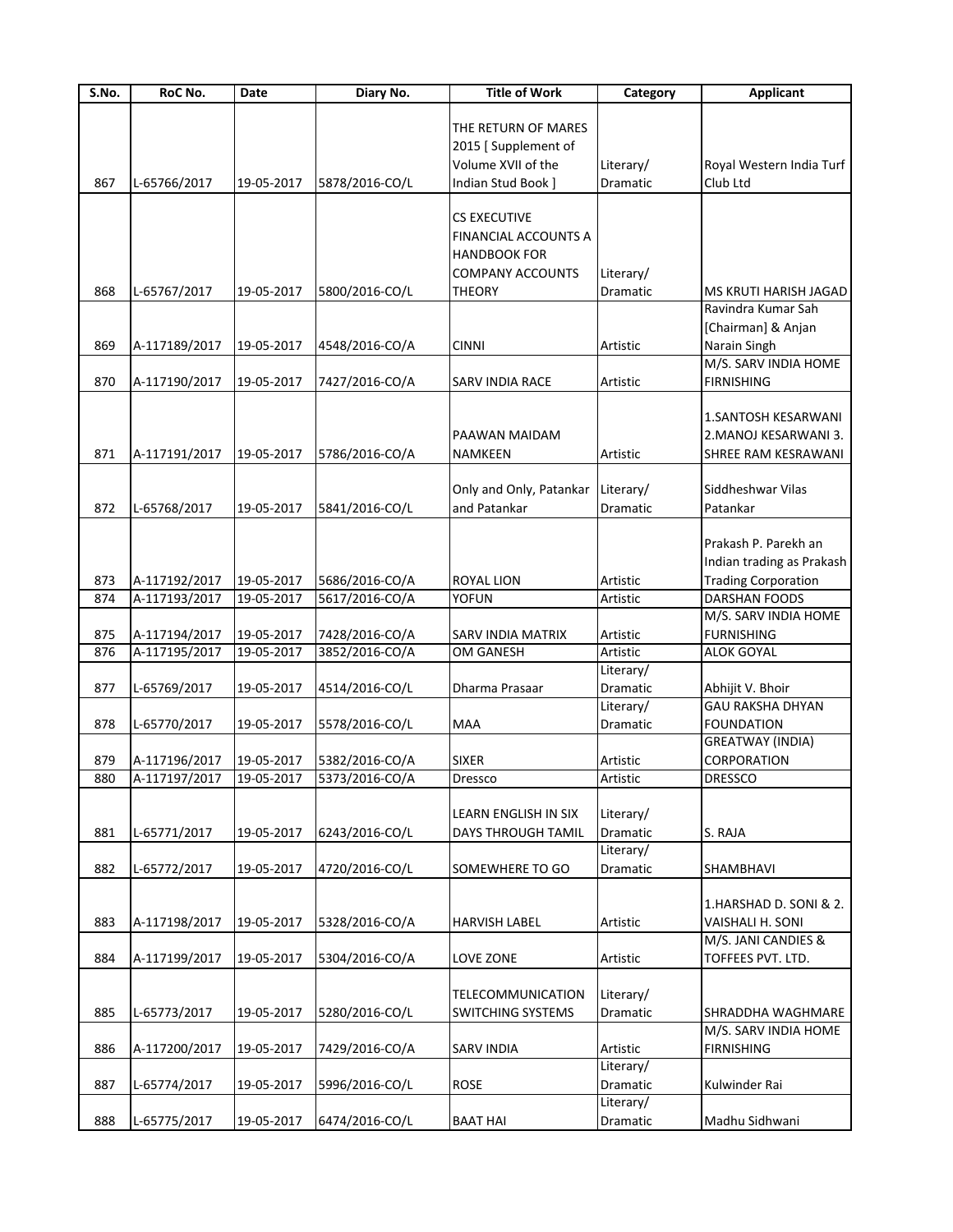| S.No. | RoC No.       | Date       | Diary No.       | <b>Title of Work</b>      | Category              | <b>Applicant</b>            |
|-------|---------------|------------|-----------------|---------------------------|-----------------------|-----------------------------|
|       |               |            |                 |                           |                       |                             |
|       |               |            |                 | A approach to develop     |                       |                             |
|       |               |            |                 | an alternative to         |                       |                             |
|       |               |            |                 | Holozoic mode of          | Literary/             |                             |
| 889   | L-65776/2017  | 19-05-2017 | 6850/2016-CO/L  | nutrition.                | <b>Dramatic</b>       | <b>INDRA PRATAP SINGH</b>   |
| 890   | A-117201/2017 | 19-05-2017 | 6570/2016-CO/A  | <b>TRADEMARK CLICK</b>    | Artistic              | MRS MEENA BANSAL            |
|       |               |            |                 | CHOTI WALA WITH           |                       |                             |
|       |               |            |                 | <b>DEVICE OF "SITTING</b> |                       | SHREE KRISHAN GARG,         |
| 891   | A-117202/2017 | 19-05-2017 | 10975/2015-CO/A | <b>BALD MAN"</b>          | Artistic              | <b>PARTNER</b>              |
|       |               |            |                 |                           |                       |                             |
|       |               |            |                 |                           |                       | <b>First Expression</b>     |
| 892   | A-117203/2017 | 19-05-2017 | 3801/2016-CO/A  | <b>First Expression</b>   | Artistic              | <b>Education Foundation</b> |
| 893   | A-117204/2017 | 19-05-2017 | 27098/2012-CO/A | <b>EXCOL</b>              | Artistic              | <b>SMT SUMAN LATA</b>       |
| 894   | A-117205/2017 | 19-05-2017 | 4485/2016-CO/A  | The Grammar Box           | Artistic              | The Grammar Box             |
| 895   | A-117206/2017 | 19-05-2017 | 7213/2016-CO/A  | <b>TAIXMO</b>             | Artistic              | SH SHIV BALAK, PROP         |
|       |               |            |                 | <b>MOC</b>                |                       |                             |
| 896   | A-117207/2017 | 19-05-2017 | 7214/2016-CO/A  | WEE ABACUS LEVEL 1 (      | Artistic<br>Literary/ | SH. SHIV BALAK, PROP        |
| 897   | L-65777/2017  | 19-05-2017 | 7921/2015-CO/L  | Book - A)                 | Dramatic              | Jitesh Gajra                |
|       |               |            |                 |                           |                       | <b>FEDERATION</b>           |
|       |               |            |                 |                           |                       | INTERNATIONALE DE           |
|       |               |            |                 | <b>FU17 WORLD CUP</b>     |                       | <b>FOOTBALL</b>             |
| 898   | A-117208/2017 | 19-05-2017 | 7921/2016-CO/A  | <b>TROPHY</b>             | Artistic              | ASSOCITATION, FIFA          |
|       |               |            |                 |                           |                       |                             |
|       |               |            |                 |                           |                       |                             |
|       |               |            |                 | SOUL OF THE NATION :      |                       |                             |
|       |               |            |                 | CONSTITUTION OF INDIA     |                       |                             |
|       |               |            |                 | UNITING INDIA-UNITING     |                       |                             |
|       |               |            |                 | INDIANS, OBJECTIVE        |                       |                             |
|       |               |            |                 | AND SUBJECTIVE            | Literary/             |                             |
| 899   | L-65778/2017  | 19-05-2017 | 7839/2016-CO/L  | <b>QUESTIONS</b>          | Dramatic              | PUNEET RAJAN GUPTA          |
| 900   | A-117209/2017 | 19-05-2017 | 3683/2016-CO/A  | <b>HUMBLE LABEL</b>       | Artistic              | <b>MANOJ SHARMA</b>         |
| 901   | A-117210/2017 | 19-05-2017 | 3682/2016-CO/A  | <b>TURANT LABEL</b>       | Artistic              | <b>MANOJ SHARMA</b>         |
|       |               |            |                 |                           |                       |                             |
| 902   | A-117211/2017 | 19-05-2017 | 7888/2016-CO/A  | SpiceMudra                | Artistic              | Spice Digital Limited       |
|       |               |            |                 |                           | Literary/             |                             |
| 903   | L-65779/2017  | 19-05-2017 | 7360/2016-CO/L  | The Restrained Fireball   | Dramatic              | Ramakrishnan R Iyer         |
|       |               |            |                 | Deepshikha Bhasha         | Literary/             |                             |
| 904   | L-65780/2017  | 19-05-2017 | 6999/2016-CO/L  | Bharti Kasha Paheli       | Dramatic              | Ayodhya Prasad Shrivatri    |
|       |               |            |                 |                           |                       | Corporate Rooms             |
|       |               |            |                 |                           | Computer              | <b>Hospitality Private</b>  |
| 905   | SW-9076/2017  | 19-05-2017 | 6756/2016-CO/SW | Corporaterooms            | Software              | Limited                     |
|       |               |            |                 |                           |                       | RAJESH KUMAR                |
| 906   | A-117212/2017 | 19-05-2017 | 7928/2016-CO/A  | OLLYPOP                   | Artistic              | <b>MUNDHRA</b>              |
| 907   | A-117213/2017 | 19-05-2017 | 7391/2016-CO/A  | SHYAM G 5 STAR            | Artistic              | SH. ARUN SINGAL             |
|       |               |            |                 | FIRST KNOT YES YOUR       |                       |                             |
| 908   | A-117214/2017 | 19-05-2017 | 7926/2016-CO/A  | <b>ENDLESS STYLE</b>      | Artistic              | M/S INDRA ENTERPRISES       |
|       |               |            |                 |                           |                       | AMAL MAJUMDAR               |
|       |               |            |                 | 1 NO MAJHI MARKA DE       |                       | TRADING AS M/S MA           |
| 909   | A-117215/2017 | 19-05-2017 | 4893/2016-CO/A  | OF BOAT AND SAILOR        | Artistic              | TARA TAR PRODUCTS,          |
|       |               |            |                 |                           |                       | ALW LIGHTING INDIA          |
| 910   | A-117216/2017 | 19-05-2017 | 8153/2016-CO/A  | <b>ALW</b>                | Artistic              | PVT. LTD                    |
|       |               |            |                 |                           | Literary/             |                             |
| 911   | L-65781/2017  | 19-05-2017 | 3723/2016-CO/L  | Was That You              | Dramatic              | S. Sarvesh Bharadwaj        |
|       |               |            |                 |                           |                       |                             |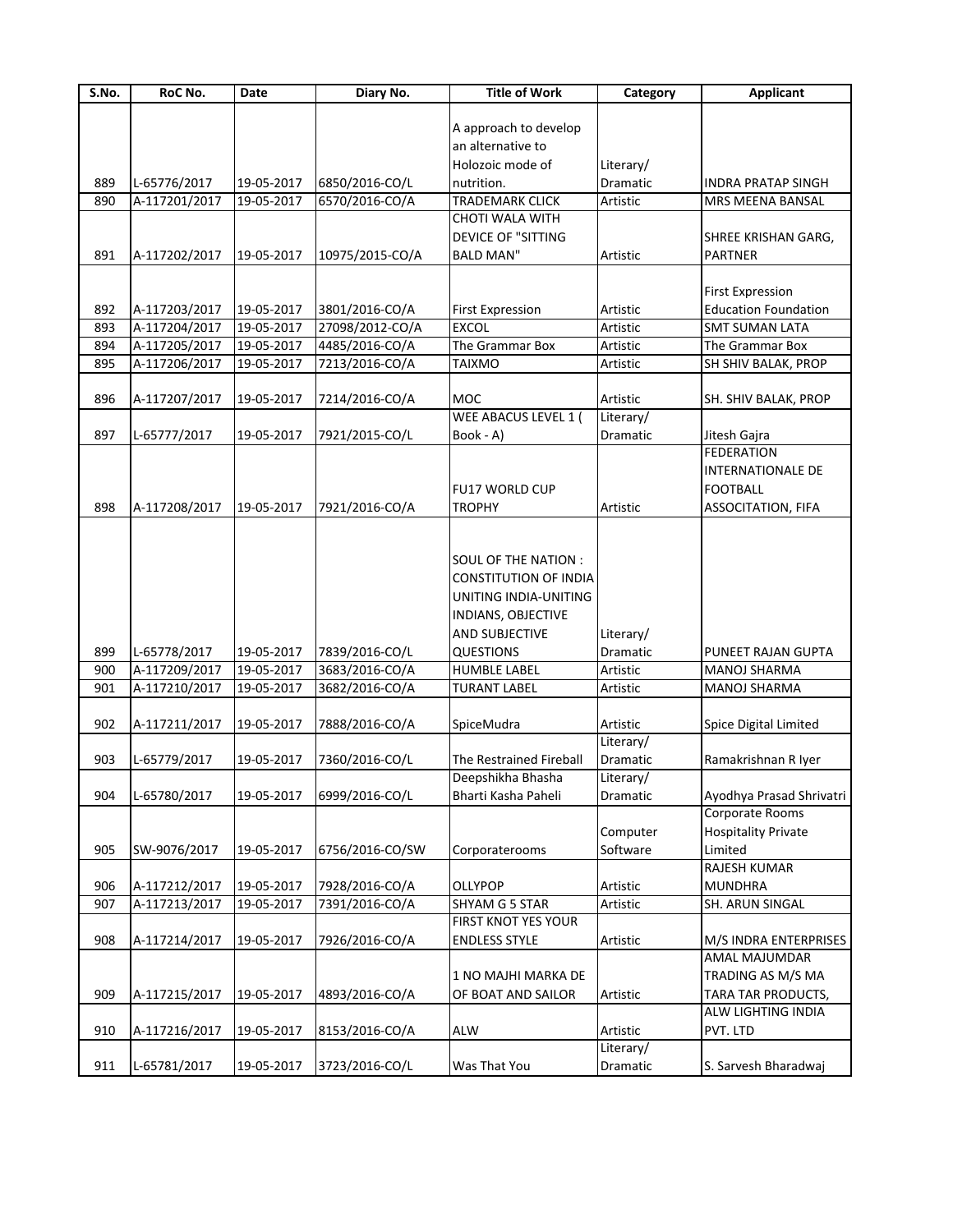| S.No. | RoC No.       | Date       | Diary No.      | <b>Title of Work</b>                                                                                                       | Category              | <b>Applicant</b>            |
|-------|---------------|------------|----------------|----------------------------------------------------------------------------------------------------------------------------|-----------------------|-----------------------------|
|       |               |            |                |                                                                                                                            |                       | New Lavanya Photo           |
|       |               |            |                |                                                                                                                            |                       | Lamination Rep by its       |
|       |               |            |                | Sri Valli Devayani Sahitha                                                                                                 |                       | Proprietor Veluru           |
| 912   | A-117217/2017 | 19-05-2017 | 7351/2015-CO/A | Subramanya Swamy                                                                                                           | Artistic              | Sankara Naidu               |
|       |               |            |                |                                                                                                                            |                       | Opal HVAC Engineers         |
| 913   | A-117218/2017 | 19-05-2017 | 7351/2016-CO/A | <b>DEVICE (LABEL)</b>                                                                                                      | Artistic              | Pvt. Ltd.                   |
|       |               |            |                | <b>EXPLORE THE</b>                                                                                                         |                       |                             |
|       |               |            |                | <b>KNOWLEDGE OF</b>                                                                                                        | Literary/             | <b>EXPLORE THE WORLD OF</b> |
| 914   | L-65782/2017  | 19-05-2017 | 7107/2016-CO/L | <b>COMPUTER</b>                                                                                                            | Dramatic              | <b>KNOWLEDGE</b>            |
| 915   | A-117219/2017 | 19-05-2017 | 1312/2016-CO/A | LOGO MARK                                                                                                                  | Artistic              | <b>ASHIM ELECTRICALS</b>    |
|       |               |            |                |                                                                                                                            |                       |                             |
|       |               |            |                | <b>CONCEPT FOR</b>                                                                                                         |                       |                             |
|       |               |            |                | <b>UPGRADING RELAY</b>                                                                                                     |                       |                             |
|       |               |            |                | <b>BASED FSSS WITH DCS</b>                                                                                                 |                       |                             |
|       |               |            |                | <b>BASED HARDWARE</b>                                                                                                      |                       |                             |
|       |               |            |                | PLATFORM SPECIFIC TO                                                                                                       |                       |                             |
|       |               |            |                |                                                                                                                            |                       |                             |
|       |               |            |                | <b>STEAM GENERATOR</b>                                                                                                     |                       |                             |
|       |               |            |                | <b>INTEGRAL CONTROLS</b>                                                                                                   |                       |                             |
|       |               |            |                | FOR THERMAL POWER                                                                                                          | Literary/             | <b>BHARAT HEAVY</b>         |
| 916   | L-65783/2017  | 19-05-2017 | 1648/2016-CO/L | <b>PLANT</b>                                                                                                               | Dramatic              | <b>ELECTRICALS LIMITED</b>  |
|       |               |            |                |                                                                                                                            | Literary/             |                             |
| 917   | L-65784/2017  | 19-05-2017 | 1774/2016-CO/L | MAARIAGE RAP                                                                                                               | Dramatic              | <b>VINIT GULATI</b>         |
|       |               |            |                |                                                                                                                            | Literary/             |                             |
| 918   | L-65785/2017  | 19-05-2017 | 1775/2016-CO/L | MERO JO HERO                                                                                                               | Dramatic              | VINIT GULATI                |
|       |               |            |                |                                                                                                                            |                       | MRS. USHA PAHAL             |
| 919   | A-117220/2017 | 19-05-2017 | 5312/2016-CO/A | OMEN LOGO                                                                                                                  | Artistic              | (PROPRIETOR)                |
| 920   | A-117221/2017 | 19-05-2017 | 6926/2016-CO/A | <b>SHANE ASSAM</b>                                                                                                         | Artistic              | SMT. PREETI JAISWAL         |
|       |               |            |                |                                                                                                                            |                       |                             |
|       |               |            |                |                                                                                                                            |                       | Mr. Pradip Majumdar,        |
| 921   | A-117222/2017 | 19-05-2017 | 7939/2016-CO/A | <b>ATLAS</b>                                                                                                               | Artistic              | Proprietor                  |
|       |               |            |                |                                                                                                                            | Literary/             |                             |
| 922   | L-65786/2017  | 19-05-2017 | 6430/2016-CO/L | Roop Mantra Literature                                                                                                     | <b>Dramatic</b>       | SANJEEV JUNEJA              |
|       |               |            |                |                                                                                                                            |                       |                             |
|       |               |            |                | <b>Flexible Electronics</b><br>Market 2014 - 2020 By<br>Components (Display,<br>Battery, Sensor,<br>Photovoltaic, Memory), |                       |                             |
|       |               |            |                | Circuit Structure (Single-<br>Sided, Double-Sided,                                                                         |                       |                             |
|       |               |            |                | Rigid) Application                                                                                                         |                       |                             |
|       |               |            |                | (Consumer Electronics,                                                                                                     |                       |                             |
|       |               |            |                |                                                                                                                            |                       |                             |
|       |               |            |                | Healthcare, Automotive,                                                                                                    |                       |                             |
|       |               |            |                | Energy and Power), &                                                                                                       | Literary/             |                             |
| 923   | L-65787/2017  | 19-05-2017 | 6430/2015-CO/L | Geography                                                                                                                  | Dramatic              | MARKETSANDMARKETS           |
| 924   | L-65788/2017  | 19-05-2017 | 434/2016-CO/L  | MARGARET 1                                                                                                                 | Literary/<br>Dramatic | MS. PURVI GORASIA           |
|       |               |            |                |                                                                                                                            | Literary/             |                             |
| 925   | L-65789/2017  | 19-05-2017 | 457/2016-CO/L  | MARGARET 2                                                                                                                 | Dramatic              | MS. PURVI GORASIA           |
|       |               |            |                |                                                                                                                            |                       |                             |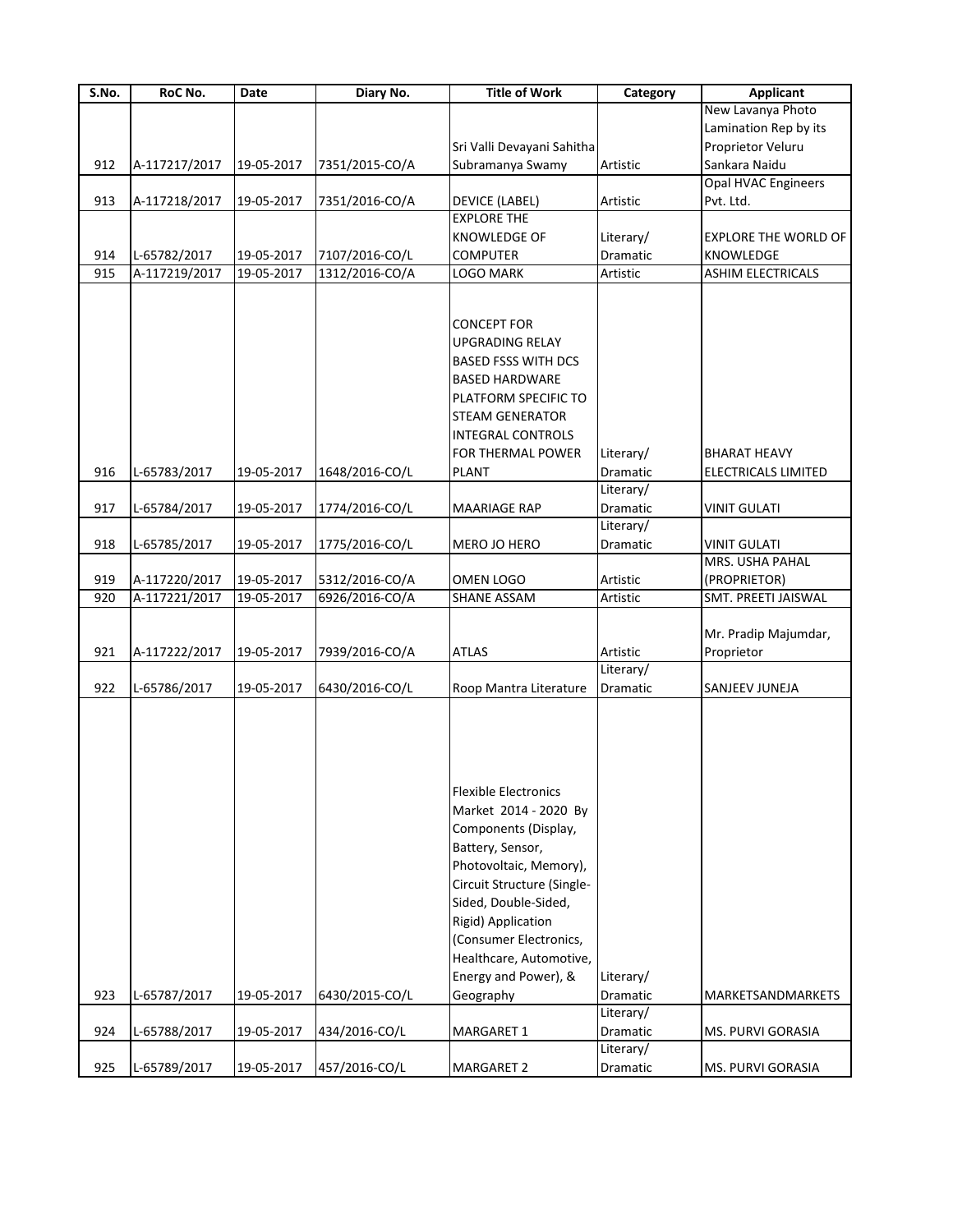| <b>Applicant</b>         |
|--------------------------|
|                          |
|                          |
|                          |
| MR. NILANJAN MONDAL      |
| NEURON LOGISTICS PVT.    |
|                          |
|                          |
|                          |
|                          |
|                          |
|                          |
|                          |
|                          |
| PRADEEP KUMAR JAISAL     |
|                          |
| <b>VIJAY KUMAR DOGRA</b> |
|                          |
|                          |
|                          |
|                          |
| ANAND BALAKRISHNAN       |
|                          |
| M/S FOOTWEAR (KLICK)     |
| INDIA PVT. LTD.          |
| <b>NAYYAR ELECTRODES</b> |
|                          |
| P.K. MOHAMMED            |
|                          |
|                          |
| Suvadeep Mukherjee       |
| <b>ANIL ENTERPRISES</b>  |
|                          |
| PIYUSH RANJAN            |
| LAVEENA HOSIERY (P)      |
|                          |
|                          |
|                          |
|                          |
| Entertainment Pvt. Ltd   |
| D.D. AGRO INDUSTRIES     |
|                          |
|                          |
|                          |
| Snehal Ramnath           |
|                          |
| VISHAL TOOLS &           |
| FORGINGS PVT. LTD.       |
|                          |
| Himanshu Bhardwaj        |
|                          |
|                          |
|                          |
|                          |
|                          |
|                          |
| <b>STAR COTTON</b>       |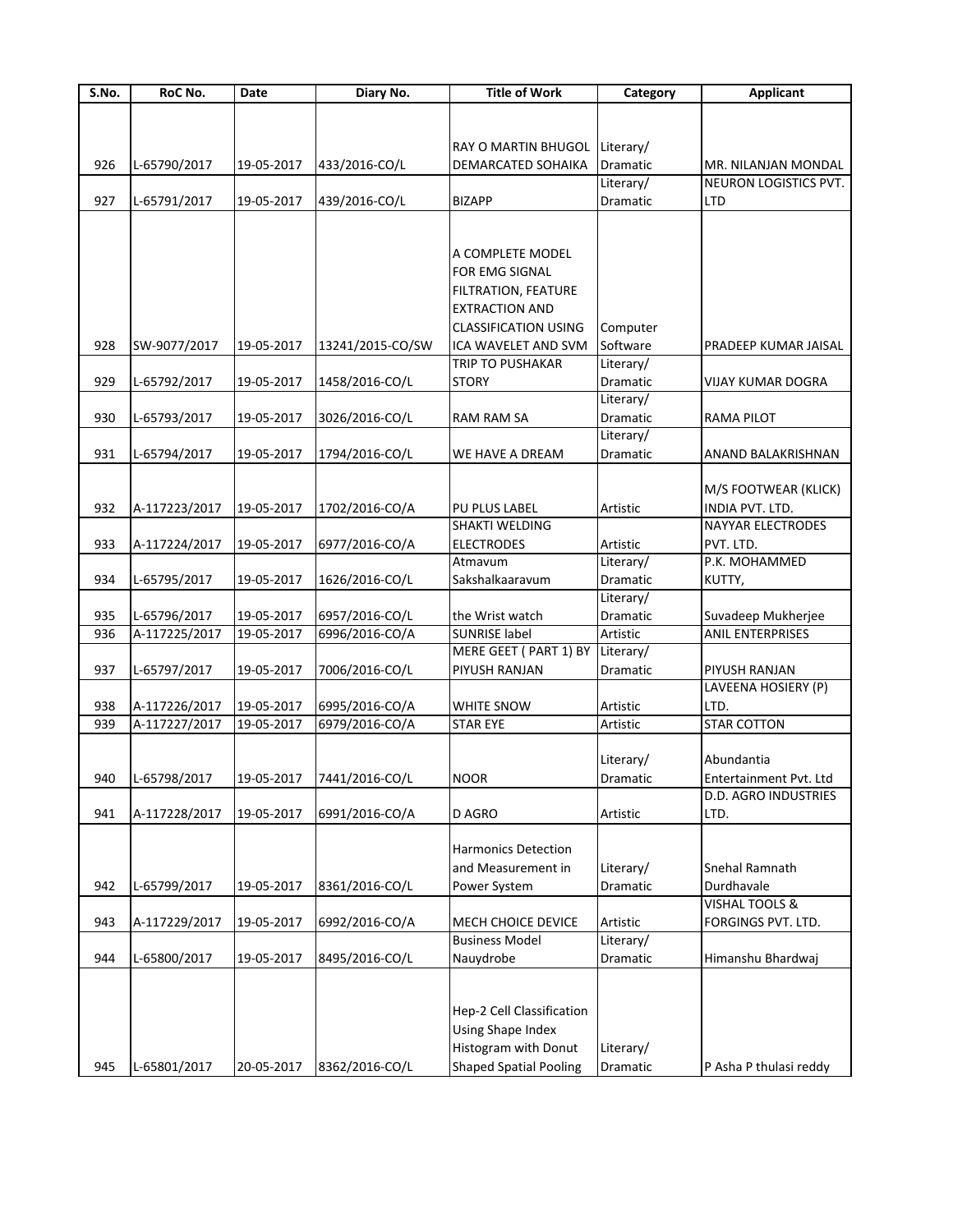| S.No. | RoC No.                  | Date       | Diary No.      | <b>Title of Work</b>                                                                        | Category              | <b>Applicant</b>                        |
|-------|--------------------------|------------|----------------|---------------------------------------------------------------------------------------------|-----------------------|-----------------------------------------|
|       |                          |            |                | "A NOVEL SYSTEM FOR                                                                         |                       |                                         |
|       |                          |            |                | <b>DEVELOPING AN</b>                                                                        |                       |                                         |
|       |                          |            |                | <b>EDUCATION</b>                                                                            | Literary/             | ANISH TULSHIBHAI                        |
| 946   | L-65802/2017             | 20-05-2017 | 7396/2016-CO/L | <b>INSTITUTION"</b>                                                                         | <b>Dramatic</b>       | <b>PATEL</b>                            |
|       |                          |            |                |                                                                                             | Literary/             |                                         |
| 947   | L-65803/2017             | 20-05-2017 | 7938/2016-CO/L | Antidote                                                                                    | Dramatic              | Atanu Biswas                            |
|       |                          |            |                |                                                                                             |                       |                                         |
|       |                          |            |                | <b>Industrial Energy</b>                                                                    |                       |                                         |
|       |                          |            |                | Monitoring System using Literary/                                                           |                       |                                         |
|       |                          |            |                |                                                                                             |                       |                                         |
| 948   | L-65804/2017             | 20-05-2017 | 8312/2016-CO/L | PLC and SCADA                                                                               | Dramatic              | Pavan Ramesh Gosavi                     |
| 949   | A-117230/2017            | 20-05-2017 | 3300/2016-CO/A | <b>DANIAL MARK</b>                                                                          | Artistic              | M/S DANIAL MARK                         |
|       |                          |            |                | SPECIAL BHOLE BIRI NO                                                                       |                       | M/S MONALISA BIRI                       |
| 950   | A-117231/2017            | 20-05-2017 | 3298/2016-CO/A | 317                                                                                         | Artistic              | <b>WORKS</b>                            |
|       |                          |            |                | SPECIAL PLIAZA BIRI NO                                                                      |                       | M/S MONALISA BIRI                       |
| 951   | A-117232/2017            | 20-05-2017 | 3295/2016-CO/A | 2009                                                                                        | Artistic              | WORKS.                                  |
|       |                          |            |                |                                                                                             | Literary/             |                                         |
| 952   | L-65805/2017             | 20-05-2017 | 3234/2016-CO/L | <b>TARUN'S CREATIONS</b>                                                                    | Dramatic              | TARUN KUMAR                             |
|       |                          |            |                | ASKDISHAA-MYSTIK                                                                            | Literary/             |                                         |
| 953   | L-65806/2017             | 20-05-2017 | 3031/2016-CO/L | <b>TAROT</b>                                                                                | Dramatic              | Dishaa A Singal                         |
|       |                          |            |                |                                                                                             |                       |                                         |
|       |                          |            |                | <b>Dharampal Premchand</b>                                                                  |                       |                                         |
|       |                          |            |                |                                                                                             |                       | <b>Dharampal Premchand</b>              |
| 954   | A-117233/2017            | 20-05-2017 | 3961/2016-CO/A | Limited Logo (Monk)                                                                         | Artistic              | Limited                                 |
| 955   | A-117234/2017            | 20-05-2017 | 3973/2016-CO/A | <b>CLASSICAL LADY</b>                                                                       | Artistic              | MEGHA MALHOTRA                          |
|       |                          |            |                |                                                                                             | Literary/             |                                         |
| 956   | L-65807/2017             | 20-05-2017 | 3440/2016-CO/L | <b>NAUGHTY GIRLFRIEND</b>                                                                   | Dramatic              | <b>AMIT KUMAR</b>                       |
|       |                          |            |                |                                                                                             | Literary/             |                                         |
| 957   | L-65808/2017             | 20-05-2017 | 3438/2016-CO/L | <b>FIRST LOOK</b>                                                                           | Dramatic              | AMIT KUMAR                              |
|       |                          |            |                |                                                                                             | Literary/             |                                         |
| 958   | L-65809/2017             | 20-05-2017 | 3441/2016-CO/L | <b>PATAKA</b>                                                                               | Dramatic              | AMIT KUMAR                              |
| 959   | L-65810/2017             | 20-05-2017 | 3465/2016-CO/L | <b>DEPHOSPHORIZATION</b><br>OF SLAG GENERATED<br><b>FROM BASIC OXYGEN</b><br><b>FURNACE</b> | Literary/<br>Dramatic | M/S STEEL AUTHORITY<br>OF INDIA LIMITED |
|       |                          |            |                |                                                                                             |                       |                                         |
| 960   | A-117235/2017            | 20-05-2017 | 3329/2016-CO/A | SHANAYA                                                                                     | Artistic              | M/S ANIL KNITWEARS,                     |
|       |                          |            |                |                                                                                             |                       | M/S AMAR SOAP                           |
| 961   | A-117236/2017 20-05-2017 |            | 3330/2016-CO/A | <b>TALWAR SOAP</b>                                                                          | Artistic              | FACTORY (REGD.)                         |
| 962   | A-117237/2017            | 20-05-2017 | 3328/2016-CO/A | LM                                                                                          | Artistic              | M/S JAIN SHAWLS,                        |
|       |                          |            |                | YASHASWI WHAVE KASE                                                                         |                       |                                         |
|       |                          |            |                | <b>MARATHI AS PER</b>                                                                       | Literary/             |                                         |
| 963   | L-65811/2017             | 20-05-2017 | 6522/2016-CO/L | SPECIMEN                                                                                    | Dramatic              | SAKAL PAPERS PVT LTD                    |
|       |                          |            |                |                                                                                             |                       |                                         |
|       |                          |            |                | AKHANDA PRERANA                                                                             | Literary/             |                                         |
|       | L-65812/2017             |            | 6521/2016-CO/L |                                                                                             | Dramatic              |                                         |
| 964   |                          | 20-05-2017 |                | <b>GANDHI VICHARANCHI</b>                                                                   |                       | <b>SAKAL PAPERS PVT LTD</b>             |
| 965   | L-65813/2017             | 20-05-2017 | 6520/2016-CO/L | <b>HEALTHY BREAKFAST</b><br>101 RECIPES MARATHI<br>AS PER SPECIMEN<br><b>HEALTHY TIFFIN</b> | Literary/<br>Dramatic | <b>SAKAL PAPERS PVT LTD</b>             |
|       |                          |            |                |                                                                                             |                       |                                         |
|       |                          |            |                | <b>MARATHI AS PER</b>                                                                       | Literary/             |                                         |
| 966   | L-65814/2017             | 20-05-2017 | 6519/2016-CO/L | SPECIMEN                                                                                    | Dramatic              | <b>SAKAL PAPERS PVT LTD</b>             |
|       |                          |            |                | <b>SHARIR VINYANANCHE</b><br><b>TUSHAR MARATHI AS</b>                                       | Literary/             |                                         |
| 967   | L-65815/2017             | 20-05-2017 | 6537/2016-CO/L | PER SPECIMEN                                                                                | Dramatic              | <b>SAKAL PAPERS PVT LTD</b>             |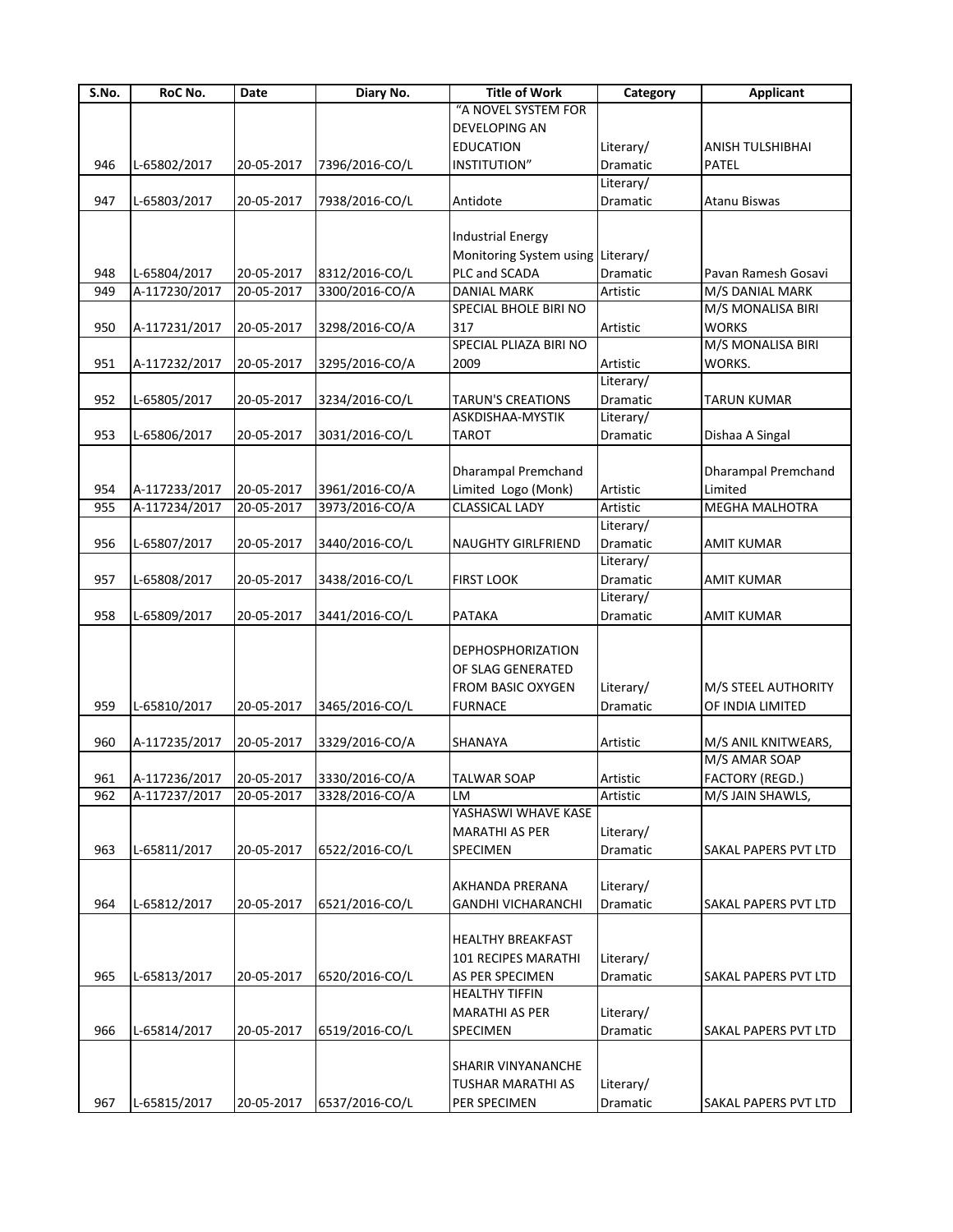| S.No. | RoC No.                  | Date       | Diary No.      | <b>Title of Work</b>                   | Category  | <b>Applicant</b>          |
|-------|--------------------------|------------|----------------|----------------------------------------|-----------|---------------------------|
|       |                          |            |                | <b>SHETKARI GUIDE</b>                  |           |                           |
|       |                          |            |                | <b>MARATHI AS PER</b>                  | Literary/ |                           |
| 968   | L-65816/2017             | 20-05-2017 | 6536/2016-CO/L | SPECIMEN                               | Dramatic  | SAKAL PAPERS PVT LTD      |
|       |                          |            |                | AAROGYANAMA                            |           |                           |
|       |                          |            |                | <b>MARATHI AS PER</b>                  | Literary/ |                           |
| 969   | L-65817/2017             | 20-05-2017 | 6538/2016-CO/L | SPECIMEN                               | Dramatic  | SAKAL PAPERS PVT LTD      |
|       |                          |            |                | SHETICHYE KAYDE                        |           |                           |
|       |                          |            |                | <b>MARATHI AS PER</b>                  | Literary/ |                           |
| 970   | L-65818/2017             | 20-05-2017 | 6548/2016-CO/L | SPECIMEN                               | Dramatic  | SAKAL PAPERS PVT LTD      |
|       |                          |            |                |                                        |           |                           |
|       |                          |            |                | <b>GARJA MAHARASHTRA</b>               |           |                           |
|       |                          |            |                | <b>MARATHI AS PER</b>                  | Literary/ |                           |
| 971   | L-65819/2017             | 20-05-2017 | 6553/2016-CO/L | <b>SPECIMEN</b>                        | Dramatic  | SAKAL PAPERS PVT LTD      |
|       |                          |            |                | JAMINICHYE KAYDE                       |           |                           |
|       |                          |            |                | <b>MARATHI AS PER</b>                  | Literary/ |                           |
| 972   | L-65820/2017             | 20-05-2017 | 6555/2016-CO/L | SPECIMEN                               | Dramatic  | SAKAL PAPERS PVT LTD      |
|       |                          |            |                | <b>SURAKSHIT MAZE GHAR</b>             |           |                           |
|       |                          |            |                | <b>MARTHI AS PER</b>                   | Literary/ |                           |
| 973   | L-65821/2017             | 20-05-2017 | 6556/2016-CO/L | SPECIMEN                               | Dramatic  | SAKAL PAPERS PVT LTD      |
|       |                          |            |                |                                        |           |                           |
|       |                          |            |                | Western Ghats - From                   | Literary/ |                           |
| 974   | L-65822/2017             | 20-05-2017 | 4539/2016-CO/L | <b>Ecology to Economics</b>            | Dramatic  | Shanavas P H              |
|       |                          |            |                |                                        |           | <b>AVERY SALES</b>        |
| 975   | A-117238/2017            | 20-05-2017 | 6993/2016-CO/A | AS MOHIT                               | Artistic  | CORPORATION               |
| 976   | A-117239/2017            | 20-05-2017 | 6980/2016-CO/A | <b>MESRADIA</b>                        | Artistic  | DEEP OVERSEAS             |
|       |                          |            |                |                                        |           |                           |
|       |                          |            |                | MRS BECTOR'S CREMICA                   |           |                           |
| 977   | A-117240/2017            | 20-05-2017 | 7734/2016-CO/A | <b>CHOCO BICO LABEL</b>                | Artistic  | MS MRS BECTORS FOOD       |
|       |                          |            |                | AARADHYA DESIGNER                      |           |                           |
| 978   | A-117241/2017            | 20-05-2017 | 6983/2016-CO/A | <b>WEAR</b>                            | Artistic  | JAWALA JI KNITWEARS       |
| 979   | A-117242/2017            | 20-05-2017 | 6982/2016-CO/A | <b>TIGER</b>                           | Artistic  | <b>G.S BERI CHEMICALS</b> |
|       |                          |            |                |                                        |           |                           |
|       |                          |            |                | STAINLESS STEEL DISH                   |           |                           |
|       |                          |            |                | RACK AN OVERVIEW OF                    | Literary/ |                           |
| 980   | L-65823/2017             | 20-05-2017 | 7110/2016-CO/L | <b>ITS PRODUCTION</b>                  | Dramatic  | <b>K.V BASHEER</b>        |
|       |                          |            |                |                                        |           |                           |
|       |                          |            |                | DREAMWORLD THE                         |           | M/S. HIMGAURI LAND        |
| 981   | A-117243/2017 20-05-2017 |            | 6994/2016-CO/A | SMART CITY                             | Artistic  | DEVELOPERS PVT. LTD.      |
|       |                          |            |                |                                        |           |                           |
|       |                          |            |                | Indrayani Kathi                        | Literary/ | Madhyam Entertainment     |
| 982   | L-65824/2017             | 20-05-2017 | 6858/2016-CO/L | Concert/Event                          | Dramatic  | Pvt. Ltd.                 |
|       |                          |            |                |                                        |           |                           |
|       |                          |            |                | SAAMAANYA ENGLISH                      |           |                           |
|       |                          |            |                | SAMBHA SHANEGE                         | Literary/ |                           |
| 983   | L-65825/2017             | 20-05-2017 | 6547/2016-CO/L | SARALA SOOTHRAGALU                     | Dramatic  | <b>K.K PATIL</b>          |
|       |                          |            |                |                                        | Literary/ | <b>HARKIRAT SINGH</b>     |
| 984   | L-65826/2017             |            | 7121/2016-CO/L | Light Presence                         | Dramatic  | CHAWLA                    |
|       |                          | 20-05-2017 |                |                                        | Literary/ | Inzamam Tajuddin          |
| 985   |                          |            | 6082/2016-CO/L |                                        |           |                           |
|       | L-65827/2017             | 20-05-2017 |                | Rang Julale ka?<br>PHENOXYMETHYLPENICI | Dramatic  | Mujawar                   |
|       |                          |            |                |                                        |           |                           |
| 986   | A-117245/2017            | 20-05-2017 | 7745/2016-CO/A | LLIN                                   | Artistic  | AMINA LIMITED             |
|       |                          |            |                |                                        | Literary/ |                           |
| 987   | L-65828/2017             | 20-05-2017 | 7294/2016-CO/L | PNL                                    | Dramatic  | Laxmi Ramagiri            |
|       |                          |            |                | Dealer - A Diamond                     | Literary/ |                           |
| 988   | L-65829/2017             | 20-05-2017 | 7174/2016-CO/L | Smuggler                               | Dramatic  | Mehul Amratlal Vora       |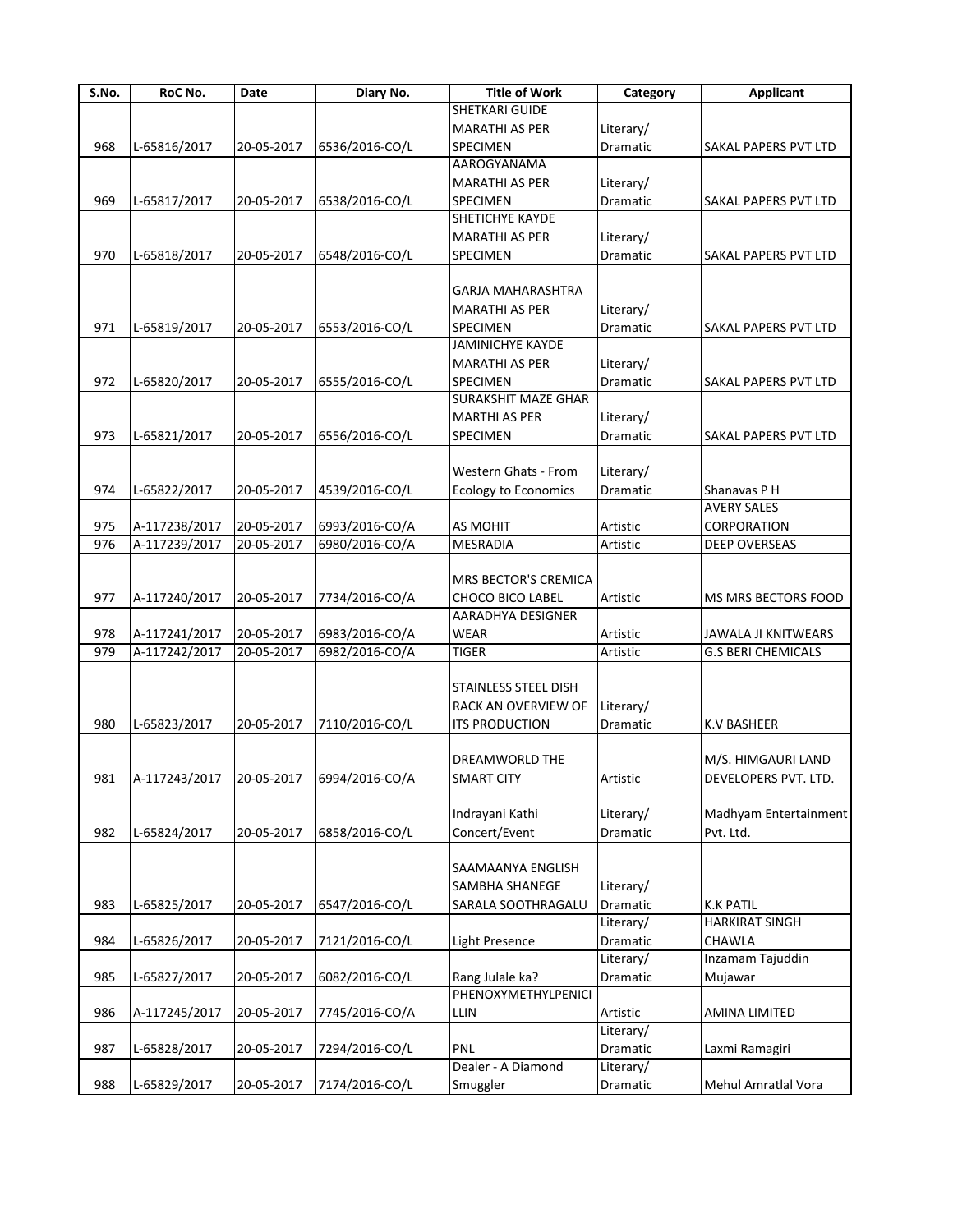| S.No. | RoC No.            | Date       | Diary No.      | <b>Title of Work</b>            | Category        | <b>Applicant</b>                |
|-------|--------------------|------------|----------------|---------------------------------|-----------------|---------------------------------|
|       |                    |            |                |                                 |                 |                                 |
|       |                    |            |                |                                 |                 | NIMESH CHANDRA                  |
|       |                    |            |                |                                 |                 | <b>KISHOR CHANDRA</b>           |
|       |                    |            |                |                                 |                 | <b>AGRAWAL PROPRIETOR</b>       |
|       |                    |            |                |                                 |                 | OF SHREE SHIV-SHAKTI            |
| 989   | A-117246/2017      | 20-05-2017 | 6871/2016-CO/A | SHREE SHIV SHAKTI AJAY Artistic |                 | OIL MILL                        |
|       |                    |            |                |                                 | Literary/       |                                 |
| 990   | L-65830/2017       | 20-05-2017 | 6616/2016-CO/L | <b>Bhajan Pushp</b>             | Dramatic        | Sangeeta Garg                   |
|       |                    |            |                |                                 | Literary/       |                                 |
| 991   | L-65831/2017       | 20-05-2017 | 6370/2016-CO/L | <b>GUDUP</b>                    | <b>Dramatic</b> | <b>ABHA SINHA</b>               |
| 992   | A-117247/2017      | 20-05-2017 | 6491/2016-CO/A | <b>SUBHASH NAMKEEN</b>          | Artistic        | Chandra Bhan                    |
|       |                    |            |                |                                 | Literary/       | Kaustubh Prabhakar              |
| 993   | L-65832/2017       | 20-05-2017 | 7119/2016-CO/L | Piggybank                       | Dramatic        | Gogate                          |
|       |                    |            |                |                                 | Literary/       |                                 |
| 994   | L-65833/2017       | 20-05-2017 | 6853/2016-CO/L | Gems aur Rocks                  | Dramatic        | Gagan Choudhary                 |
| 995   | A-117248/2017      | 20-05-2017 | 7332/2016-CO/A | MILKOVEL ICE CREAM              | Artistic        | MUSHTAQ BROTHERS                |
|       |                    |            |                | <b>TALBRO QUALITATS</b>         |                 |                                 |
| 996   | A-117249/2017      | 20-05-2017 | 7333/2016-CO/A | WERKZEUGE                       | Artistic        | <b>TALBRO FORGINGS</b>          |
|       |                    |            |                |                                 |                 | <b>BANSAL AGRO</b>              |
| 997   | A-117250/2017      | 20-05-2017 | 7329/2016-CO/A | <b>CHIRAG</b>                   | Artistic        | <b>INDUSTRIES</b>               |
|       |                    |            |                |                                 |                 | <b>DELUX SALES</b>              |
| 998   | A-117251/2017      | 20-05-2017 | 7334/2016-CO/A | A                               | Artistic        | CORPORATION                     |
|       |                    |            |                |                                 |                 |                                 |
|       |                    |            |                |                                 |                 | M/S HOUSE OF BRANDS             |
| 999   | A-117252/2017      | 20-05-2017 | 8128/2016-CO/A | <b>FROGGY</b>                   | Artistic        | <b>FASHION LLP</b>              |
|       |                    |            |                |                                 |                 |                                 |
|       |                    |            |                |                                 |                 | M/S HOUSE OF BRANDS             |
| 1000  | A-117253/2017      | 20-05-2017 | 8129/2016-CO/A | <b>FROGGY</b>                   | Artistic        | <b>FASHION LLP</b>              |
|       |                    |            |                |                                 |                 |                                 |
|       |                    |            |                |                                 |                 | M/S HOUSE OF BRANDS             |
| 1001  | A-117254/2017      | 20-05-2017 | 8130/2016-CO/A | <b>FASHION KART.UK</b>          | Artistic        | <b>FASHION LLP</b>              |
|       |                    |            |                |                                 |                 |                                 |
|       |                    |            |                |                                 |                 | M/S. AJIT INDUSTRIES            |
| 1002  | A-117255/2017      | 20-05-2017 | 8122/2016-CO/A | AIPL EZ                         | Artistic        | PVT. LTD.                       |
|       |                    |            |                |                                 |                 | M/S AJIT INDUSTRIES             |
| 1003  | A-117256/2017      | 20-05-2017 | 8121/2016-CO/A | <b>AIPL WONDER</b>              | Artistic        | PVT LTD                         |
|       |                    |            |                |                                 |                 | M/S AJIT INDUSTRIES             |
|       |                    |            |                |                                 |                 |                                 |
|       | 1004 A-117257/2017 | 20-05-2017 | 8123/2016-CO/A | <b>AIPL SUNSUI</b>              | Artistic        | PVT LTD<br>M/S P K OVERSEAS PVT |
|       | A-117258/2017      |            |                |                                 |                 |                                 |
| 1005  |                    | 20-05-2017 | 8124/2016-CO/A | <b>INDIA SALAAM</b>             | Artistic        | LTD<br>M/S P. K OVERSEAS PVT    |
|       |                    |            |                |                                 |                 |                                 |
| 1006  | A-117259/2017      | 20-05-2017 | 8125/2016-CO/A | P.K                             | Artistic        | LTD                             |
|       |                    |            |                | SHEETAL NUTRITION               |                 |                                 |
| 1007  | A-117260/2017      | 20-05-2017 | 8171/2016-CO/A | <b>FOR LIFE</b>                 | Artistic        | SHEETAL INDUSTRIES              |
|       |                    |            |                |                                 |                 | M/S SURYA CABLE                 |
| 1008  | A-117261/2017      | 20-05-2017 | 8118/2016-CO/A | PEC POOJA                       | Artistic        | <b>INDUSTRIES</b>               |
| 1009  | A-117262/2017      | 20-05-2017 | 8050/2016-CO/A | <b>JANLITE</b>                  | Artistic        | M/S HARSH CABLE                 |
| 1010  | A-117263/2017      | 20-05-2017 | 8152/2016-CO/A | DEEPAK DHABA                    | Artistic        | DEEPAK DHABA                    |
|       |                    |            |                |                                 |                 | M/S MEGASHOP RETAIL             |
| 1011  | A-117264/2017      | 20-05-2017 | 8051/2016-CO/A | <b>MEGA SHOP</b>                | Artistic        | <b>LLP</b>                      |
|       |                    |            |                |                                 |                 |                                 |
|       |                    |            |                |                                 |                 |                                 |
|       |                    |            |                |                                 |                 | PRAPHULI BHANUBHAI              |
|       |                    |            |                |                                 |                 | VAGHASIYA AND                   |
|       |                    |            |                |                                 |                 | KIRITBHAI BHANUBHAI             |
| 1012  | A-117265/2017      | 20-05-2017 | 8412/2016-CO/A | 100+SERVICE LABEL               | Artistic        | VAGHAISYA                       |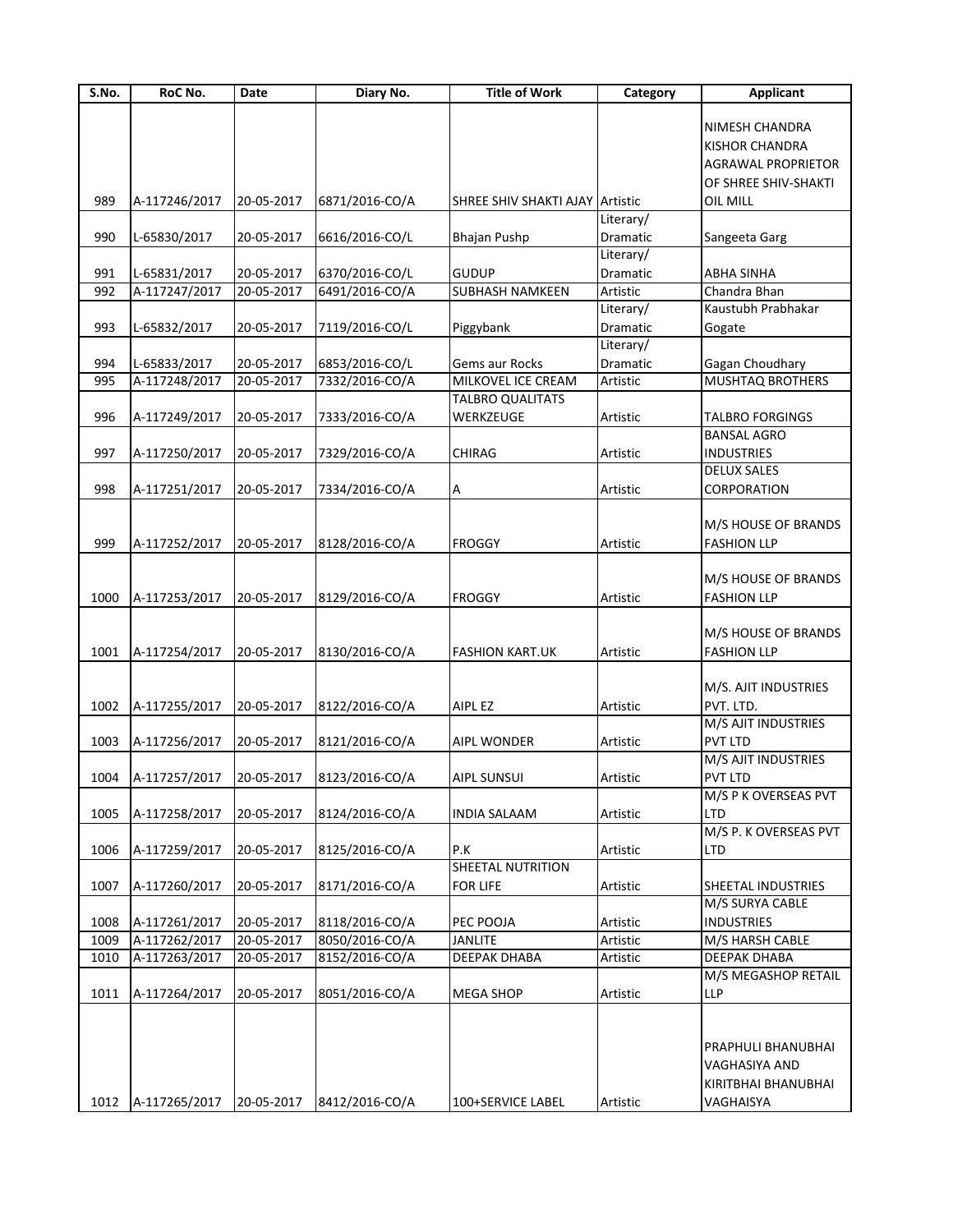| S.No. | RoC No.       | Date       | Diary No.      | <b>Title of Work</b>      | Category  | <b>Applicant</b>          |
|-------|---------------|------------|----------------|---------------------------|-----------|---------------------------|
|       |               |            |                |                           |           |                           |
|       |               |            |                |                           |           | NILESH KALUBHAI           |
|       |               |            |                |                           |           | <b>MAKWANA NITESH</b>     |
|       |               |            |                |                           |           | HADABHAI BAMBHARIYA       |
|       |               |            |                | <b>HOME SHOP NETWORK</b>  |           | AND YOGESH LAXMILAL       |
| 1013  | A-117266/2017 | 20-05-2017 | 8414/2016-CO/A | LABEL                     | Artistic  | PRAJAPATI                 |
|       |               |            |                |                           |           |                           |
|       |               |            |                | <b>ADVANCE</b>            |           |                           |
|       |               |            |                | PROFESSIONAL FAMILY       |           | HARESHBHAI JADAVBHAI      |
| 1014  | A-117267/2017 | 20-05-2017 | 8415/2016-CO/A | <b>SALOON LABEL</b>       | Artistic  | SONARIYA                  |
| 1015  | A-117268/2017 | 20-05-2017 | 8416/2016-CO/A | <b>SUPER SHAKTI LABEL</b> | Artistic  | ALPESH D GOSWAMI          |
|       |               |            |                |                           |           |                           |
|       |               |            |                |                           |           | PRAVINBHAI D. BARAIYA     |
|       |               |            |                |                           |           |                           |
|       |               |            |                |                           |           | JAYDEEPBHAI B. PANARA     |
|       |               |            |                |                           |           | AND PRAGJIBHAI D.         |
| 1016  | A-117269/2017 | 20-05-2017 | 8417/2016-CO/A | <b>WINMAX PLUS LABEL</b>  | Artistic  | <b>KAVAR</b>              |
|       |               |            |                |                           |           | HARESHBHAI DHIRUBHAI      |
| 1017  | A-117270/2017 | 20-05-2017 | 8418/2016-CO/A | KHAKHI WITH K LOGO        | Artistic  | TARPARA                   |
| 1018  | A-117271/2017 | 20-05-2017 | 5757/2016-CO/A | SIMCO SWIFT (LABEL)       | Artistic  | Simla Chemicals Pvt. Ltd. |
|       |               |            |                | THE MEGA MAN WITH         |           |                           |
|       |               |            |                | <b>DEVICE OF ANCHOR</b>   |           |                           |
|       |               |            |                |                           |           | M/S-ZILAXO INDIA P        |
| 1019  | A-117272/2017 | 20-05-2017 | 6452/2016-CO/A | LABEL                     | Artistic  | LTD.                      |
|       |               |            |                |                           |           | MR. ANUP AGARWAL          |
| 1020  | A-117273/2017 | 20-05-2017 | 4996/2016-CO/A | COSFLO                    | Artistic  | (DIRECTOR)                |
|       |               |            |                |                           |           | MR. VIPIN GOEL,           |
| 1021  | A-117274/2017 | 20-05-2017 | 4998/2016-CO/A | <b>TOTAL PERFECTION</b>   | Artistic  | <b>DIRECTOR</b>           |
|       |               |            |                |                           |           | MR. NARESH KUMAR          |
| 1022  | A-117275/2017 | 20-05-2017 | 4999/2016-CO/A | SIK                       | Artistic  | <b>KAUSHIK (PROP.)</b>    |
|       |               |            |                |                           |           | MR. PRAMOD KUMAR          |
| 1023  | A-117276/2017 | 20-05-2017 | 5000/2016-CO/A | <b>KETAKI WITH</b>        | Artistic  | JAIN, PROPRIETOR OF       |
|       |               |            |                |                           | Literary/ | <b>LAKHINDER MOHAN</b>    |
| 1024  | L-65834/2017  | 20-05-2017 | 7752/2016-CO/L | <b>HAS TAG LOVE</b>       | Dramatic  | <b>SINGH KOHLI</b>        |
| 1025  | A-117277/2017 | 20-05-2017 | 7747/2016-CO/A | <b>GENTAMYCINE</b>        | Artistic  | <b>AMINA LIMITED</b>      |
|       |               |            |                |                           | Literary/ | <b>LAKHINDER MOHAN</b>    |
| 1026  | L-65835/2017  | 20-05-2017 | 7857/2016-CO/L | <b>KUTTI CHEEZ</b>        | Dramatic  | <b>SINGH KOHLI</b>        |
|       |               |            |                | MRS BECTOR'S CREMICA      |           |                           |
|       |               |            |                | <b>COCONUT COOKIES</b>    |           | MS MRS. BECTORS FOOD      |
| 1027  | A-117278/2017 | 20-05-2017 | 7735/2016-CO/A | LABEL                     | Artistic  | SPECIALITIES LTD          |
| 1028  | A-117279/2017 | 20-05-2017 | 8420/2016-CO/A | VIRASAT LABEL             | Artistic  | SHRIKANT D. JAIN          |
|       |               |            |                |                           |           |                           |
|       |               |            |                |                           |           |                           |
|       |               |            |                |                           |           | SHRI NAGINKUMR            |
|       |               |            |                |                           |           | VALLABHDAS BHOJAIN        |
|       |               |            |                |                           |           | <b>SMT USHAKIRAN</b>      |
|       |               |            |                |                           |           | NAGINKUMAR BHOJAIN        |
|       |               |            |                |                           |           | SHRI MANISHKUMAR          |
| 1029  | A-117280/2017 | 20-05-2017 | 8421/2016-CO/A | <b>ULTRA LITE LABEL</b>   | Artistic  | NAGINKUMAR BHOJA          |
|       |               |            |                |                           |           | GOPALDAS KAKUMAL          |
| 1030  | A-117281/2017 | 20-05-2017 | 8422/2016-CO/A | S M 2 LABEL               | Artistic  | LALWANI                   |
|       |               |            |                |                           |           |                           |
|       |               |            |                |                           |           | KANTILAL R. MARYANIA      |
|       |               |            |                |                           |           | DINESHBHAI G.             |
|       |               |            |                |                           |           | ZALARIYA SURESH K.        |
| 1031  | A-117282/2017 | 20-05-2017 | 8423/2016-CO/A | <b>APRICOT LABEL</b>      | Artistic  | <b>SINOJIA</b>            |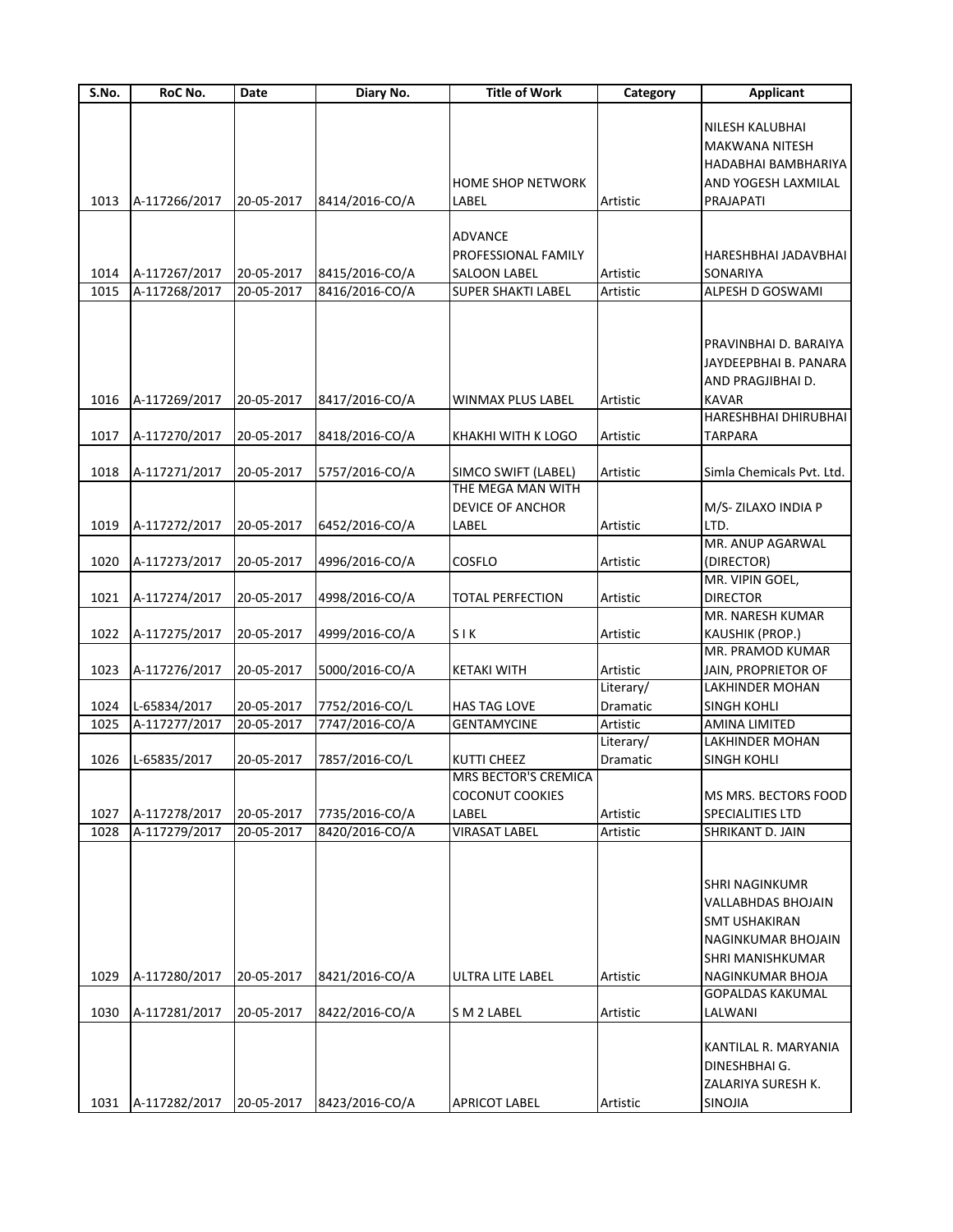| S.No. | RoC No.       | Date       | Diary No.       | <b>Title of Work</b>            | Category                      | <b>Applicant</b>              |
|-------|---------------|------------|-----------------|---------------------------------|-------------------------------|-------------------------------|
|       |               |            |                 |                                 | Literary/                     |                               |
| 1032  | L-65836/2017  | 22-05-2017 | 8277/2016-CO/L  | Irada                           | Dramatic                      | Irada Entertainment LLP       |
|       |               |            |                 |                                 |                               | ADITYA BIRLA RETAIL           |
| 1033  | A-117283/2017 | 22-05-2017 | 8212/2016-CO/A  | <b>FEASTERS</b>                 | Artistic                      | LIMITED                       |
|       |               |            |                 |                                 |                               |                               |
| 1034  | SR-11966/2017 | 22-05-2017 | 7096/2016-CO/SR | Ki Karaan Ve Rabba              | Sound Recording ROHIT KUKREJA |                               |
|       |               |            |                 | <b>VOW 110 PERCENT</b>          |                               |                               |
|       |               |            |                 | PERFORMANCE                     |                               | ADITYA BIRLA RETAIL           |
| 1035  | A-117284/2017 | 22-05-2017 | 8213/2016-CO/A  | <b>GUARANTEED</b>               | Artistic                      | LIMITED                       |
|       |               |            |                 |                                 |                               | ADITYA BIRLA RETAIL           |
| 1036  | A-117285/2017 | 22-05-2017 | 8211/2016-CO/A  | FEASTERS                        | Artistic                      | LIMITED                       |
|       |               |            |                 |                                 |                               | ADITYA BIRLA RETAIL           |
| 1037  |               | 22-05-2017 | 8210/2016-CO/A  | <b>FLUSH O MAGIC</b>            | Artistic                      | LTD                           |
|       | A-117286/2017 |            |                 |                                 |                               | <b>ALPGIRI SEEDS SCIENCES</b> |
|       |               |            |                 |                                 |                               |                               |
| 1038  | A-117287/2017 | 22-05-2017 | 8216/2016-CO/A  | ALPGIRI AG TOTAL LABEL Artistic |                               | <b>PVT LTD</b>                |
|       |               |            |                 | <b>ALPGIRI PRO SHELL</b>        |                               | ALPGIRI SEEDS SCIENCES        |
| 1039  | A-117288/2017 | 22-05-2017 | 8218/2016-CO/A  | LABEL                           | Artistic                      | <b>PVT LTD</b>                |
|       |               |            |                 |                                 |                               |                               |
|       |               |            |                 |                                 |                               | <b>SHRI GURUPRASAD</b>        |
| 1040  | A-117289/2017 | 22-05-2017 | 8215/2016-CO/A  | WHITE POTATO LABEL              | Artistic                      | RESTAURANT PVT LTD            |
|       |               |            |                 |                                 |                               | M/S Pure & Cure               |
| 1041  | A-117290/2017 | 22-05-2017 | 8219/2016-CO/A  | <b>PNC LABEL</b>                | Artistic                      | Technology                    |
|       |               |            |                 |                                 |                               | <b>VENU PROTIENS</b>          |
| 1042  | A-117291/2017 | 22-05-2017 | 8220/2016-CO/A  | <b>CHHAPAN BHOG LABEL</b>       | Artistic                      | <b>INDUSTRIES</b>             |
| 1043  | A-117292/2017 | 22-05-2017 | 7063/2016-CO/A  | <b>LOGO OF AFIRST</b>           | Artistic                      | <b>KARTIK KUMAR</b>           |
| 1044  | M-451/2017    | 22-05-2017 | 5258/2016-CO/M  | Jugnoo                          | Music                         | Rishabh Mahajan               |
| 1045  | M-452/2017    | 22-05-2017 | 5256/2016-CO/M  | Parinda                         | Music                         | Saumya Dua                    |
|       |               |            |                 |                                 | Literary/                     | <b>CHOUDHARY REHAN</b>        |
| 1046  | L-65837/2017  | 22-05-2017 | 12311/2015-CO/L | THE PHASES OF LIFE              | Dramatic                      | <b>ROOPARAM</b>               |
|       |               |            |                 |                                 | Literary/                     | Ahmed Abdul Azeez             |
| 1047  | L-65838/2017  | 22-05-2017 | 5957/2016-CO/L  | TurnCoach                       | Dramatic                      | Nadeem                        |
|       |               |            |                 |                                 | Literary/                     |                               |
| 1048  | L-65839/2017  | 22-05-2017 | 5950/2016-CO/L  | <b>Water Connector</b>          | Dramatic                      | A.Prabakaran                  |
|       |               |            |                 |                                 | Literary/                     |                               |
| 1049  | L-65840/2017  | 22-05-2017 | 6127/2016-CO/L  | bigjobox                        | Dramatic                      | Ayaz Sayed                    |
|       |               |            |                 |                                 | Literary/                     |                               |
|       |               |            |                 |                                 |                               |                               |
| 1050  | L-65841/2017  | 22-05-2017 | 5672/2016-CO/L  | <b>MGINNE</b>                   | Dramatic                      | SHARBENDU BANERJEE            |
|       |               |            |                 | NIRMAAN PURUSH KI               |                               |                               |
|       |               |            |                 | SANWIDHAAN YATRA                |                               |                               |
|       |               |            |                 | SAMAJ NIRMAAN SE                |                               |                               |
|       |               |            |                 | RASHTRA NIRMAAN KI              | Literary/                     |                               |
| 1051  | L-65842/2017  | 22-05-2017 | 8042/2016-CO/L  | OR                              | Dramatic                      | ANOOP BARANWAL                |
|       |               |            |                 | ASAP Law's Hindi For            |                               |                               |
|       |               |            |                 | Judicial Services Exam          | Literary/                     |                               |
| 1052  | L-65843/2017  | 22-05-2017 | 5886/2016-CO/L  | Preparation                     | Dramatic                      | Siddhartha K Garg             |
|       |               |            |                 |                                 | Literary/                     |                               |
| 1053  | L-65844/2017  | 22-05-2017 | 8159/2016-CO/L  | Stevie wants to play            | Dramatic                      | Vinesh Advani                 |
|       |               |            |                 | ISHQ AUR DILERY KI              | Literary/                     | Zee Entertainment             |
| 1054  | L-65845/2017  | 22-05-2017 | 5882/2016-CO/L  | DASTAANBAJIRAO                  | Dramatic                      | <b>Enterprises Limited</b>    |
|       |               |            |                 |                                 |                               | SHREEJI BAPA OIL              |
| 1055  | A-117293/2017 | 22-05-2017 | 5999/2016-CO/A  | DOODH MALAI LABEL               | Artistic                      | <b>INDUSTRIES</b>             |
|       |               |            |                 |                                 |                               | M/S. STEELBERRY               |
| 1056  | A-117294/2017 | 22-05-2017 | 6000/2016-CO/A  | STEELBERRY LABEL                | Artistic                      | <b>ENTERPRISE</b>             |
|       |               |            |                 |                                 |                               |                               |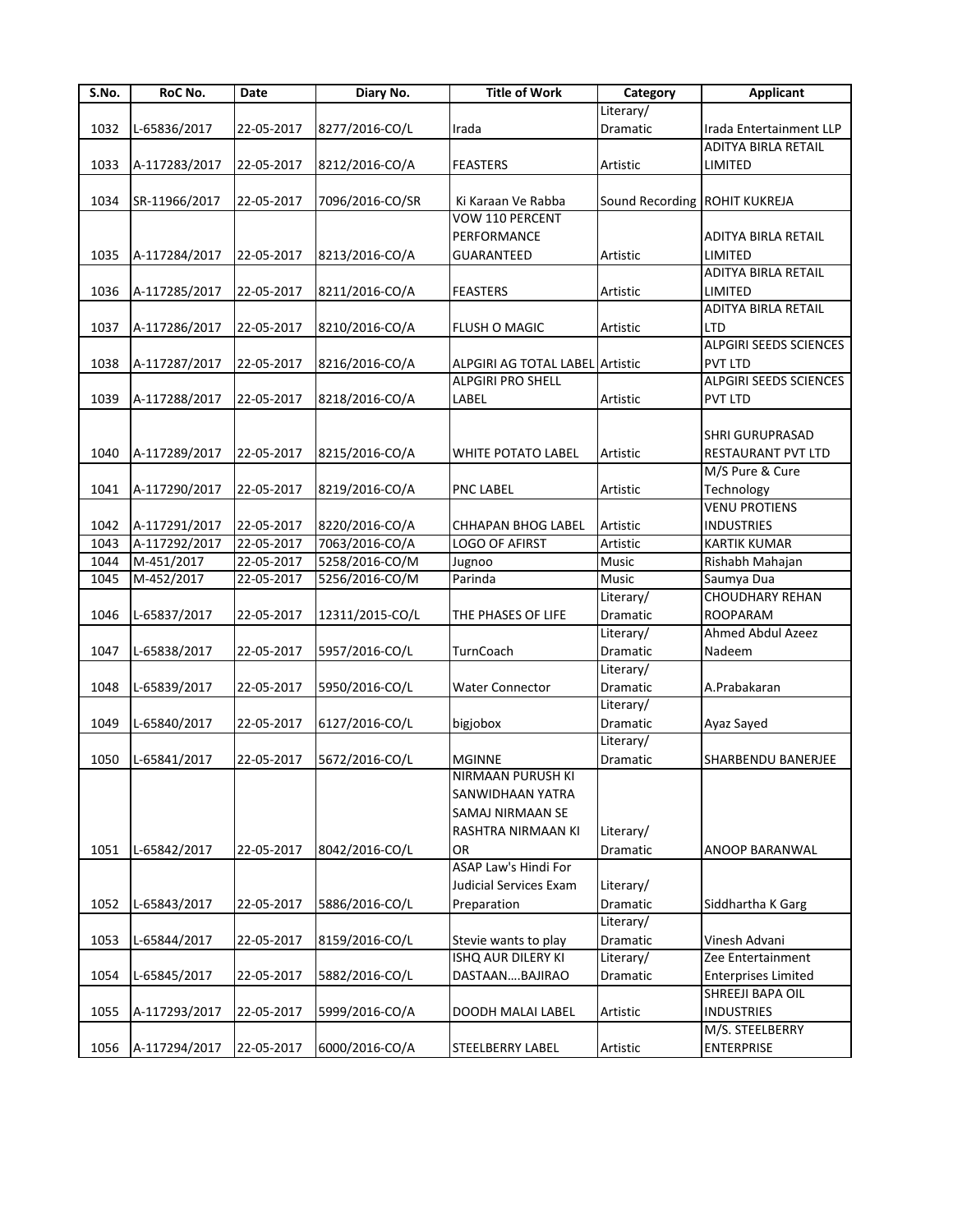| S.No. | RoC No.       | Date       | Diary No.       | <b>Title of Work</b>           | Category              | <b>Applicant</b>             |
|-------|---------------|------------|-----------------|--------------------------------|-----------------------|------------------------------|
|       |               |            |                 |                                |                       |                              |
|       |               |            |                 | <b>Mixed Species Particles</b> |                       |                              |
|       |               |            |                 | Flocking Algorithm for         |                       |                              |
|       |               |            |                 | Multi Objective                | Literary/             |                              |
| 1057  | L-65846/2017  | 22-05-2017 | 3788/2016-CO/L  | Optimization                   | Dramatic              | Saritha R                    |
|       |               |            |                 | Power point                    |                       |                              |
|       |               |            |                 | presentation of Control        | Literary/             |                              |
| 1058  | L-65847/2017  | 22-05-2017 | 550/2016-CO/L   | system -II                     | Dramatic              | Yogesh Ikhe                  |
|       |               |            |                 | "GOAL (Govern Online           |                       |                              |
|       |               |            |                 | <b>Achieve Legal</b>           | Computer              | Lakshmmi Subramanian         |
| 1059  | SW-9078/2017  | 22-05-2017 | 3640/2016-CO/SW | Compliance)"                   | Software              | & Associates,                |
|       |               |            |                 |                                |                       |                              |
|       |               |            |                 | <b>BPGA BACTERIAL PAN</b>      |                       |                              |
|       |               |            |                 | <b>GENOME ANALYSIS</b>         | Computer              | <b>COUNCIL OF SCIENTIFIC</b> |
| 1060  | SW-9079/2017  | 22-05-2017 | 1945/2016-CO/SW | PIPELINE                       | Software              | & INDUSTRIAL RESEARCH        |
|       |               |            |                 |                                | Literary/             |                              |
| 1061  | L-65848/2017  | 22-05-2017 | 5591/2016-CO/L  | <b>SOUL DIP</b>                | Dramatic              | <b>SHALINI PAUL</b>          |
|       |               |            |                 | <b>BEAUTY PAGEANT'S</b>        | Literary/             |                              |
|       |               |            |                 |                                |                       |                              |
| 1062  | L-65849/2017  | 22-05-2017 | 7546/2016-CO/L  | <b>GREEN ROOM</b>              | Dramatic<br>Literary/ | Rita Gangwani                |
|       |               |            |                 |                                |                       |                              |
| 1063  | L-65850/2017  | 22-05-2017 | 6648/2016-CO/L  | SATHYAA SATHYA                 | Dramatic              | SHRI. K.K. PATIL             |
|       |               |            |                 |                                | Literary/             |                              |
| 1064  | L-65851/2017  | 22-05-2017 | 6113/2016-CO/L  | The Legend of Azad             | Dramatic              | MR. SAURABH GOYAL            |
|       |               |            |                 |                                |                       | <b>IQBAL MADATALI</b>        |
| 1065  | A-117295/2017 | 22-05-2017 | 6844/2016-CO/A  | <b>HAUTE MIRCHEE</b>           | Artistic              | <b>HUDDA PROP</b>            |
|       |               |            |                 |                                | Literary/             |                              |
| 1066  | L-65852/2017  | 22-05-2017 | 5659/2016-CO/L  | MERE SAI AASHISH KARO          | Dramatic              | Nand kishore sharma          |
|       |               |            |                 | AQUAGRAND PLUS                 |                       |                              |
| 1067  | A-117296/2017 | 22-05-2017 | 5421/2016-CO/A  | LOGO                           | Artistic              | Satyabrata Das               |
|       |               |            |                 |                                |                       | M/S PARAS RICE               |
| 1068  | A-117297/2017 | 22-05-2017 | 7386/2016-CO/A  | KHANA KHAZANA                  | Artistic              | PRODUCTS PVT LTD             |
|       |               |            |                 |                                |                       | M/S PARAS RICE               |
| 1069  | A-117298/2017 | 22-05-2017 | 7383/2016-CO/A  | <b>CHAND TARA</b>              | Artistic              | PRODUCTS PVT LTD             |
|       |               |            |                 |                                |                       | M/S PARAS RICE               |
| 1070  | A-117299/2017 | 22-05-2017 | 7384/2016-CO/A  | <b>MAKHAN BHOG</b>             | Artistic              | PRODUCTS PVT LTD             |
|       |               |            |                 |                                |                       | M/S MAYA SHEEL RETAIL        |
| 1071  | A-117300/2017 | 22-05-2017 | 7385/2016-CO/A  | <b>BAZAR INDIA</b>             | Artistic              | LLP                          |
|       |               |            |                 |                                |                       | M/S MAHESHWARI               |
|       |               |            |                 |                                |                       | PHARMACEUTICALS              |
| 1072  | A-117301/2017 | 22-05-2017 | 7387/2016-CO/A  | TRINGASAV                      | Artistic              | <b>INDIA LTD</b>             |
|       |               |            |                 |                                |                       |                              |
|       |               |            |                 | <b>MACKEY</b>                  |                       | M/s. ILOVECOMPOSTING         |
| 1073  | A-117302/2017 | 22-05-2017 | 7388/2015-CO/A  |                                | Artistic              | M/S PERENNE PERSONAL         |
|       |               |            |                 |                                |                       |                              |
| 1074  | A-117303/2017 | 22-05-2017 | 7389/2016-CO/A  | PERENNE                        | Artistic              | <b>PRODUCTS</b>              |
|       |               |            |                 | SIMCO SWIFT 1000               |                       |                              |
| 1075  | A-117304/2017 | 22-05-2017 | 5760/2016-CO/A  | (LABEL)                        | Artistic              | Simla Chemicals Pvt. Ltd.    |
|       |               |            |                 |                                |                       | M/S MAHESHWARI               |
|       |               |            |                 |                                |                       | PHARMACEUTICALS              |
| 1076  | A-117305/2017 | 22-05-2017 | 7388/2016-CO/A  | <b>AMASTHA</b>                 | Artistic              | <b>INDIA LTD</b>             |
|       |               |            |                 | MOVE DESIGN-                   |                       | AMRITA VISHWA                |
| 1077  | A-117306/2017 | 22-05-2017 | 37222/2013-CO/A | <b>SCHEMATIC</b>               | Artistic              | VIDYAPEETAM                  |
| 1078  | A-117307/2017 | 22-05-2017 | 6112/2016-CO/A  | Sachi Saheli (Label)           | Artistic              | Sanjeev Juneja               |
|       |               |            |                 | SIMCO SWIFT 1000               |                       |                              |
| 1079  | A-117308/2017 | 22-05-2017 | 5758/2016-CO/A  | (LABEL)                        | Artistic              | Simla Chemicals Pvt. Ltd.    |
|       |               |            |                 |                                |                       | M/S NCR LEISURE PVT          |
| 1080  | A-117309/2017 | 22-05-2017 | 8054/2016-CO/A  | MOJO LAND DEVICE               | Artistic              | <b>LTD</b>                   |
| 1081  | A-117310/2017 | 22-05-2017 | 8055/2016-CO/A  | <b>U LIKE FABRICS</b>          | Artistic              | M/S U LIKE FABRICS           |
|       |               |            |                 |                                |                       |                              |